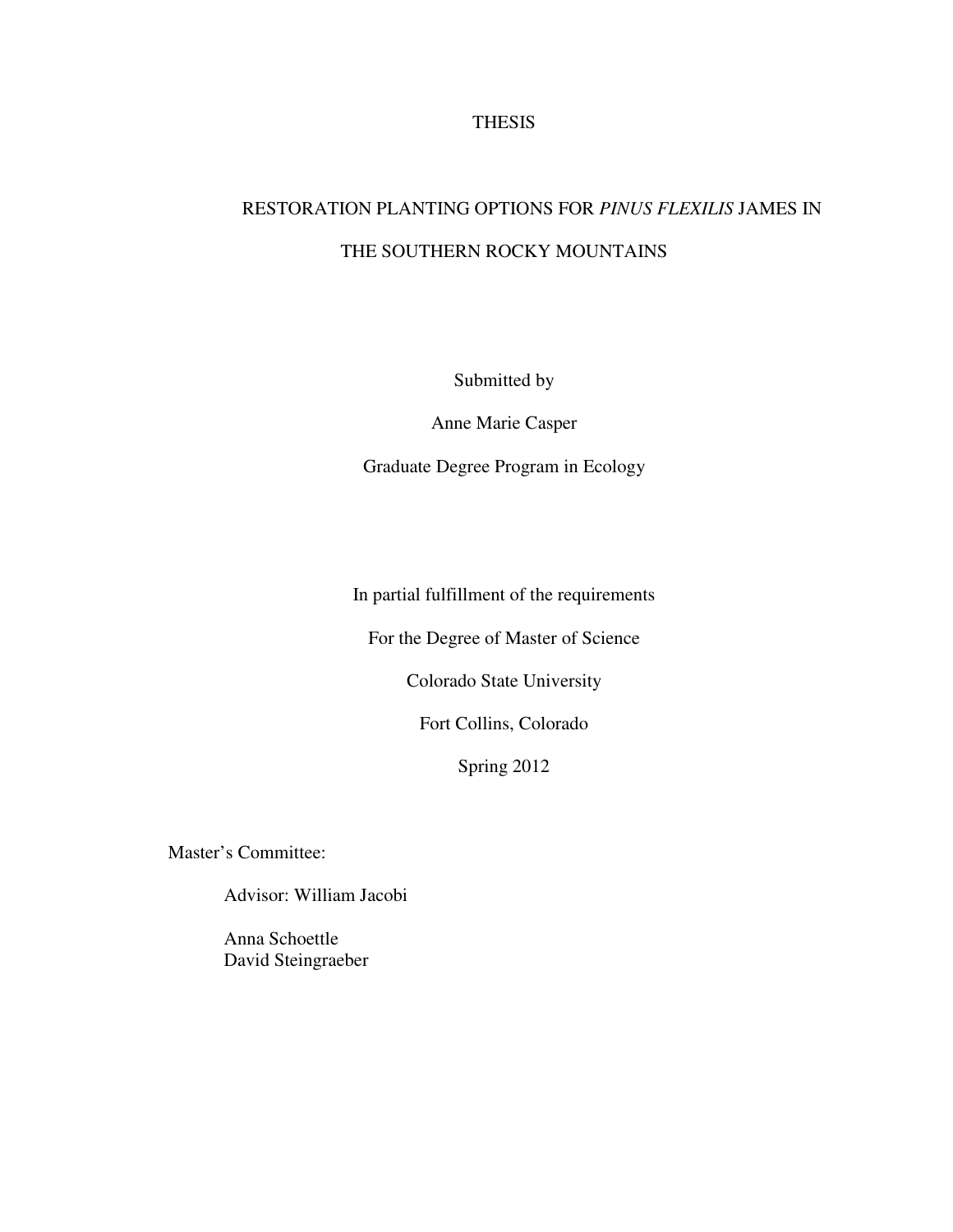Copyright by Anne Marie Casper 2012

All Rights Reserved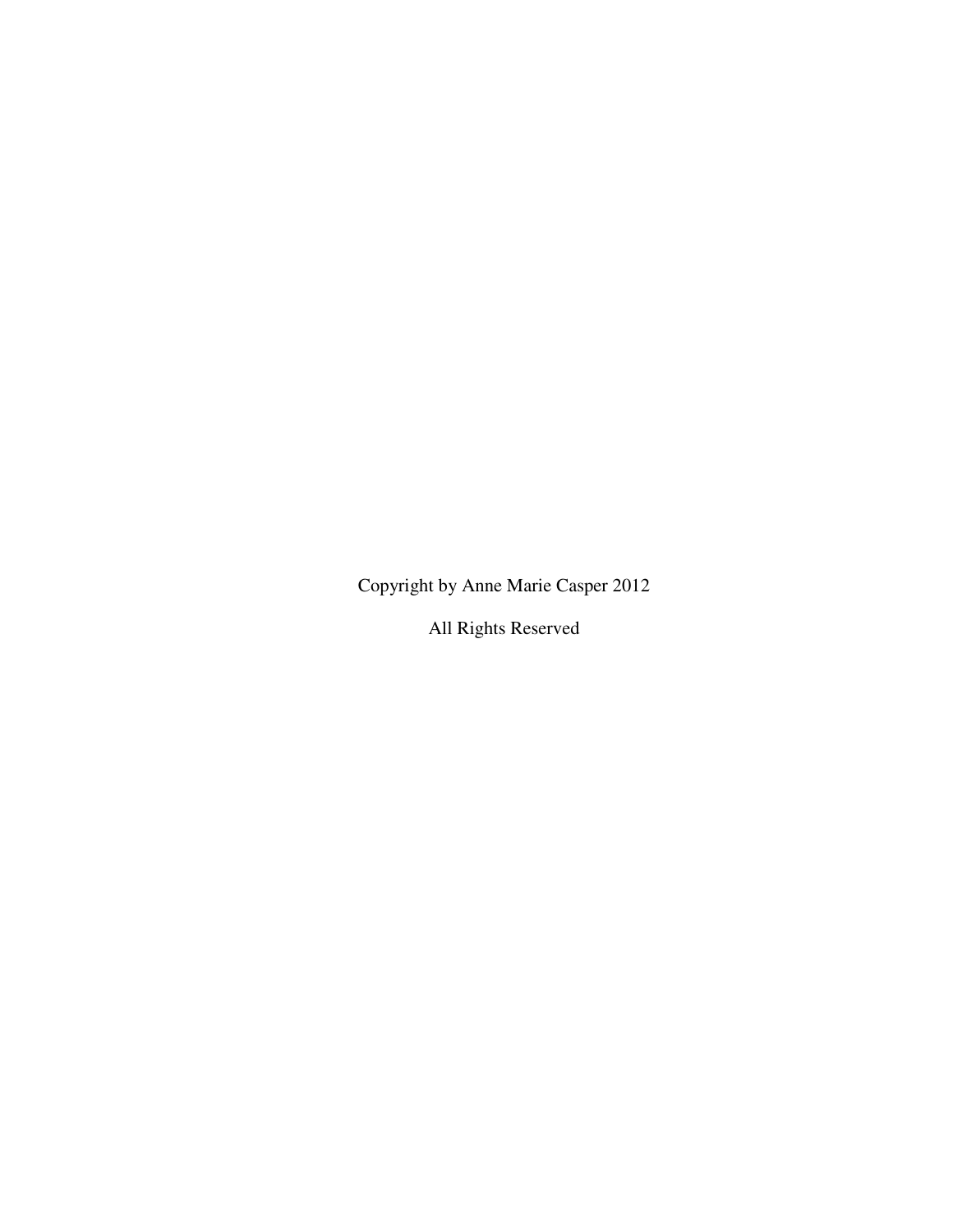# ABSTRACT

# RESTORATION PLANTING OPTIONS FOR *PINUS FLEXILIS* JAMES IN THE SOUTHERN ROCKY MOUNTAINS

*Pinus flexilis* James populations in the southern Rocky Mountains are severely threatened by the combined impacts of mountain pine beetles and white pine blister rust. *P. flexilis'*  critical role in high elevation ecosystems heightens the importance of mitigating threats to its survival. To develop forest-scale planting methods, *s*ix *P. flexilis* seedling planting trial sites were installed. Planting sites extended from the Medicine Bow National Forest in southern Wyoming to the Great Sand Dunes National Park and Preserve in southern Colorado. Six plots were established at each site, with three plots under areas of high density canopy, and three plots in areas of low density canopy. Experimental treatments were implemented at each of the six plots included presence/absence of a nurse object and presence/absence of hydrogel. The hydrogel treatment was omitted at two sites due to planting logistics and National Park and Preserve regulations. There were six replicates of each treatment combination, with 432 seedlings planted at each of four sites with hydrogel treatment and 216 seedlings planted at each of the two sites without hydrogel treatment, totaling 2,160 seedlings. To determine *P. flexilis* natural regeneration periodicity and site requirements in surrounding *P. flexilis* stands, three random plots were installed with five, 4 x 25 m subplots in each. We recorded diameter at breast height (dbh), health classification, and species on all trees taller than 135 cm, and the age of a subset of *P. flexilis* trees within each subplot. For all trees between 30

ii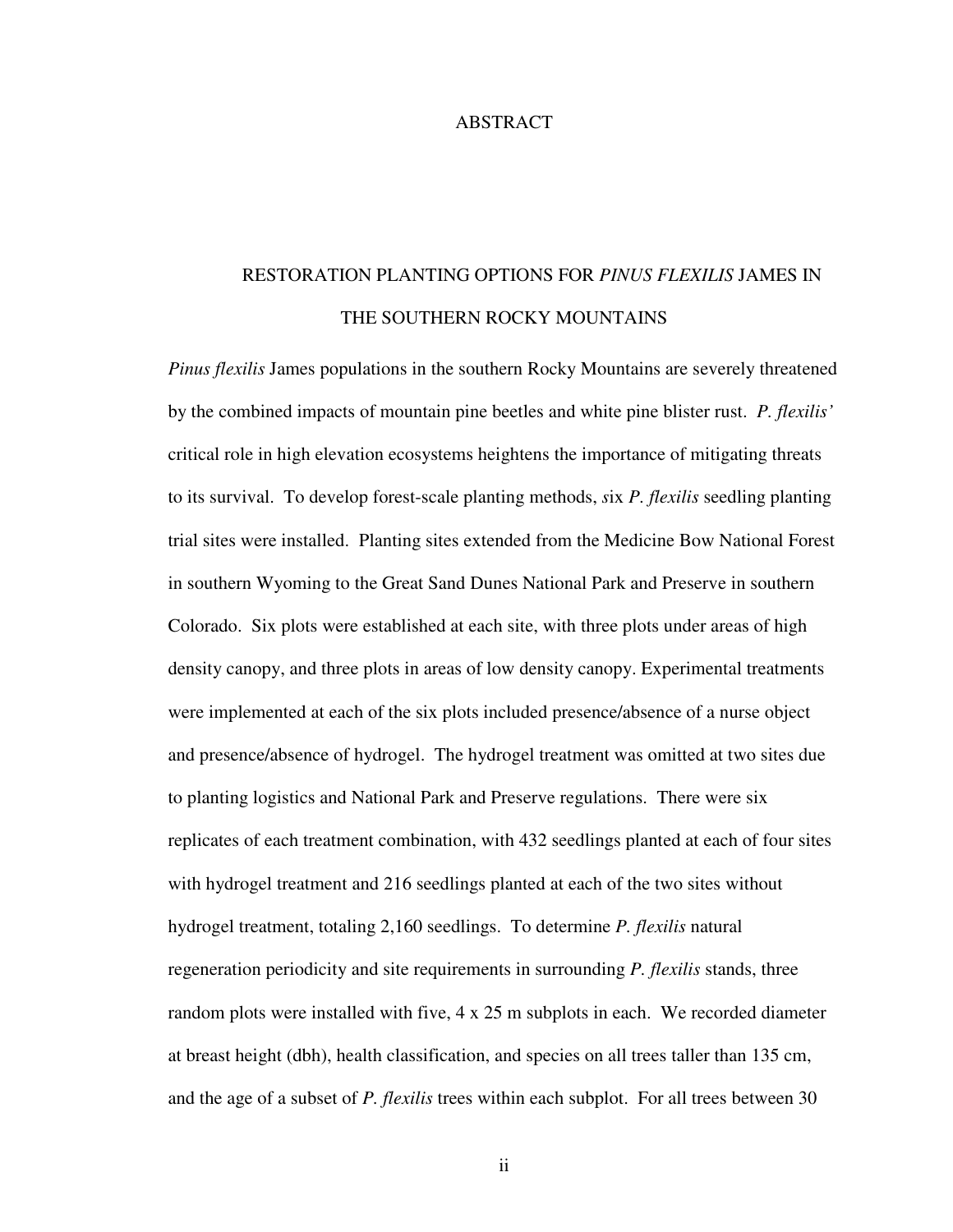and 135 cm tall, we recorded health classification, species, and height. At three set locations in each subplot and at each *P. flexilis* under 135 cm tall, we recorded nurse objects, percent canopy cover, and percent ground cover in a square,  $1 \text{ m}^2$  microsite. In the seedling planting plots, 76% of all planted *P. flexilis* seedlings were alive three growing seasons after planting. Therefore, data were analyzed comparing healthy trees to those with some degree of foliar damage. When analyzed by orientation to nurse object, there was a higher percentage of healthy trees on the north (77%) and west (78%) side of the nurse object than on the east side  $(68%)$  or without an object  $(63%)$  (p<0.05). Denser canopy cover was positively correlated with healthier planted seedlings. There was no hydrogel effect for any of the parameters measured. Longer terminal growth length and longer needle length were positively correlated with healthy trees. Pith dates from trees in transects within established *P. flexilis* stands indicate regular recruitment in most decades in the last century. Neither natural regeneration presence nor age was correlated with site characteristics. Density of naturally regenerating seedlings was positively correlated with increasing *P. flexilis* basal area in the surrounding stand and percent groundcover of trees in the microsite. Presence of natural *P. flexilis* regeneration in transects was not correlated with planted seedling health. In conclusion, for best growth and survival in the first three years after planting, *P. flexilis* seedlings should be planted on the north or west side of a nurse object under canopy. Natural regeneration in established *P. flexilis* stands occurred regularly, and not in infrequent bursts relying on large disturbances.

iii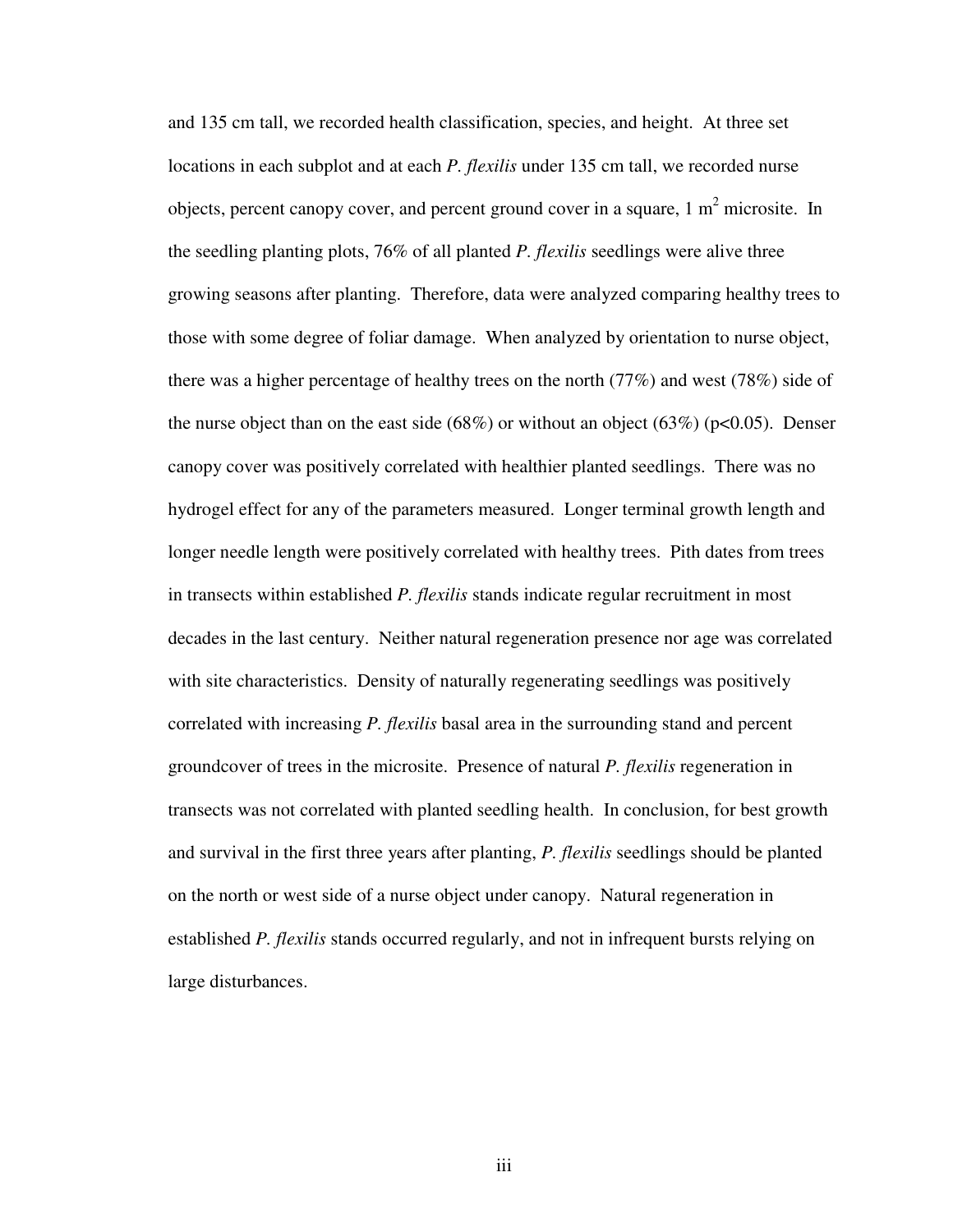#### ACKNOWLEDGEMENTS

I would like to acknowledge the many people who have been instrumental in helping with my thesis: firstly, my advisor, William Jaocbi, for all his help through every stage of my thesis, and my committee, Dave Steingraeber and Anna Schoettle for providing guidance throughout. Kelly Burns provided planning assistance and was the PI for our funding. Lea Pace and Jill Portillo each provided an amazing summer's worth of field assistance. Additionally, Lynn Scharf, Christy Cleaver, Erik Rotaru, Nate McBride, Meg Dudley, and Mariah Coler all made the planting of thousands of seedlings possible. Madeleine Lecocq provided assistance with the final field season, as well as help proofreading.

 I would also like to thank Peter S. Brown who provided consultation on dendrochronology techniques and hard to read samples; James zumBrunnen for statistial analysis assistance; and Dave Hattis, Kevin Zimlinghaus, Bob Post, Floyd Freeman, Phyllis Bovin, and Chris Kuennen for assistance with logistics, particularly identifying possible planting locations.

This project was funded by the CSU Agricultural Experiment Station and through a USDA Forest Service Special Technology Development Program Region 2 grant awarded to Kelly Burns, William Jacobi, and Anna Schoettle.

iv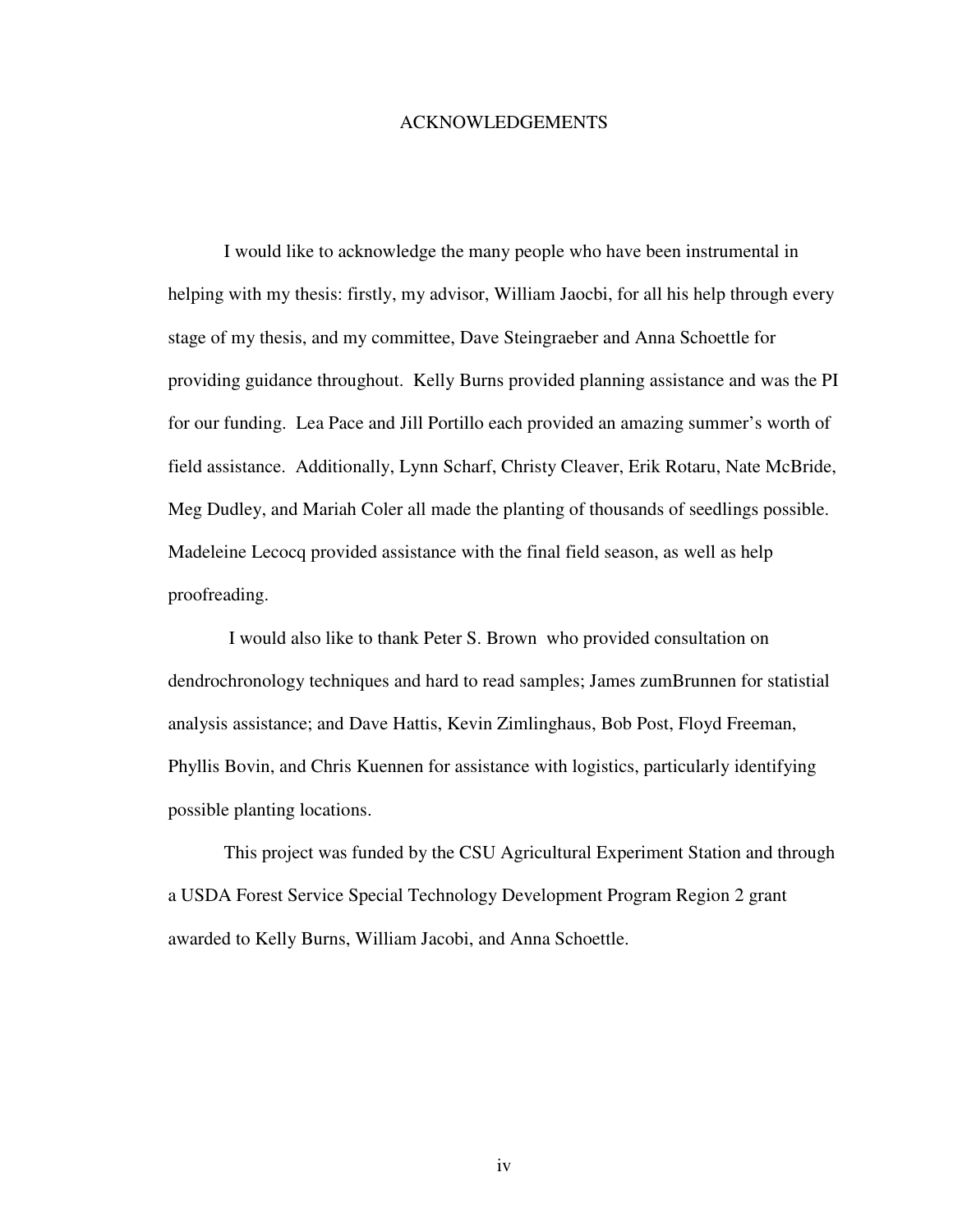# TABLE OF CONTENTS

| 26 |
|----|
|    |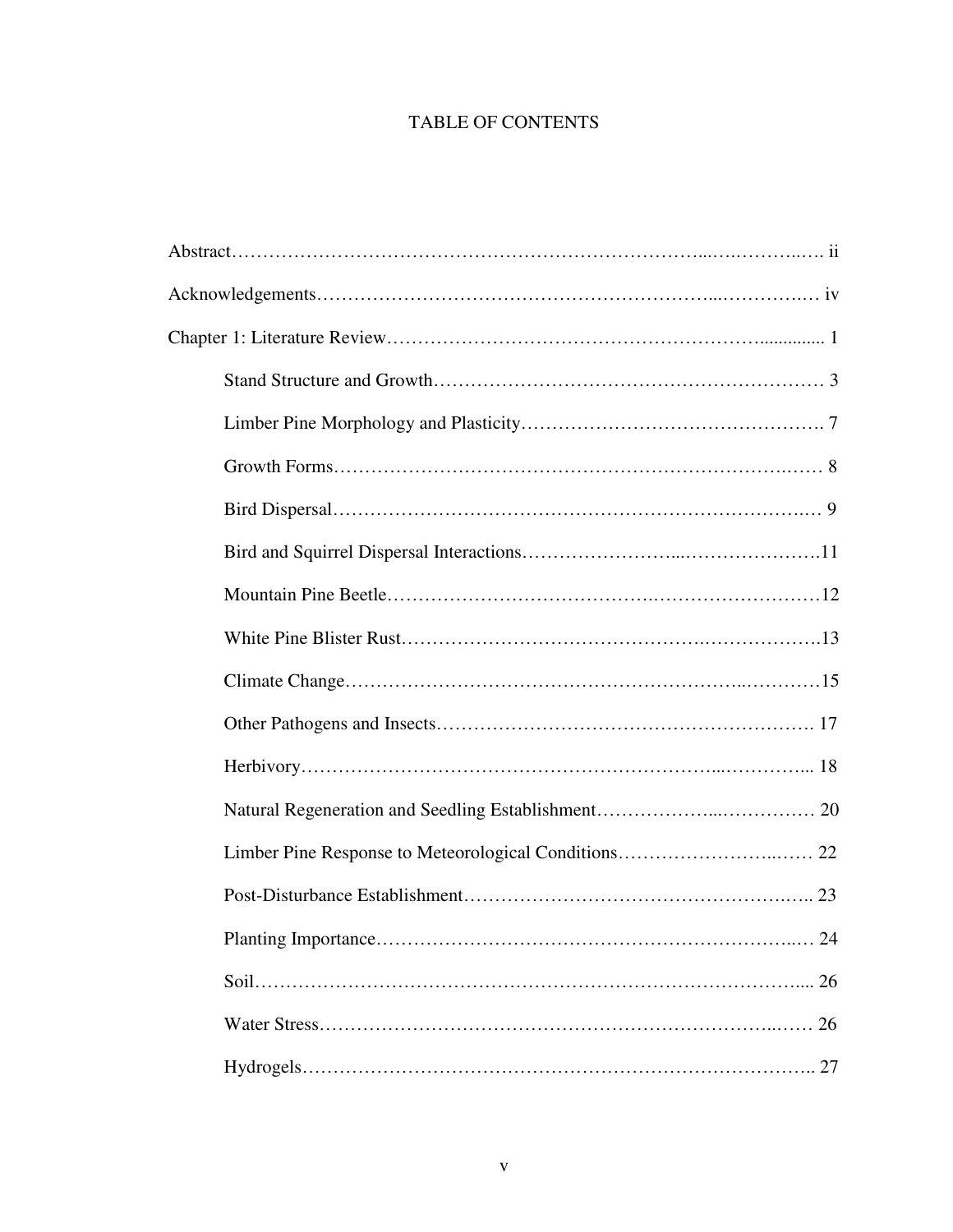| Seedling Protection: Canopy Cover, Nurse Objects, and Artificial Shelters28         |
|-------------------------------------------------------------------------------------|
|                                                                                     |
| Chapter 2: Manuscript: Restoration Planting Options for Pinus flexilis James in the |
|                                                                                     |
|                                                                                     |
|                                                                                     |
|                                                                                     |
|                                                                                     |
|                                                                                     |
|                                                                                     |
|                                                                                     |
|                                                                                     |
|                                                                                     |
|                                                                                     |
|                                                                                     |
|                                                                                     |
|                                                                                     |
|                                                                                     |
|                                                                                     |
|                                                                                     |
|                                                                                     |
|                                                                                     |
|                                                                                     |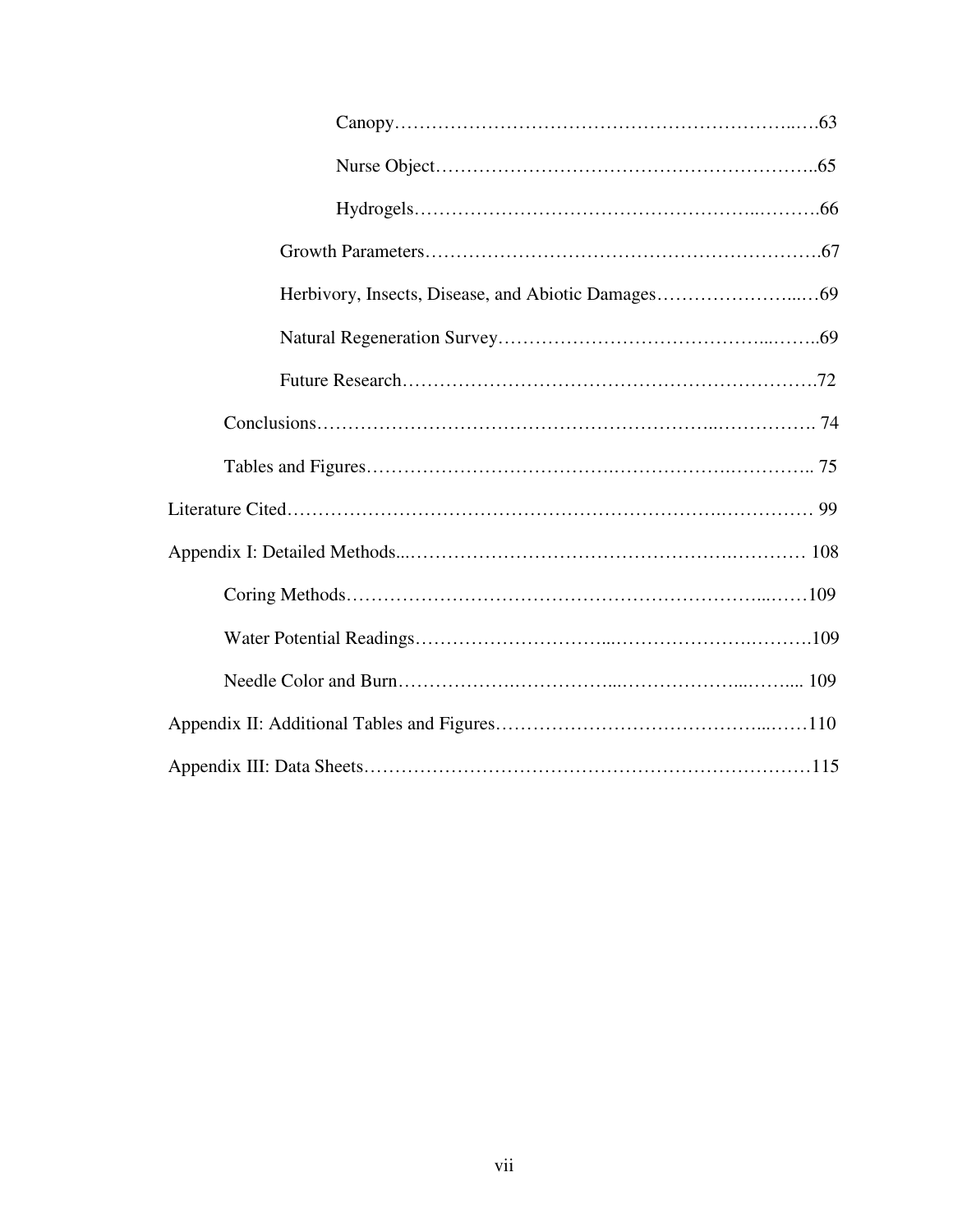# **Chapter I: Literature Review**

*Pinus flexilis* James, hereafter referred to as limber pine, is a five-needle pine that grows at a wide range of elevations in xeric and mesic sites (Steele, 1990). Its range in North America extends in patches from northern New Mexico northwards to Alberta, and west to California, Oregon, and British Columbia (Tomback and Achuff, 2010). Limber pine grows in similar habitat and overlaps range with whitebark pine (*Pinus albicaulis*  Engelm.) in the northern part of its range, and Rocky Mountain bristlecone pine (*Pinus aristata* Engelm.) in the southern part of its range (Steele, 1990). Great Basin bristlecone pine (*Pinus longaeva* D.K. Bailey) has strong similarities to Rocky Mountain bristlecone pine, but grows in isolated patches in further west mountain ranges in Nevada, Utah, and California (Steele, 1990).

Morphologically, limber pine is more similar to whitebark pine, and these two species are both dispersed primarily by Clark's Nutcracker *(Nucifraga columbiana*), a bird that collects and caches seeds in the ground. Due to the similarities between limber and whitebark pine, research done on one species may be informative for the other.

 Limber pine grows from lower to upper tree line and has the widest elevation range of any tree species in the Rocky Mountains (Schoettle and Rochelle, 2000). It establishes in xeric environments at high elevation sites, often in areas where subalpine fir (*Abies lasiocarpa* (Hook.) Nutt.), Engelmann spruce (*Picea engelmannii* Parry ex Engelm.), and lodgepole pine (*Pinus contorta* Douglas ex Loudon) are unable to grow (Shankman and Daly, 1988). In many areas of Colorado and Wyoming, it also grows at the low elevation tree line, interspersed with sagebrush (*Artemisia tridentate* Nutt.),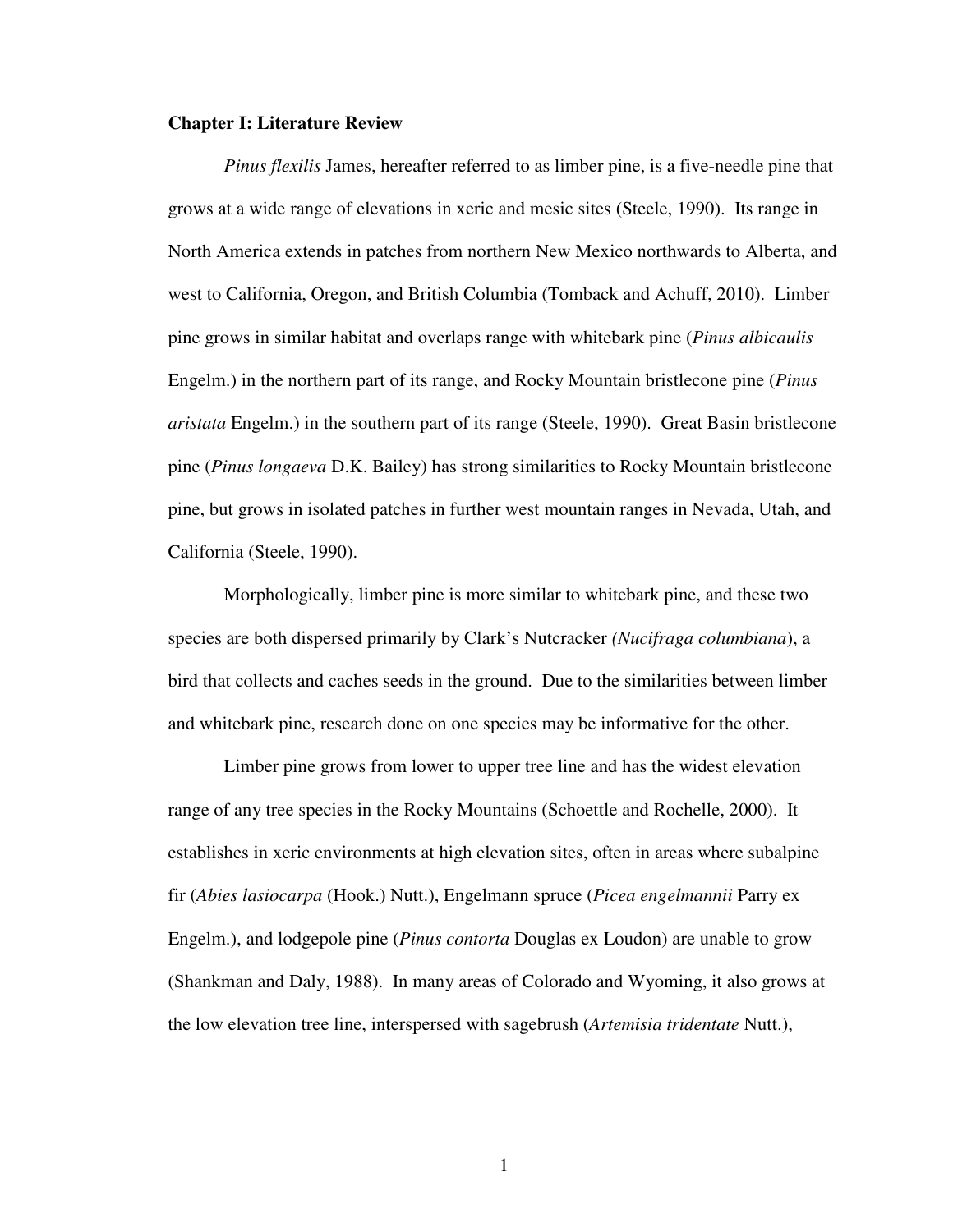Rocky Mountain juniper (*Juniperus scopulorum* Sarg.), and ponderosa pine (*Pinus ponderosa* Douglas ex. Lawson) (Tomback and Achuff, 2010).

Limber pine colonizes areas rapidly after fires, and can facilitate the establishment of subalpine fir and Engelmann spruce post-disturbance (Rebertus et al., 1991). Limber pine is a poor competitor, and in more moderate sites, is outcompeted over time by other species (Veblen, 1986; Shankman and Daly, 1988; Rebertus et al., 1991; Schoettle 2004).

 Since limber pine grows in areas where many other tree species are unable to establish, it performs many important ecosystem functions (Schoettle, 2004). Limber pines help decrease erosion, which facilitates the growth of other plants and protects their watersheds (Lanner and Vander Wall, 1980). Limber pines are relatively avalanche resistant, and since they grow in areas that may be devoid of trees without them, they can help stabilize snow, moderate snow melt, and delay peak stream flows (Perla and Martinelli, 1976; Lanner and Vander Wall, 1980). Limber pines provide food for several bird and mammal species, and are also aesthetically pleasing. This pine is considered a keystone species as it is an essential food source for black bears (*Ursus americanus*  Pallas) (McCutchen, 1996)*,* corvid birds, *Tamiasciurus* squirrels, and other small mammals (Tomback, 1982). It may also be an important food source for grizzly bears (*Ursus arctos horribilis* L.) at lower elevations and when whitebark pine has poor seed years (Schallenberger and Jonkel, 1980). However, two more recent studies have not found grizzly bears to feed on limber pine (Kendell, 1983; McCutchen, 1996).

 Limber pines face several major threats. They are being killed by the current massive mountain pine beetle (*Dendroctonus ponderosae* Hopkins, MPB) outbreak (Gibson et al., 2008), white pine blister rust fungus (*Cronartium ribicola* J.C. Fisch.,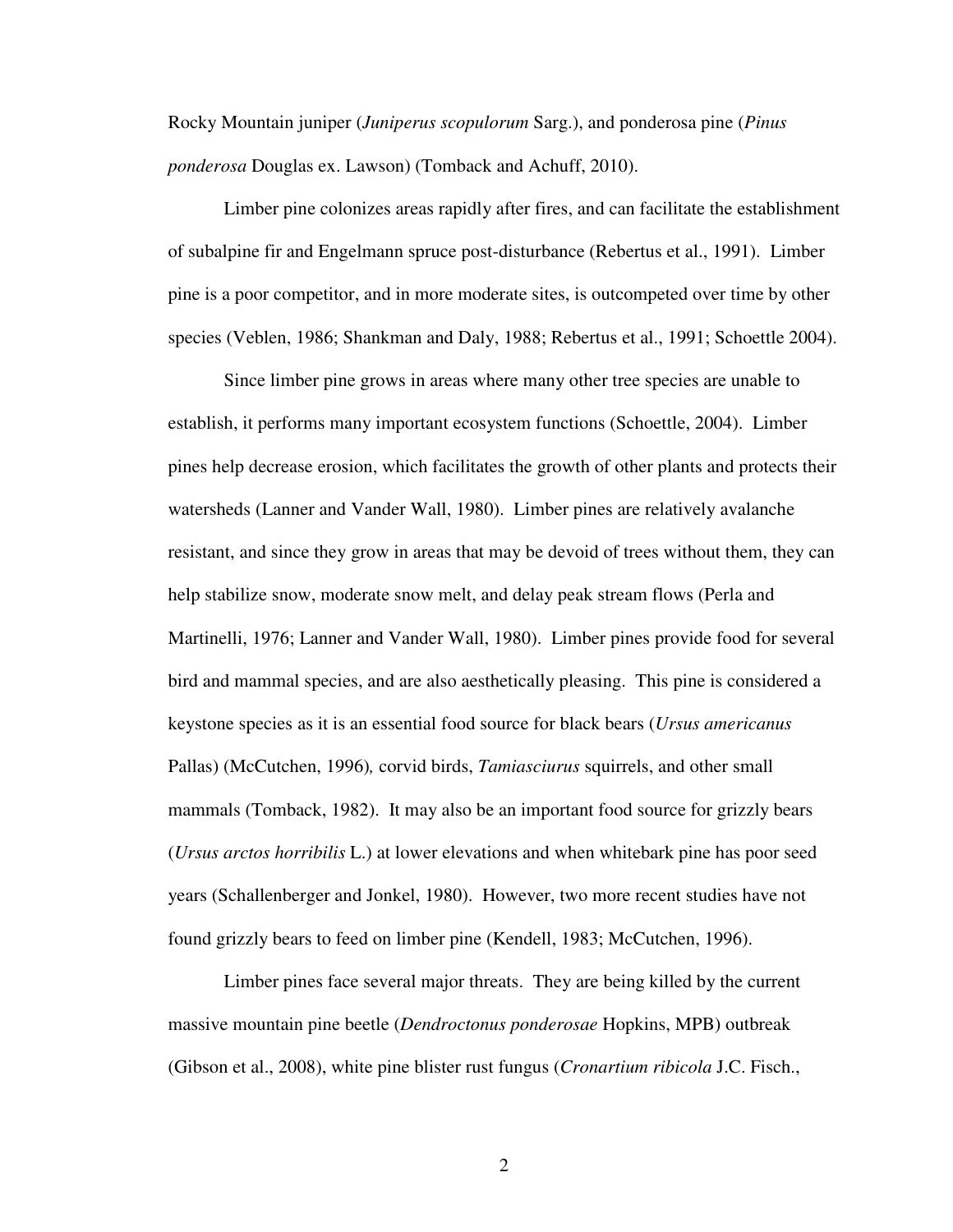WPBR*)*, and impacted by climate change (Burns, 2006; Kearns et al., 2008). Individually these factors would negatively impact limber pine growth and establishment; combined they may cause limber pine extirpation of some populations across the landscape.

# **Stand Structure and Growth**

Limber pine stands can be grouped into two general categories. In more xeric sites, they grow in self-replacing stands, whereas in more moderate environments, they grow in broadly even-aged, non-regenerating stands (Rebertus et al., 1991). In more mesic environments, limber pines grow in mixed conifer stands, commonly with ponderosa pine and lodgepole pine. At higher elevations they grow intermingled in spruce-fir or Rocky Mountain bristlecone pine stands (Peet, 1981; Rebertus et al., 1991). Often these mixed stands are in transition, with limber pine being replaced by other species (Rebertus et al., 1991). Limber pines grow intermixed with this variety of species because they have the widest range of tree species in the central Rockies, growing from 1600 to >3300m in elevation, with a possible range of 870-3400m (Schoettle and Rochelle, 2000).

 The longest-lived limber pines are found in on xeric sites (Schulman, 1954). These stands are open-spaced and lack crown fires and blowdowns. Additionally, these trees have a high resin content that decreases the harm of physical injury and may provide protection from biological damages (Shulman, 1954). Regeneration in these sites is probably limited to years with good conditions and in favorable microsites (Rebertus et al., 1991).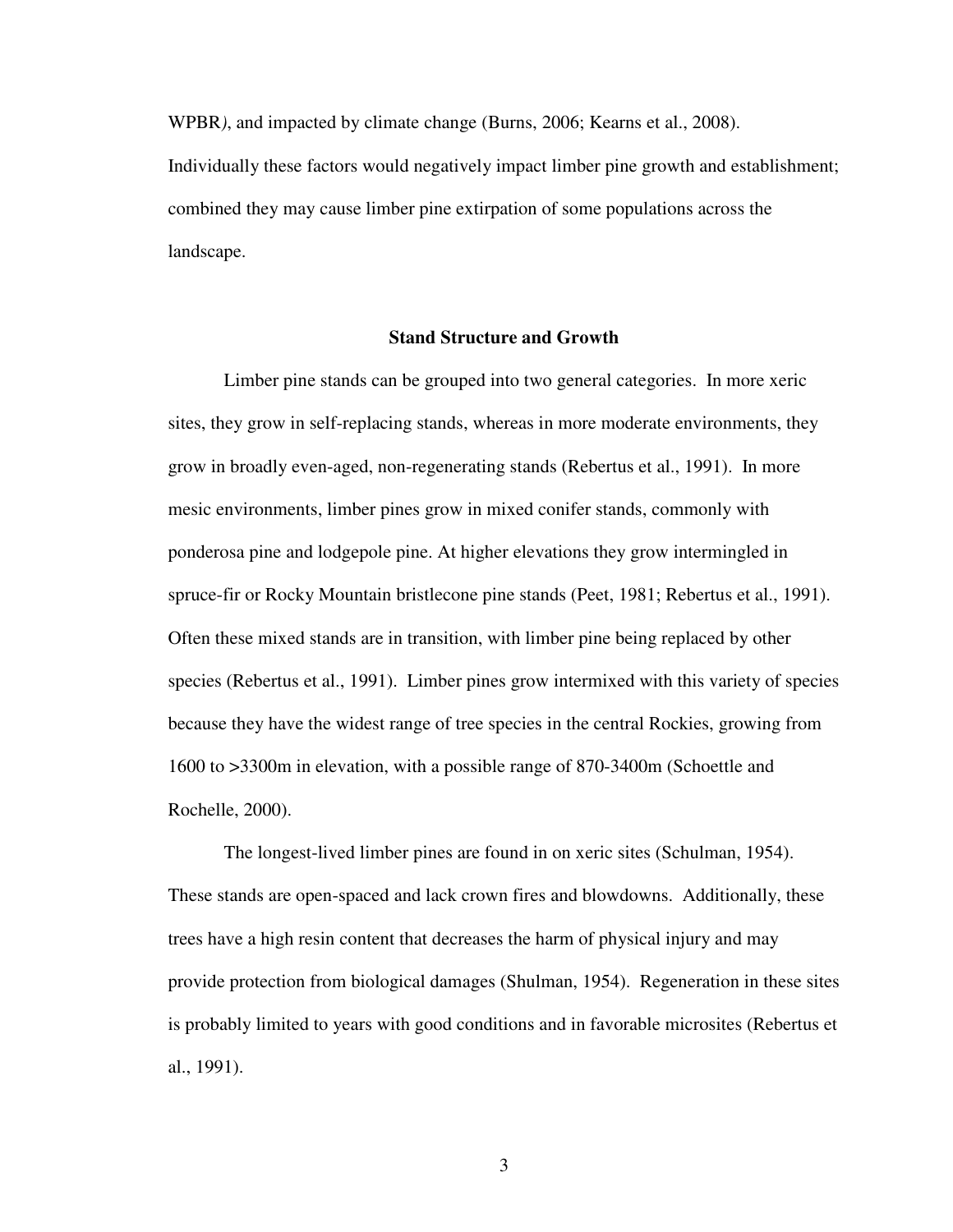Broadly even-aged, non-replacing limber pine stands occur post-disturbance on more favorable sites, where they are eventually replaced by the other species mentioned above (Rebertus et al., 1991). While limber pines are usually the first trees to establish, their peak recruitment occurs several decades after disturbance (Rebertus et al., 1991; Coop and Schoettle, 2009). Since limber pine seeds are dispersed by Clark's Nutcrackers, they are suspected to be dispersed into burns further than wind dispersed species (Coop and Schoettle, 2009). Additionally, limber pine seedlings are believed to be exceptionally drought tolerant, allowing them to survive in harsher conditions than other species (Tomback and Linhart, 1990). Following establishment, limber pine ameliorates the site conditions, thus allowing other tree species to become established (Rebertus et al., 1991).

 In the Kananskis Valley of Alberta in the Canadian Rocky Mountains, limber pine stand history was reconstructed based on both live and dead trees, including logs (Webster and Johnson, 2000). The limber pine stands used to develop the chronology grow in discrete local populations with open canopies (Webster and Johnson, 2000). In the Kananskis Valley, stand recruitment was found to be consistent in established stands. While trees rapidly recolonized burns post-fire (within  $10 - 20$  years), there was no evidence for an increase in survivorship in the post-fire cohort, since limber pine stands maintain a low density. However, burns may have an increase in seed caches due to possible preferences by Clark's Nutcracker (Lanner and Vander Wall, 1980; Tomback, 1982).

 The consistency in recruitment within limber pine stands found in the Kananskis Valley (Webster and Johnson, 2000) contrasts with recruitment patterns in subalpine fir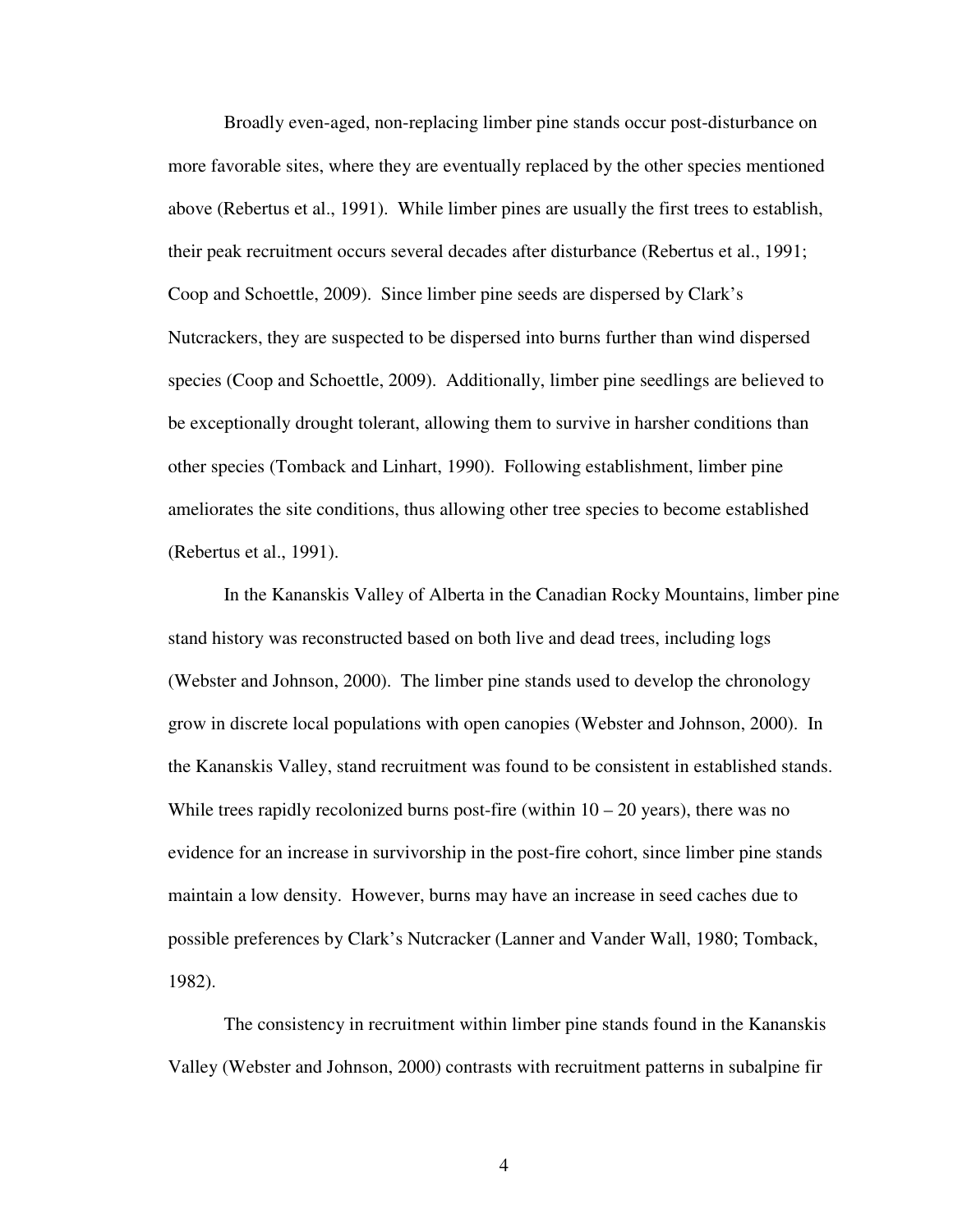and Engelmann spruce in Alberta, where large waves of recruitment occurred post-fire (Johnson et al., 1994). Johnson et al. (1994) hypothesized that even without disturbance, recruitment occurs at low rates, but with high seedling mortality. The hypothesis of continued recruitment without disturbance runs counter to the hypothesis that there are chronological gaps in recruitment as part of the process of stand development. Johnson et al. (1994) hypothesized that the gaps in stand chronologies based on coring only live trees are due to missing data from dead trees. Stand chronologies that included both live and dead trees had fewer gaps, but these chronologies still lacked data from seedlings that had died and decomposed. Based on this data, Johnson et al. (1994) hypothesized that gaps in recruitment that do exist are related to environmental factors and tree mortality, as opposed to gaps in recruitment as an inherent part of stand development as a stand ages.

 As Johnson et al.'s (1994) study emphasized, it is important to look beyond living trees for stand reconstruction, and stand structure and species are important in understanding stand dynamics. While one cannot infer the behavior of the understory cohort based on the overstory cohort in some species, such as lodgepole pine and Englemann spruce (Johnson et al., 1994), limber pine growth may be similar across cohorts, particularly in open-grown stands (Webster and Johnson, 2000).

While successful regeneration is often considered to be a rare, disturbancedependent event (Rebertus et al., 1991), unsuccessful recruitment rates (death of germinated seedlings) is hard to estimate unless we monitor stands for seedling recruitment and mortality over time. Webster and Johnson (2000) found evidence of regular recruitment in limber pine stands without stand-removing disturbances. In mixed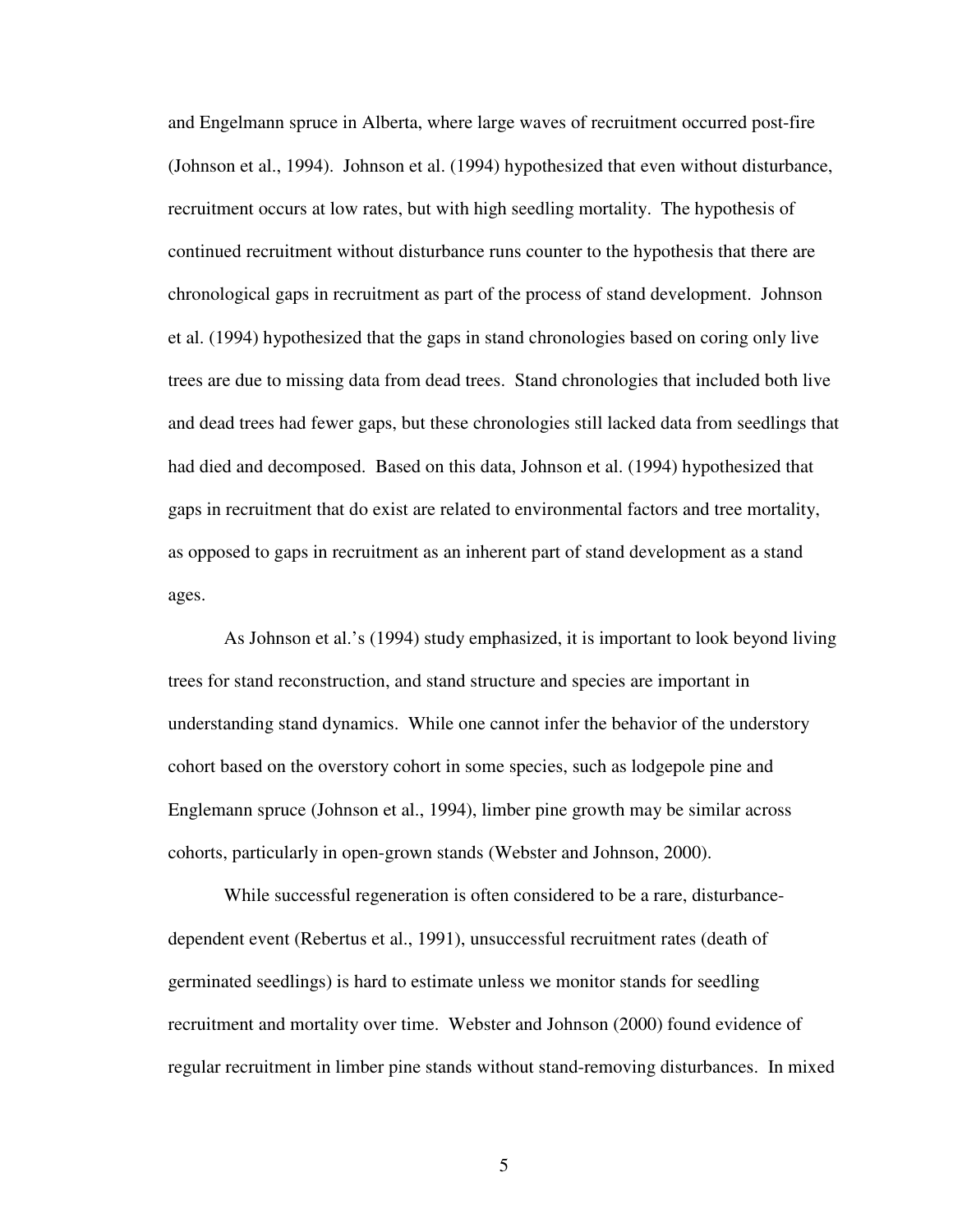forest types, Knowles and Grant (1983) found regular, small-scale recruitment (at least 1 tree per 10 year age class) for limber pines that reach at least the sapling stage. In both limber pine dominated forests and mixed forests, Stohlgren et al. (1998) found limber pine seedling establishment in the Colorado Rocky Mountains. These results indicate that more research in undisturbed forests is important to understand limber pine establishment dynamics without stand-replacing disturbance events.

 There are major differences in stand structure between lower and upper tree line limber pine stands. In a study east of the continental divide in Colorado, lower tree line trees differed in age and stand structure from upper tree line trees (Schuster et al., 1995). Lower tree line populations were established in the early 1900s and the seedings took ten years to reach the 30 cm coring height. The young age structure, combined with a lack of dead trees, indicated that a stand-replacing disturbance regime controled ages in these lower tree line stands. Schuster et al., (1995) hypothesized that stand establishment may have been a response to changes in fire regime and increased grazing caused by European settlement and that the poor recruitment in the 1930s and 1940s in these stands was due to regional drought and severe erosion.

 The upper tree line stand in Schuster et al's (1995) study was characterized by older and larger trees. Four of the trees in the upper tree line stand were over 1,000 years old. The oldest tree was difficult to age but was estimated to be 1,547 years old. This harsh site lacked ground cover, which likely prevented fires, particularly stand-replacing fires, and also had had little impact from European settlement.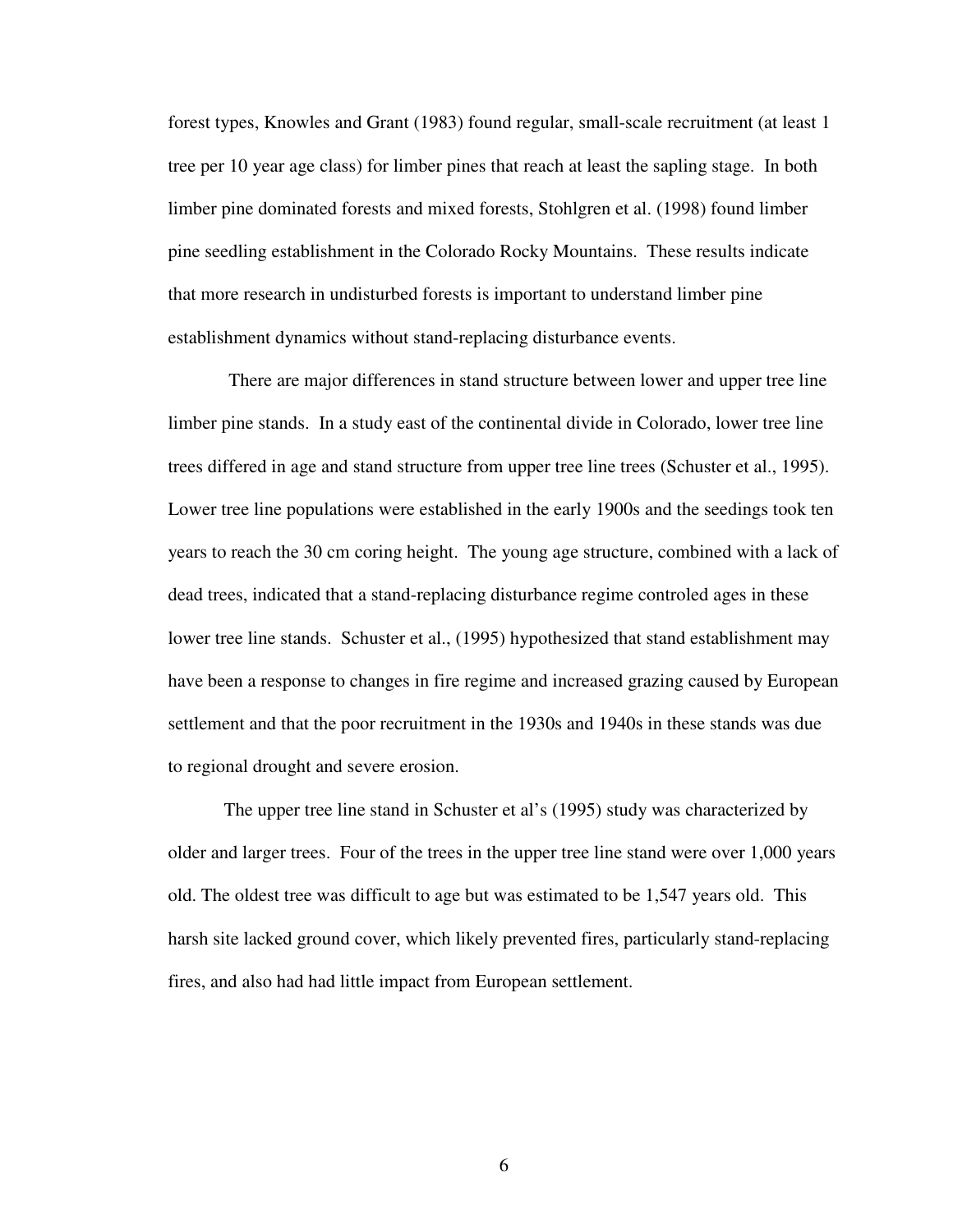#### **Limber Pine Morphology and Plasticity**

Most tree species exhibit morphological and physiological differences across an elevation gradient. These differences include increased leaf life span, decreased shoot length and needle length, and changes in fascicle characteristics with increased elevation (Schoettle and Rochelle, 2000). In situations in which water stress is not a problem, stomatal density usually increases or remains unchanged with elevation due to decreasing carbon dioxide availability (Woodward, 1986; Korner et al., 1989). Therefore, one might expect limber pines to exhibit morphological and/or physiological variation across the wide elevation gradient of their range.

 Counter to conclusions based on most other tree species, adult limber pines show little morphological variation across elevation gradients (Schoettle and Rochelle, 2000). Schoettle and Rochelle (2000) did not find changes in fascicle characteristics, needle length, or shoot length across elevation gradients, nor in leaf life span if only forested sites are included in analysis. Leaf life span did vary with elevation if the non-forested site was included in analysis. Stomatal densities in limber pine decreased with increasing elevation, indicating that water conservation is more important than carbon dioxide uptake. These results were similar to those found in the closely related Rocky Mountain bristlecone pine (Schoettle and Rochelle, 2000).

 In a common garden experiment, first year limber pine seedlings grown from low and high elevation seed stock showed morphological variation between seed stocks, but did not show variation within seed stocks across a range of elevations. (Reinhardt et al., 2011).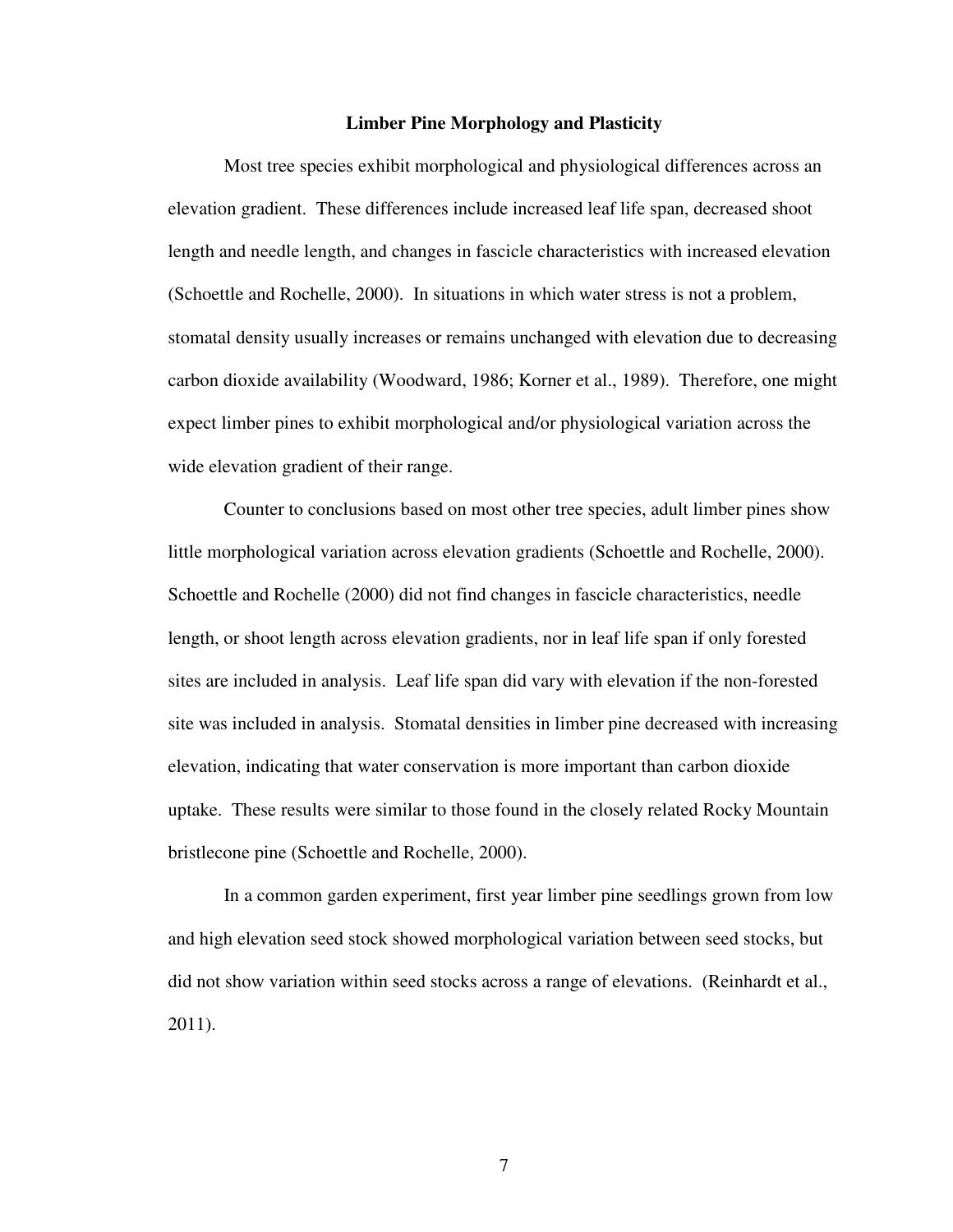The decoupling between growth and environmental conditions found in Schoettle and Rochelle's (2000) limber pine study is unusual, since growth processes are usually a function of temperature, and might indicate that limber pine may be a genetic generalist with a wide range of tolerance as a high capacity for physiological plasticity or physical tolerance; these characteristics are adaptive for species with long-distance dispersal across a wide elevation gradient. Reinhardt et al's (2011) seedling study demonstrated similar tolerances within seedlings from a set seed stock; however it also provided evidence for genetic adaptation to environmental stressors within limber pine stands. Further research looking at long term transplant studies would contribute to greater understanding of limber pine growth and plasticity within and among individuals and sites (Schoettle and Rochelle, 2000; Reinhardt et al., 2011).

#### **Growth Forms**

 In many species of conifer, such as fir and spruce, multi-stemmed growth is clonal (Tomback and Linhart, 1990). However, in limber, whitebark, and swiss pines (*Pinus cembra* L.*),* which are bird dispersed, multi-stem clusters indicate either multistemmed growth from a single tree, or a cluster of individual trees (Tomback and Linhart, 1990). Multi-genet clusters are attributed to bird caches (Carsey and Tomback 1994). While this clustering leads to resource competition and decreased reproduction, the persistence of this growth form indicates that the benefits of nutcracker dispersal outweigh the costs of multi-genet growth form (Feldman et al., 1999). The high levels of relatedness within clusters may help ameliorate the competition costs to the individual trees (Schuster and Mitton, 1991). Additionally, tree clusters may graft roots, which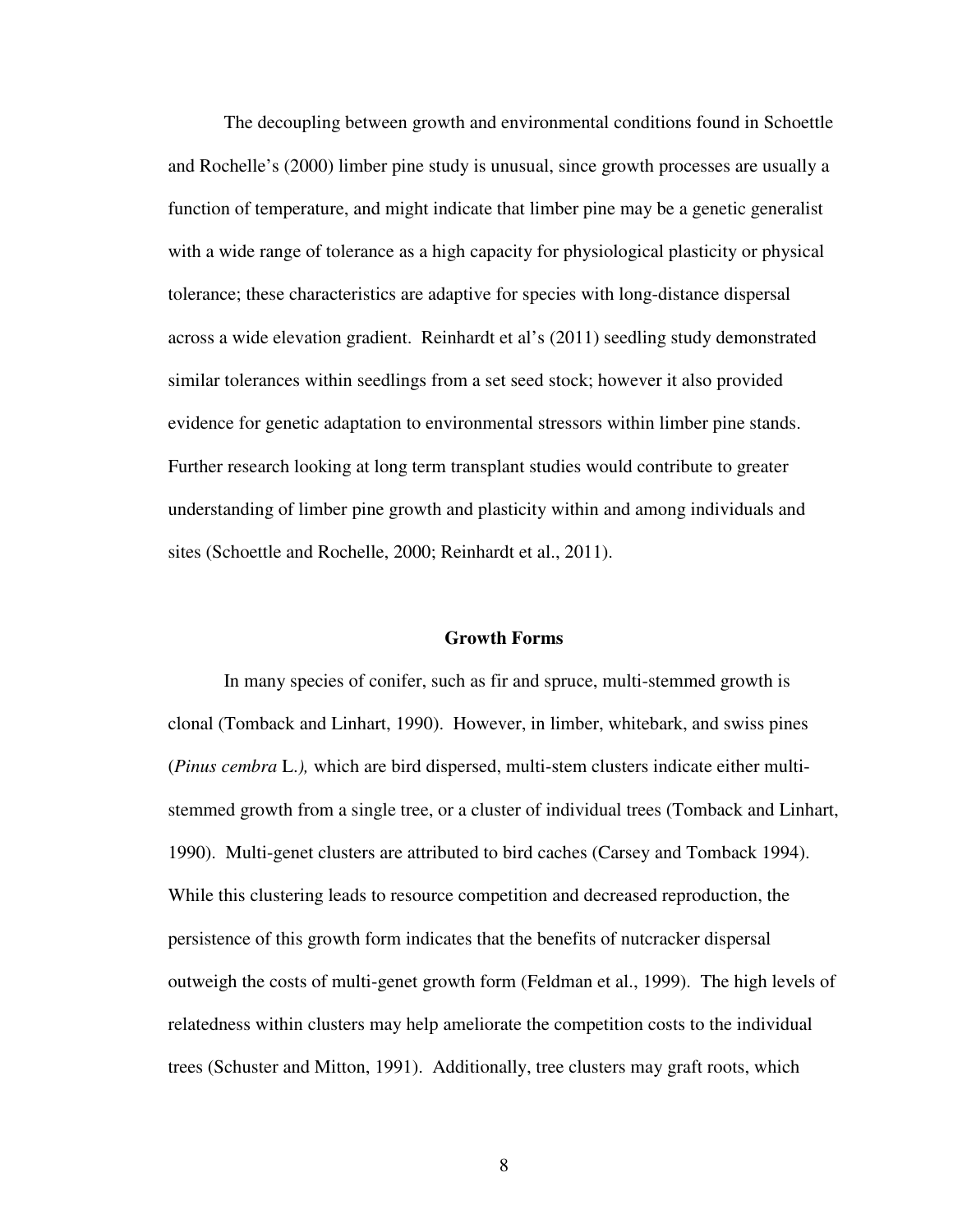would increase stability and acquisition of water and nutrient resources (Tomback and Linhart, 1990). In areas where trees are isolated, trees in multi-genet clumps have a higher rate of cross pollination, which greatly benefits reproduction, since limber pines are poor self pollinators (Tomback and Linhart, 1990.)

# **Bird Dispersal**

Most pine species have winged seeds and are primarily wind dispersed. Limber pines are one of the 19 species of wingless or near-wingless seeded pines in the section *Strobus* (Tomback and Linhart, 1990). These species all live in habitats with stressful conditions, where large seeds are advantageous for successful germination and establishment (Tomback and Linhart, 1990). Birds take seeds long distances and deposit them in disturbed areas, providing an effective dispersal mechanism (Tomback and Linhart, 1990). Trees within this group have seeds that lack all or most of a wing, and these seeds are also heavier than those of wind dispersed pines. While several pines in the section *Strobus* trees retain ripe seeds within their cones, limber pines cones open and release their seeds upon ripening (Krugman and Jenkinson, 1974; Tomback and Linhart, 1990).

 Seeds of wingless pines may be transported up to 22 km from the seed source, and across elevation gradients (Tomback and Linhart, 1990). This type of dispersion leads to unpredictable and widespread gene flow, unlike winged seed dispersion and gene flow (Tomback and Linhart, 1990). Even with this lack of geographical specialization in wingless, bird dispersed tree species, the geographic distributions of wingless seeds are wider or similar to those of pines with winged seeds (Tomback and Linhart, 1990).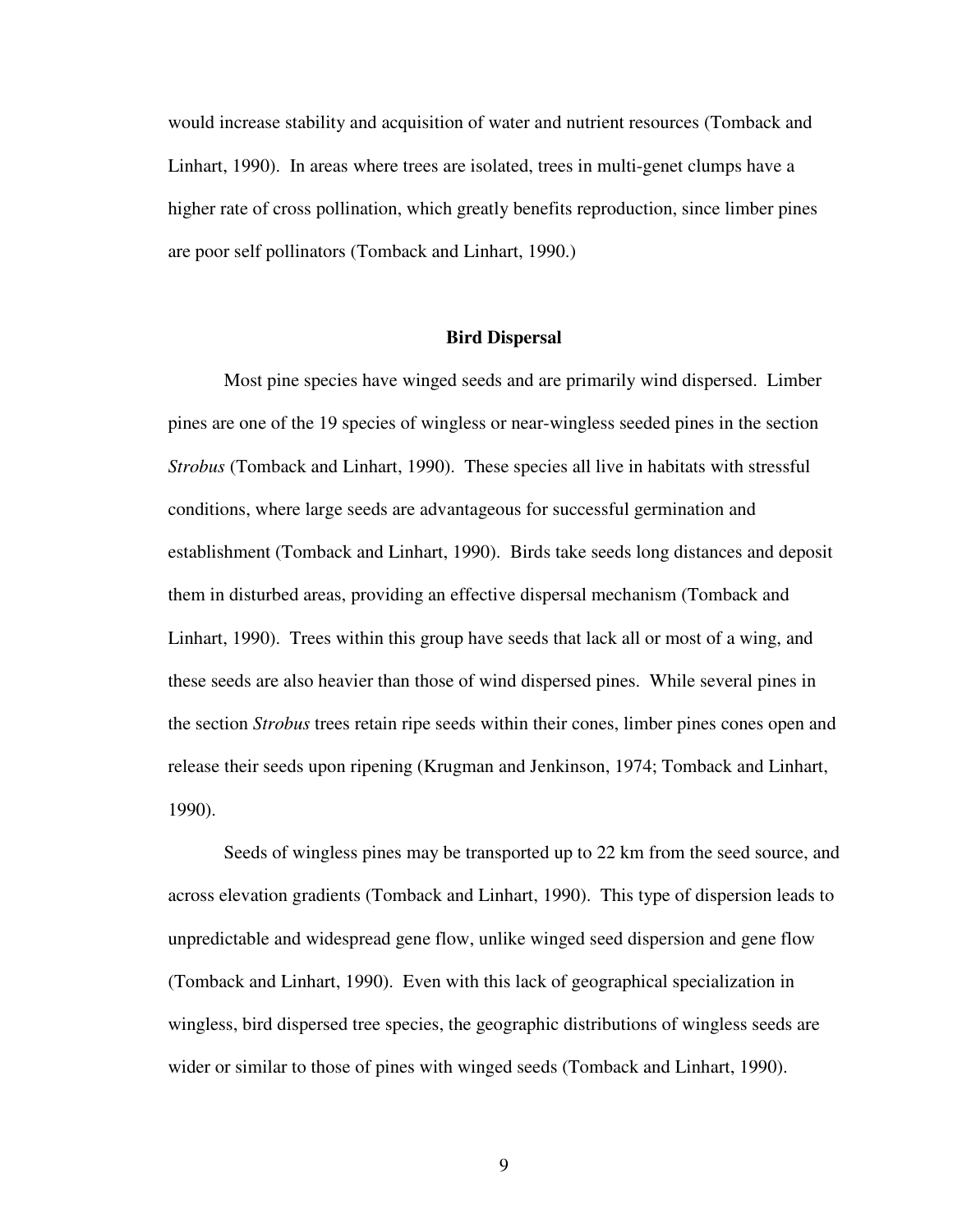There is evidence that limber pines and Clark's Nutcrackers, which disperse limber pine seeds, have a co-evolved mutualistic relationship (Tomback and Linhart, 1990; Benkman, 1995; Siepielski and Benkman, 2007). The range of limber pines falls entirely within the range of Clark's Nutcrackers (Lanner and Vander Wall, 1980). Both Clark's Nutcrackers and limber pines have traits that indicate co-evolution, such as the sublingual pouch in the Clark's Nutcrackers and cone morphology in limber pines that facilitate seed dispersal (Lanner and Vander Wall, 1980; Tomback, 1982; Siepielski and Benkman, 2007).

 Clark's Nutcrackers get a high energy, efficiently harvested food from their caches of seeds, when they successfully relocate caches (Tomback, 1982). Their unique sub-lingual pouch, specific to their genus, allows them to carry approximately 125 limber pine seeds, which they cache in multi-seed stashes ranging from 1-15 seeds, with a mean of 3-4 seeds (Lanner and Vander Wall, 1980; Feldman et al., 1999). Their good spatial memories and ability to learn geometric relationships among landmarks allows them to re-find widely dispersed food caches (Kamil and Jones, 1997).

 While Clark's Nutcrackers are the primary dispersal agent in core limber pine populations, in low elevation grasslands with peripheral limber pine stands, Clark's Nutcrackers are rare, and are unlikely to be the primary seed dispersal agents. Tomback et al.'s (2005) study found that nocturnal rodents cached limber pine seeds in locations suitable for germination, and that not all cached seeds were recovered by the rodents. This demonstrates that in the peripheral ranges of limber pine, other agents can disperse limber pine seeds.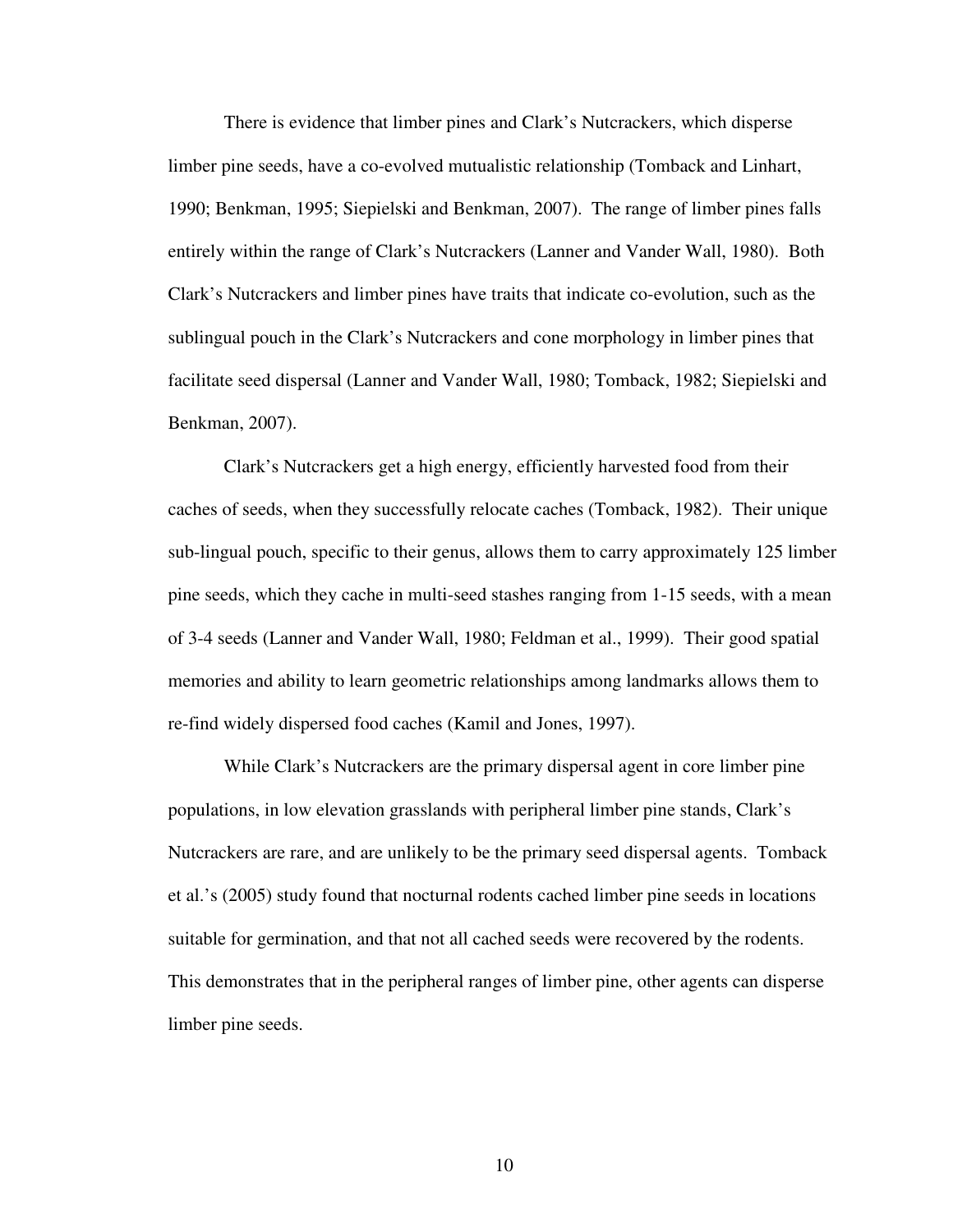#### **Bird and Squirrel Dispersal Interactions**

 Pine squirrels (*Tamiasciurus hudsonicus* Erxleben) are pine seed predators, and compete with Clark's Nutcrackers for both limber and whitebark pine seeds. Pine squirrel habitat covers most, but not all of limber and whitebark ranges (Siepielski and Benkman, 2007). While other small mammals harvest seeds that fall on the ground, pine squirrels directly harvest cones and compete with Clark's Nutcrackers, providing a direct, competitive, selective pressure (Siepielski and Benkman, 2007). Most research on the relationship between limber or whitebark pines and Clark's Nutcrackers has not looked at the larger ecosystem picture, which includes the competitive pressure of pine squirrels (Benkman, 1995; Siepielski and Benkman, 2007).

 Clark's Nutcrackers and pine squirrels select for similar features in limber and whitebark pines; however, the birds are a positive selective force and the squirrels are a negative selective force (Siepielski and Benkman, 2007). Despite these similarities, there were some differences in the cone characteristics for which the two species selected (Siepielski and Benkman, 2007). Clark's Nutcracker selection pressure led to cones with an increased volume of seeds per cone mass, whereas pine squirrel selection pressure led to cones with lesser cone mass (Siepielski and Benkman, 2007. Trees in areas with pine squirrels had cone morphologies that made predation by pine squirrels more difficult; however, this also made seed collection by Clark's Nutcrackers more difficult (Siepielski and Benkman, 2007). These differences in cone morphologies add evidence to the hypothesis that pressure from squirrels may have prevented evolution of bird dispersion in other species of pine (Benkman, 1995). While Benkman's 1995 study also found differences in Clark's Nutcracker beak morphology between areas with and without pine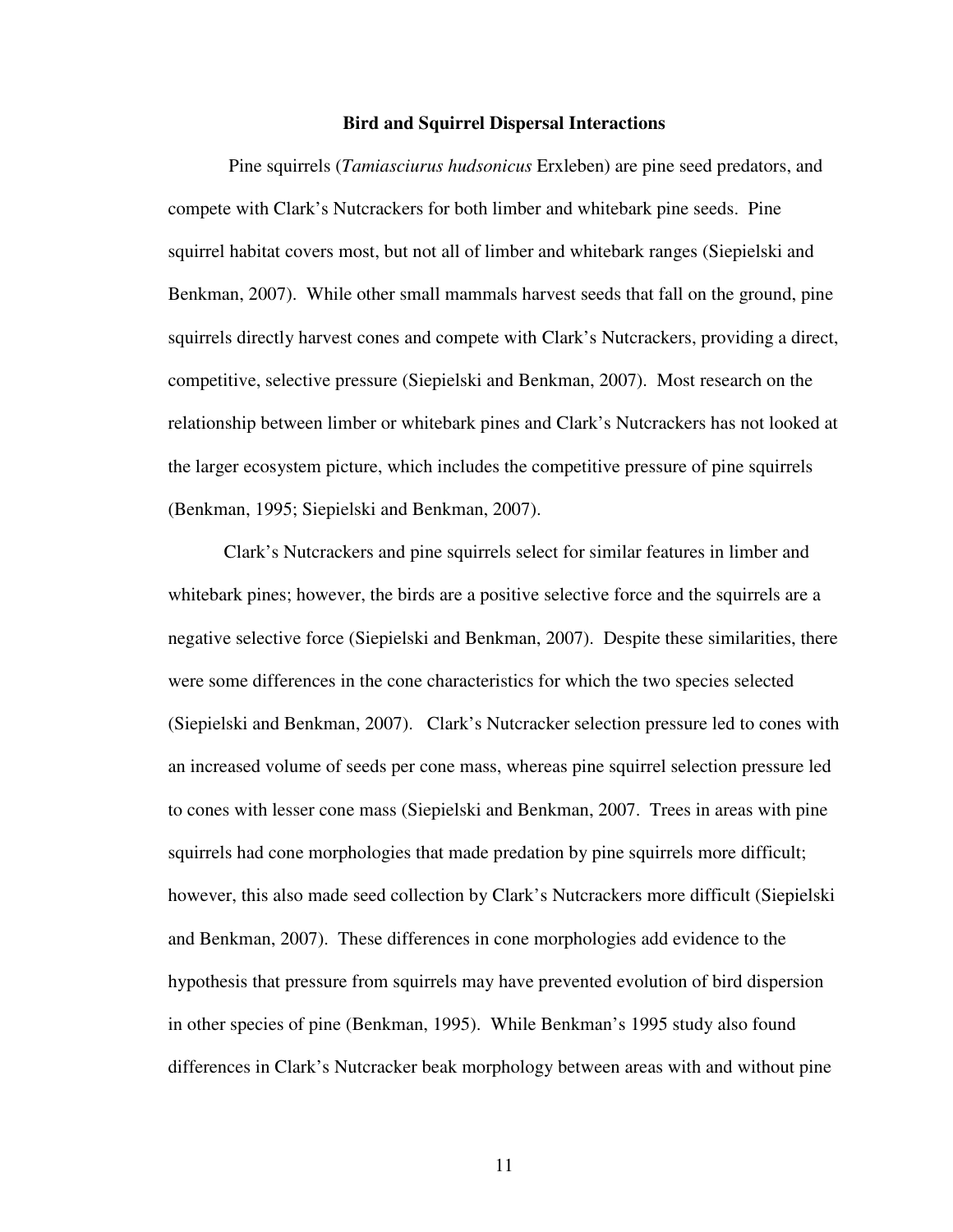squirrels, more research is necessary to understand the possible reciprocal selection occurring between these species.

 Since the morphological differences between the bird or squirrel dominated populations of limber pines are in the cones and not the seeds, seed size is more likely to be an adaptation for post-germination conditions, rather than a factor directly attributed to the mutualistic relationship with Clark's Nutcrackers (Siepielski and Benkman, 2007). Large seeds are an adaptation for survival in harsh conditions (Tomback and Linhart, 1990), and birds are better dispersers of large seeds than wind (Siepielski and Benkman, 2007).

#### **Mountain Pine Beetle**

 The mountain pine beetle (MPB) is the most important beetle species when studying mortality of white pines because they target large, mature trees (Schwandt et al, 2010). The behavior of MPBs varies depending on region and host species (Perkins and Swetnam, 1996). MPB behavior ranges from targeting stressed or healthy trees, and MPB population dynamics vary from endemic to outbreak depending on region and host species (Schwandt et al., 2010). Outbreaks occur when there is an abundance of vulnerable hosts, conducive climate, and insect populations, and are a natural, episodic occurrence in western forests (Samman and Logan, 2000; Gibson et al., 2008), and limber pines are a particularly suitable host (Cerezke, 1995).

 Historically, MPB outbreaks have been an important disturbance force for the renewal of mature pine stands (Wood and Unger, 1996). Episodic outbreaks throughout the western US have been reconstructed back to the 1730s (Perkins and Swetnam, 1996).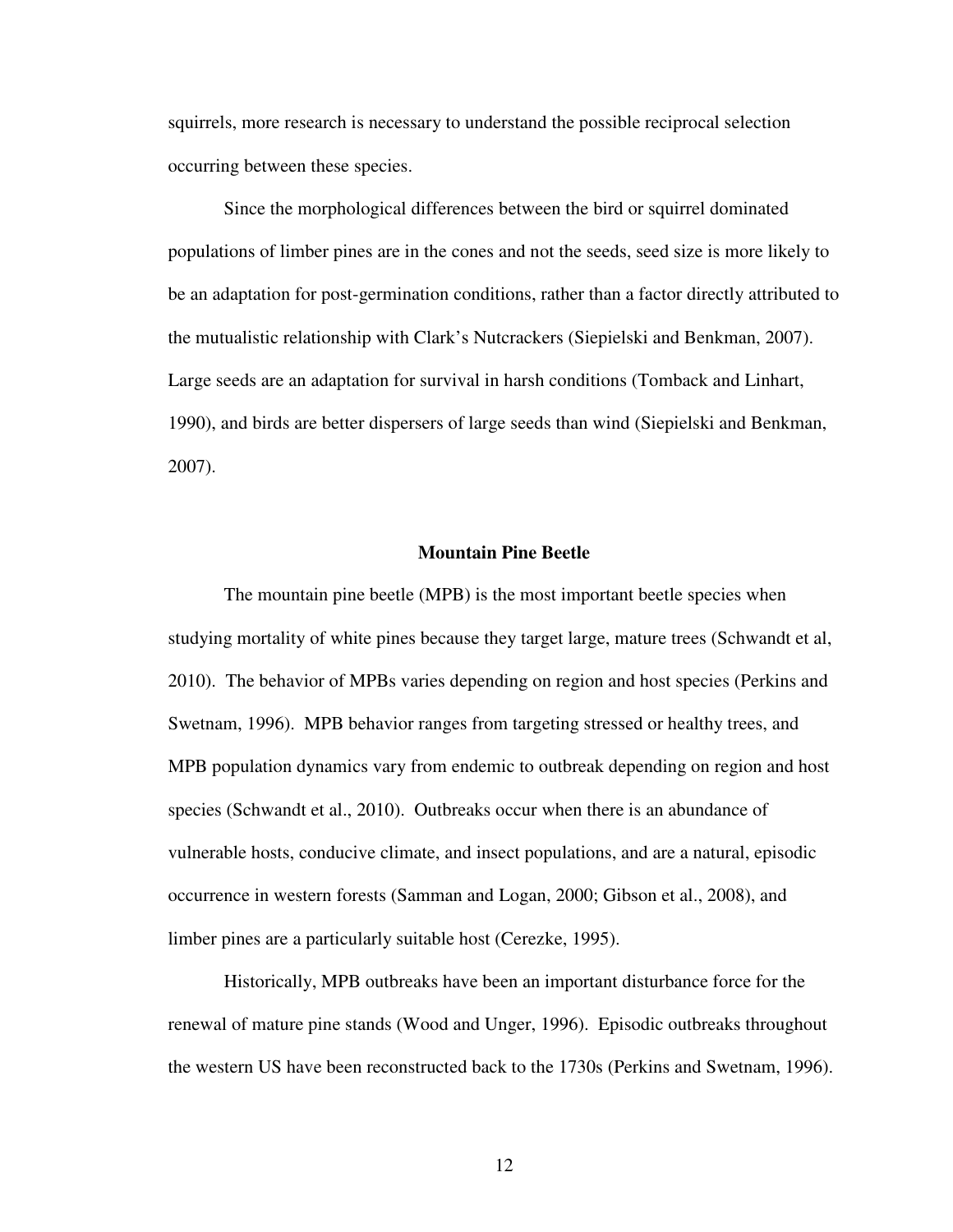In some of these outbreaks, mature pines were nearly eliminated within the range of the outbreak, and these severe outbreaks were followed by wildfire, which opened up the landscape for limber pine regeneration (Schwandt et al., 2010).

 The current MPB outbreak is surging across the western US and Canada in a range of different pine species. Research indicates that the extent and length of this outbreak may be related to drought and/or mild winters that have coincided with it (Logan and Powell, 2001; Bentz and Schen-Langenheim, 2007). While mortality of adult trees is not unprecedented in historical outbreaks, the presence of white pine blister rust in areas with white pines may interrupt the historical cycles of beetles/fire/regeneration, since MPB only attacks mature trees and white pine blister rust kills trees regardless of size. Wood borers, bark beetles, such as *Ips* species, and twig beetles may attack limber pine, causing mortaility or dieback (Furniss and Carolin, 1977).

#### **White Pine Blister Rust**

 The fungus responsible for the disease white pine blister rust (WPBR) was introduced to western North America around 1910 (Schwandt et al., 2010; Tomback and Achuff, 2010). Over the course of the  $20<sup>th</sup>$  century, WPBR spread throughout the white pines of western North America (Geils et al., 2010; Schwandt et al., 2010). The pathogen of WPBR has a complex lifecycle, cycling between white pines and an alternate host. While *Ribes* species have been long thought to be the only alternative hosts, *Pedicularis racemosa* and *Castilleja miniata* have recently been found to also serve as alternate hosts (McDonald et al., 2006). The fungus has minimal impact on its alternate hosts, but can form lethal stem cankers on white pines (Kearns et al., 2008).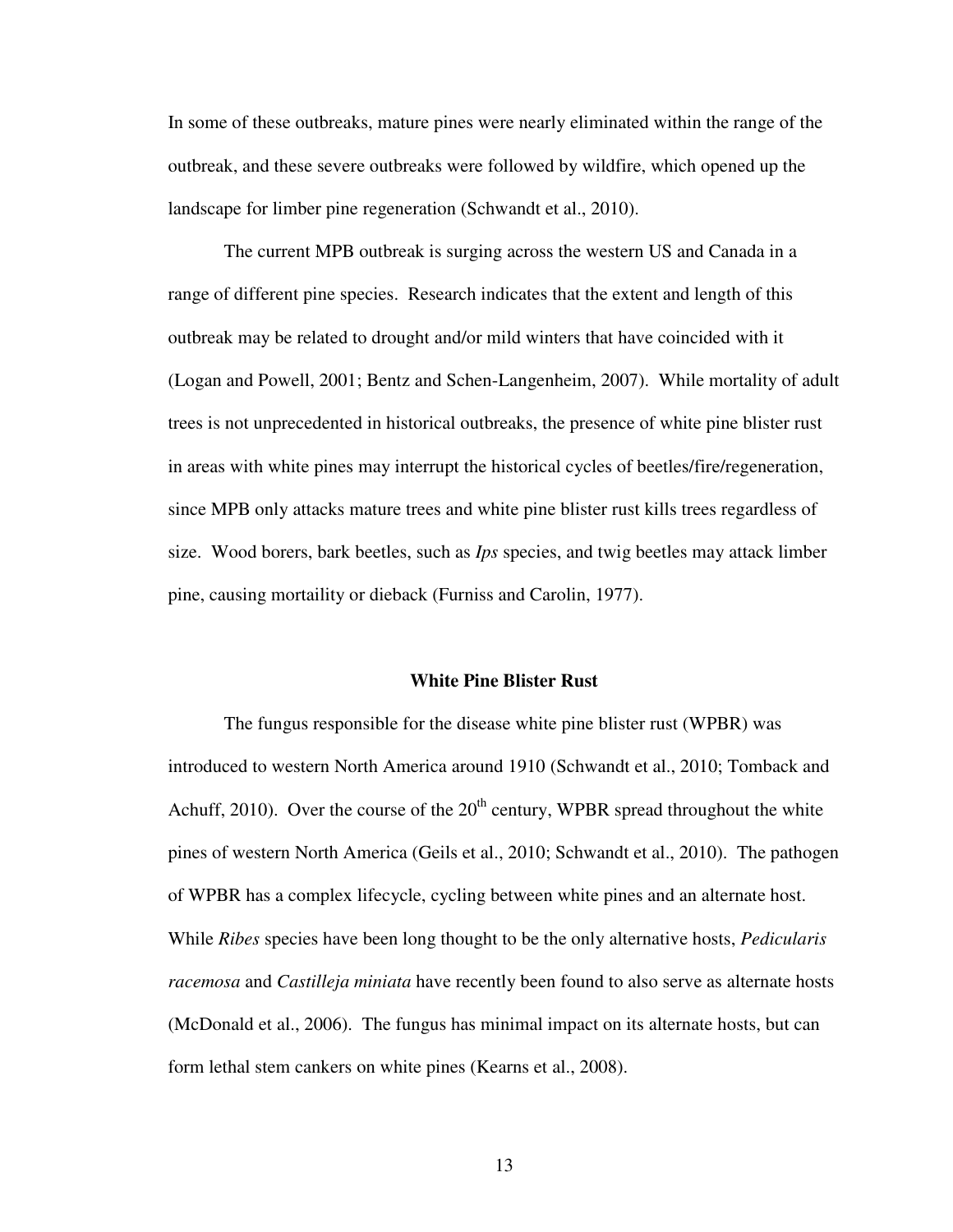White pine blister rust has three spore stages on its alternate host and two on its pine host (Kendrick, 2000). Alternate hosts are infected by aeciospores that are produced on white pines in the spring and early summer. Those spores germinate and hyphae enter through the leaf stomata. In two to three weeks uredinia form on the bottom of the leaf and produce urediniospores that re-infect the alternate host plant. Later in the summer, in the uredinia area telia form and produce teliospores, which form in long columns of spores that stay attached to the underside of the leaves. During periods of high humidity, basidiospores form on the telia spores and are wind dispersed to live pine needles, infecting them. On the pine tree, the fungus forms spermogonia (formerly pycnia), which produce spermatia. The next year aecia form and release aeciospores in early summer, completing the lifecycle.

 Currently, seven of the eight white pine species in the western United States and Canada are affected by WPBR (Schwandt et al., 2010). Great Basin bristlecone pine is the only uninfected species; however, it is susceptible to the pathogen and there is no reason to believe that it will not become infected in the future (Hoff et al., 1980; Schoettle and Sniezko, 2007). WPBR is currently found in both western Canadian provinces and all of the western United States except for Utah, and is found throughout most of limber pine's range at varying severities (Schwandt et al., 2010).

 As trees become infected, cankers girdle branches and stems, causing branch death and top-kill, which decreases seed production (Geils et al., 2010). Eventually, tree death occurs, which negatively impacts wildlife species dependent on the trees for survival, including their seed dispersal relationship with Clark's Nutcrackers (Schoettle and Sniezko, 2007).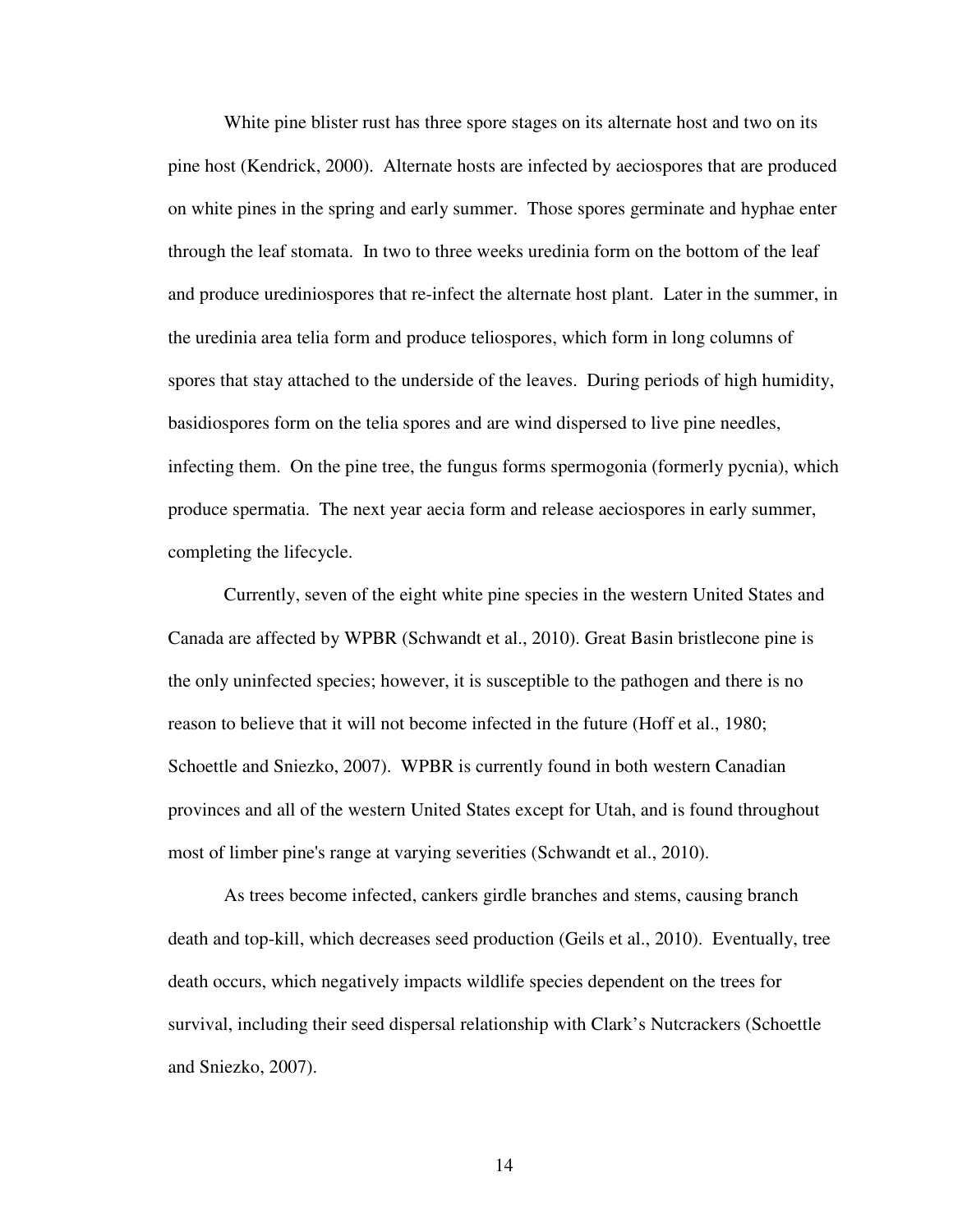Although WPBR requires moisture for spore production and germination, even trees that live in xeric environments are not safe from it. Resler and Tomback (2008) found infection rates of 25 percent or higher in whitebark pine stands that grew in cold, dry conditions where rust was not expected to be viable. These high infection rates not only impact survival and reproduction of adult trees, but also rapidly infect and kill seedlings, leaving some areas at risk for species extirpation (Resler and Tomback, 2008).

#### **Climate Change**

 Abiotic shifts due to climate change will influence plant species at the edges of their ranges first. As limber pines primarily live in harsh sites beyond the tolerances of other species, they are particularly at risk. In addition to the direct impact of climate change on limber pines, their survival is also influenced by how climate change impacts MPB, WPBR, and other pathogens (Logan and Powell, 2001; Schwandt et al., 2010). Due to limber pine's dependence on Clark's Nutcrackers for seed dispersal (Lanner and Vander Wall, 1980), shifts in Clark's Nutcracker range will directly influence where limber pine can regenerate. Even if adult trees survive, regeneration is particularly at risk, as seedlings are less able to handle abiotic changes than mature trees (Germino et al., 2002).

 Studies that look at trees at the edge of their ranges provide us with insight into what may happen to limber pines as changes in climate alter their habitat. Germino et al. (2002) studied trees at upper tree line and found seedlings to be highly vulnerable to climate change, since germination is more difficult at the edges of tree ranges, and seedlings are less robust than adult trees in handling abiotic changes. While spruce and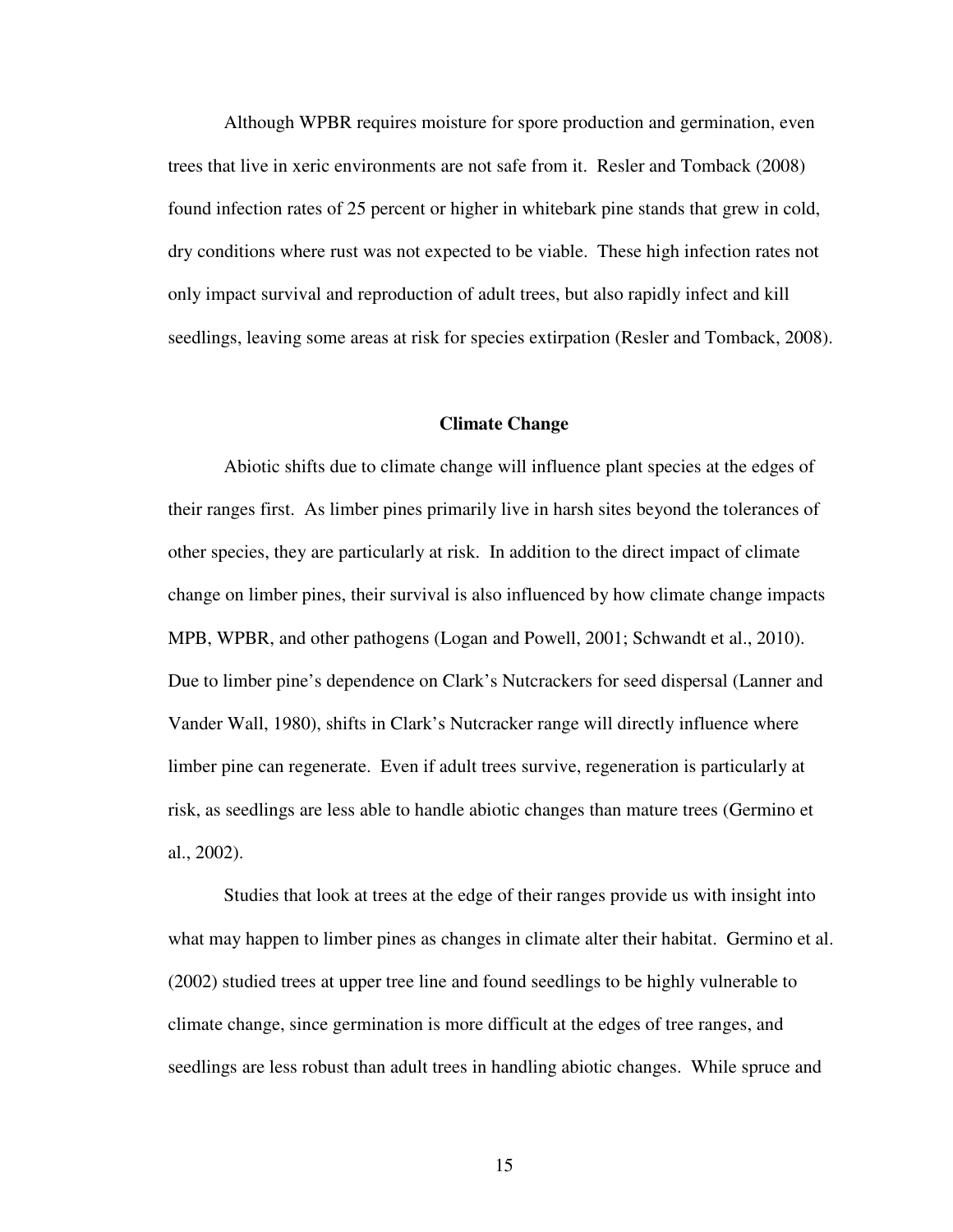fir trees propagate vegetatively (Shea and Grant, 1985), successfully augmenting their seed-regeneration, limber pine does not (Germino et al., 2002). Therefore, limber pine may be less able to handle changes than spruce and fir species found nearby.

 Climate change shifts may simulate conditions of lower elevations, since tree line is expected to shift higher due to warmer temperatures and less precipitation (Dullinger et al., 2004). Hogg and Schwartz (1997) looked at the success of natural regeneration from planted white spruce trees on private lands (farm yards, abandoned homesteads, shelterbelts) in Saskatchewan, Canada. The objective of this study was to try to understand the influence of climate change on the Canadian boreal forests by assessing regeneration success in very dry (aspen parklands) to very moist (boreal forest) vegetation zones. Very little natural regeneration was found in the drier climates, and the seedlings that were present were in poor condition. Since moisture deficiency has been long recognized as a factor limiting conifer seedling establishment, Hogg and Schwartz (1997) hypothesized that climate change may shift vegetation boundaries northward. The increasing frequency of fires may kill existing adult trees, decreasing seed sources and facilitating the loss of trees in their southern ranges (Hogg and Schwartz, 1997).

 A study of black spruce (*Picea mariana* Mill.) seedling establishment at upper tree line in Labrador, Canada, found that planted seeds were able to germinate and grow above tree line, surviving throughout the five year study (Munier et al., 2010). Additionally, Munier et al. (2010) found that soil disturbance combined with temperature enhancement, performed by surrounding seeds with open top chambers made of greenhouse plastic attached to wooden stakes, significantly increased seedling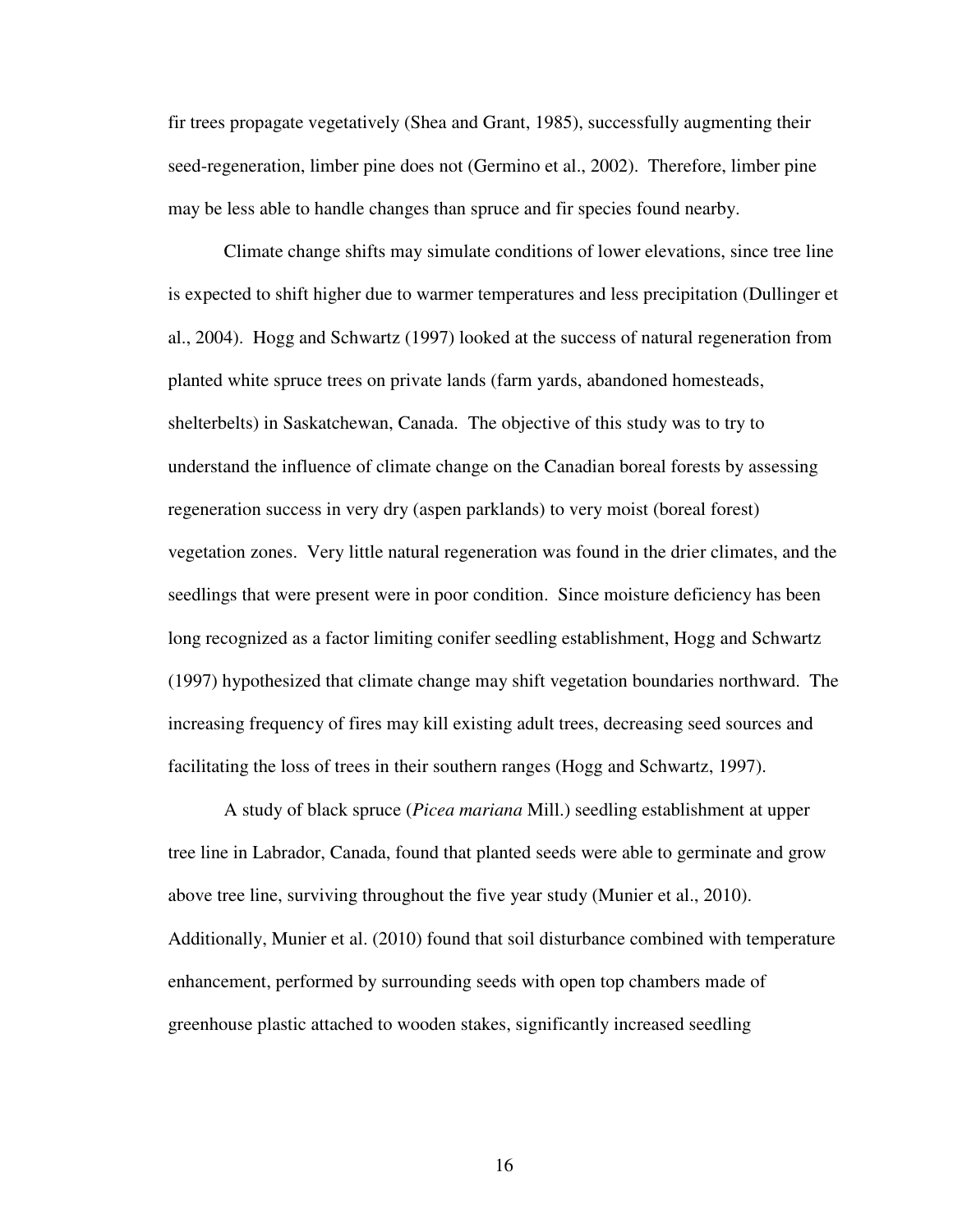emergence. These results indicate that climatic warming, when combined with seed dispersal and suitable substrate, may lead to upper tree line advancement.

 It is unknown how climate change will influence the range of mountain pine beetle, white pine blister rust, and other insects and pathogens. However, predictive models can provide some insight. The range of MPB is expected to shift northward and to higher elevation stands. In MPB's southern range, it has two generations per year, and this may occur farther northward if the climate warms (Gibson et al., 2008; Bentz et al., 2010). Models predict that warming climate will increase habitat suitability for MPB at higher elevations in the Rocky Mountains (Hicke et al., 2006). The range of white pine blister rust is more difficult to model since predictions of currently unsuitable habitat have been incorrect (Resler and Tomback, 2008; Schwandt et al., 2010). However, the expansion of its range is expected to be influenced by climate (Kearns, 2005).

#### **Other Pathogens and Insects**

 Along with the high profile issues of mountain pine beetle, white pine blister rust, and climate change that limber pines face, there are other challenges to their survival as well. Because the following pathogens and insects will also be influenced by climate change, their interactions with limber pines make predictions of the future even more challenging.

 Limber pines are susceptible to root diseases including *Armillaria ostoyae* (Romagn.) Herink, *Heterobasidion annosum* (Fr.:Fr.) Bref., *Leptographium wageneri* (W.B. Kendr.) M.J. Wingf., *Phaeolus schweinitzii* (Fr.) Pat., *Phellinus sulphurascens* Pilat [syn. *Phellinus weirii* (Murr.) Gilb.], and *Perenniporia subacida* (Peck) Donk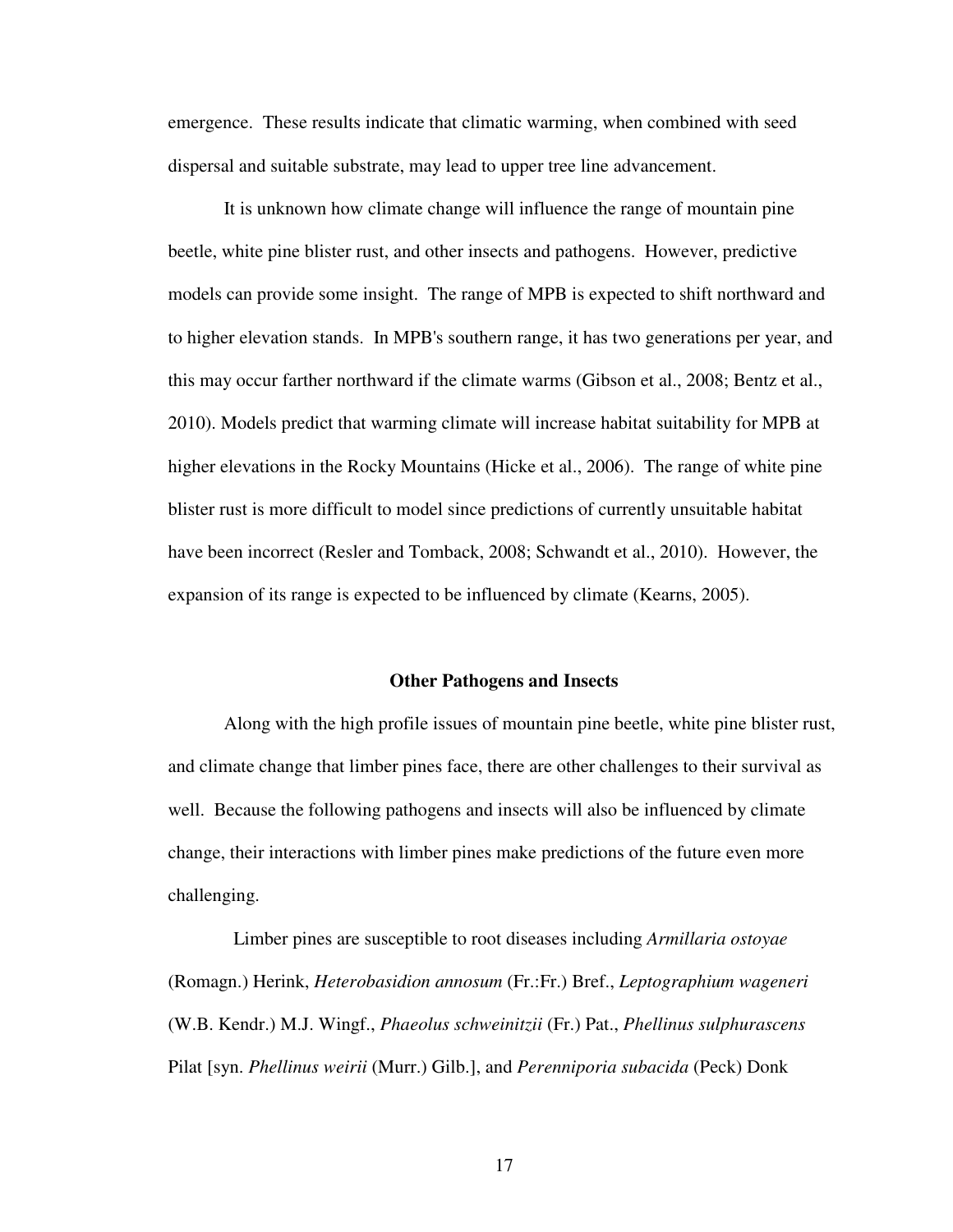(Schwandt, et al., 2010). They are also susceptible to an aggressive dwarf mistletoe (*Arceuthobium cyanocarpum*, A. Nelson ex Rydberg) and several foliar diseases including *Dothistroma septosporum* needle blight (Schwandt et al., 2010). Limber pine's reproductive success is challenged by cone and seed insects including the western conifer-seed bug (*Leptoglossus occidentalis* Heidemann), cone beetles (*Conophthorus ponderosae* Hopkins), and cone worms (*Dioryctria abietivorella* Grote) (Schoettle and Negron, 2001). In addition, they face wildlife damage and fire (Schwandt et al., 2010).

Some of the above factors may act in combination with MPB and WPBR to increase tree mortality. Others, such as Dothistroma needle blight, have been found to cause severe decline in limber pines on their own (Taylor and Walla, 1999). While fire is important for limber pine regeneration, fire can also kill mature trees that have survived mountain pine beetle outbreaks or WPBR infection, and fires open gaps in the forest that can promote *Ribes* growth (Schoettle and Sniezko, 2007; Coop and Schoettle, 2009).

# **Herbivory**

The impact of vertebrate herbivory on conifer seedlings varies by species and habitat. McCaughey et al's (2009) planting guide for whitebark pine does not mention herbivore exclusion for ungulates, and simply recommends avoiding planting seedlings in areas with deep soil to minimize pocket gopher damage. However, ungulate and other vertebrate grazing negatively impact seedling growth in many tree species.

At tree line in the moist climate of Labrador, Canada, Munier et al.'s (2010) study found that the exclusion of vertebrates with hardware cloth increased tree growth and decreased damage and tree mortality in black spruce. In another non-water stressed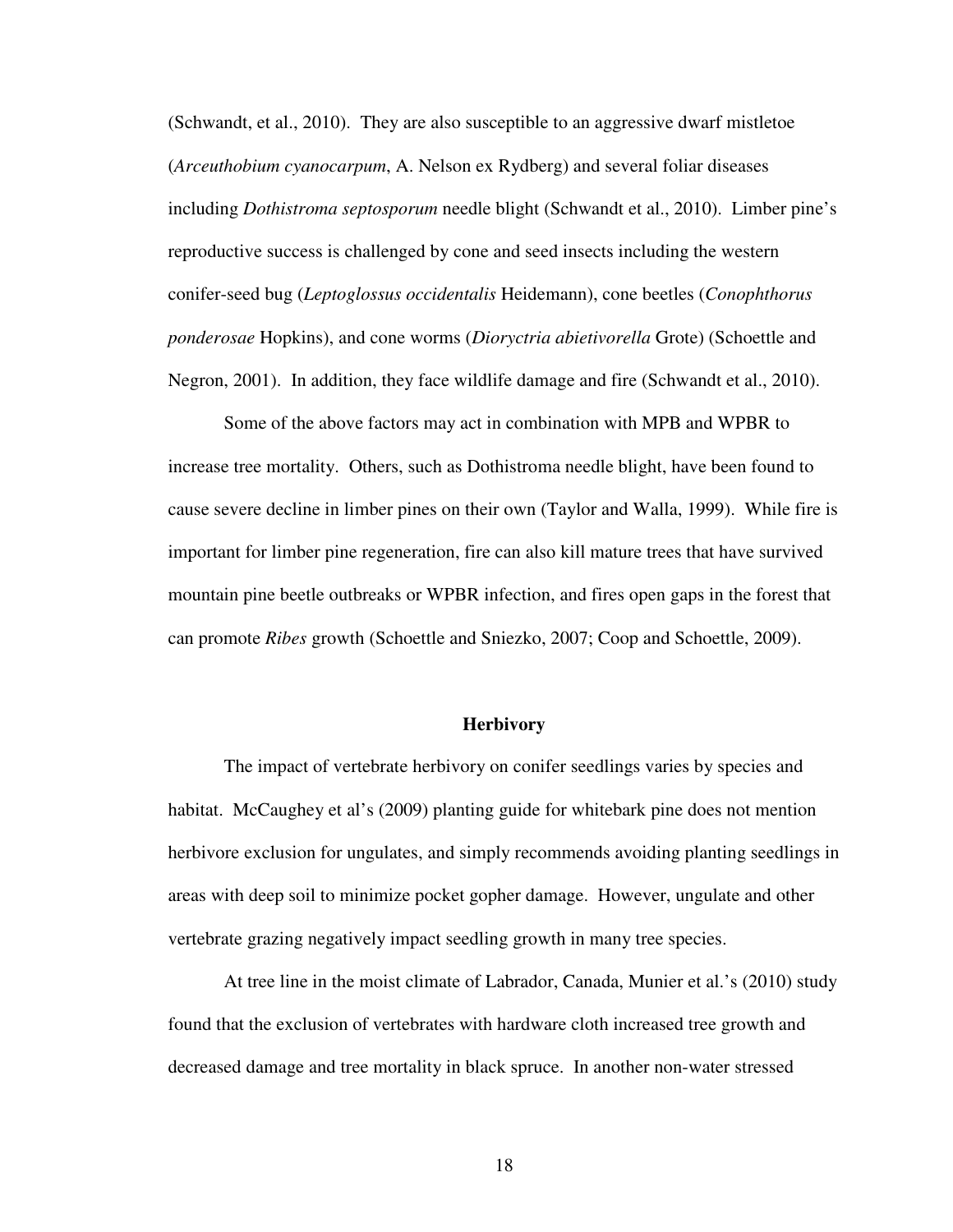climate in southern Sweden, Bergquist et al. (2009) performed a study of roe deer herbivory on Scots pine (*Pinus sylvestris* L.) and Norway spruce (*Picea abies* (L.) H. Karst.). Over the course of the four year study Bergquist et al.'s (2009) control trees lost approximately two years worth of growth to herbivory. Bergquist et al. (2009) also found that 60% of the Scots pine seedlings had multi-stem growth due to herbivory, while the Norway spruce showed little multi-stem growth. Due to the growth loss in both species and the multi-stem growth in Scots pine, Bergquist et al. (2009) recommended the use of exclusionary fences for at least the first four years of growth in Norway spruce and Scots Pine.

 In contrast to these studies by Bergquist et al. (2009) and Munier et al. (2010), Gomez-Aparicio et al.'s (2008) study in the dry, Mediterranean mountains of southeast Spain found that ungulate presence or exclusion did not impact seedling height growth or survival in either European black pine (*Pinus nigra* Arn.), or in Scots pine. Gomez-Aparicio et al. (2008) hypothesized that ungulate presence was not significant because the abiotic stresses of drought and cold strongly influenced survival, overshadowing any herbivory effect. Gomez-Aparicio et al (2008) also found that nurse shrubs did not protect seedlings from ungulate grazing. However, they acknowledged that shrubs larger than those used in their study may protect seedlings from herbivory. Additionally, the five years of Gomez-Aparicio et al.'s (2008) study may not have been long enough to observe herbivore impact on the slow growing, relatively unpalatable European black pine and Scots pine seedlings, as they did observe some ungulate damage. While Ronco (1970a) did not study herbivory directly, he observed little herbivory in his planting study of Engelmann spruce and lodgepole pine in the Rocky Mountains of Colorado.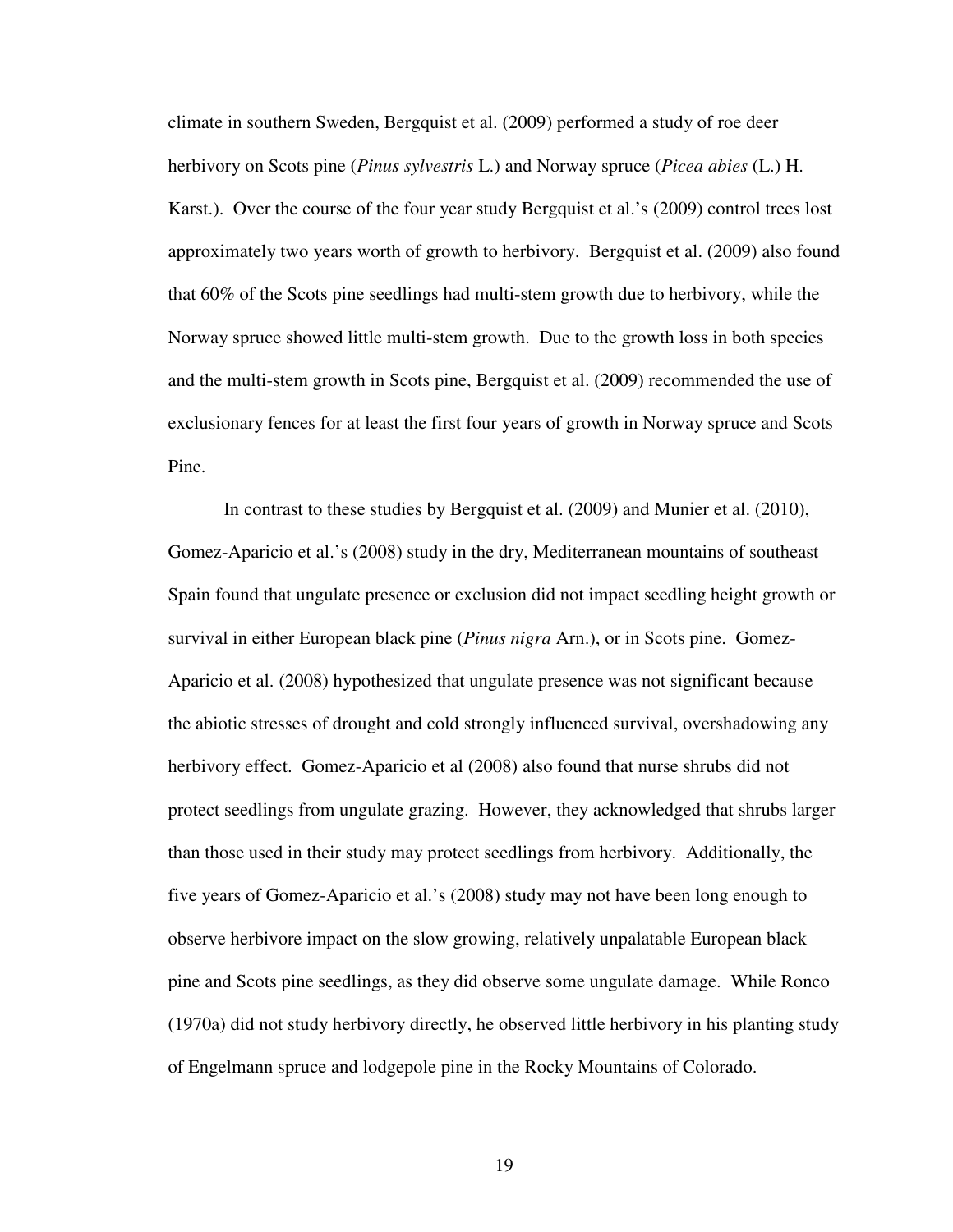The variable results of these studies indicate that the impact of herbivores on seedlings varies by habitat and ecosystem. While a herbivore exclusion study with limber pine would be ideal, the Gomez-Aparicio et al. (2008) and Ronco (1970a) studies are the most applicable to limber pine planting. Gomez-Aparicio et al.'s (2008) studied planted pines with low palatability in a dry climate with cold winters. Limber pines grow in a similar habitat and have high levels of resin content that decrease their palatability and increase their ability to survive mechanical damage (Schulman, 1954). Ronco's (1970a) study was geographically close to limber pine habitat, including the same herbivores that limber pines experience. Therefore, unless seedlings are in a habitat with strong herbivore pressure, which is not indicated by Ronco's (1970a) observations, it is likely that stands will see no significant levels of seedling mortality or growth loss due to herbivory (Gomez-Aparicio et al., 2008).

#### **Natural Regeneration and Seedling Establishment**

 Successful reproduction and establishment is vital to limber pine survival. Factors impacting survival vary across both macro and micro spatial scales, and by species. While literature on reproduction and establishment of other species can help frame limber pine research, it is important to simply use research on other tree species as a springboard for limber pine research.

 Protection by either forest canopy or nearby objects at the micro or macro habitat scale is important in an array of species including: Engelmann spruce, subalpine fir, Scots pine, maritime pine (*P. pinaster* Ait.), Rocky Mountain bristlecone pine, and limber pine (Germino and Smith, 1999; Barbeito et al., 2009; Coop and Schoettle, 2009; Ronco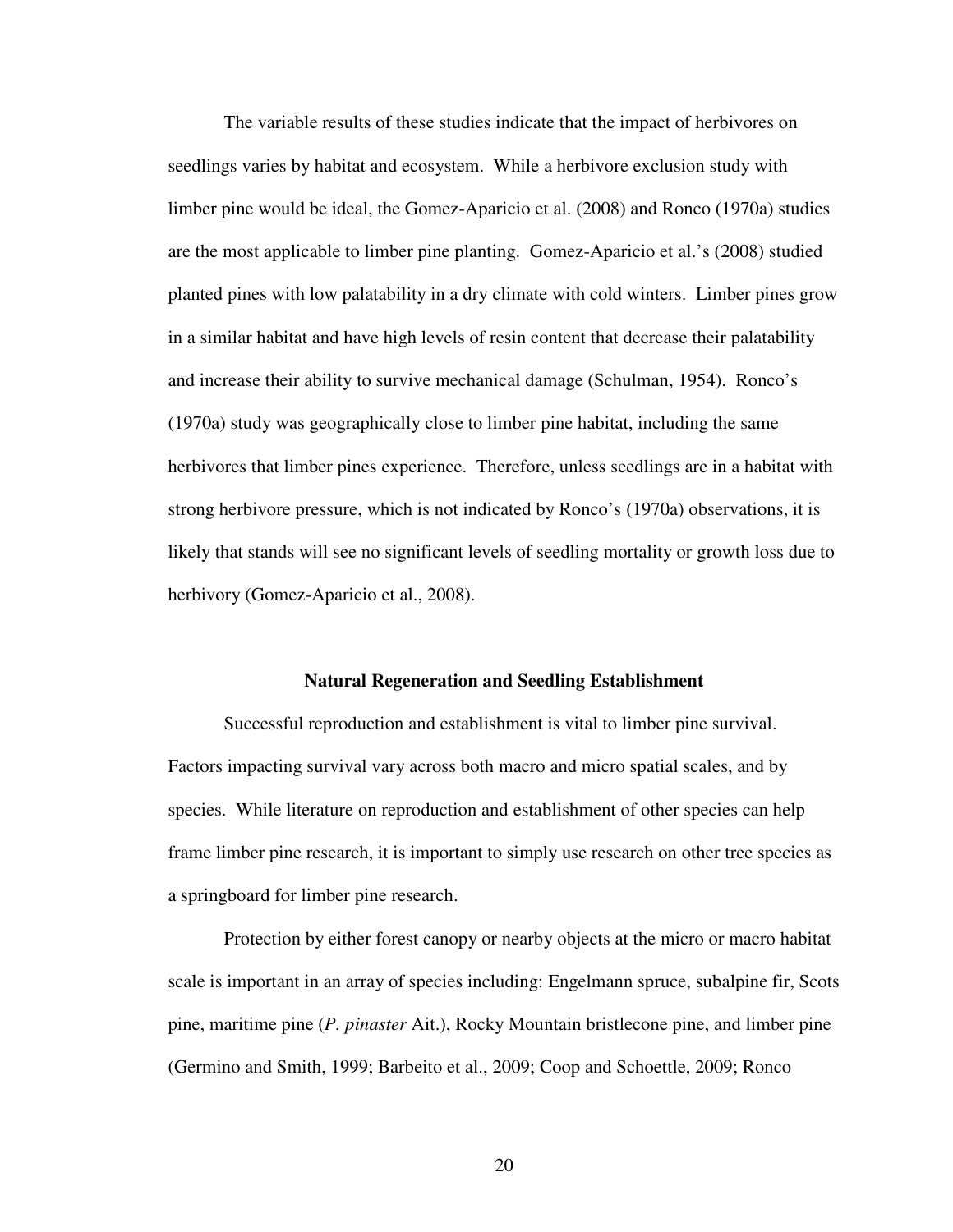1970b; Rodriguez-Garcia et al. 2011 and Germino et al., 2002). Studies that looked at the orientation to a protecting object in other tree species found that planting on the north and/or west side provided the best protection (Germino et al., 2002; Germino and Smith, 1999; Ronco, 1970a).

 Microsite conditions are vital for seedling survival in high altitude tree species (Germino et al., 2002; Colak, 2003; Castro et al., 2004; Coop and Schoettle, 2009). Since moderate temperatures and high precipitation are good for seedling establishment in harsh sites, microsites can create the specific environment needed for establishment (Germino et al., 2002). Even though competition from other vegetation is usually considered to be detrimental to seedling survival, the protection provided by other vegetation may outweigh the negative impacts of nearby plants for many tree species at high elevation or on harsh sites (Germino et al., 2002; Maher et al, 2005; Rodriguez-Garcia et al., 2011; Coop and Schoettle, 2009). In addition, growth near herbaceous plants was found to improve limber pine seedling survival in low elevation stands in the eastern grasslands of Colorado (Tomback et al., 2005).

In the Front Range of Colorado, limber pine seedling presence has been positively associated with leaf litter ground cover, standing tree trunks, shorter distances to the nearest object, shortest mean distance to the three nearest objects, and the percent of open sky (Coop and Schoettle, 2009). Mineral soil and cobble ground cover were inversely related to limber pine seedlings presence (Coop and Schoettle, 2009).

At the plot level of Coop and Schoettle's (2009) study, limber pine seedlings were positively associated with fireweed and kinnikinnick. However, this association is thought to be due to shared affinities between species, rather than intraspecific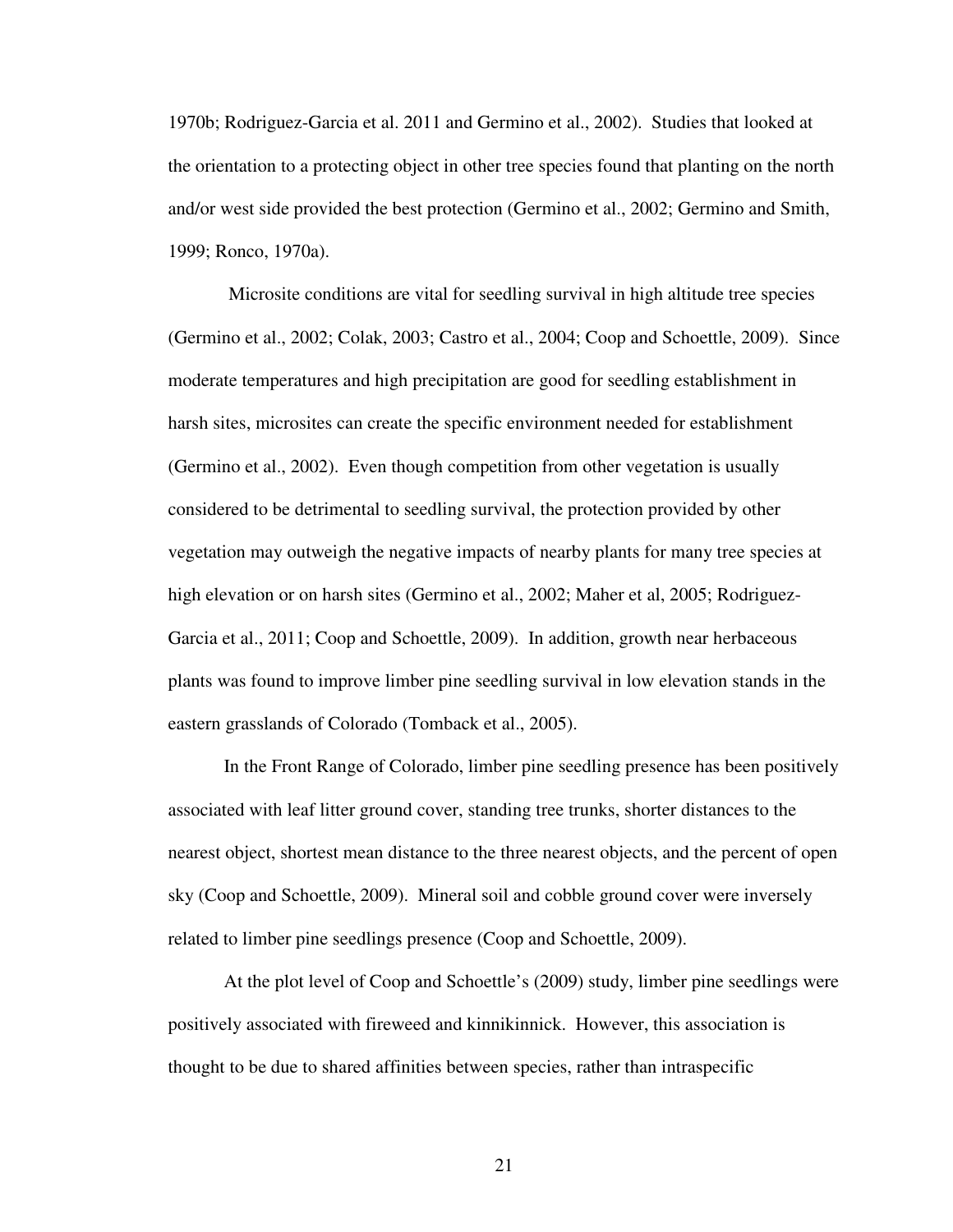facilitation, due to the diversity of organisms in this association. Limber pine also had a negative relationship to leaf cover at the plot scale, and this was attributed to areas of dense conifer overstory.

On a macro level, patterns of seedling survival across the landscape inform us about overall habitat suitability (Coop and Schoettle, 2009; Webster and Johnson, 2000; Hogg and Schwartz, 1997). Limber pine regeneration ecology changes along the north/south gradient of Colorado, with less apparent regeneration in the south (Coop and Schoettle, 2009). This shift is attributed to decreasing habitat suitability in the south, which is near the southern limit of limber pine's range. In Alberta, Canada, open-canopy limber pine stands were found to have episodes of regeneration post-disturbance and continued recruitment in existing limber pine stands (Webster and Johnson, 2000.)

#### **Limber Pine Response to Meteorological Conditions**

 Meteorological conditions are important to seedling survival. Irregular waves of establishment may occur in years with suitable conditions, especially sufficient moisture (Johnson et al., 1994). Microsite features ameliorate the surrounding abiotic conditions, decreasing the severity of wind damage, ice-blasting, temperature extremes, and photoinhibition due to intense solar radiation (Coop and Schoettle, 2009; Ronco, 1970b).

In the Sierra Nevada Mountains of California, a study by Millar et al. (2007) found that dense stands of 50 to 300 year old limber pine trees experienced high mortality during the persistent 1984 - 1992 drought. In addition to low precipitation, this drought was characterized by warm temperatures. By comparing chronologies of both live and dead trees to historical meteorological records, Millar et al. (2007) found that limber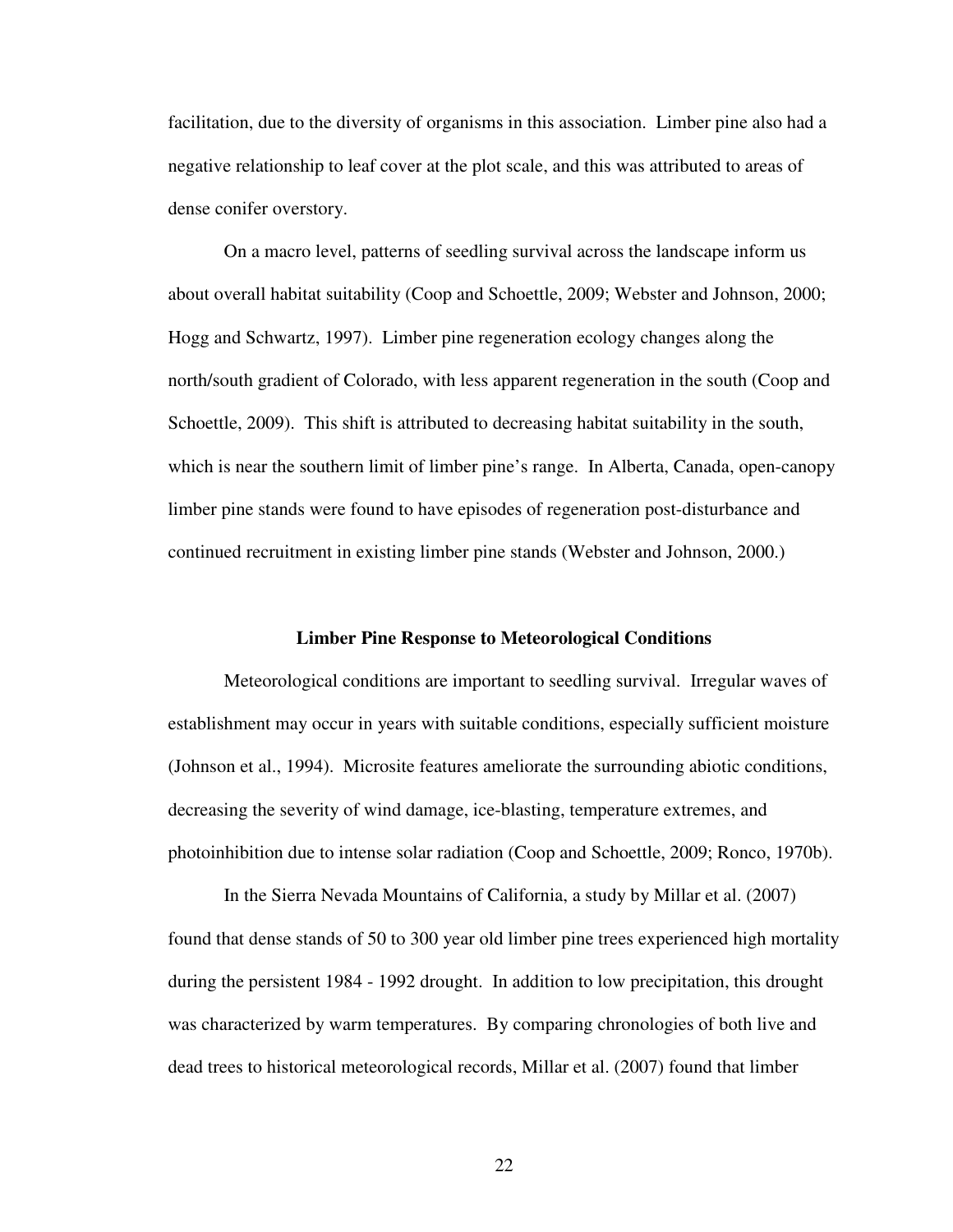pines usually showed a positive growth response to both warmer minimum and maximum temperatures. However, during the drought, tree growth declined when high temperatures were combined with low precipitation. While Millar et al. (2007) did not specifically study seedlings, they cored trees at 0.5 m, therefore including some data from a tree's response to meteorological conditions from when the tree was a seedling. Additionally, since seedlings are usually more sensitive to abiotic and biotic conditions, they are likely to have responses similar to, though stronger than, those of mature trees.

#### **Post-Disturbance Establishment**

 Limber pines often establish after disturbance, such as fire, particularly in areas with less xeric conditions (Rebertus et al., 1991; Coop and Schoettle, 2009). Coop and Schoettle (2009) found different establishment patterns in three different burns. In their northern Colorado site, limber pines established in the center of severe burns; whereas, in their southern two sites limber pine established more on the edges of burns. Within burns, they found that the densities of competing tree species seedlings, especially aspen (*Populus tremuloides* Michx.) and Engelmann spruce, were often one to two orders of magnitude higher than the numbers of limber pine seedlings. Therefore, even though the number of limber pines increased after a fire, their relative abundance decreased due to the prevalence of other species. Coop and Schoettle (2009) hypothesized that the difference in burn colonization could be due to changes in Clark's Nutcracker behavior or a decrease in the suitability of habitat in the farther south sites. Based on their results, Coop and Schoettle (2009) concluded that burn colonization patterns were due to habitat suitability and not Clark's Nutcracker behavior. Coop and Schoettle (2009) also found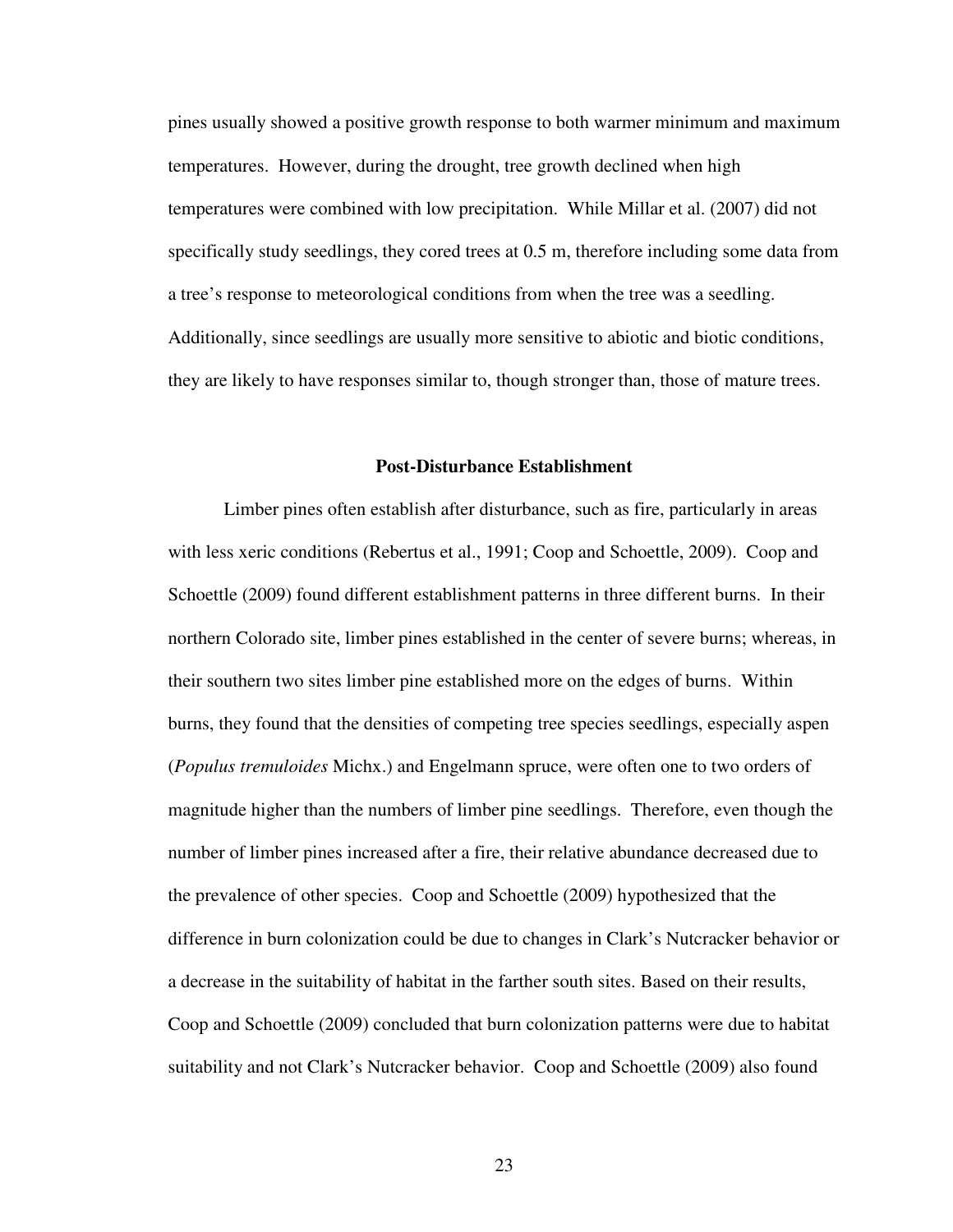that regeneration was a slow process in all of their study sites, since 30-years post-burn the forests had not yet reached the density of the surrounding unburned forest.

Prescribed burns may be useful in promoting natural regeneration in limber pines by opening up areas for seedling establishment (Coop and Schoettle, 2009). Based on the number of naturally regenerating limber pine seedlings observed in three burns in Colorado, limber pine had the highest rates of regeneration in mixed severity burns in the two southern sites, and high severity burns in the northern site (Coop and Schoettle, 2009).

 One potential disadvantage of prescribed burns is that openings created by fire facilitate growth of WPBR alternate hosts (Schoettle and Sniezko, 2007; Coop and Schoettle, 2009). It is unknown how this will influence WPBR severity and spread, but the growth of WPBR alternate hosts may not offset the benefit of burn treatments in facilitating limber pine regeneration (Coop and Schoettle, 2009). If these alternate hosts do increase the level of WPBR infection, then it may select for seedlings that are naturally resistant (Coop and Schoettle, 2009).

# **Planting Importance**

 Due to limber pine's adaptations to severe environments, their life history traits are not conducive to rapid adaption, and therefore management will be needed to help sustain populations in the presence of WPBR (Schoettle and Sniezko, 2007). Their traits, such as being long lived and regenerating infrequently, are maladaptive in surviving rapid selective forces, such as an invasive species (Schoettle and Sniezko, 2007). Therefore,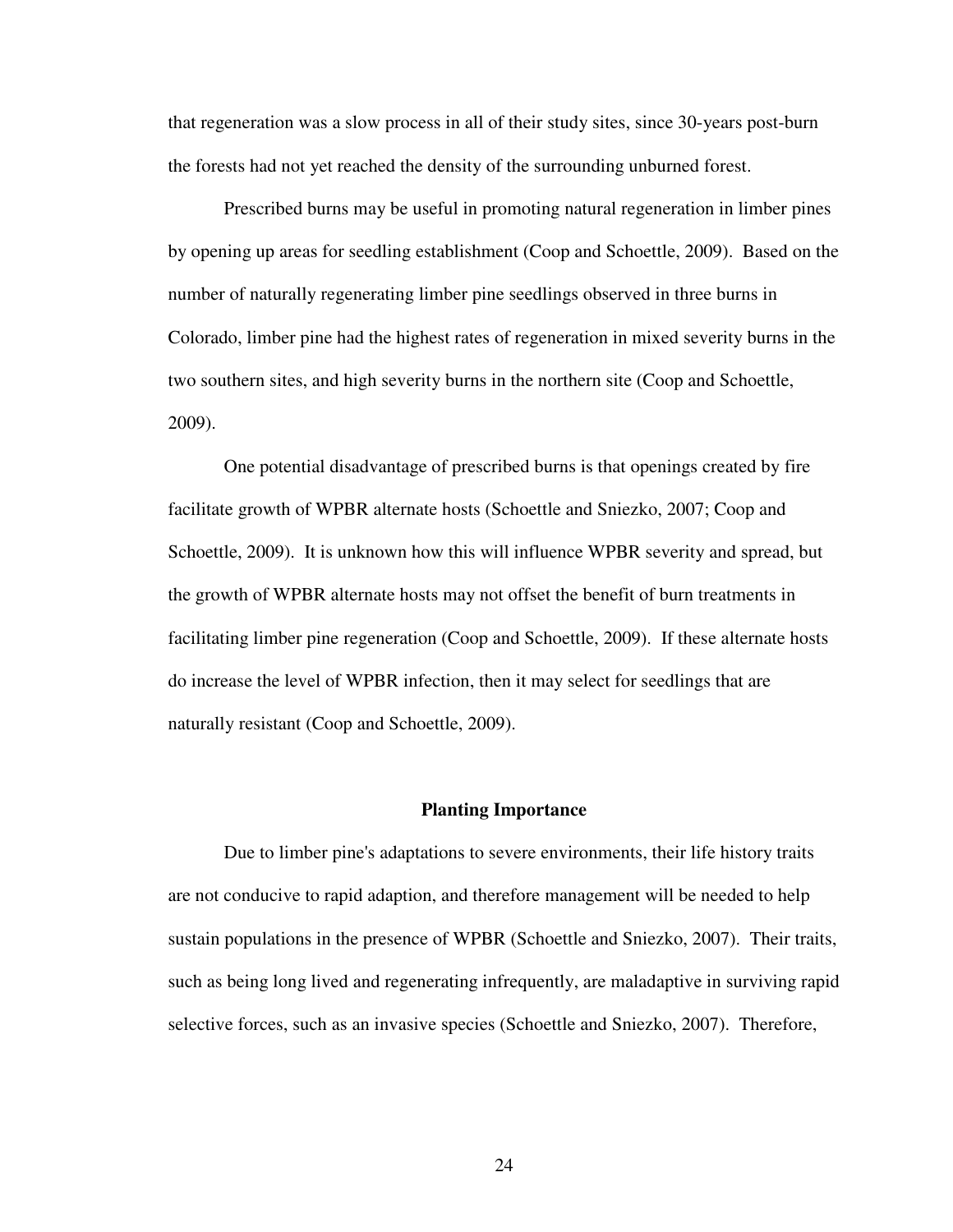by using management techniques to help establish WPBR resistant seedlings in limber pine stands, the impact of WPBR infection can be mitigated (Burns et al., 2008).

 Outplanting resistant seedlings prior to rust outbreaks will boost populations and diversity of age classes (Schoettle and Sniezko, 2007). However, since regeneration is slow and prolonged in limber pine, responses to management may be slow, and it may take decades before results are visible (Coop and Schoettle, 2009). As there has already been high mortality of limber pine in Idaho, Montana, and Wyoming, and there is currently a large mountain pine beetle outbreak coinciding with the spread of WPBR, the death of mature trees in Colorado may lead to a lack of seed sources and limit management options. Therefore, for simulation of natural regeneration to be successful, it needs to occur soon (Coop and Schoettle, 2009).

Many factors, including soil moisture, wind exposure, snow loads and breakage, animal predation, solar protection, competition with other vegetation, and microtopographic features need to be considered when outplanting seedlings. Multiple studies have identified the use of lowland planting techniques and ignoring microsite variations as two major factors for reforestation failure (Colak, 2003; Elman and Peterson, 2003). Species that naturally cohabitate with limber pine may be used to indicate site suitability (Coop and Schoettle, 2009).

 When seedlings are first planted, they experience planting check, or growth check, which is a reduction in shoot growth for the first one-to-three years after planting (Grosnickle, 2005). Growth check is caused by limited access to nutrients and water after planting (Grosnickle, 2005). It is vital to make sure seedlings have adequate resources to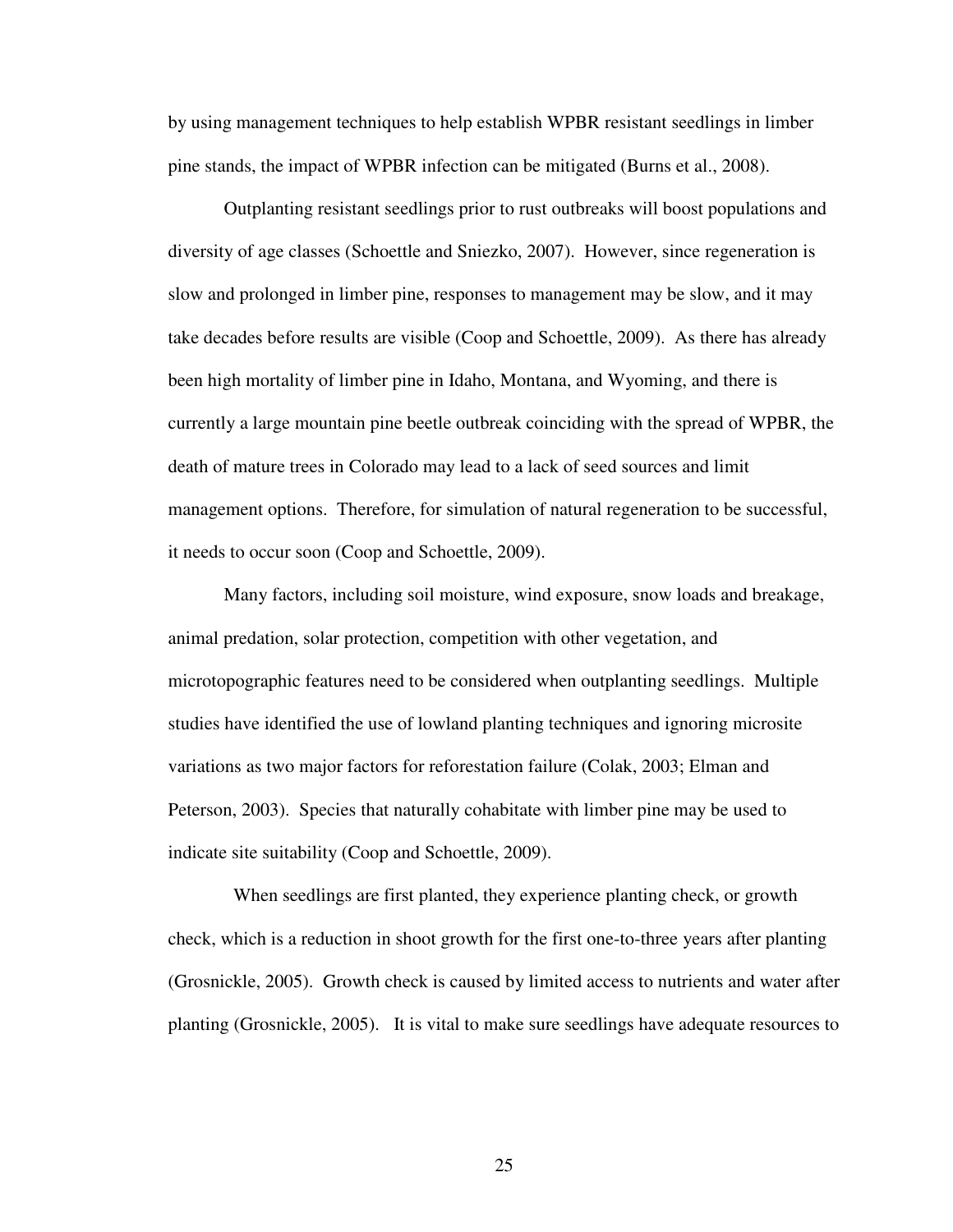survive past this stage. Therefore, planting limber pine in suitable habitat and microsites will help facilitate survival.

#### **Soil**

 Many soil characteristics influence suitability for root growth. Organic soil layers decrease temperature transfer and therefore are cooler than mineral soils in the rooting zone (Grossnickle, 2005). These cooler temperatures cause decreased root growth in conifers. In turn, this decrease in root growth leads to water stress, causing decreased photosynthesis, which limits growth, and thus feeds into a vicious cycle (Ronco, 1972). Additionally, cold soils increase resistance to water uptake, further increasing water stress (Grossnickle, 2005).When planting trees, it is important to limit air gaps because they decrease root/soil contact, which is very important for water update (Grossnickle, 2005). Conversely, if roots are confined in compacted soil, root growth is also limited. Container grown seedlings have better root growth than bare root seedlings (Grossnickle, 2005).

#### **Water Stress**

 Water stress is a major cause of seedling death. Bernier (1993) found that planted black spruce seedlings experienced more water stress than naturally occurring seedlings, based on predawn water potential and midday stomatal conductance measurements. Typically, planted seedlings have restricted roots, low root system permeability, and poor root to soil contact, which limit water uptake from the soil (Grossnickle, 2005). To overcome planting stress, it is vital to plant seedlings at a time when they are physiologically able to grow new roots (Grossnickle, 2005). Therefore, in the case of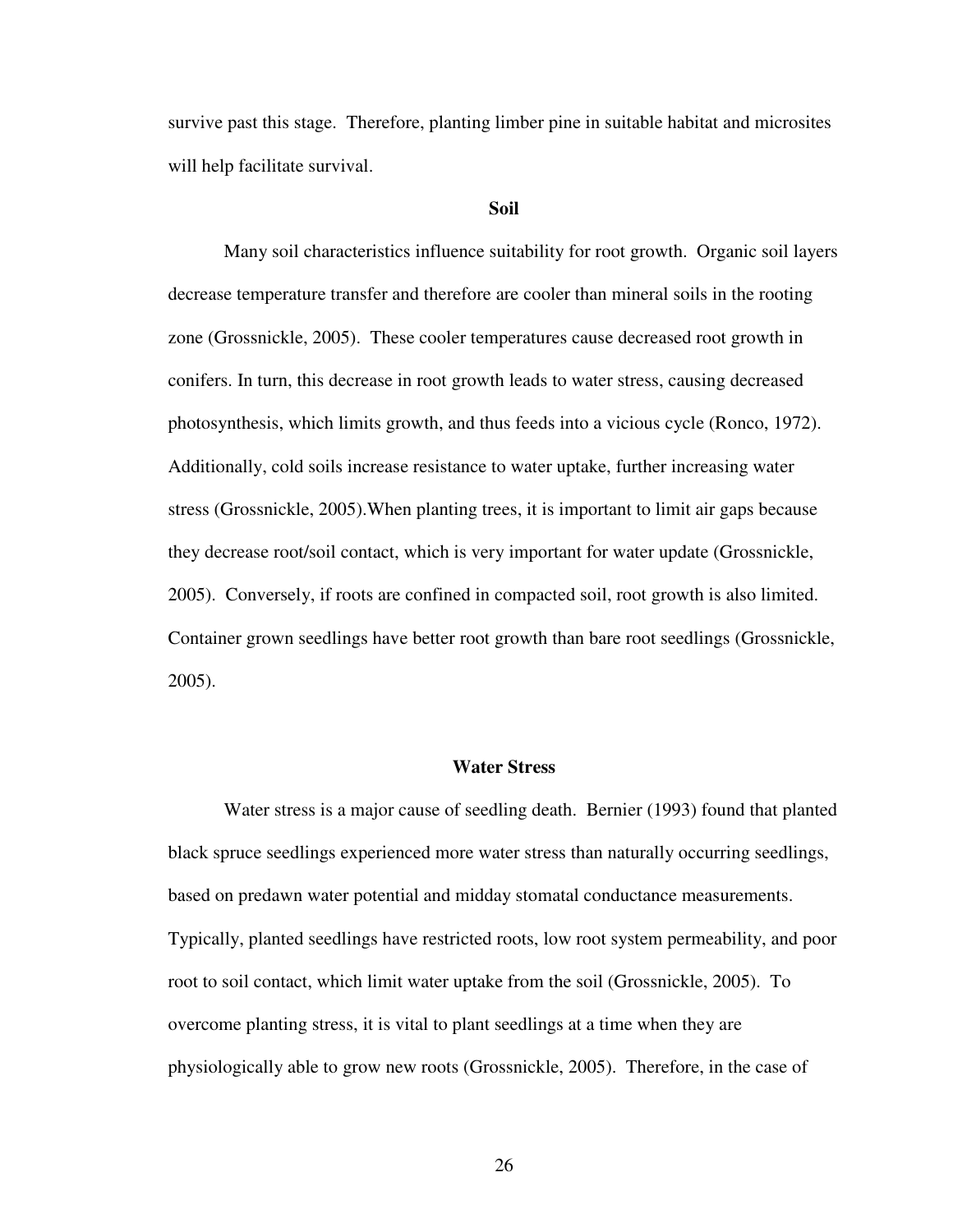limber pine seedlings, early spring plantings may be important to allow for suitable new root growth.

 Trees planted in coarse soils have more trouble establishing themselves because these soils have less water storage than other soils. Dry soils exacerbate this problem. As water potential decreases, root growth decreases, and root growth is vital for seedling establishment (Grossnickle, 2005). Competing vegetation draws available water away from seedlings whenever roots are close enough to change each other's root environments (Grossnickle, 2005). However, as mentioned above, the benefits of shade and protection from competing vegetation may outweigh this drawback (Strand et al., 2006; Castro et al., 2004).

# **Hydrogels**

 Hydrogels, or polyacrylimide gels, are highly absorbent polymers that have been used in some studies to help ameliorate water stress by holding water in the soil near the tree roots (Rowe et al., 2005; Huttermann et al., 1999). Hydrogels are relatively inexpensive and have been used to improve tree survival in arid environments and in horticulture (Rowe et al., 2005). They are similar to substances used as a flocculant to reduce soil erosion; the difference is that these polyacrylmides are crosslinked (Rowe et al., 2005).

Huttermann et al. (1999) looked at survival of aleppo pine (*Pinus halepensis*  Mill.) in sandy soils when hydrogel was added in varying percentages. They found seedlings that had 0.4% of hydrogel added to the soil survived twice as long as seedlings in control soils. In drought conditions, these seedlings grew approximately three times as much as the control seedlings. However, the influence of hydrogels is affected by soil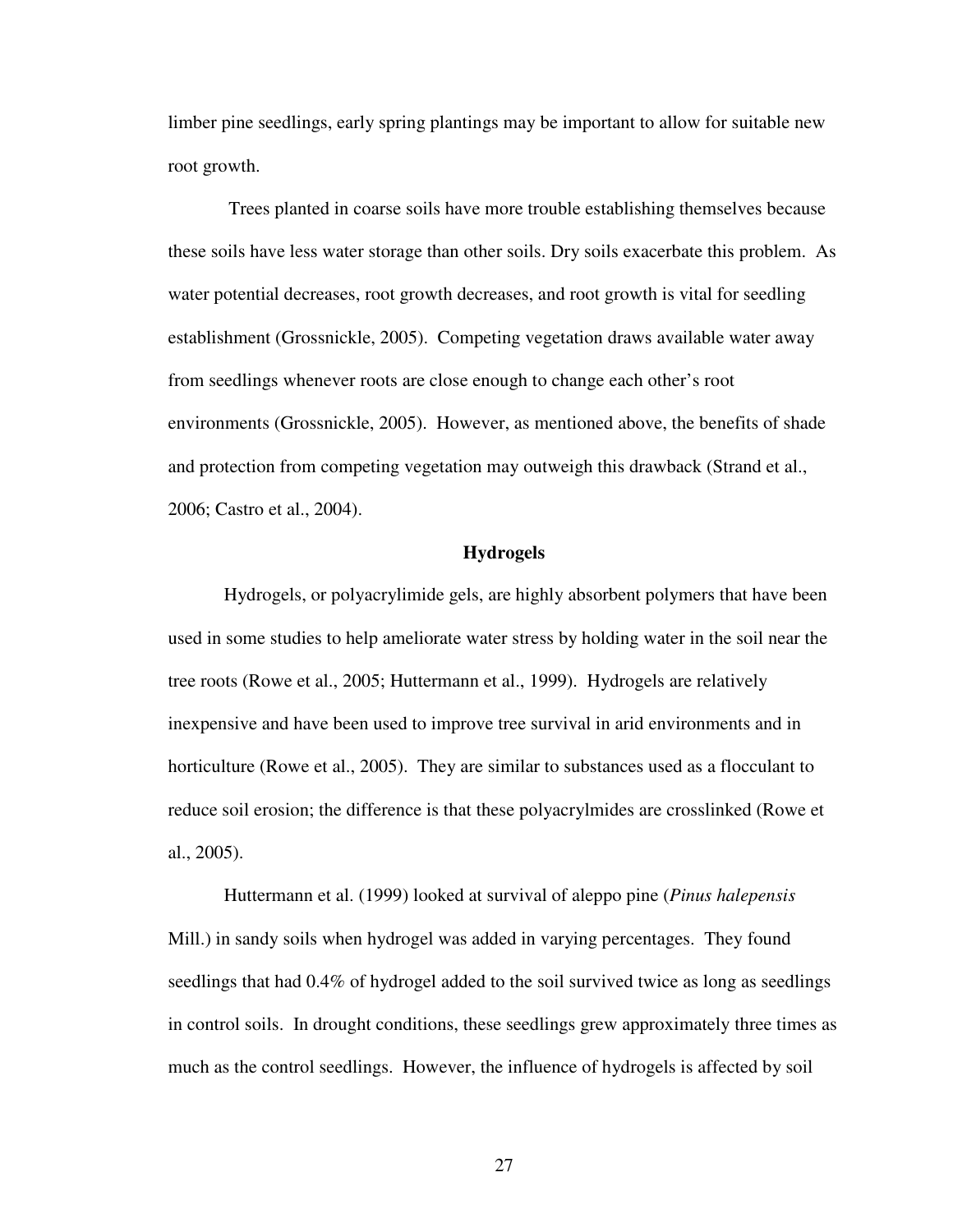type, with hydrogels having the strongest positive effect in sandy soils (Agaba et al., 2010).

Rowe et al. (2005) tested the effect of hydrogels added to soils when establishing trees on quarry waste sites. They used coarse-grade anionic polyacrylamide gels in different concentrations, and placed them dry at the bottom of the planting hole. The hydrogel treatment did not increase tree survival. However, hyrdogels did increase the growth rates of surviving trees, when compared to those without hydrogel. Overall, hydrogels had a positive effect.

Hydrogels may impact nutrient availability in seedling roots. While hydrogel prevented nutrient loss through leaching, they may reduce the availability of  $NO<sub>3</sub>$  and NH<sub>4</sub><sup>+</sup>, which may explain slower growth seen in some tree species (Rowe et al. 2005). The use of dry hydrogel in Rowe et al.'s (2005) study not cause tree mortality through absorbing the tree's moisture, because the tree roots had little contact with the hydrogel until it was wetted by rain. They recommended applying hydrogel when rain is expected; however, their technique of dry hydrogel application is probably not appropriate in xeric environments, such as limber pine habitat.

#### **Seedling Protection: Canopy Cover, Nurse Objects, and Artificial Shelters**

 Seedlings survive better under protected conditions in several different conifer species (Strand et al., 2006; Rodriguez-Garcia et al. 2011; Ruano et al. 2009; Castro et al., 2004; Ronco, 1970a; Jacobs and Steinbeck, 2001; Germino and Smith, 1999), including the shade-intolerant maritime pine (Rodriguez-Garcia et al. 2011).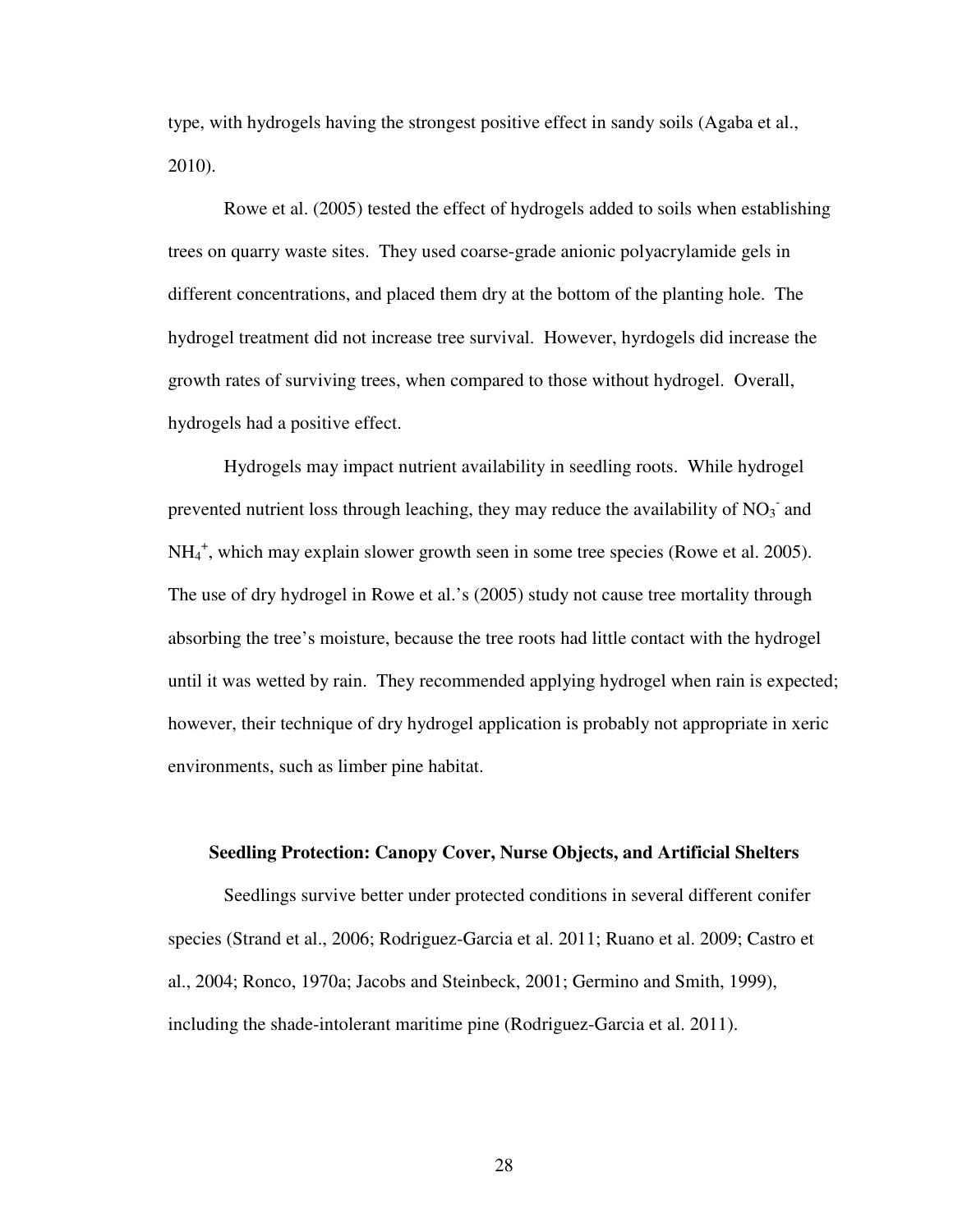Engelmann spruce and subalpine fir in the alpine-treeline ecotone had higher survival rates in tree islands or in other areas with overhead cover, which decreased solar radiation intensity, increased soil moisture, increased depth of snow pack, and moderated temperature extremes (Germino et al., 2002). In the Mediterranean mountains, Scots pine regeneration was strongly influenced by tree and shrub overstory, with moderate shade (based on a continuous measurement of shade from low to high) promoting regeneration (Barbeito et al., 2009).

Germino et al.'s (2002) found that tree islands facilitated seedling growth; this goes against the generalization that adult trees suppress seedlings by shading them. However, several studies in the sub-alpine zone support the tree island protection hypothesis. Maher et al.'s (2005) findings agree with Germino et al.'s (2002) in a whitebark pine, subalpine fir, Engleman spruce forest. They hypothesized that along with protecting seedlings from temperature fluctuations, the tree islands enhance mycrorhyzal infection and may decrease seedling water loss.

Counter to the implication of the "shade-intolerant" classification of maritime pine, Rodriguez-Garcia et al. (2011) found that canopy cover was an important factor in the survival of early regeneration. Naturally germinating seeds and emerging seedlings had higher levels of survival over the two-year study (Rodriguez-Garcia, 2011). Additionally, there was an inverse relationship between solar radiation and seedling survival (Rodriguez-Garcia, 2011). Ruano et al. 2009 performed a similar study with maritime pine, in which they had higher seedling survival under greater basal area. This response may initially seem counter to Strand et al.'s (2006) study that found a positive relationship between growth and light availability in both naturally regenerating and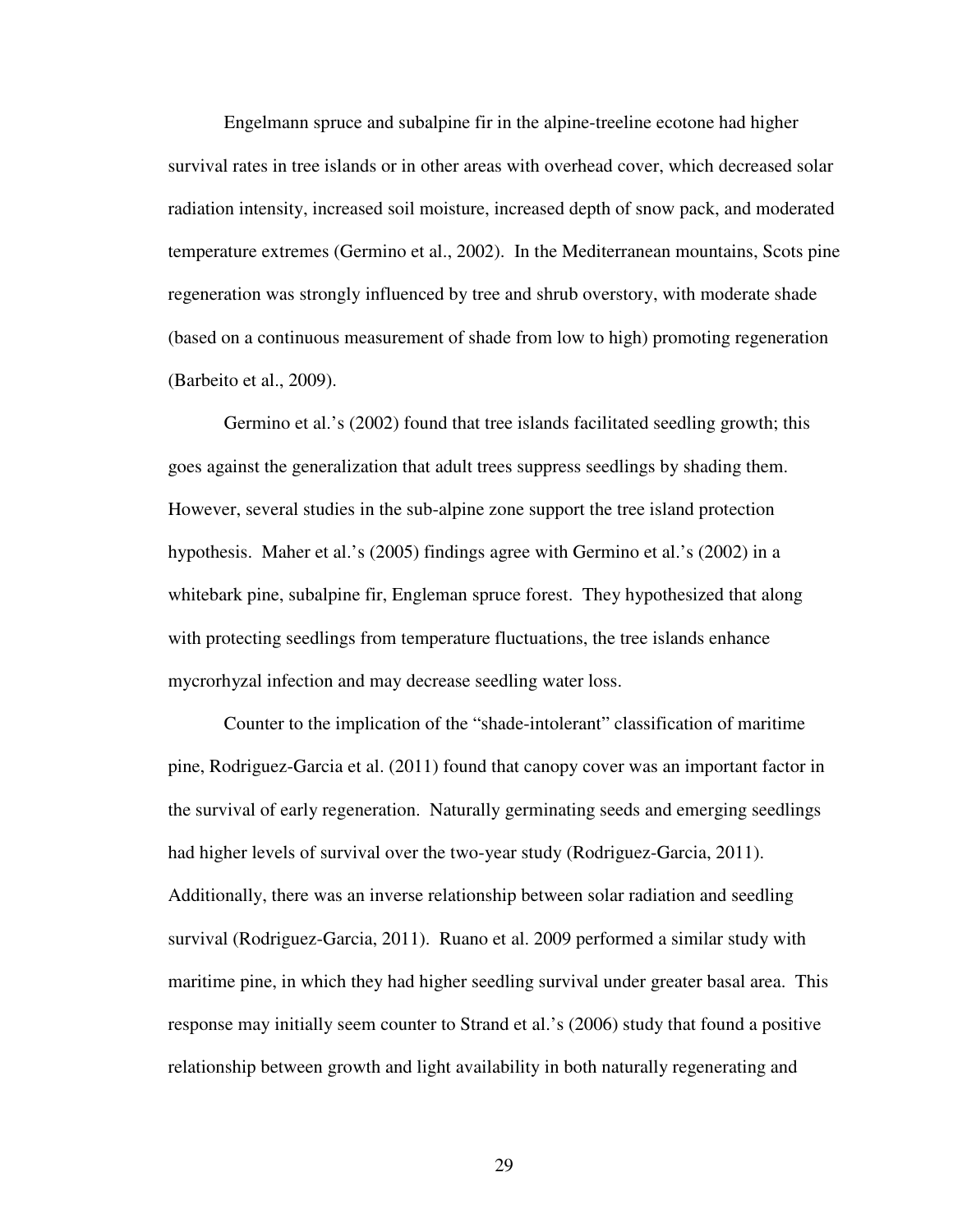planted seedlings, particularly in shade-intolerant species. However, Strand et al (2006) focused on tree growth rates, not survival. In addition, they observed less abiotic damage on trees in shelterwoods, and abiotic damages are likely to be correlated with tree survival. Furthermore, Rodriguez-Garcia et al. (2011) acknowledge that soil conditions may be more favorable under canopy cover, even though they did not observe significantly differences in the soil chemistry of their sites. If canopy is simply a proxy for other factors that increase survival, then environmental conditions and species composition of a habitat may influence the impact of canopy density, even if these factors are not individually statistically significant (Rodriguez-Garcia et al., 2011).

. The combined results from the above studies provide evidence that overstory canopy may be an important measure to predict initial establishment of regeneration in habitats where drought-stress is a major cause of mortality (Rodriguez-Garcia, 2011; Ruano et al., 2009).

Shelter from nearby vegetation or objects, also known as nurse objects, is important for seedling survival, even in situations where the vegetation would usually be considered a competitor (Castro et al., 2004; Tomback et al., 2005). In a study of Engelmann spruce in Wyoming, seedlings had higher survival rates on the north side of tree islands, or under branch or grass cover (Germino et al., 2002). In a study of Scots pine and European black pine in the Mediterranean mountains (Castro et al., 2004), shrub presence enhanced seedling establishment at the end of a four year study, even though shrubs are usually considered competitors of planted seedlings. Castro et al., (2004) found higher survival in both tree species under shrub canopy than on bare soil, even though planting conditions were more favorable in open areas. When analyzed by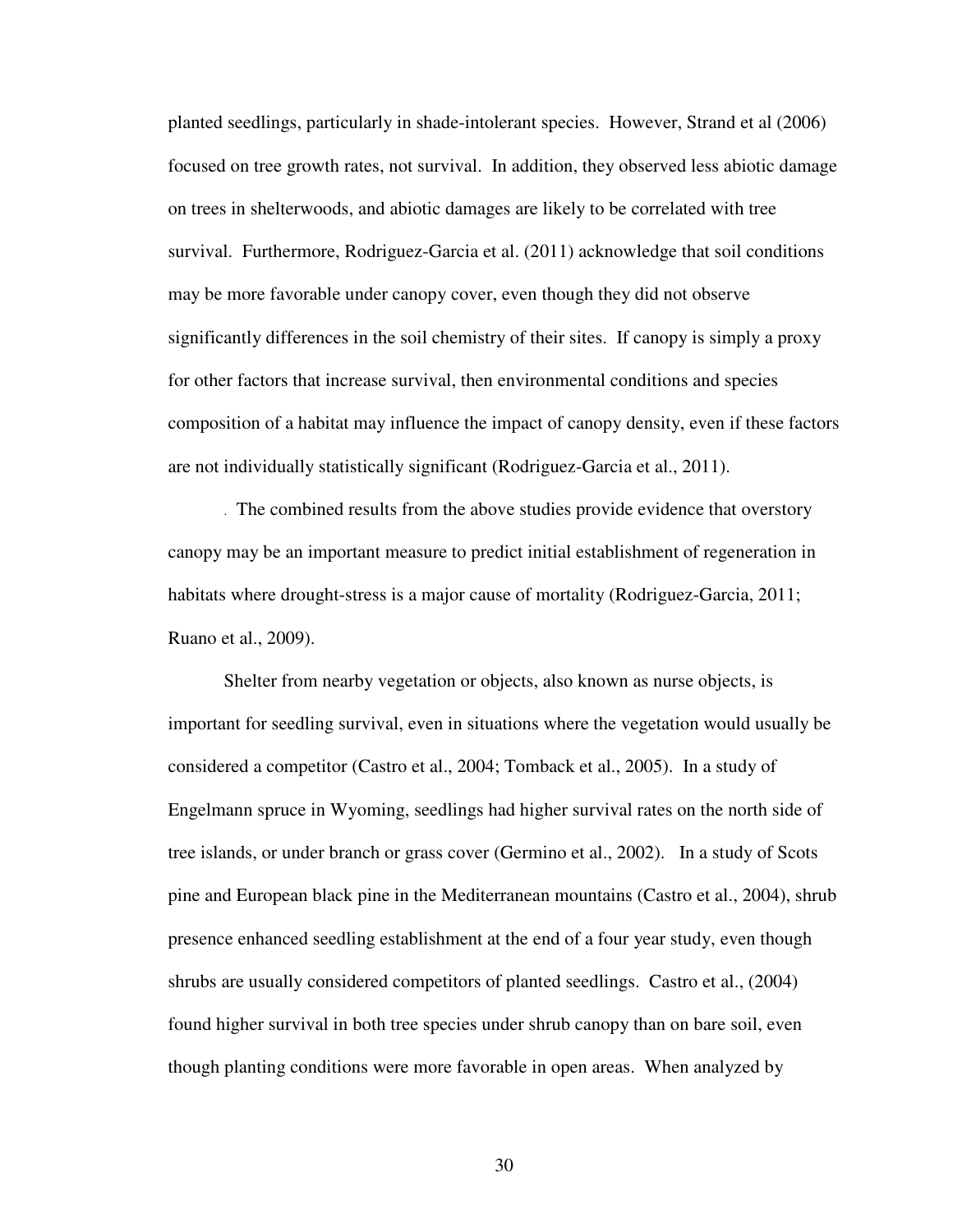cardinal direction, both Castro et al. (2004) and Germino et al (2002), found higher rates of seedling presence or survival on the north side of objects, providing further evidence that objects provide protection from solar insolation and the resulting water stress.

Seedling protection from abiotic conditions by nurse objects is important specifically in limber pine. Coop and Schoettle (2009) found that nurse objects were predictors of seedling presence in the Front Range of the Rocky Mountains. While object type was not important in Coop and Schoettle's (2009) study, they did not find evidence for facilitation by neighboring plants. Conversely, Tomback et al., (2005) found that the presences of nurse plants were positively correlated with limber pine seedling presence in the low elevation, eastern edge of limber pine's range.

 Since Coop and Schoettle's (2009) study looked at both limber pine (a birddispersed species), and Rocky Mountain bristlecone pine (a wind-dispersed species), and found the same facultative relationship with nurse objects, their findings indicate that the relationship between seedlings and objects is not just an artifact of Clark's Nutcrackers preferentially caching seeds near objects. The presence of these objects not only provides protection, but may also increases soil moisture, which could be vital to germination and early seedling survival, due to the xeric nature of limber pine habitat (Coop and Schoettle, 2009). Nurse objects may also increase snowpack, which protects seedlings from cold temperatures (Germino et al., 2002). This is important because the combination of low temperature and high sun found in high elevation sites causes low temperature photoinhibitation in some species, leading to low carbon gain (Germino et al., 2002). Nurse objects may also enhance mycorrhizal infection and decrease seedling water loss (Callaway and Walker, 1997).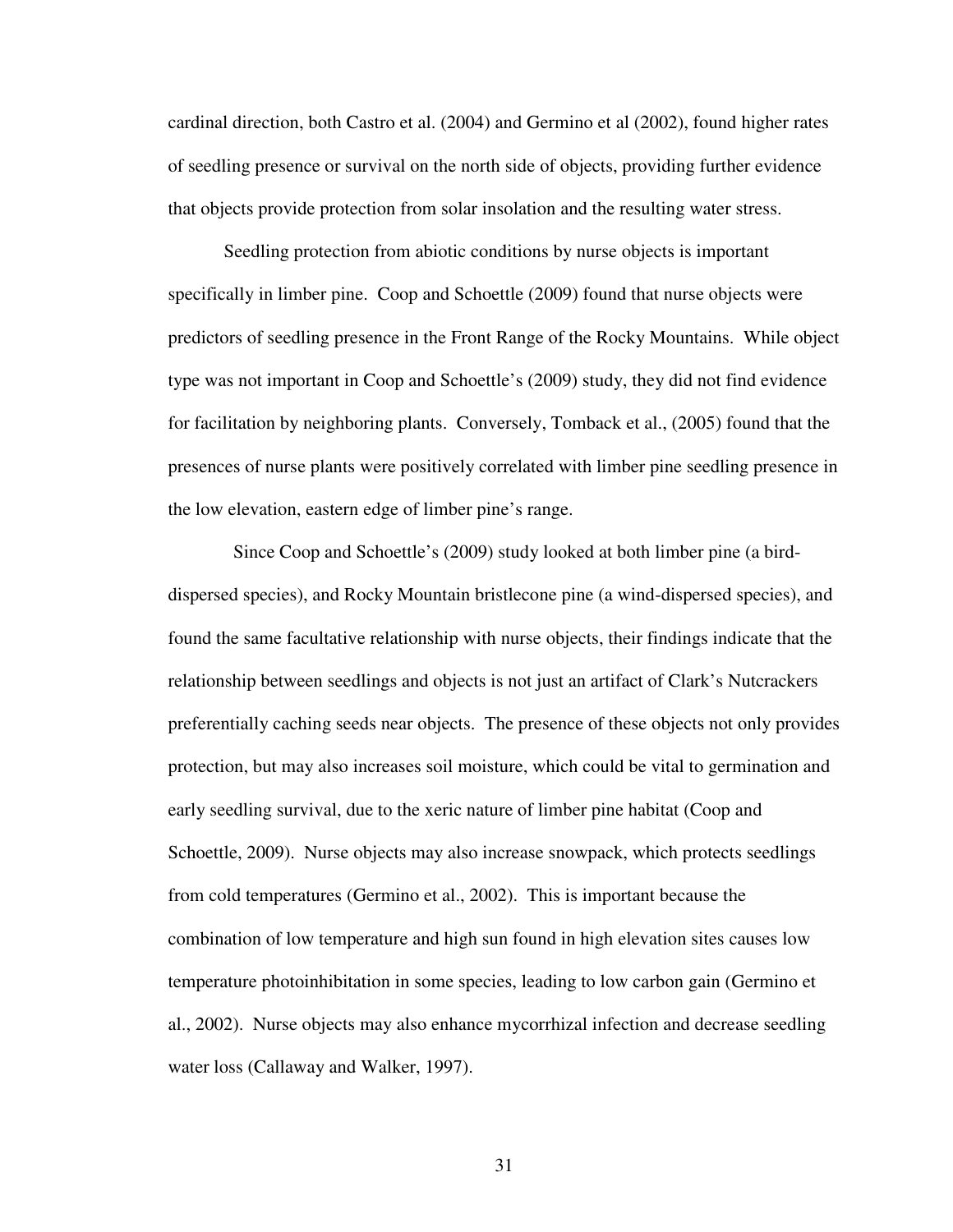The use of tree shelters is a technique that has been used to improve planted seedling survival. If they are in place year-round, shelters provide a more constant level of shading; if the shading is provided by trees with deciduous foliage, or if shelters are removed overwinter, seedlings may be injured by high levels of light intensity early in the spring (Jacobs and Steinbeck, 2001).

Ronco (1961, 1967, and 1970a) performed several experiments using wood shingles to shelter Engelmann spruce and lodgepole pine seedlings in the sub-alpine zone of the White River Plateau in Western Colorado. In studies analyzing the survival of three-year-old outplanted seedlings, wooden shingles placed on the south side of Engelmann spruce increased survival. However, shade provided by a shingle on the south side of a lodgepole pine seedling did not increase survival, which had much lower mortality rates than Engelmann spruce overall (1961, 1967). In all of Ronco's studies (1961, 1967, 1970a), the highest mortality was due to photoinhibition, but occasionally gophers and frost heaving caused high rates of mortality as well. He found mortality associated with herbivore browsing, and most tree mortality occurred in the first year after planting (Ronco, 1970a).

In a more recent study of Engelmann spruce seedlings, Jacobs and Steinbeck (2001) studied the use of tubular plastic shelters in the high elevation spruce-fir zones in the central and southern Rocky Mountains. The shelters they tested were plastic cylinders of different opacities and were placed around the seedlings. The shelters held up well for two winters, and almost all of them were functional for the following growing season with minimal maintenance. Jacobs and Steinbeck (2001) projected that most shelters will remain functional for five growing seasons, after which they are no longer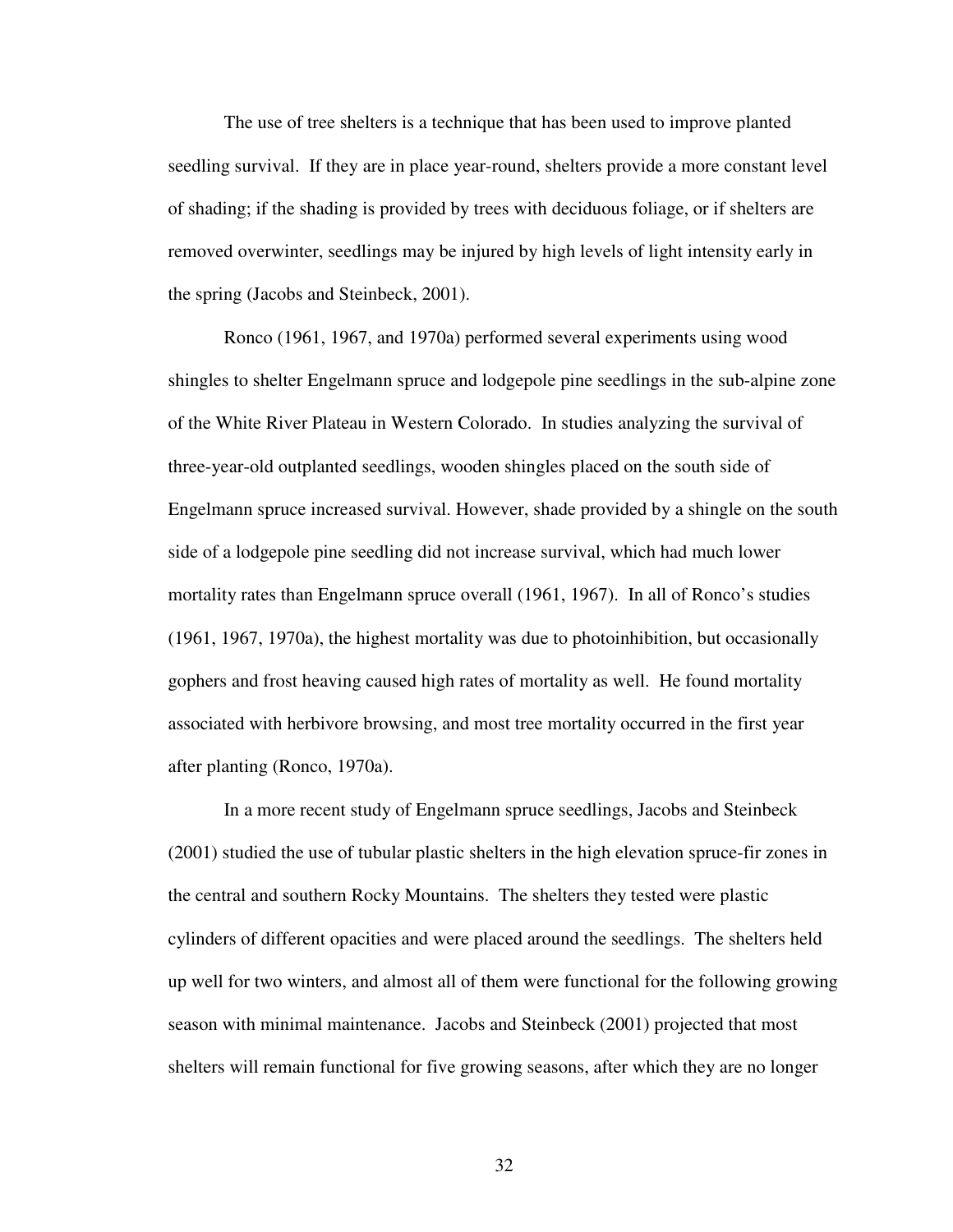necessary. The tree shelters protected seedlings from heavy winter snowpack by decreasing the number of leaning seedlings. Overall, seedlings in all but the darkest shelter treatment grew faster than the control treatment (Jacobs and Steinbeck, 2001). Since Engelmann spruce grow very slowly, taking 20-40 years to reach breast height, even slight improvements in growth rates may help improve survival. Plastic shelters increase temperatures and carbon dioxide levels around the seedlings, stimulating growth. Additionally, the warmer temperatures in the shelters caused budburst to occur earlier, and provide protection from late season frosts.

 Commercial shelters allowing 21-24% of PAR (photosynthetically active radiation) to reach the seedlings resulted in the best growth results and the trees were shorter and stockier, and therefore, less vulnerable to gopher browsing and snow damage (Jacobs and Steinbeck, 2001). Darker shelters stimulated height growth over length growth, which is also seen when Engelmann spruce grow under heavy vegetative competition.

While there is no direct research on limber pine seedlings grown in artificial shelters, the results of Ronco's (1961, 1967, and 1970a) and Jacobs and Steinbeck's (2001) work on Engelmann spruce, in combination with the importance of nurse objects for limber pine seedling survival (Coop and Schoettle, 2009), indicate that artificial shelters may be an option for providing appropriate microsite conditions for planted limber pine seedlings.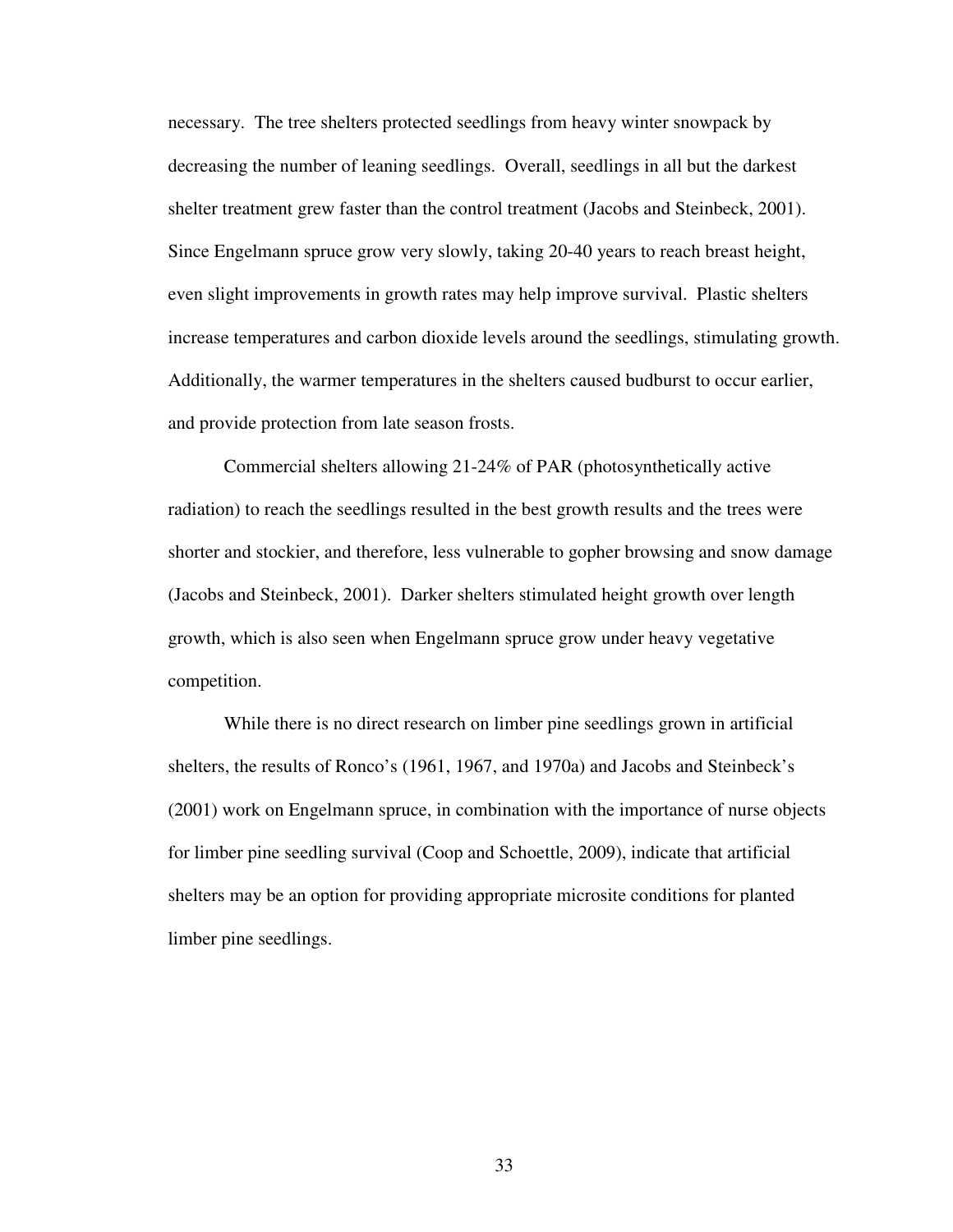### **Other White Pine Planting Techniques**

Whitebark pine seedling survival, and therefore possibly limber pine seedlings survival, is affected by desiccation, wind, predation, and overstory density and species (Scott and McCaughey, 2006). As desiccation is a major challenge to seedling survival in xeric sites (Coop and Schoettle, 2009), planting techniques that ameliorate water stress may be important to seedling survival.

 A planting study of whitebark pine in Gallatin National Forest in Montana found that planted seedlings had the highest survival rate after 11 years on ridges (47%) and benches (39%) and the lowest survival on swales (2%) and on a 15% slope (20%) (Scott and McCaughey, 2006). Additionally, these researchers found higher survival rates after 9 years on dry sites (86%) compared to moist sites (50%) in planting sites near Cooke City, Montana.

Based on Scott and McCaughey's (2006) planting trials and their assessment of other planting studies and literature, they recommend preparing whitebark pine planting sites in the following manner: reduce overstory competition; reduce understory vegetation except for grouse whortleberry; consider the overall topography of the planting area, avoiding swales and frost pockets; plant near stumps or provide shade in some manner; plant where there is protection from heavy snow and drifts, stumps, rocks, and large logs provide recommended microsites; avoid overcrowding to prevent competition between planted trees; plant where there is sufficient soil moisture; and plant large seedlings with good root development. Scott and McCaughey's (2006) whitebark pine guidelines provide foundation for developing limber pine planting guidelines.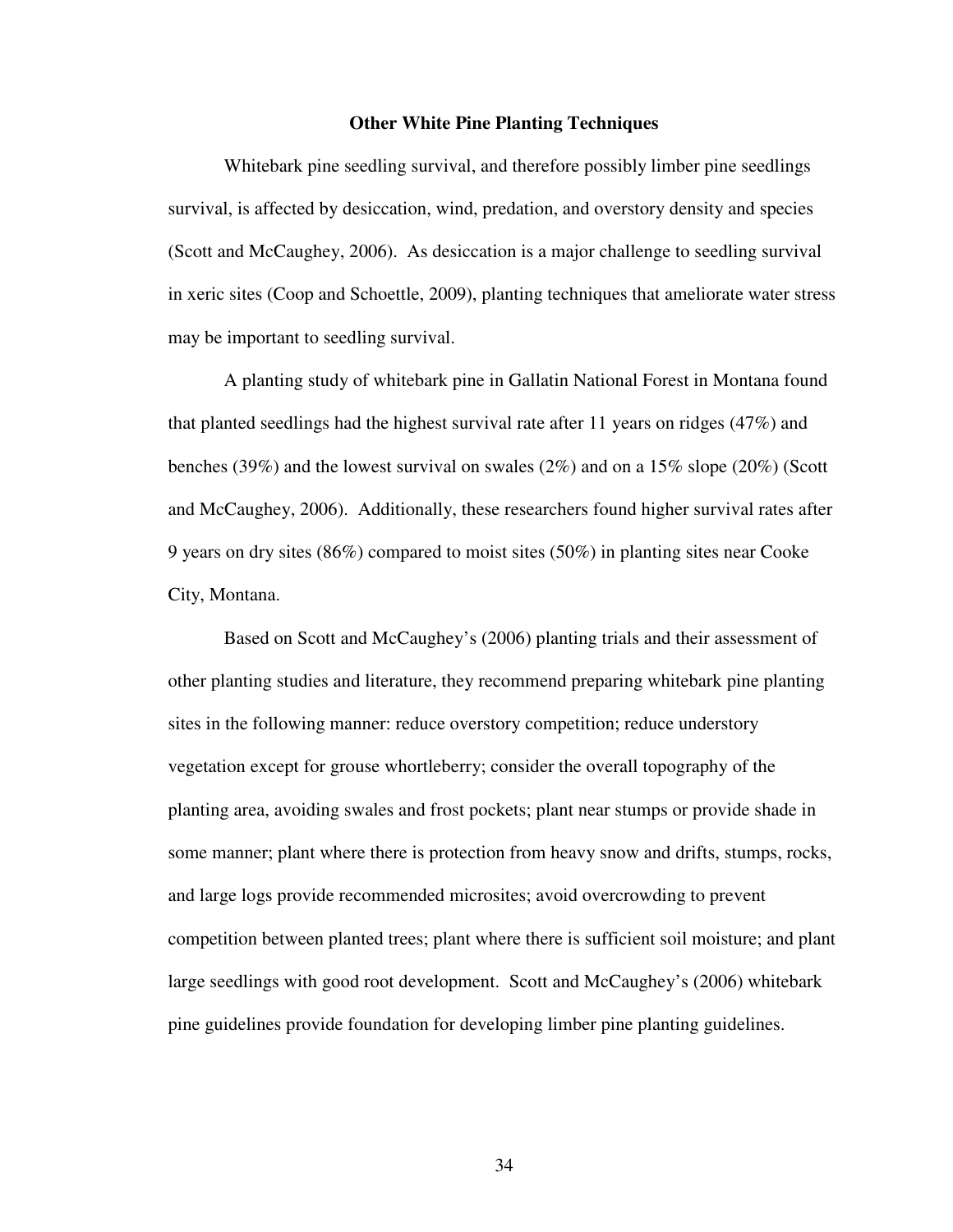Scott and McCaughey's (2006) whitebark pine guidelines, along with the expanded management guide to whitebark pine (Shoal et al., 2008) provide foundation for developing limber pine planting guidelines. Additionally, Mahalovich et al. (2006) provides information in selecting appropriate seed stock for outplanting projects.

 While whitebark pine is similar to limber pine, both in physiology and in range, for some tree species, including the shade-intolerant maritime pine, the benefit provided by protection outweighs the cost of competition (Castro et al., 2004; Maher et al., 2005, Rodriguez-Garcia et al., 2011). Even though the planting guidelines for whitebark pine recommend removal of overstory canopy (McCaughey et al., 2009), studies are necessary to understand the impact of canopy on survival, growth, and maturation of planted limber pine seedlings. Because planting WPBR resistant limber pine in areas where they are likely to become extirpated has been identified as an important management strategy (Schoettle and Sniezko, 2007), information about how seedlings survive in areas with partial canopy versus in more exposed areas is important for planting in locations where the overstory may be killed by MPB and WPBR.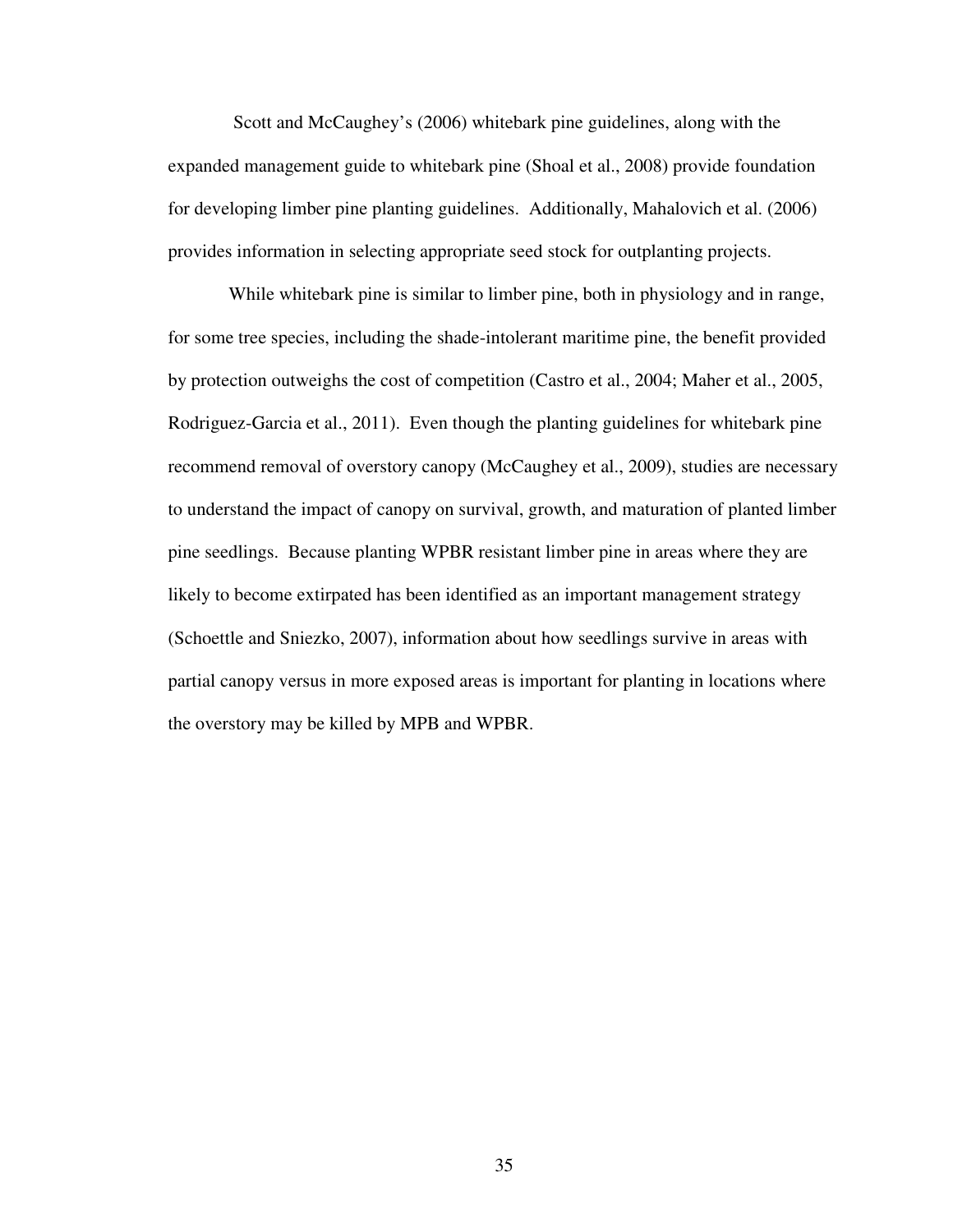Chapter 2: Manuscript: Restoration Planting Options for *Pinus flexilis* James in the Southern Rocky Mountains

#### **Summary**

 CASPER, A.M. (Graduate Degree Program in Ecology, Department of Bioagricultural Sciences and Pest Management, Colorado State University, Fort Collins, CO 80523), JACOBI, W.R. (Department of Bioagricultural Sciences and Pest Management, Colorado State University, Fort Collins, CO 80523), SCHOETTLE, A.W. (USDA, For. Service, RM Research Station, Fort Collins, CO 80526). BURNS, K.S. (USDA, For. Service, FHP, Lakewood Service Center, Golden, CO 80401).

 Restoration planting options for *Pinus flexilis* James in the southern Rocky Mountains. J. Torrey Bot. Soc. in preparation. *Pinus flexilis* James populations in the southern Rocky Mountains are severely threatened by the combined impacts of mountain pine beetles and white pine blister rust. *P. flexilis'* critical role in high elevation ecosystems heightens the importance of mitigating threats to *P. flexilis* survival. To develop forest-scale planting methods, *six P. flexilis* seedling planting trial sites were installed, extending from the Medicine Bow National Forest in southern Wyoming to the Great Sand Dunes National Park and Preserve in southern Colorado. Six plots were established at each site, with three plots under areas of high density canopy, and three plots in areas of low density canopy. The following experimental treatments were implemented at each of the six plots: presence/absence of a nurse object and presence/absence of hydrogel. There were six replicates of each treatment combination, with 432 seedlings planted at each of four sites with hydrogel treatment and 216 seedlings planted at each of the two sites without hydrogel treatment, totaling 2,160 seedlings. To determine *P. flexilis* natural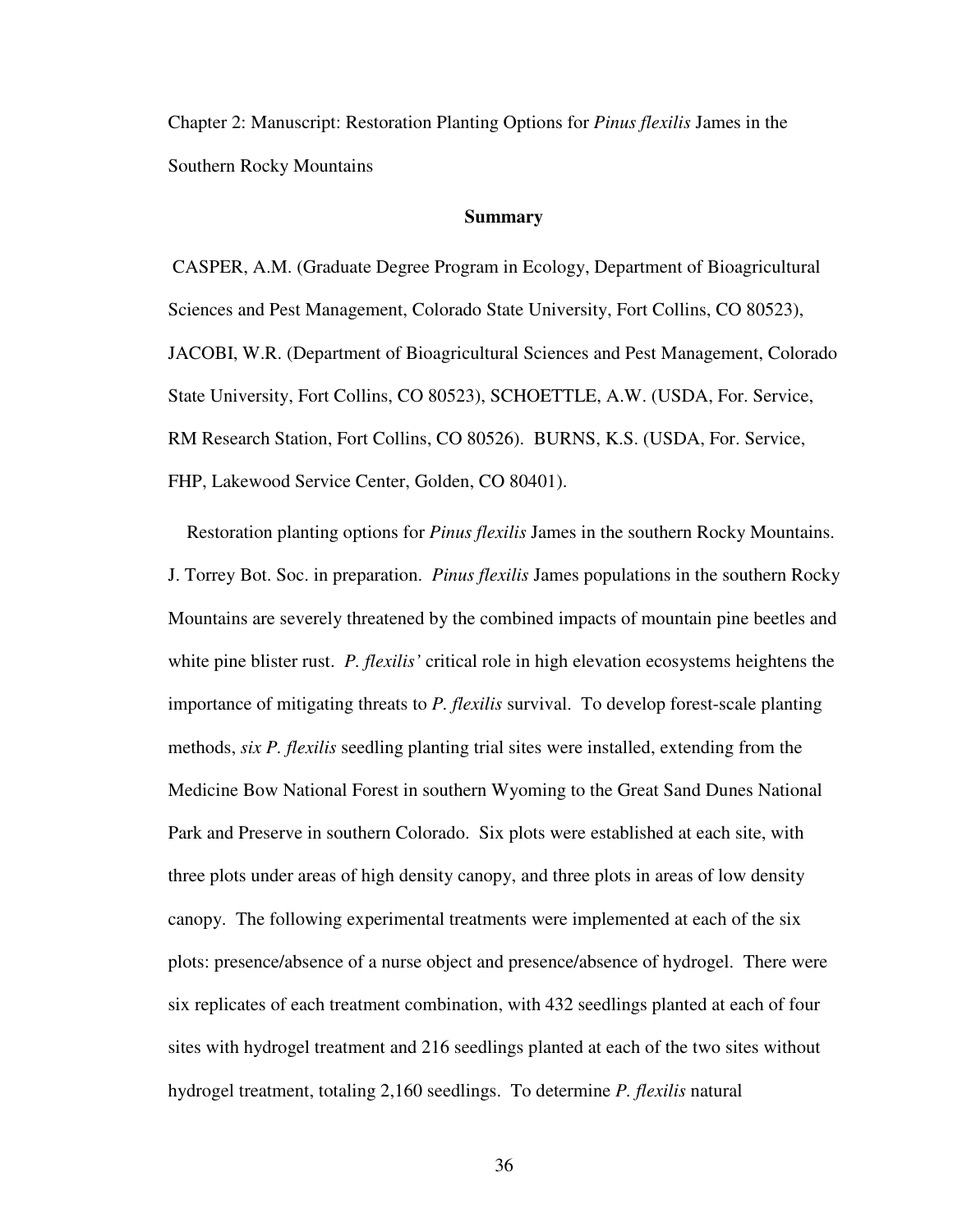regeneration periodicity and site requirements in surrounding *P. flexilis* stands, three random plots were installed with five, 4 x 25 m subplots each. In the seedling planting plots, 76% of all planted *P. flexilis* seedlings were alive three growing seasons after planting. Therefore, data were analyzed comparing healthy trees to those with some degree of foliar damage. When analyzed by orientation to nurse object, there was a higher percentage of healthy trees on the north (77%) and west (78%) side of the nurse object than on the east side (68%) or without an object (63%) (p<0.05). Denser canopy cover was positively correlated with healthier planted seedlings. There was no hydrogel effect for any of the parameters measured. Terminal growth length and needle length were positively correlated with healthy trees. Pith dates from trees in transects within established *P. flexilis* stands indicate regular recruitment in most decades in the last century. Neither natural regeneration presence nor age was correlated with site characteristics. Density of naturally regenerating seedlings was positively correlated with increasing *P. flexilis* basal area in the surrounding stand and percent groundcover of trees in the microsite. Presence of natural *P. flexilis* regeneration in transects was not correlated with planted seedling health. In conclusion, for best growth and survival in the first three yeas after planting, *P. flexilis* seedlings should be planted on the north or west side of a nurse object under canopy. However, further data on the effect of canopy cover and object presence on *P. flexilis* growth is necessary to determine if the impact of canopy and object presence have a negative impact on *P. flexilis* maturation. Natural regeneration in established *P. flexilis* stands occurred regularly, and not in infrequent bursts relying on large disturbances.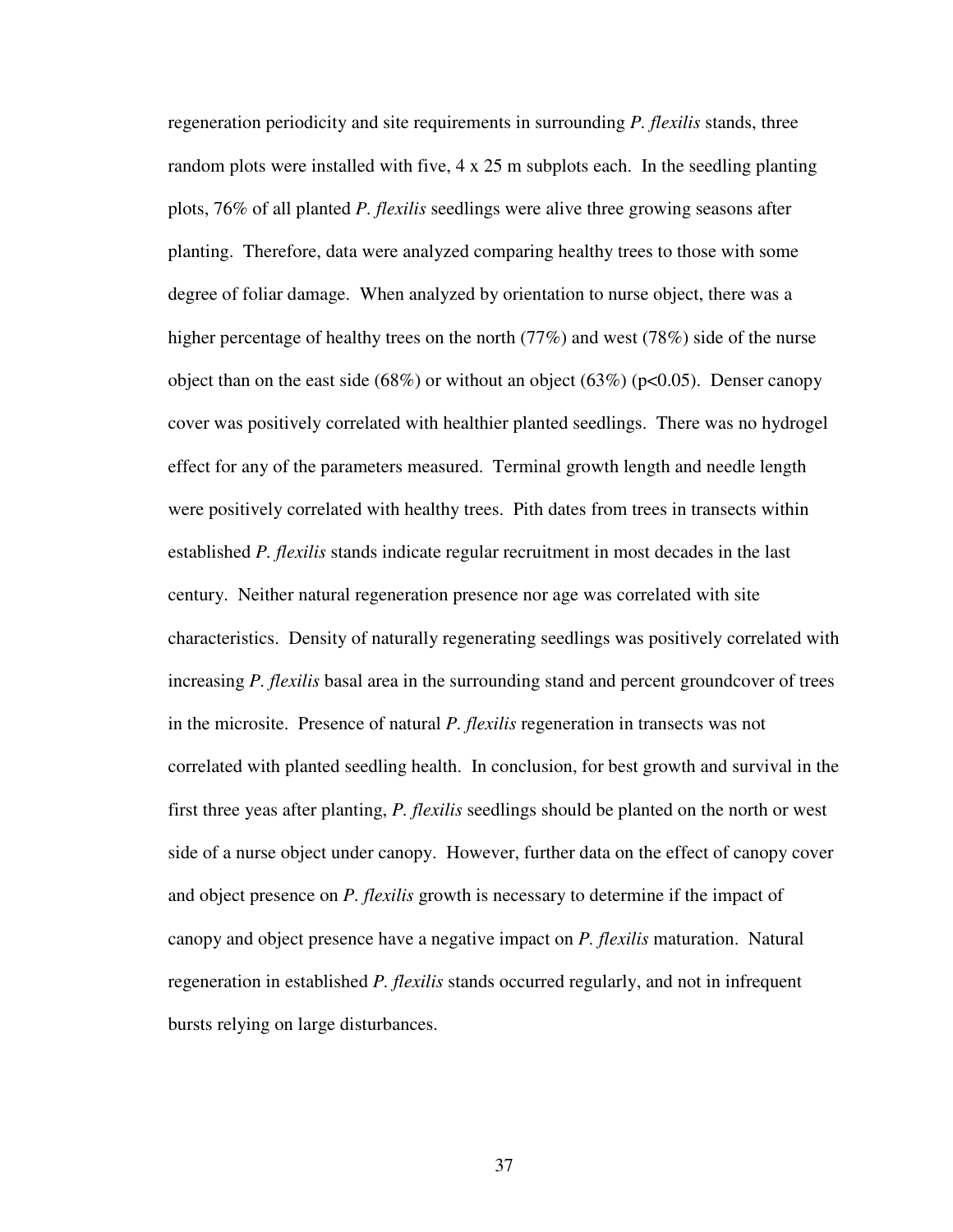Key Words: mountain pine beetle, *Dendroctonus ponderosae, Cronartium ribicola,* white pine blister rust, tree planting, five needle pine, exotic disease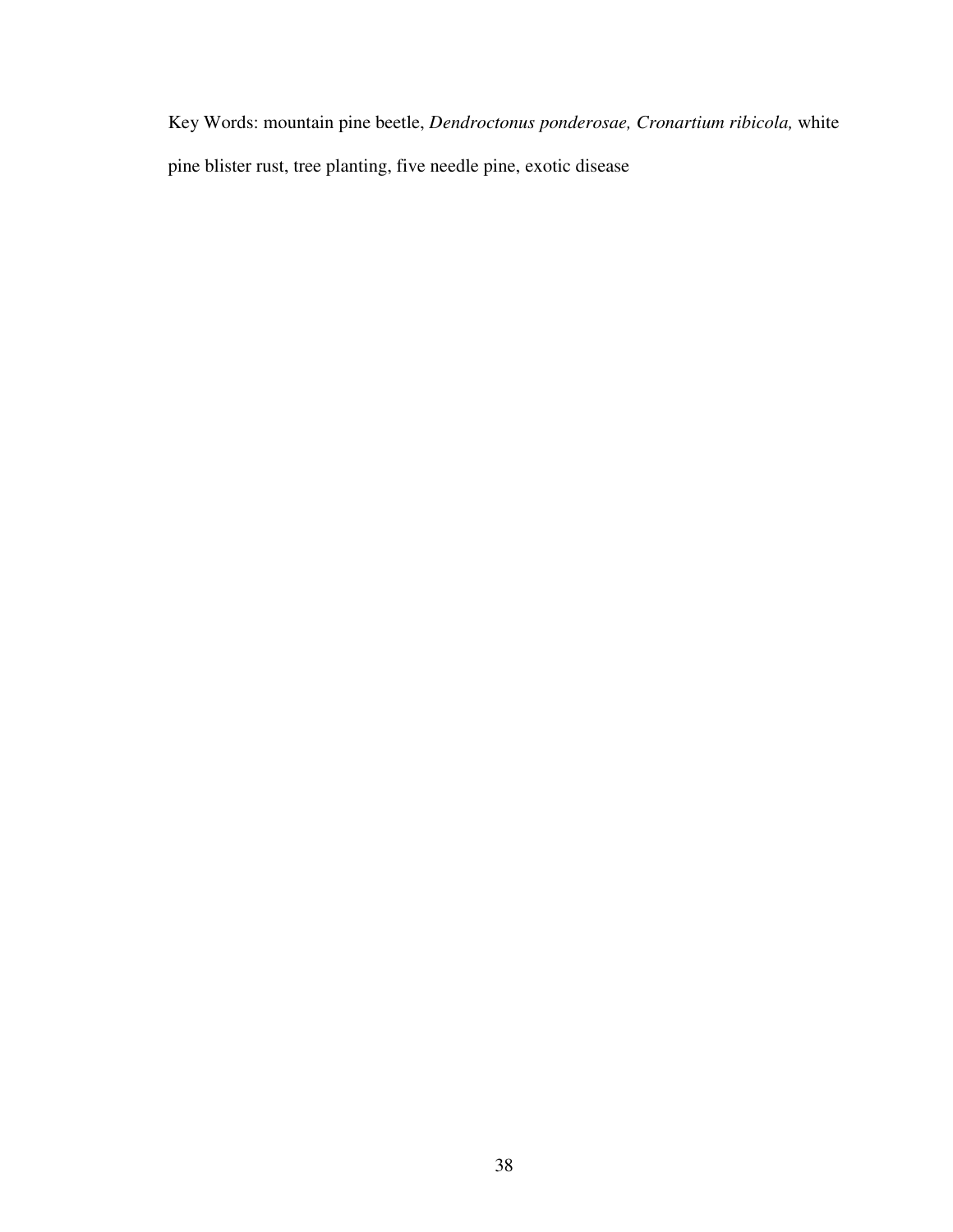### **Introduction**

*Pinus flexilis* James, hereafter referred to as limber pine, is a five-needle pine that grows at a wide range of elevations in xeric sites (Steele, 1990). Its range extends from northern New Mexico north to Alberta, and west to California, Oregon, and British Columbia, in North America (Tomback and Achuff, 2010). Limber pine grows in similar habitat and overlaps range with *Pinus albicaulis* Engelm., hereafter referred to as whitebark pine, in the northern part of its range and *Pinus aristata* Engelm., hereafter referred to as Rocky Mountain bristlecone pine, in the southern part of its range (Steele, 1990).

 Limber pine has wingless or near-wingless seeds that are bird dispersed, allowing for long distance dispersal across elevation gradients (Tomback and Linhart, 1990). Both limber pine and whitebark pine seeds are dispersed primarily by *Nucifraga columbiana* Wilson, hereafter referred to as Clark's Nutcracker, and both the pine and bird species have characteristics which indicate co-evolution (Tomback and Linhart, 1990).

Due to bird dispersal, limber pine colonizes disturbed areas rapidly. In harsh sites, limber pine grows in monocultures and performs many important ecosystem functions, including decreasing erosion, facilitating other plant growth, and stabilizing snowpack. Its large seeds are an essential food for *Ursus americanus* Pallas, (McCutchen, 1996), corvids, and small mammals (Lanner and Vander Wall, 1980; Tomback, 1982).

 In mesic sites, limber pine may facilitate the establishment of *Abies lasiocarpa* Hooker, hereafter referred to as subalpine fir, and *Picea engelmannii* Parry ex Engelm.,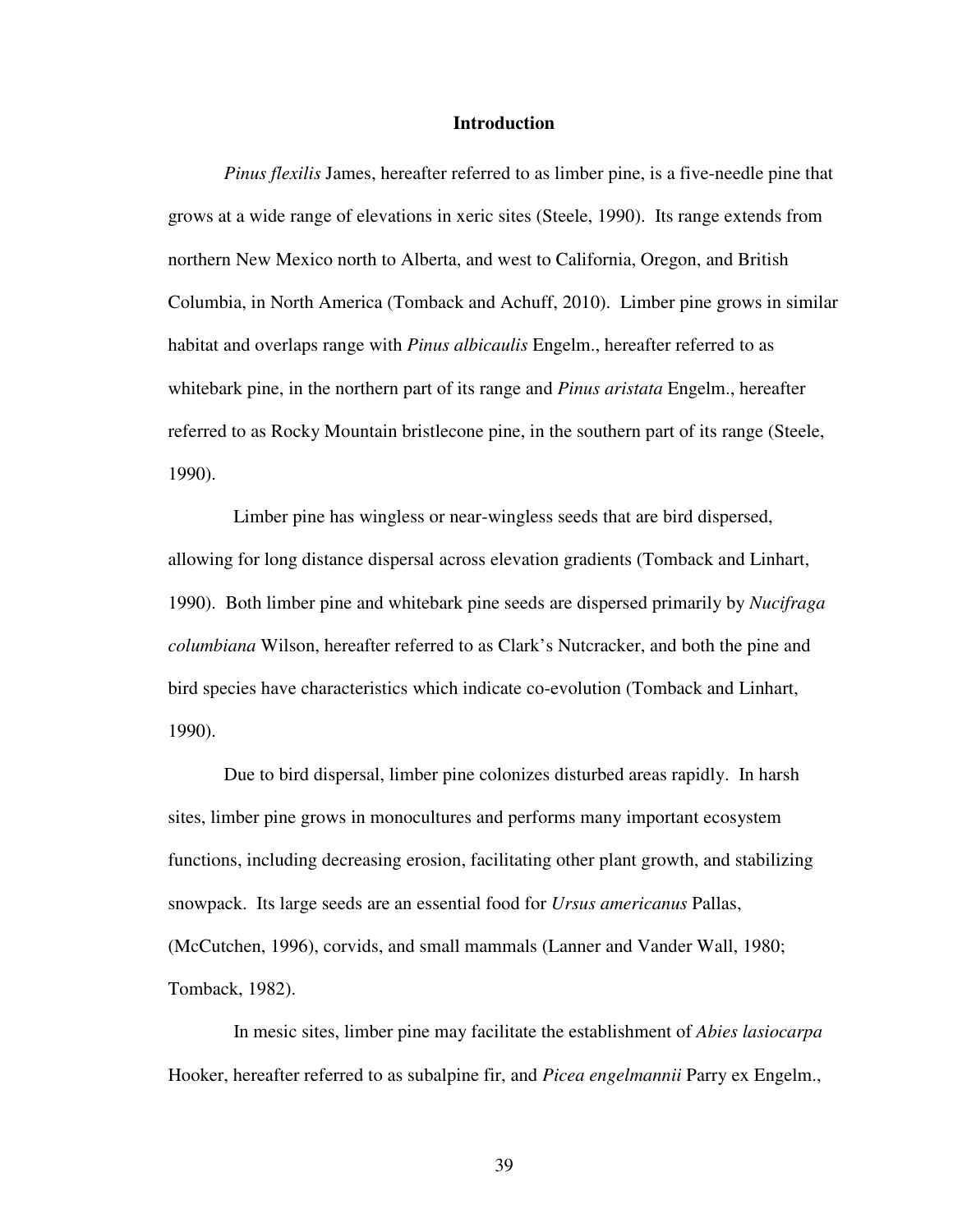hereafter referred to as Engelmann spruce, post-disturbance by ameliorating site conditions (Shankman and Daly, 1988). In these more mesic sites, limber pine grows mixed with other sub-alpine to lower tree line species, such as subalpine fir, Engelmann spruce*, Pinus ponderosa* Douglas ex Lawson, hereafter referred to as ponderosa pine, *Populus tremuloides* Michx., hereafter referred to as aspen, *and Pinus contorta* Douglas ex. Loudon, hereafter referred to as lodgepole pine. As limber pine is a poor competitor, in more moderate sites it is often outcompeted by these species over time (Donnegan and Rebertus, 1999; Schoettle, 2004).

In the Rocky Mountains, all *Pinus* species are facing extensive mortality by *Dendroctonus ponderosae* Hopkins, hereafter referred to as mountain pine beetle (MPB), in an outbreak that is historically unprecedented (Schwant et al., 2010.) Additionally, all members of the subgenus *Strobus*, which includes limber pine, are susceptible by inoculation tests to the introduced fungus *Cronartium ribicola* J.A. Fisch., the pathogen that causes white pine blister rust (WPBR) (Hoff et al., 1980). These factors, combined with climate change, are major threats to the survival of limber pine. While genetic resistance to WPBR naturally occurs in some limber pines, these resistant trees are threatened by MPB (Schoettle et al., 2011). As climate change shifts the lifecycle of these beetles, this impact may only intensify (Schwandt et al., 2010).

The additional threats of WPBR and climate change may combine to prevent limber pine from rebounding from MPB outbreaks, as it has in the past (Schoettle et al., 2011). Since MPB kills mature, WPBR-resistant limber pines, and WPBR tends to kill younger/smaller trees faster than large trees, natural regeneration in severely impacted areas may cease, leading to species extirpation (Resler and Tomback, 2008).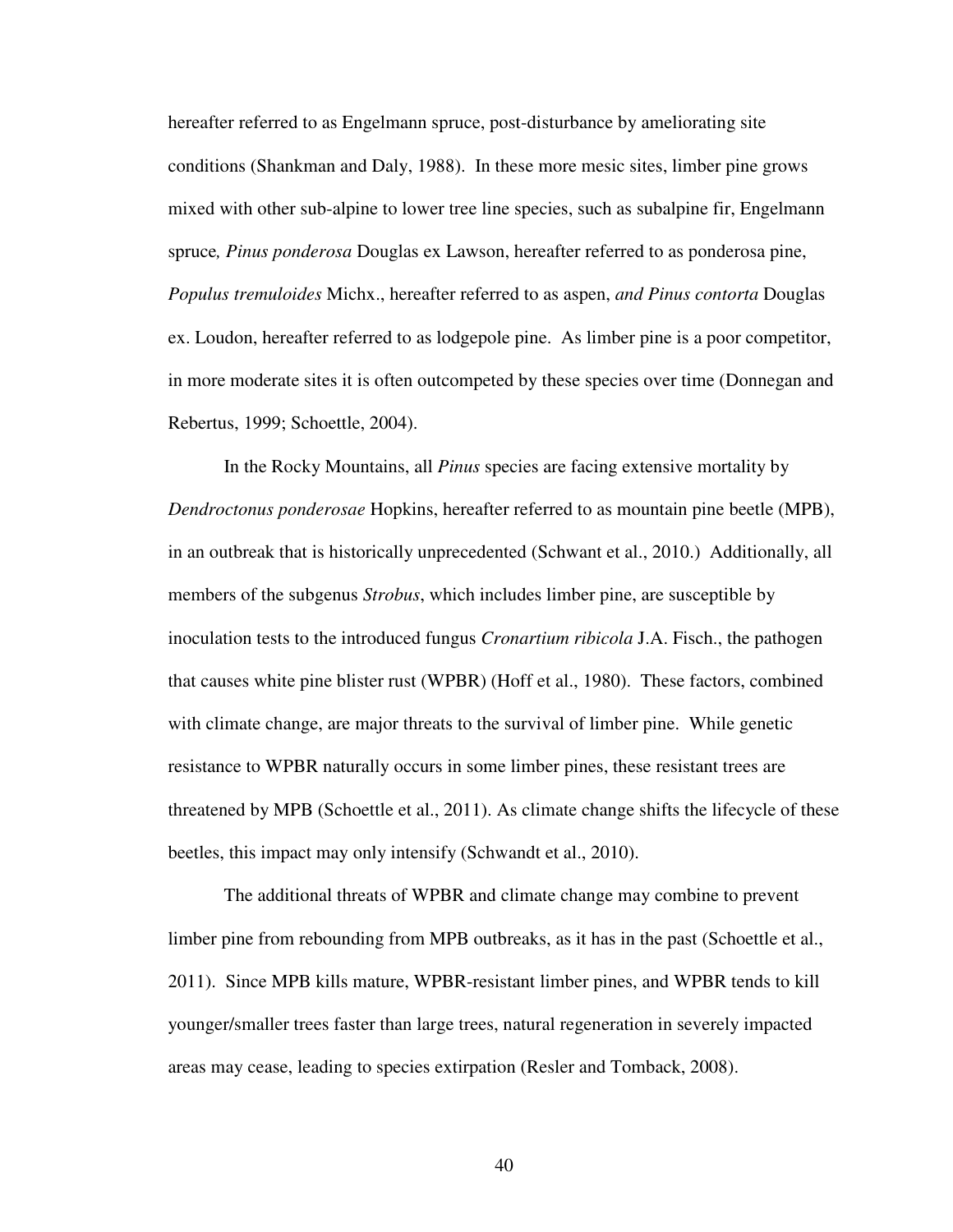With climate change shifting suitable habitat, seedlings may be unable to establish in existing limber pine stands, even if mature trees survive (Hogg and Schwartz, 1997). However, there is evidence that climate has shifted enough that artificially planted *Picea mariana*, hereafter referred to as black spruce, seeds can germinate and survive above existing tree line and krummholtz zones (Munier et al., 2010). Therefore, other tree species, including limber pine, may also be able to germinate and survive above their existing tree line.

 Current research is finding trees genetically resistant to WPBR that can eventually provide a means of restoring limber pine in some sites or establishing limber pines in newly suitable habitat (Schwandt et al., 2010). Utilizing resistant planting stock will be an important management strategy to sustain the species (Schoettle and Sniezko, 2007; Burns et al., 2008). To plant resistant trees, limber pine seedlings will need to be propagated in a nursery and outplanted into areas of particular concern (Coop and Schoettle, 2009). Proscribed planting methods and techniques that optimize survival exist for *Pinus monticola* Dogl., and whitebark pine, but have not yet been developed for limber pine (Schwandt et al., 2010).Thus, the objectives of this study focus on developing planting methodology for limber pine seedlings for use by land managers in the southern Rocky Mountains.

Whitebark pine seedling survival, and therefore possibly limber pine seedlings survival, is affected by desiccation, wind, predation, and overstory density and species (Scott and McCaughey, 2006). As desiccation is a major challenge to seedling survival in xeric sites (Coop and Schoettle, 2009), planting techniques that ameliorate water stress may be important to seedling survival.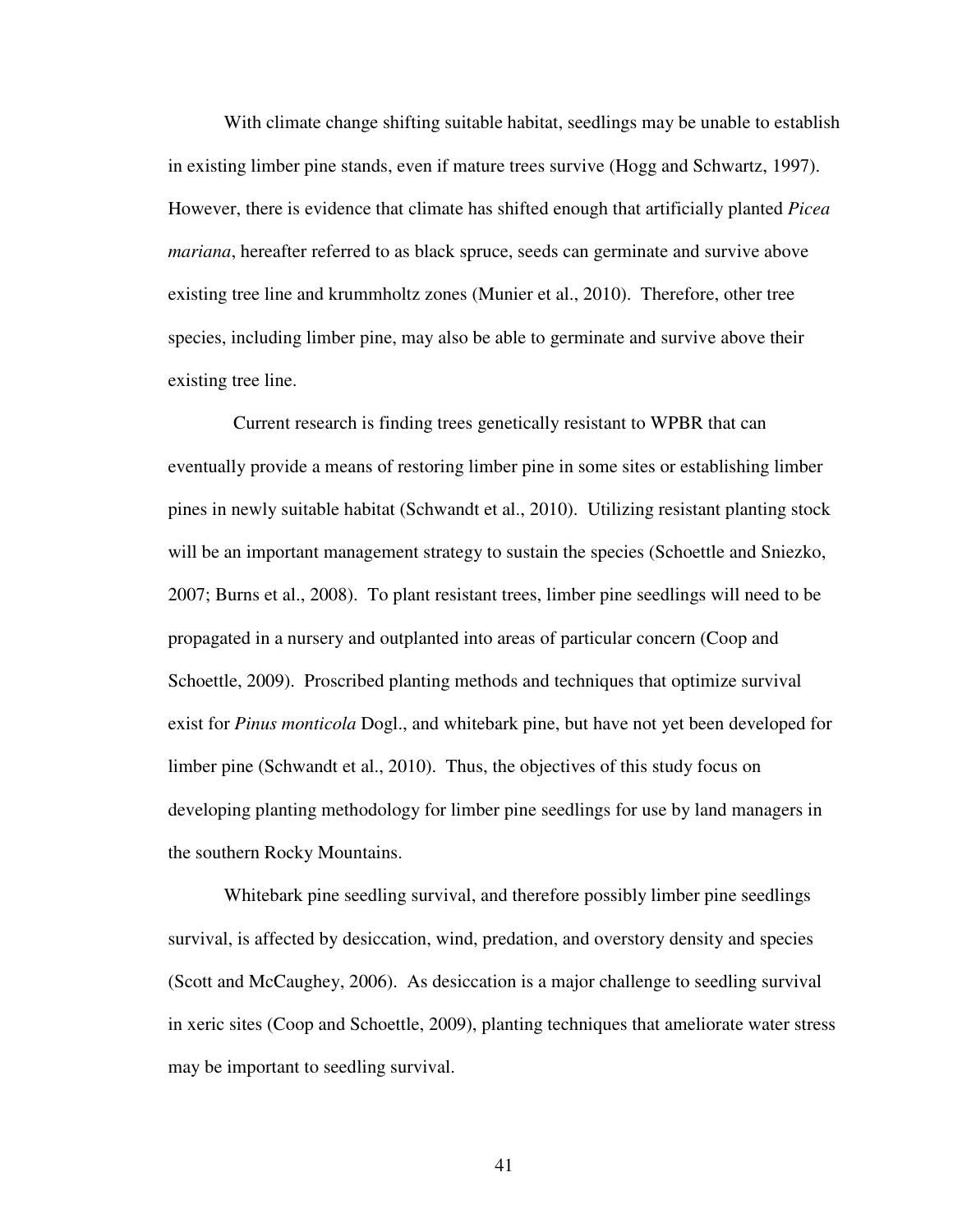Hydrogels, or polyacrylimide gels, can improve tree survival and growth in some arid environments and in horticulture (Rowe et al., 2005; Agaba et al., 2010). However, the literature does not indicate a universal positive effect. Soil type and nutrient availability may be important factors influencing the effect of hydrogels (Rowe et al., 2005; Agaba et al., 2010).

 Nurse objects are associated with limber pine and Rocky Mountain bristlecone pine establishment in xeric environments (Coop and Schoettle, 2009). These objects provide protection from the sun; increase snowpack, which protects seedlings from cold temperatures; increase soil moisture; and may enhance mycorrhizal infection (Callaway and Walker, 1997; Germino et al., 2002).

While nurse objects are sometimes assumed to provide protection from herbivory, a study of four tree species (*Acer opalus* ssp. *granatense*, *Quercus ilex*, *Pinus nigra* ssp. *salzmanii* and *P. sylvestris* var. *nevadensis*) in the Mediterranean mountains found that nurse objects had no effect on herbivory in any of their study species (Gomez-Aparicio, et al., 2008). In other high-elevation tree species, the presence of shrubs or other plants are associated with an increase in natural seedling survival (Benedict, 1984; Castro et al., 2004). Coop and Schoettle's (2009) limber pine study in the Front Range of the Rocky Mountains did not find living plants to benefit from dead or non-living objects, while Tomback et al's (2005) study, in the low elevation, eastern edge of limber pines' range, found a positive correlation between the occurrence of plants as nurse objects and the presence of limber pine seedlings

 Since limber pines are poor competitors, but establish well post-disturbance (Rebertus et al., 1991; Coop and Schoettle, 2009), studies often focus on disturbance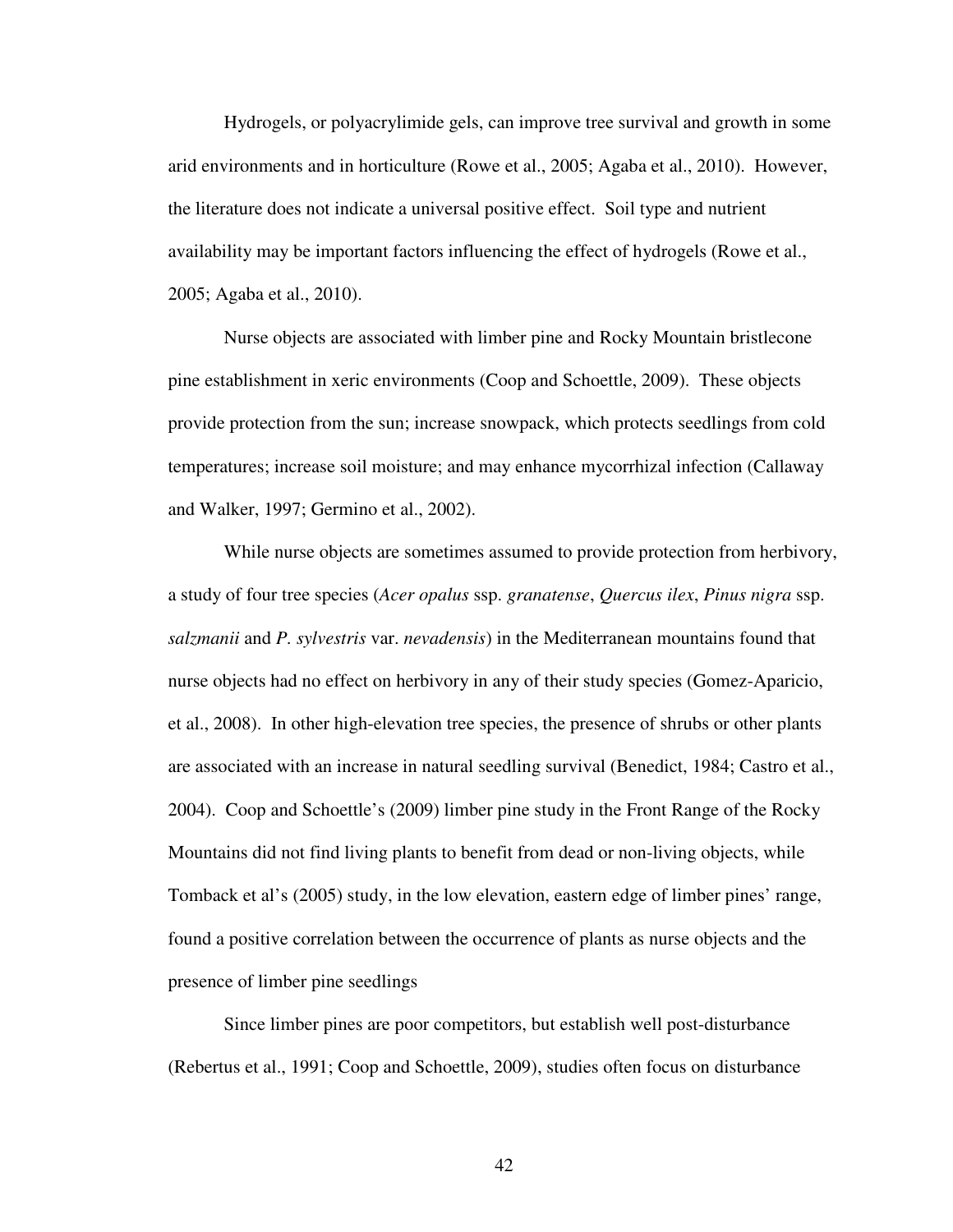establishment. However, stand dynamics and establishment patterns post-disturbance are not inherently the same as continued establishment in an existing stand (Johnson et al., 1994). Because nurse objects and tree cover are important in seedling establishment and survival in harsh sites (Coop and Schoettle, 2009; Germino et al., 2002), canopy cover may provide protection for limber pine seedlings during initial establishment.

 A planting study of whitebark pine in Gallatin National Forest in Montana found that planted seedlings had the highest survival rate after 11 years on ridges (47%) and benches (39%) (and lowest survival on swales (2%) and on a 15% slope (20%) Scott and McCaughey, 2006). Additionally, Scott and McCaughey (2006) found higher survival rates after 9 years on dry sites (86%) compared to moist sites (50%) in planting sites near Cooke City, Montana.

 Based on Scott and McCaughey's (2006) planting trials and their assessment of other planting studies and literature, they recommend preparing whitebark pine planting sites in the following manner: reduce overstory competition; reduce understory vegetation except for grouse whortleberry; consider the overall topography of the planting area, avoiding swales and frost pockets; plant near stumps or provide shade in some manner; plant where there is protection from heavy snow and drifts, stumps, rocks, and large logs provide recommended microsites; avoid overcrowding to prevent competition between planted trees; plant where there is sufficient soil moisture; and plant large seedlings with good root development. Scott and McCaughey's (2006) whitebark pine guidelines provide foundation for developing limber pine planting guidelines.

While whitebark pine is similar to limber pine, both in physiology and in range, for some tree species, including the shade-intolerant *P. pinaster* Ait., hereafter referred to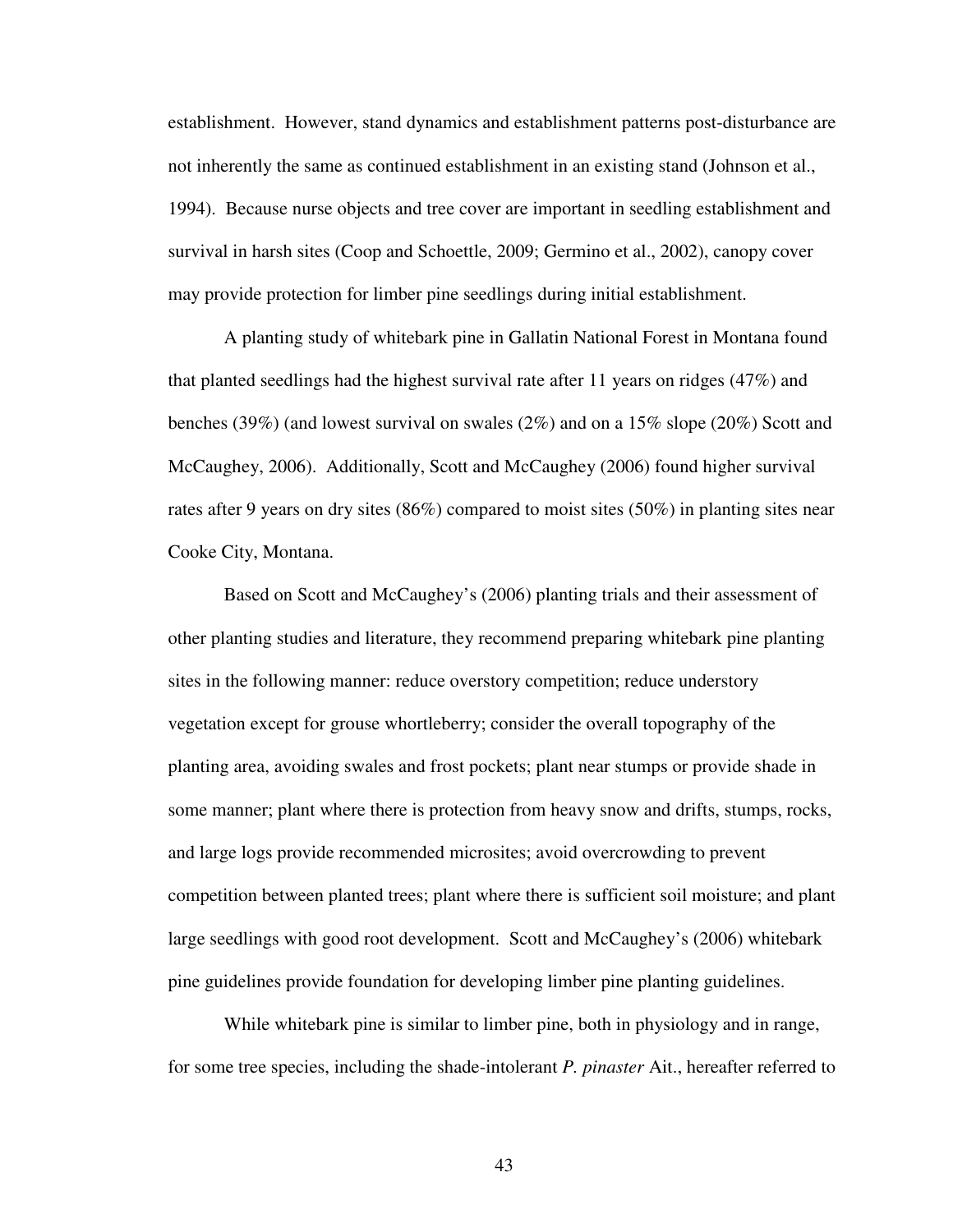as maritime pine, the benefit provided by protection outweighs the cost of competition (Castro et al., 2004; Maher et al., 2005, Rodriguez-Garcia et al., 2011). Even though the planting guidelines for whitebark pine recommend removal of overstory canopy (McCaughey et al., 2009), studies are necessary to understand the impact of canopy on survival, growth, and maturation of planted limber pine seedlings. Because planting WPBR resistant limber pine in areas where they are likely to become extirpated has been identified as an important management strategy (Schoettle and Sniezko, 2007), information about how seedlings survive in areas with partial canopy versus in more exposed areas is important for planting in locations where the overstory may be killed by MPB and WPBR.

To help determine planting protocols for *P. flexilis,* we established a study to address the following questions: (1) do seedlings planted next to a nurse object have higher survival rates than seedlings planting in the open; (2) will hydrogels improve seedling survival; (3) does canopy density impact seedling survival; (4) is natural regeneration in existing limber pine stands infrequent; (5) does natural regeneration occur only in microsites with suitable ground cover and nurse object protection; and (6) is there a relationship between presence of natural limber pine regeneration in nearby forests and planted limber pine seedling survival?

#### **Methods**

In the spring and early summer of 2009, we planted 2,160 limber pine seedlings at five study sites in Colorado and one site in Wyoming. The six study sites were located in the following locations: Trout Creek in the Salida District, San Isabel National Forest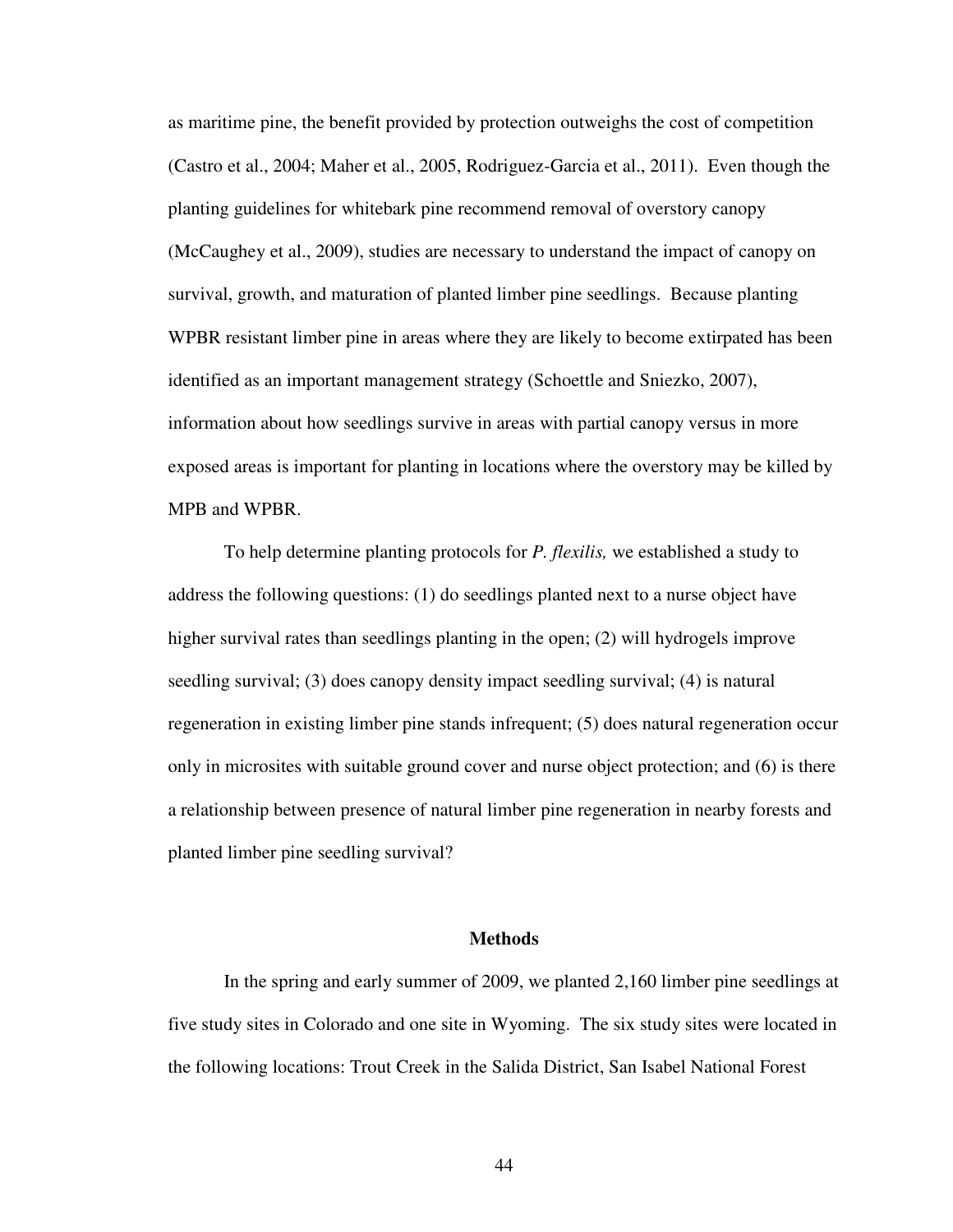(NF); Buffalo Peak in the South Park District, Pike NF; Columbine in the Boulder District, Arapaho NF; Killpecker in the Canyon Lakes District, Roosevelt NF; Pilot Hill in the Laramie District, Medicine Bow NF; and Mosca Pass in the Great Sand Dunes National Park and Preserve (Table 1).

The seedlings were grown at the Colorado State Forest Service Nursery, Fort Collins, Colorado, from seeds collected from natural stands of limber pine growing at 2,895 m near Rollinsville, Colorado. Seeds were sown in June 2006 in a greenhouse. Seeds were placed within 2.5 x 17.8 cm cone-tainers and filled with a 50/50 peat and vermiculite soil-less mix. Seedlings were watered and fertilized with 100, 100, 150 ppm NPK mix twice a week until January through March, when they were hardened off. During hardening off seedlings were fertilized with a hardening off solution of 500 100 150 ppm NPK and watered as needed (approximately once a week). In March 2007, seedlings were moved into a shadehouse, until planted in the field. They were fertilized with 100 100 150 ppm NPK twice a week in June and July and with hardening off solutions in August and September during 2007-2008.

### **Planting Treatments:**

Each planting site was systematically blocked into sections with high and low density canopy cover. Crown density varied from open canopy (clear felled areas or old wild fire areas) to thinned and unthinned forests with higher density canopy cover. Crown density treatments were relative for each study area, since there was variability in canopy cover between sites. At each site, we planted three plots (repetitions) in each of the high and low canopy cover areas. Crown density was measured by convex densitometer readings at the four cardinal directions, 0.1 m from each group of two to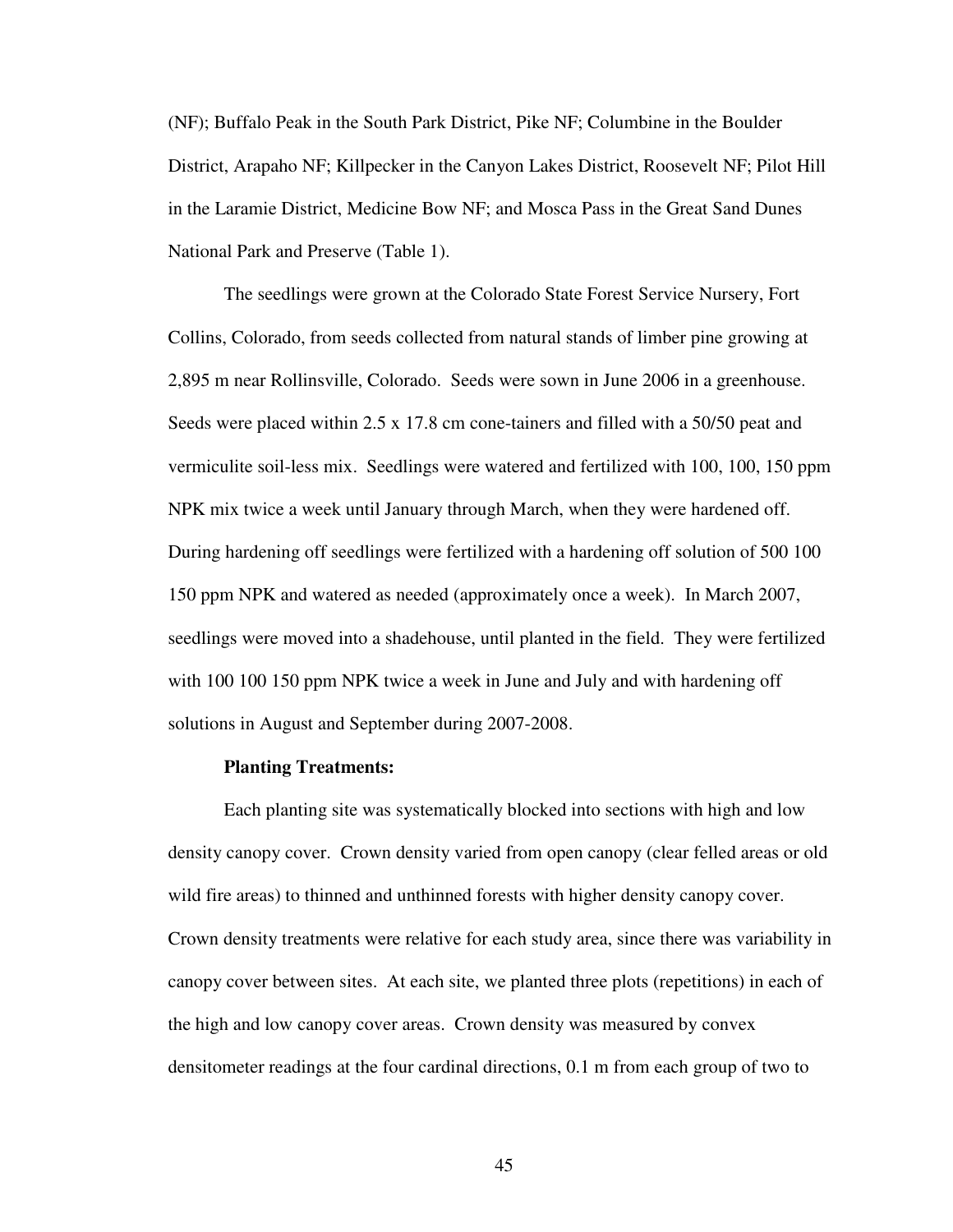four planted seedlings, for a total of 48 readings at sites without hydrogel, and 96 readings at hydrogel sites..

Within each plot, we had a nurse object, or stump, versus a control treatment, without an object. To create stumps, we used stem sections (approximately 20 cm dia and 50 cm tall) of dead conifer trees. Each stump was buried in the ground 5-15 cm to provide stability. A stake marked the location for the site with no object. Four seedlings were planted as close as possible to the stump at the cardinal directions. For sites with no object treatments, two seedlings were planted 40 cm apart on the east and west sides of the stake. In areas without hydrogel treatment, nurse and no object treatments were randomly located in a 2 x 6 grid at 2 m apart (Mosca Pass and Trout Creek). In areas with hydrogel treatment, a 4 x 6 grid was used (Buffalo Peak, Columbine, Killpecker, and Pilot Hill. When necessary, we modified the grid to fit the planting location, maintaining randomization and at least a 2 m spacing.

 At the two sites without hydrogel treatments (Mosca Pass and Trout Creek), we had a total of six stumps and six no object treatments per plot, for a total of 216 planted seedlings per site. At the four sites with the hydrogel treatment (Buffalo Peak, Columbine, Killpecker, and Pilot Hill), we had a total of 12 stumps and 12 no object treatments per plot, with half of these receiving the hydrogel treatment, for a total of 432 planted seedlings per site.

Hydrogel treatment used the following procedure: seedling roots were dipped in a slurry of Terra-sorb hydrogel (Plant Health Care Inc., Pittsburg, PA), mixed to the manufacturer's specifications (142 g per 19 L), prior to planting. All seedlings that were not treated with hydrogel (in both the mixed sites and in the entirely hyrodgel-free sites)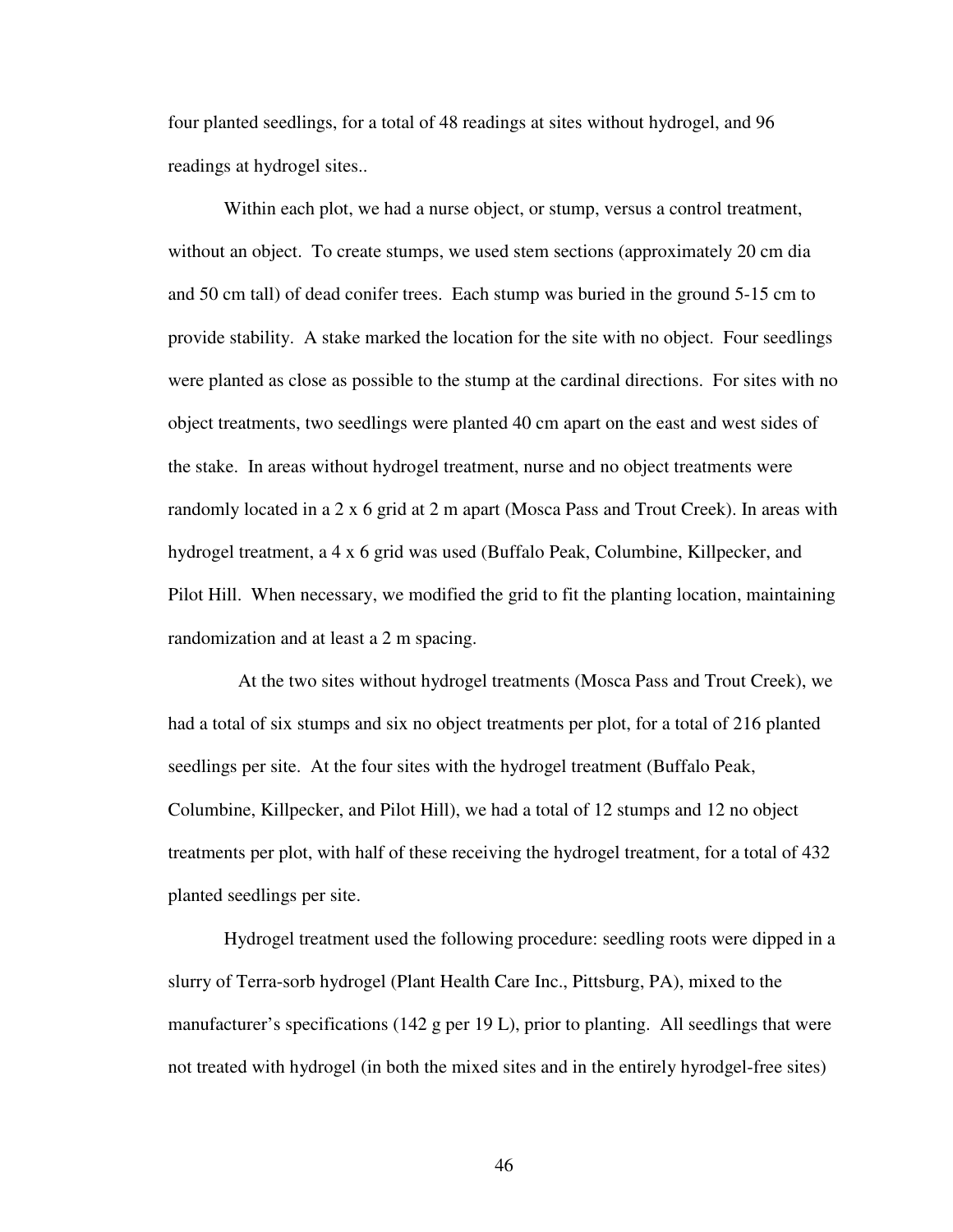had their roots dipped in water prior to planting. These seedlings were only watered once, at the time they were planted, and received either 0.5 or 1 liter of water, as determined by site soil moisture at the time.

# **Meterological Data:**

We installed an automated HOBO weather station (Onset Computer Corporation, Pocasset, MA), to measure temperature, relative humidity, and precipitation, near one of the plots with low canopy density at each site. Temperature and relative humidity measurements were recorded every 30 minutes from planting in spring 2009 until late fall 2010, while precipitation was recorded by HOBO tipping grain gauges (Onset Computer Corporation, Pocasset, MA) from May/June to October/November of 2009 and 2010.

### **Soil Data:**

 Soil samples were taken to determine nutrient content at planting, and samples were collected for soil moisture analysis each time seedlings were assessed in the summers of 2009 and 2010. For all samples, we collected three 18 cm deep soil samples in each plot by removing the duff layer and sieving the soil through 0.64 cm wire mesh. The three soil samples were located equal distances across the middle of each plot. Soil moisture samples were collected in metal soil sample cans and nutrient samples were collected in sample bags.

In the lab, soil moisture samples were weighed and then placed in a drying oven at 140°C for a minimum of 72 hours, and then re-weighed to obtain the dry weight. Nutrient analysis samples were dried and sieved through a 1 mm wire mesh. The three soil nutrient samples from each plot were then combined and sent to AgSource Laboratories – Harris, Lincoln, NE, for analysis of soil pH, buffer pH, sodium, soluble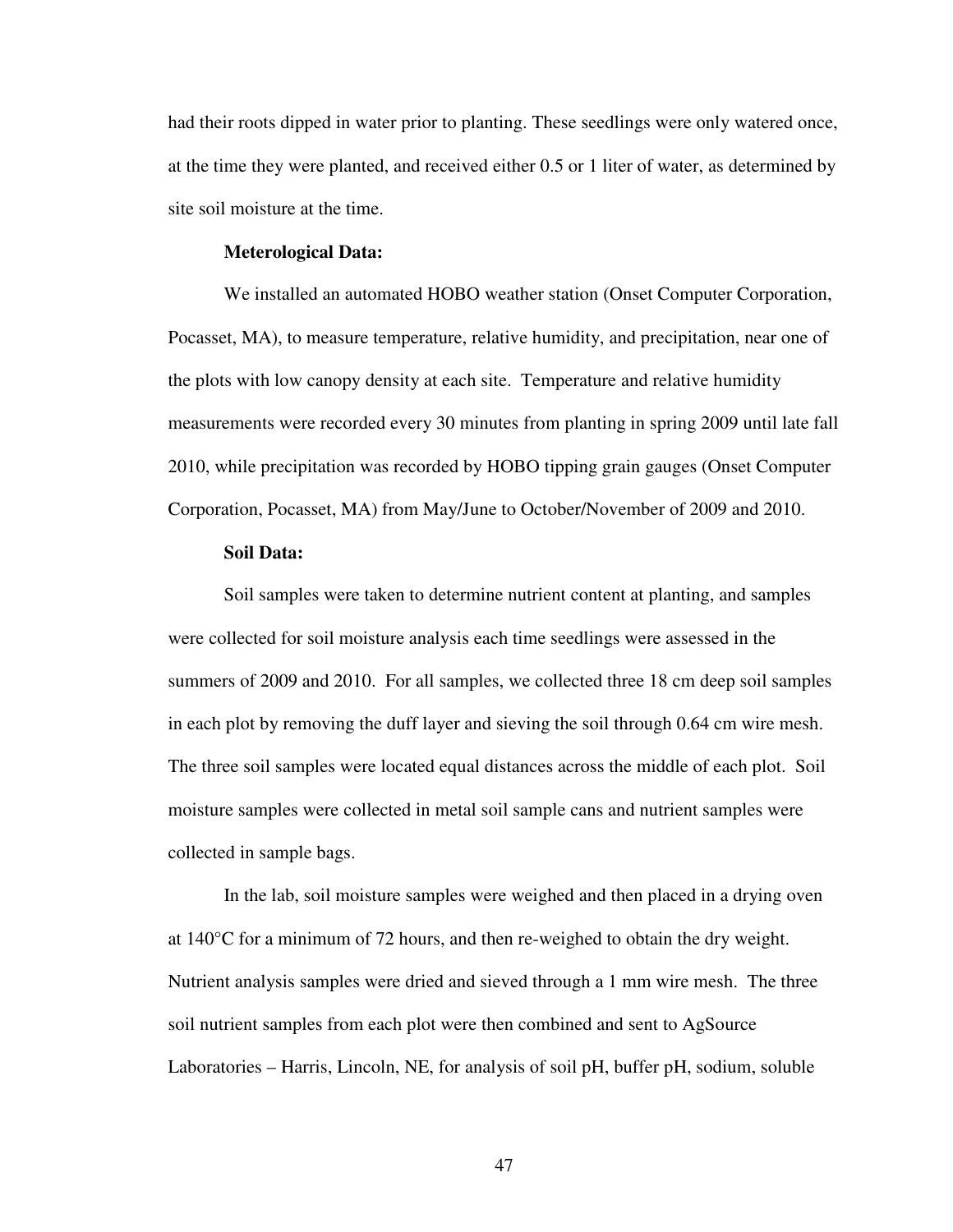salt, nitrate, phosphorus, potassium, magnesium, calcium, estimated CEC, percent base saturation, organic matter, and particle size.

### **Seedling Assessment:**

After they were planted in 2009, seedlings were assessed once every four weeks throughout the summer. At each assessment, seedling heights, length of 2009 terminal leader growth, and length of 2009 needles, were recorded to the nearest 1 mm. Presence of damage, insects, or pathogens was noted. In the fall, seedlings were assessed for overall health status by rating them on a standard 1 to 4 scale, using the following classifications: 1) tree was healthy with less than  $5\%$  dead needles or branches; 2) tree had 5-50% dead needles and/or branches; 3) tree had 50-99% dead needles and/or branches; 4) tree recently died (within the last five years), and still had needles and fine branches intact. In 2010, seedling health status was assessed at the beginning of the summer and at the end of the summer, along with 2010 terminal growth and needle length, and basal diameter. In the fall of 2010, seedlings were assessed for overall health by rating them on the standard 1 to 4 scale. In 2011, seedling health stats was assessed in August by rating them on the standard 1 to 4 scale.

 To assess stand structure in the seedling planting sites, we installed one natural regeneration plot (4 m x 50 m) directly on each of the seedling planting subplots. The middle of the natural regeneration subplot was placed at the middle of the seedling planting plot and the long axis (50 m) of the plot followed the contour lines.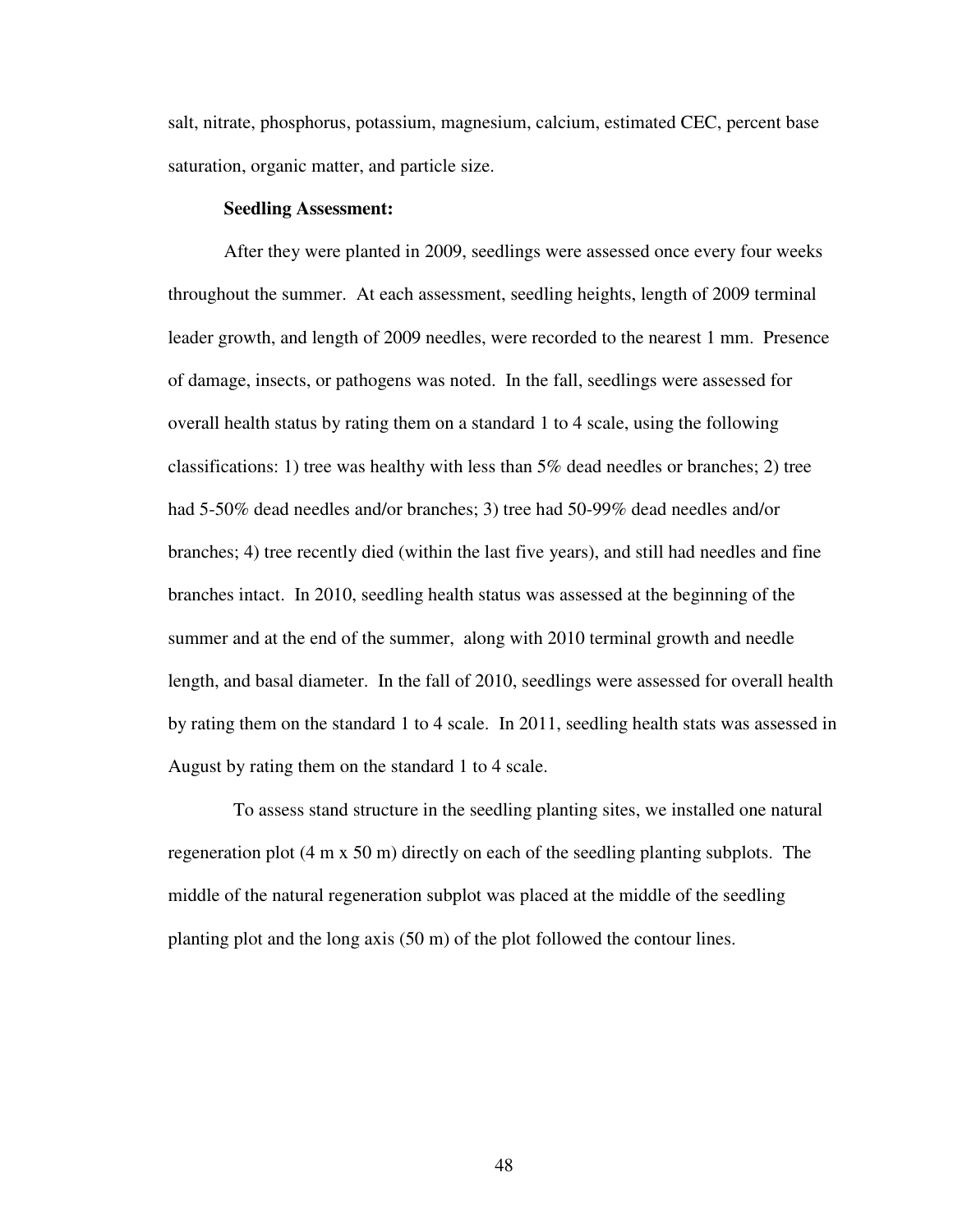#### **Natural Regeneration Survey:**

To assess natural limber pine regeneration periodicity and related stand structure in existing limber pine stands, we installed random plots-transects in stands near the seedling planting sites. We used limber pine cover type maps from the U.S. Forest Service to find target areas. After locating at least five suitable areas, we randomly selected three areas. Each transect was made up of five, 4 x 50 m subplots. Each subplot was at least 25 m away from the other subplots and from the road.

 In each natural regeneration subplot we used a Biltmore stick to measure diameter breast height (dbh) to nearest 1.0 cm at 1.35 m for each tree, and a measuring stick to measure heights of seedlings less than 135 cm tall. We also recorded tree and seedling health status and species using same health status rating used for the planted limber pine seedlings. In addition to the health classification variables mentioned in the planted seedling section, we used a fifth classification for trees that had been dead for more than five years, and no longer had needles or fine branches.

At the end of each subplot, we recorded percent slope, elevation (m) from a Garmin eTrex GPS unit (Garmin International, Inc., Olathe, KS), presence of any major damage agent on the trees within the subplot, including presence of MPB, WPBR, or dwarf mistletoe (*Arceuthobium cyanocarpum* A. Nelson ex Rydberg), and signs of historical fire. We marked the start and end of each subplot by tagging a tree at ground level and recording the GPS location.

To determine the age of limber pines in the stand, we cored a maximum of 12 limber pine trees per subplot at 0.20 m above the ground. These cored trees were distributed across the following dbh size classes: 4-10, 10.1-20, 20.1-40, and >40 cm.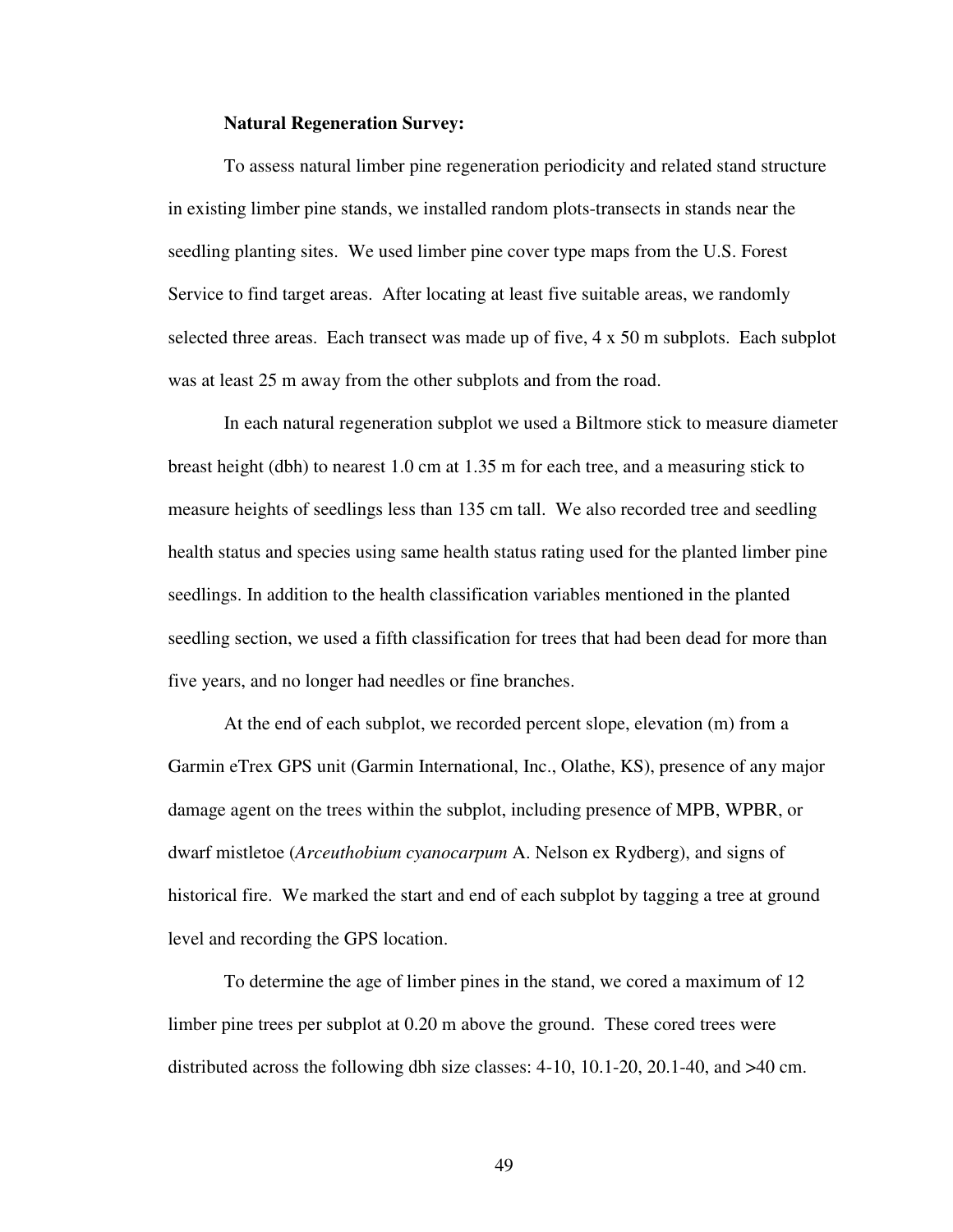For cored trees, we also measured tree height to nearest 0.1 m using either a inclinometer or a laser rangefinder (OPTi-LOGIC, Tullahoma, TN), and used a dbh tape to measure dbh to the nearest 0.1 cm. In each subplot, we also destructively sampled one natural regeneration seedling between 0.3-0.54 and 0.55-1.34 m tall, including the root ball, which ensured we had the root/shoot boundary for accurate aging. We did not sample regeneration that was shorter than 0.3 m because they were not considered to be established.

To compare microsite conditions surrounding natural limber pine seedlings with random locations without regeneration, we followed a modified version of the technique developed by Bonnet et. al. (2005) and also followed by Coop and Schoettle (2009). We sampled three square 1 x 1 m<sup>2</sup> microsite plots at 10, 25, and 40 m along the plot length and one plot at every naturally regenerating seedling (30 - 135 cm tall). At each microsite plot, we estimated percent ground cover of shrubs, gravel, rocks, grass, forbs, litter, logs, and bare ground. Using a convex densitometer, we took four readings of canopy cover 0.1 m from the seedling at each of the cardinal directions. We identified the three closest potential nurse objects (tree, log, stump, shrub, rock, or other) that had a diameter and height greater than 10 cm, and measured the distance to each object.

#### **Processing Tree Cores and Sections:**

Tree cores were stored in paper straws and allowed to air dry for a week before they were mounted in wooden core mounts. Tree ages were determined by counting rings using a dissecting microscope between 25-40x power, and cross dating when possible. Due to the young age of the trees and complacency (lack of sensitivity to environmental change) of limber pines, cross dating was not always possible. Seedlings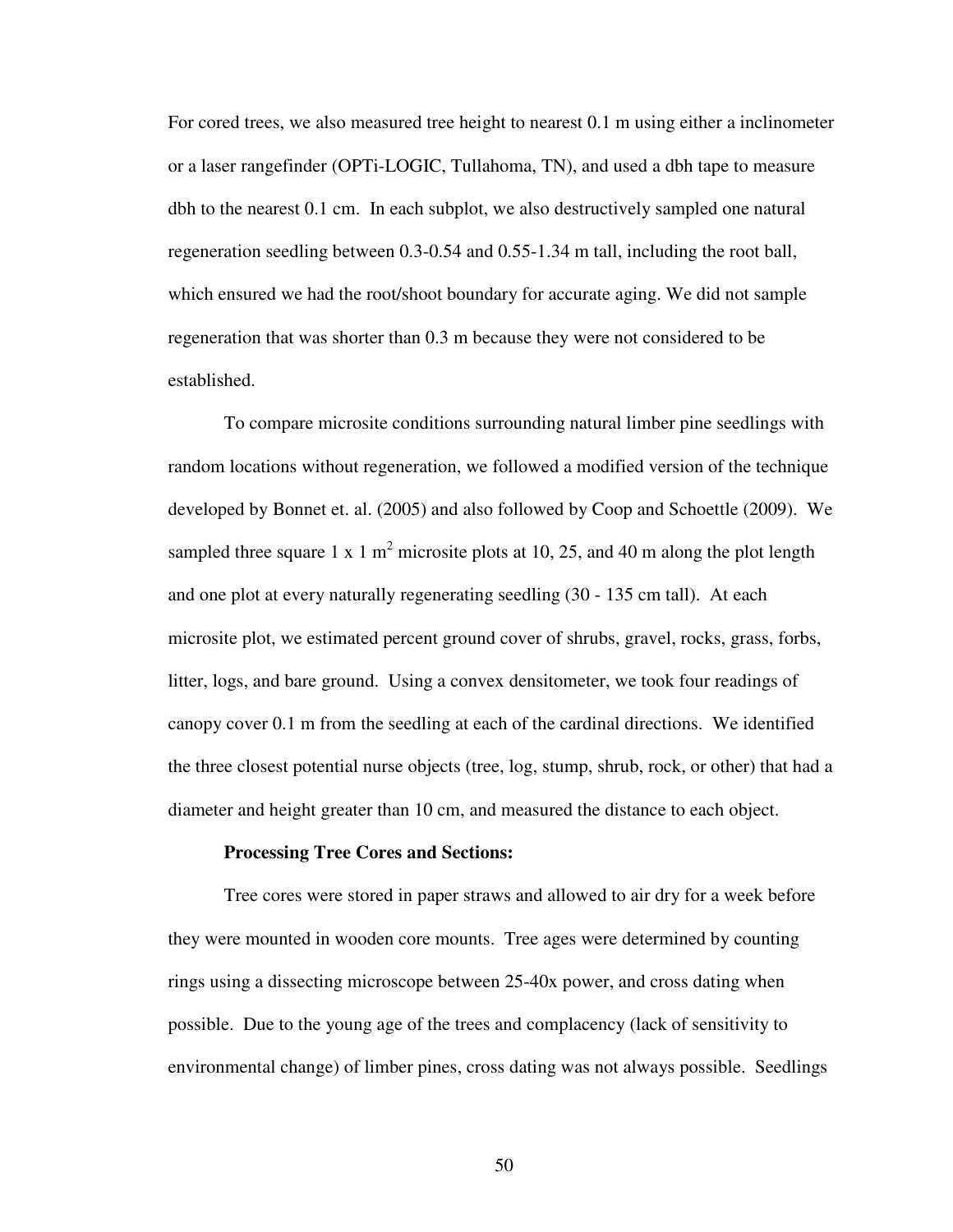were collected in paper bags and dried in an oven at 40ºC for three days. Seedlings sections were cut at the root-shoot boundary on a band saw. To find the root-shoot boundary, we looked at the change in bark texture, location of roots and branches, and the dark pith indicating shoot growth. However, due to discoloration of central heartwood and pith, pith color was not always a reliable indicator of root-shoot boundary on its own (see Appendix I). These sections were sanded and aged using the same protocol as the cores. Sixty-seven percent (390 of 586) of the tree cores and 100% (all 89) of the seedling cross sections sampled resulted in usable age data. Histograms of pith dates for both trees and seedlings were generated for analysis.

### **Data Analysis:**

All data analysis was done using SAS version 9.2 for Windows XP Professional (SAS Institute 2002-2008). Temperature data was averaged by week and month for July and January temperatures (Table 2), while precipitation data was summed by growing season (June to October 2009, July to October 2010) (Table 2). Due to a malfunction of the data logger at Columbine, the 2010 precipitation data was not included in modeling efforts. Thirty-year average precipitation data for each site was obtained from Rehfeldt / USFS climate models (U.S. Department of Agriculture, Forest Service, 2001) (See Appendix II, Figure 4). Canopy cover was used as a continuous variable in models since the open and dense canopy blockings were relative within a site and highly variable across sites, with open canopy ranging from 8% to 42% and dense canopy ranging from 56% to 93% (Table 3).

Prior to modeling some data manipulations were performed. Microsite ground cover percentages were square-root transformed for use in modeling due to the high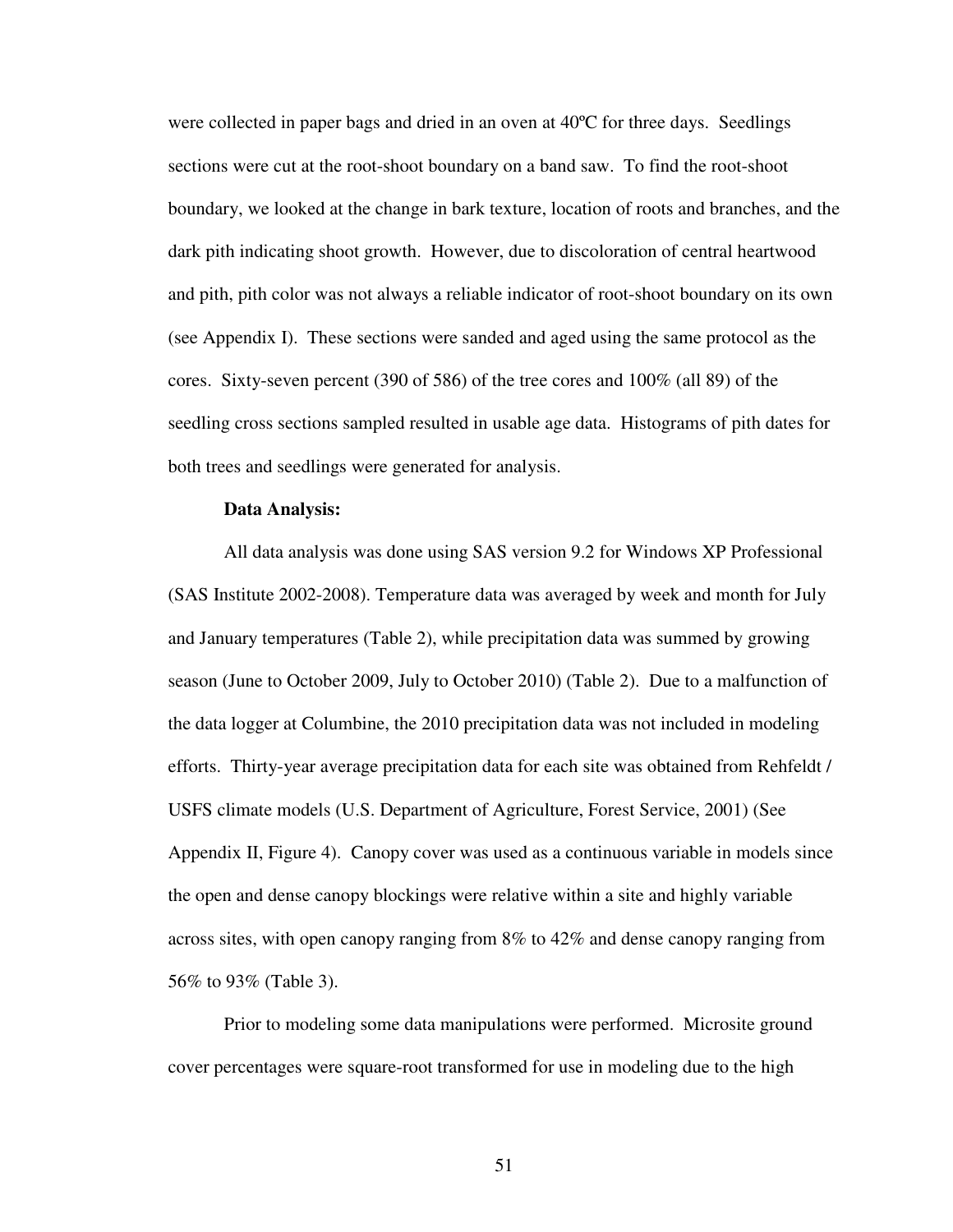number of percentages below 20%. Densiometer readings for each object location (i.e., stump or stake) were averaged to get a value for the object, then averaged across the plot for a plot average. Since the effect of hydrogel was not significant in any model, all other analyses were performed averaging over this treatment. For seedling health analysis, averages for each plot were created, e.g. average health for trees on the west side of a stump in plot one at Pilot Hill. Additionally, due to the high number of healthy seedlings and the high frequency of seedlings dying following a classification of 2 or 3, all health analysis was performed comparing trees classified in category 1 versus trees classified as  $2-4.$ 

Site and stand variable means, planted seedling health data, and microsite data presented in Tables 1, 2, 3, 4, 5, 6, 10, 11, 12, 13, and 14 are all arithmetic means or percentages (PROC MEANS). Least-square means for percent gravimetric soil moisture were calculated using PROC GLIMMIX and took into account site, transect, and plot (Table 2). To protect for multiple comparison errors we used Fisher's protected t-test/lsd.

Backwards stepwise regressions were used for modeling (PROC GLIMMIX). Because this procedure does not provide a goodness of fit, we used PROC GLM to determine  $r^2$  values for the models. We ran PROC GLM both with  $(r^2)$  and without  $(r^2)$ factors in the random statement and used the formula  $r^2/((1-(r^2-1-r^2))^2)$  to determine the appropriate  $r^2$  for the PROC GLIMMIX models. Following the backwards stepwise regression process, we analyzed the AIC and generalized chi-square/df values to test goodness of fit. We tested the AIC of models by individually dropping variables to find the model with the lowest AIC. From these analyses, we presented models with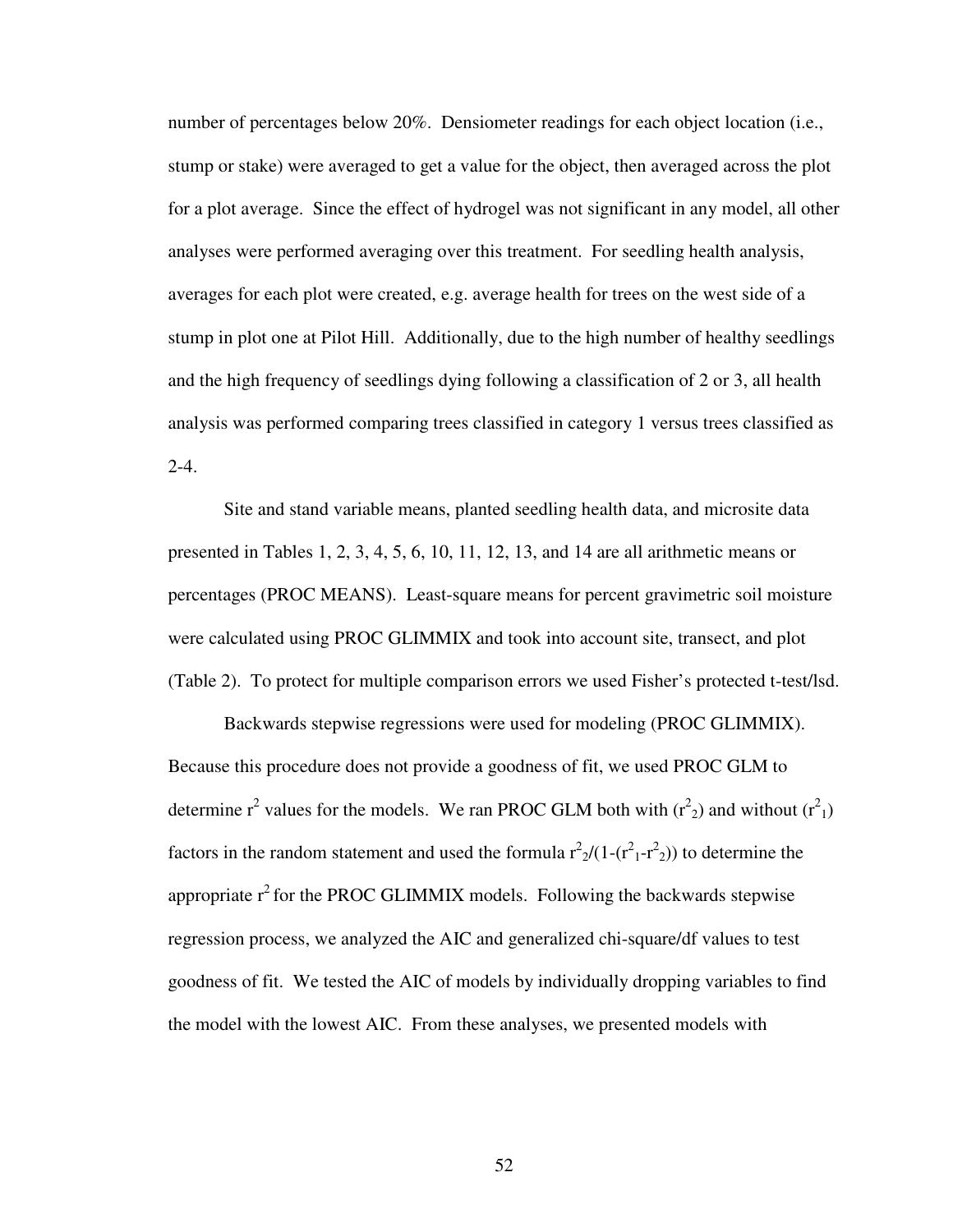generalized chi-square/df values between 0.16 and 2.30. Models with chi-square/df values greater than 12 indicated poor fit and are not presented in detail.

Models of planted seedling health, 2010 terminal growth length, and 2010 needle length (Figure 1, and Tables 7, 8, and 9) all used PROC GLIMMIX models starting with the following variables: seedling height at planting, mean soil moisture, mean canopy cover, elevation, percent slope, aspect, percent clay, mean dbh of surrounding trees, mean basal area of surrounding trees, total summer 2009 precipitation, mean July 2009 and 2010 temperature, mean January 2010 temperature, and orientation to object. We did not use basal area by species because several of the species were specific to one or two sites, and the tree species that were common across sites were correlated with overall basal area, which prevented the model from converging. Live basal area was also not included in the initial model because it caused similar problems in the model due to its correlation with basal area. Site and plot nested within site were in the random statement of the model. Variables were left in the model when they had a significance of  $p<0.05$ .

Models of natural regeneration seedling density and age of natural regeneration seedlings all used PROC GLIMMIX models starting with the variables: microsite ground cover, distance of natural regeneration seedling to three nearest objects, type of three nearest objects, basal area of surrounding trees by species, percent live trees of stand, percent slope, aspect, elevation, and mean canopy cover (Table 15). The results of the model using the above site and microsite characteristics to predict natural regeneration seedling age are not presented because the generalized chi-squared/df value of 12.5 indicates that the variables do not sufficiently fit the model.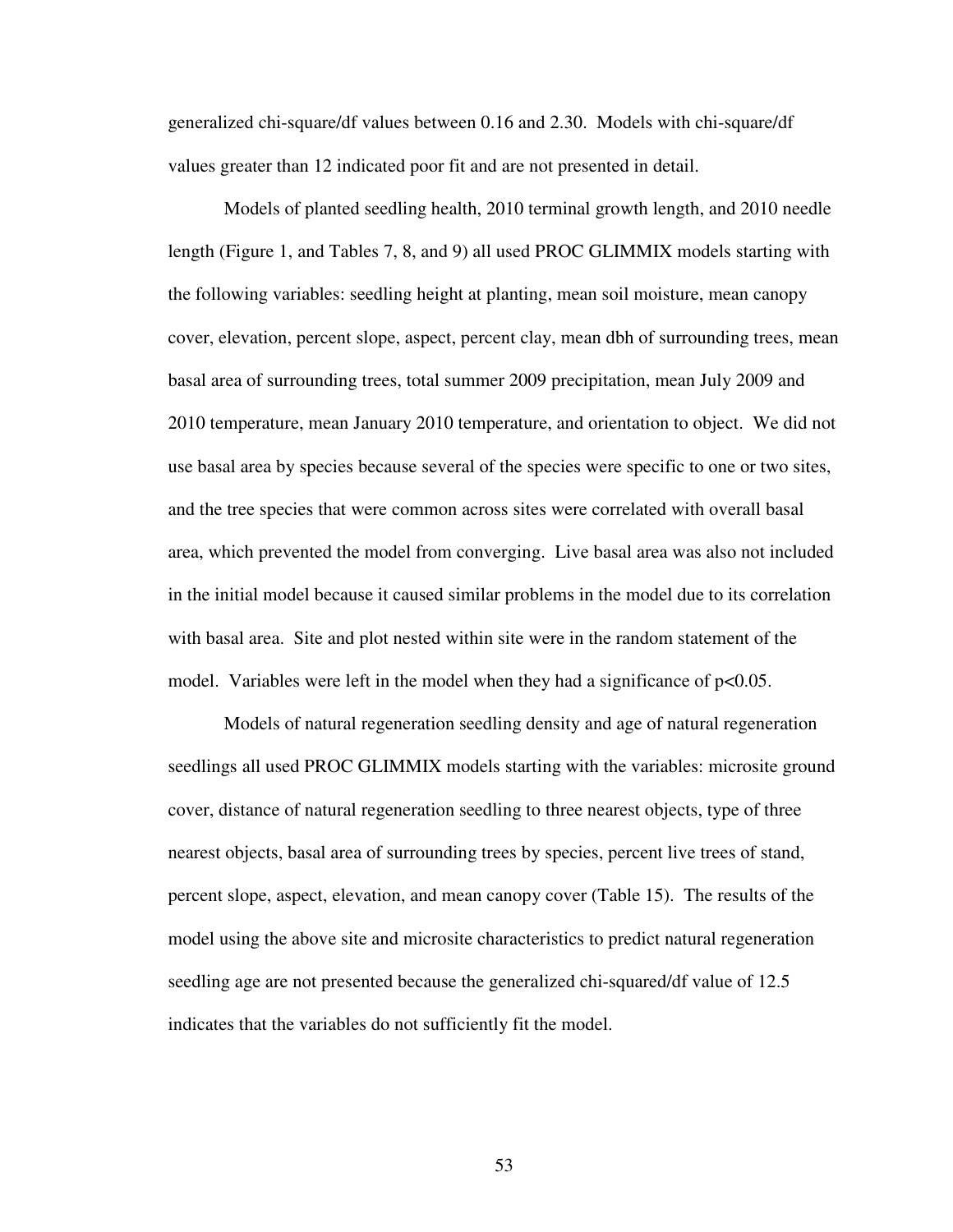Mature tree age and height were also modeled using PROC GLIMMIX and the following site and tree variables: dbh of tree, basal area of surrounding trees by species, percent slope, aspect, elevation, percent live trees of stand, presence or absence of WPBR in the stand, and mean canopy cover. The covariate of height was included in the age model, and the covariate of age was included in the height model. The height model had a generalized chi-squared/df value of 462, which indicates that the variables do not sufficiently fit the model. The height model was reduced down to positively correlating mature tree height with dbh, and is not included.

To test for a relationship between the number of natural regeneration limber pine trees and the number of healthy planted seedlings, we performed a Spearman correlation of coefficients test (PROC CORR). For this correlation we compared the total number of natural regeneration seedlings in all three transects to the number of healthy planted seedlings in August 2011 at the nearby planting site.

#### **Results**

### **Seedling Planting Site Characteristics:**

Site characteristics varied; however, most were similar across planting study sites (Table 1). Elevations ranged from 2680 m at Pilot Hill to 3196 m at Buffalo Peak, and slopes were gradual  $(0-12\%)$  at all sites (Table 1). While the soil pH  $(6.3 \text{ to } 7.5)$ , texture (sandy loam to clay loam), percent organic matter (1.6 to 5.6%), nitrate (1.0 to 6.5 ppm), P (11.6 to 57.0 ppm), and K (78 to 228 ppm) characteristics varied between sites, the variation within sites was minimal (see Appendix II, Table 16).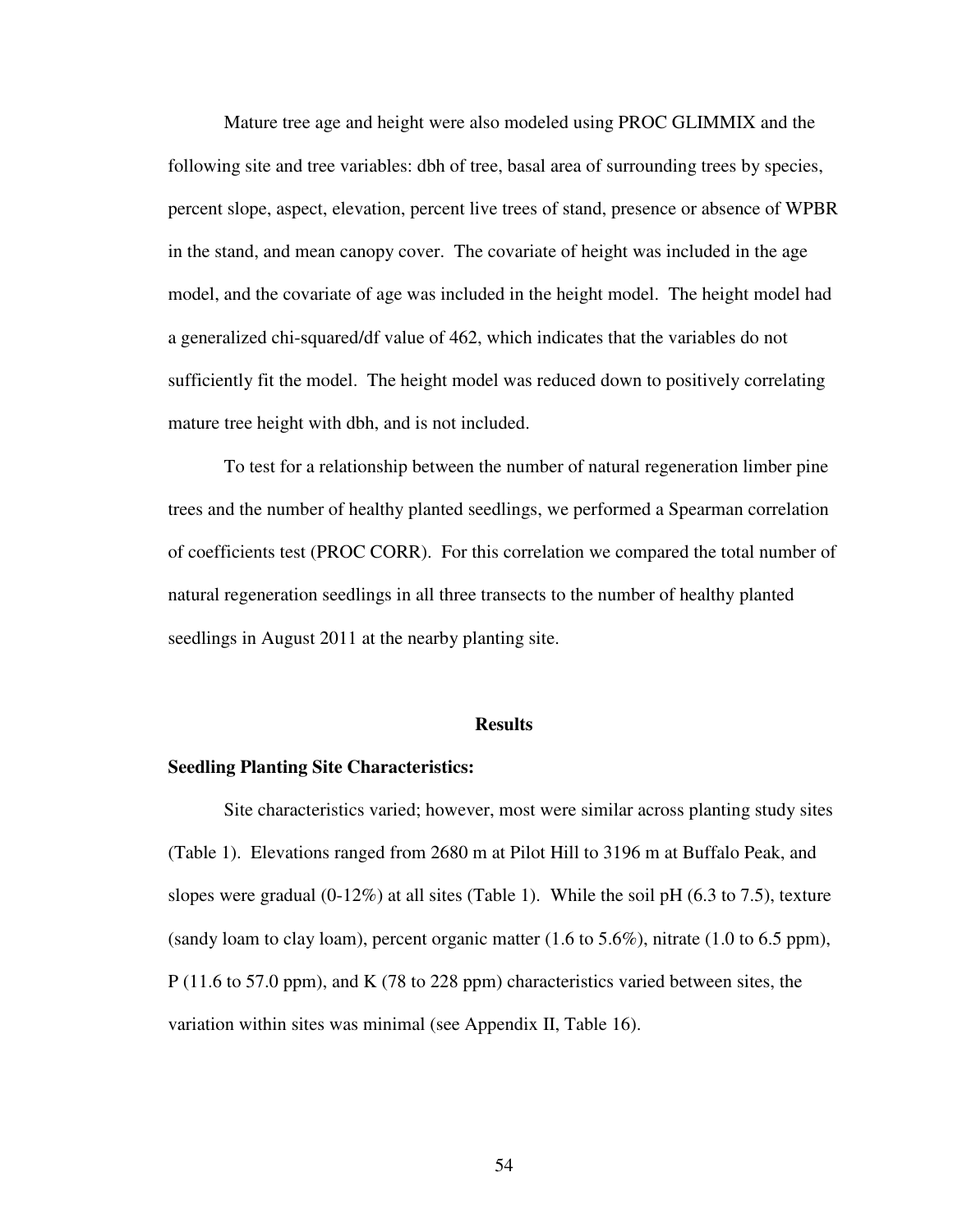Overall, mean January 2010 and July 2009 and 2010 temperatures fluctuated similarly across sites and only varied by a few degrees between (Table 2). Excluding Buffalo Peak's missing data, July 2009 average temperatures were similar across all sites and ranged from 13ºC at Columbine and Killpecker, to 15ºC at Trout Creek. July 2010 mean temperatures were similar, ranging from 13ºC at Buffalo Peak to 16ºC at Trout Creek. January 2010 temperatures were also similar, and ranged from -9ºC at Killpecker to -6ºC at Columbine.

Precipitation in 2009 and 2010 varied from less than 2 cm to greater than 6 cm across sites (Table 2, see Appendix II Figure 4). For the 17 weeks from June  $7<sup>th</sup>$  to October  $3<sup>rd</sup>$ , total precipitation in 2009 ranged from 3.1 cm at Killpecker to 31.7 cm at Columbine. Total precipitation from July to October 2010 ranged from 4.4 cm at Killpecker to 17.6 cm at Mosca Pass. Total monthly precipitation in 2009 and 2010 was similar or lower than 30-year averages (see Appendix II, Figure 4). Least-square-mean soil moisture from six readings, four in 2009 and two in 2010, ranged from 8.1 to 15.6% across all sites (Table 2). Relative soil moisture across sites did not vary in the same manner as relative precipitation across sites (Table 2).

Forest structure varied between sites and between open and closed canopy at each study site (Tables 3 and 4). The total basal area of all species in the open canopy plots ranged from 26 to 248  $m^2$ /hectare, while in the dense canopy plots basal area ranged from 179 to 614 m<sup>2</sup>/hectare (Table 3). The mean dbh of all species ranged from 2.0 to 32.6 cm across all plots. In the open canopy sites the density of stems of all species taller than 135 cm ranged from 283 to 3033 stems/ha. In the dense canopy sites the density of stems of all species taller than 135 cm ranged from 967 to 3783 stems/ha (Table 3).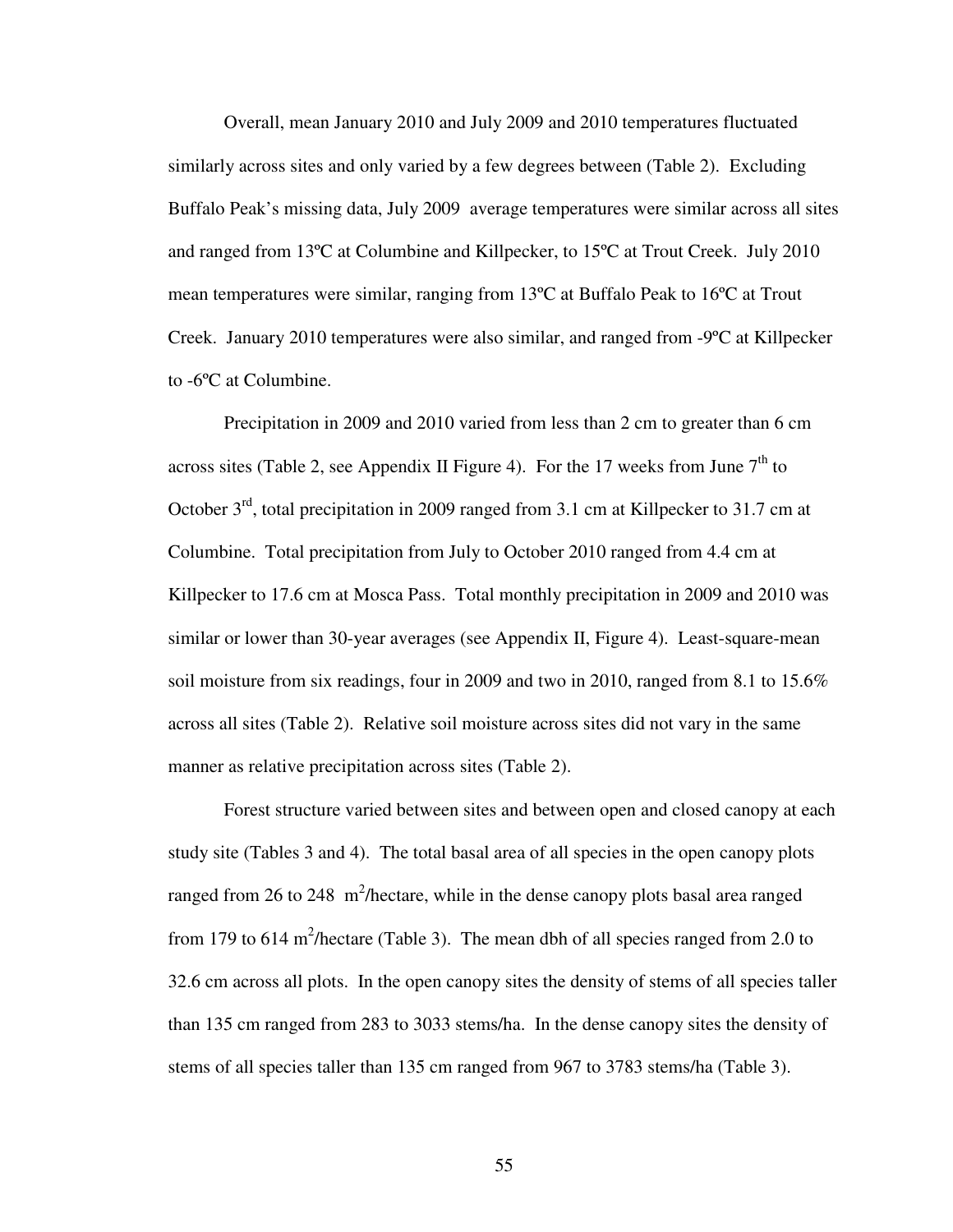The canopy in planting sites was composed of conifer species, most commonly spruce, lodgepole pine, fir, ponderosa pine, and Douglas-fir, with aspen as the only hardwood (Table 4). Pilot Hill had the least variation in species, with most of the basal area comprised of limber pine. The northern sites had more homogenous forests, whereas the sites farther south had more heterogeneous forests, incorporating up to six species at a site.

### **Planted Seedling Survival and Growth:**

Seventy-six percent of planted seedlings were alive after three growing seasons, and 65% were classified as health status 1, "healthy" (Table 5). The percentage of live planted seedlings by site ranged from 56% to 84%, and the percentage of healthy planted seedlings ranged from 40% to 78% (Table 5). Due to these high levels of health and survival, and since classification as live but not healthy (2 or 3) was a good predictor for seedlings death (86% of planted seedlings classified as a 2 or 3 in fall 2009 to August 2010 were dead by August 2011), all treatment effect analysis was performed comparing seedlings classified as healthy to all others (status rating 1 vs. 2 to 4).

 Overall, seedling health and survival both gradually declined each growing season (Table 5). Each site had approximately 5-10% mortality each growing season, except Pilot Hill, which had a 33% decline in live seedlings between the end of the second growing season to the end of the third (Table 5).

The percent of healthy seedlings declined in a similar pattern, with declines of approximately 5-15% of healthy seedlings per growing season (Table 5). The seedlings at Pilot Hill showed a large decline in healthy seedlings over growing seasons two and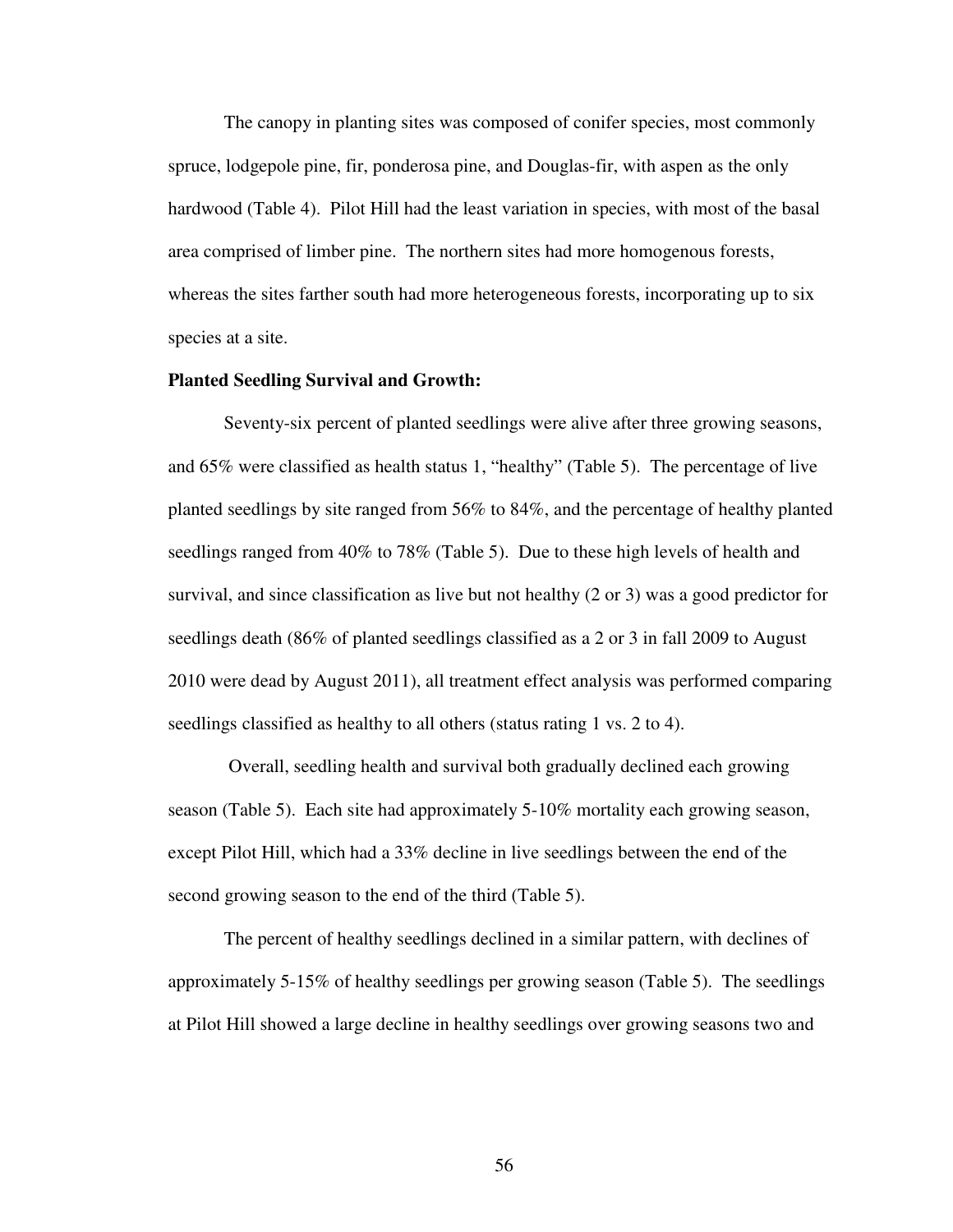three, with a 22% decline between seasons one and two, and a 36% decline between seasons two and three.

At the last revisit of the seedlings, in August 2011, the percent of healthy seedlings without an object (14-81% open, 56-59% dense) was lower than the overall percent of healthy trees at all sites under both open (18-82%) and dense (63-91%) canopy cover (Table 6). The percent of live seedlings did not follow this clear pattern (Table 6).

At the end of the third year, the highest percent of healthy trees at a site was located either on the north or west side of an object both canopy densities, with 5 to 15% more healthy trees than any other orientation under dense canopy and 3 to 14% more healthy trees under open canopy. The one exception was the seedlings under dense canopy at Mosca Pass, where the highest percent of healthy seedlings was on the east side of an object (6% higher than any other orientation) (Table 6). The highest percent of live trees followed the same orientation to object pattern, except for under dense canopy at Columbine, where the highest percent of live seedlings were planted without an object (Table 6).

## **Modeling Planted Seedling Health:**

The regression model predicting the percent of healthy planted seedlings included mean canopy cover  $(\%)$ , elevation  $(m)$ , 2009 growing season precipitation  $(cm)$ , and orientation to object (Table 7,  $R^2$ =0.70). Site effect was not significant. All variables were positively correlated with planted seedling health: for each 10% increase in canopy cover, there was a 22% increase in the percent of healthy seedlings; for each 100 m increase in elevation, there was a 15% increase in the percent of healthy seedlings; for each 1 cm increase in precipitation in 2009, there was a 36% increase in the percent of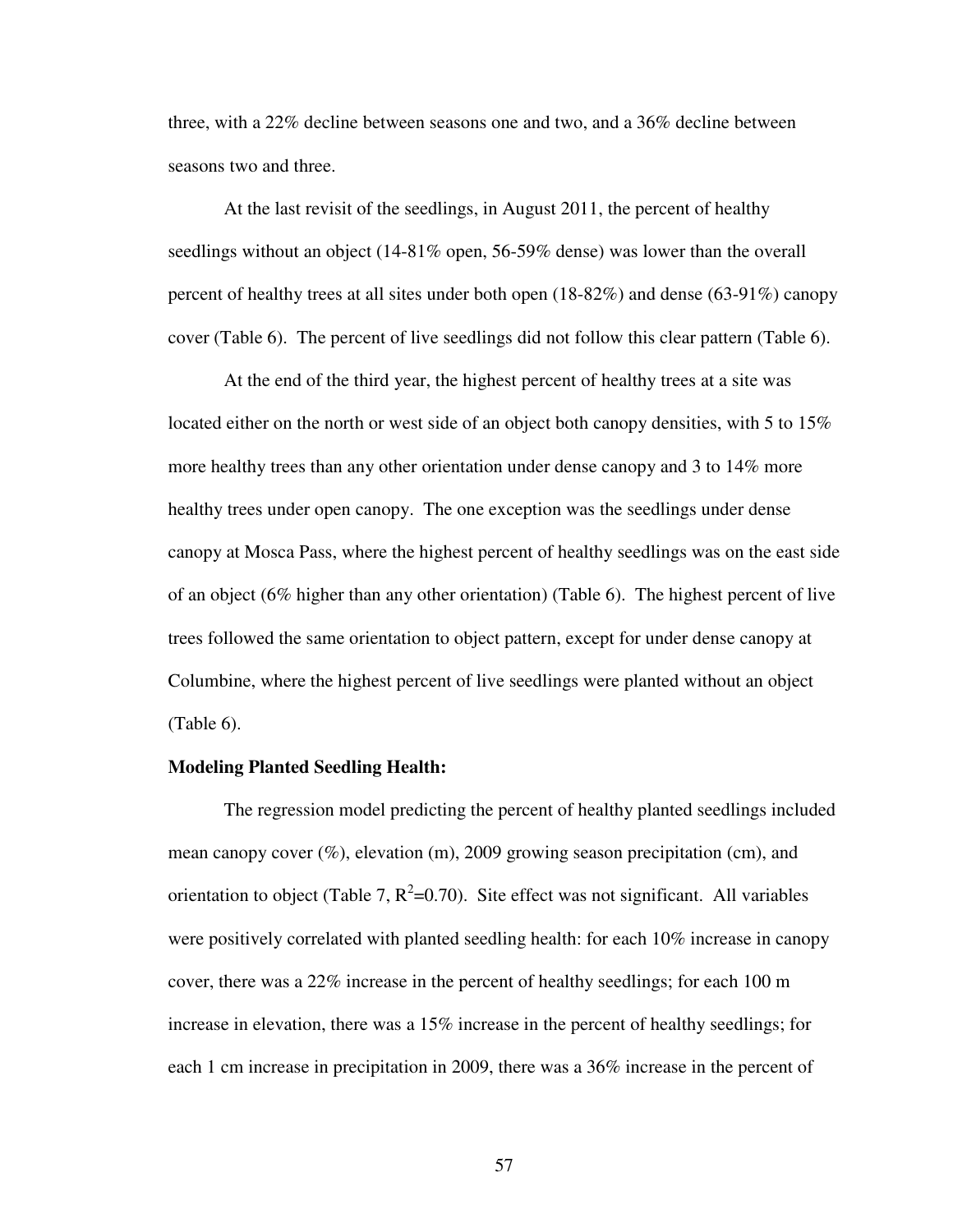healthy seedlings; and for each 1 cm of seedling height at planting, there was a 9% increase in the percent of healthy seedlings.

### **Modeling Planted Seedling Growth:**

Planted seedling growth in the 2010 growing season varied greatly; at the end of the growing season, terminal growth ranged from 0 to 22 cm and needle length ranged from 0 to 9 cm. The only significant variable predicting 2010 terminal growth was mean percent canopy cover (Table 8,  $R^2$ =0.61). With a 25% increase in canopy cover, terminal growth length increased by 0.6 cm. The model predicting 2010 needle length included mean percent canopy cover and seedling height at planting (cm) (Table 9,  $R^2$ =0.70). Needle length was 0.4 cm longer with a 25% increase mean canopy cover and 0.2 cm shorter with each 5 cm increase in initial planting height. Site was not significant in either model.

## **Treatments:**

 Hydrogel, canopy cover and nurse object treatments differed in their impact on seedling health. Hydrogel treatment did not have a significant effect in any model, therefore variables were averaged over this treatment. Canopy cover was a significant variable in models predicting tree health, 2010 terminal growth length, and 2010 needle length (Tables 7, 8, and 9). Even when used as a categorical variable by dense versus open canopy, the percent of healthy seedlings was higher in the dense (73%) versus the open (53%) plots (Table 9), and the least square means of needle length and 2010 terminal leader length were both longer under denser canopy (p=0.05) (Tables 8 and 9) .

 The least-square-mean percentage of healthy planted seedlings in August 2011 that were planted next to a nurse object was 73%, compared to 63% planted without a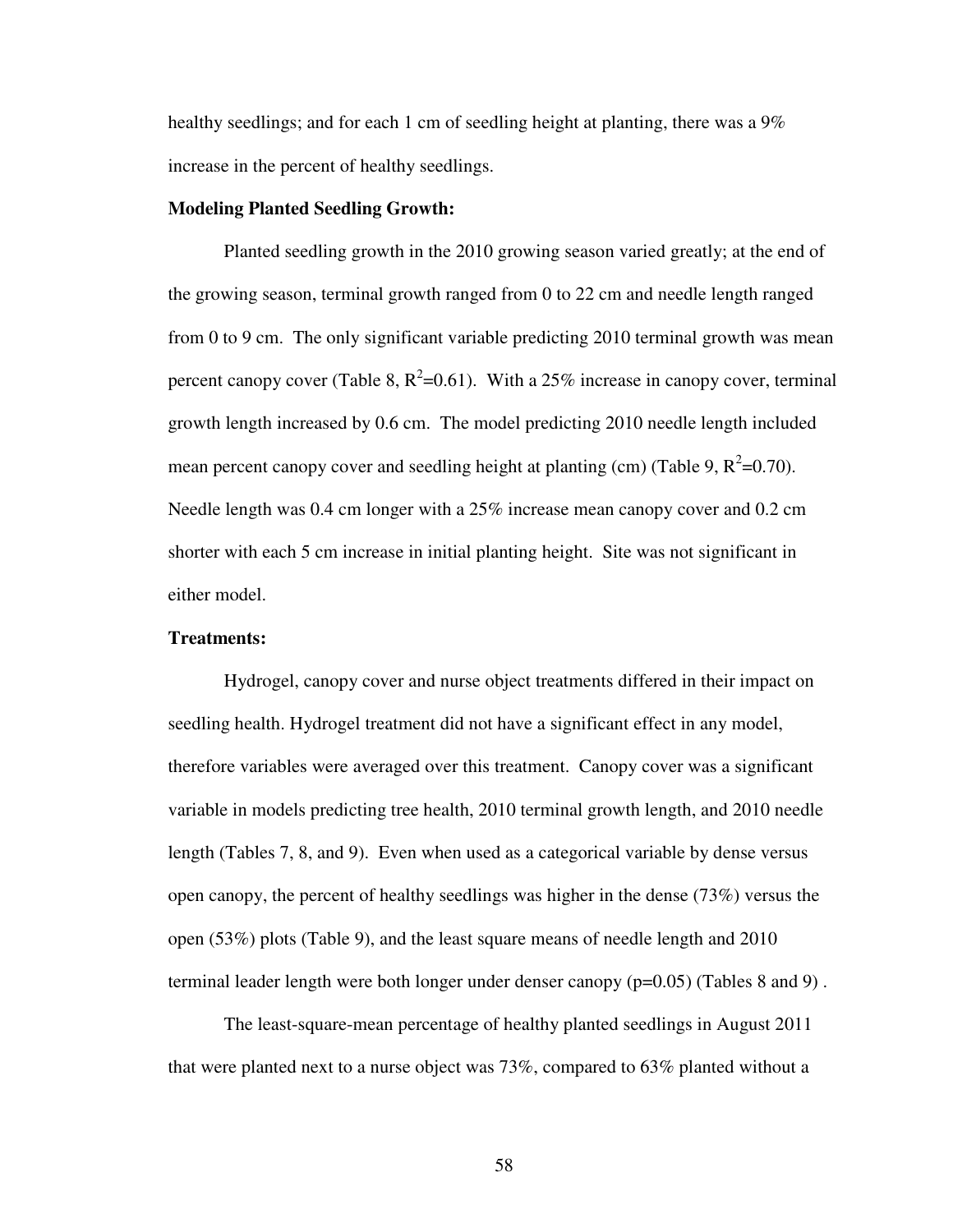nurse object ( $p<0.0001$ ) (Table 7). When analysis was performed using orientation to a nurse object rather than presence/absence of an object, orientation to the object remained significant, and there was no interaction with site or correlation between canopy cover and orientation to an object. The percentage of healthy planted seedlings was greater on the north side (77%) than on the east (68%), or for trees planted without an object (63%) (p<.05) (Table 7, Figure 1). Difference between the percent of healthy planted seedlings on the north side (77%) and on the south side (69%) was significant, at  $p=0.056$ . The percentage of planted healthy seedlings on the west side (77%) was greater than the percent for planted seedlings on the east side, south side, or without an object  $(p<0.05)$ .

### **Planted Seedlings Damages:**

We did not observe any WPBR infection on the planted seedlings, and evidence of damage due to other diseases, insects, herbivory, or snow pack was rare. WPBR was present in the surrounding stands at Mosca Pass and Pilot Hill. There were no seedlings with insects, disease, or herbivory as a direct cause of death. Only 1% of seedlings had damage that may have been caused by herbivory. Most insects noted were sucking insects, and there was only one seedling in August 2011 that appeared to be damaged directly due to sucking insects.

The Pilot Hill site had high levels of *Thomomys talpoides* Richardson, hereafter referred to as pocket gopher, with gopher mounds present directly in 100% plots in the site. However, we did not observe any clear evidence that any dead planted seedlings were killed by pocket gopher activity. Dead seedlings did not pull out of the ground easily. If they had, this could have indicated pocket gopher root damage. Pocket gopher activity was also observed at Columbine, but only near one planting plot, not directly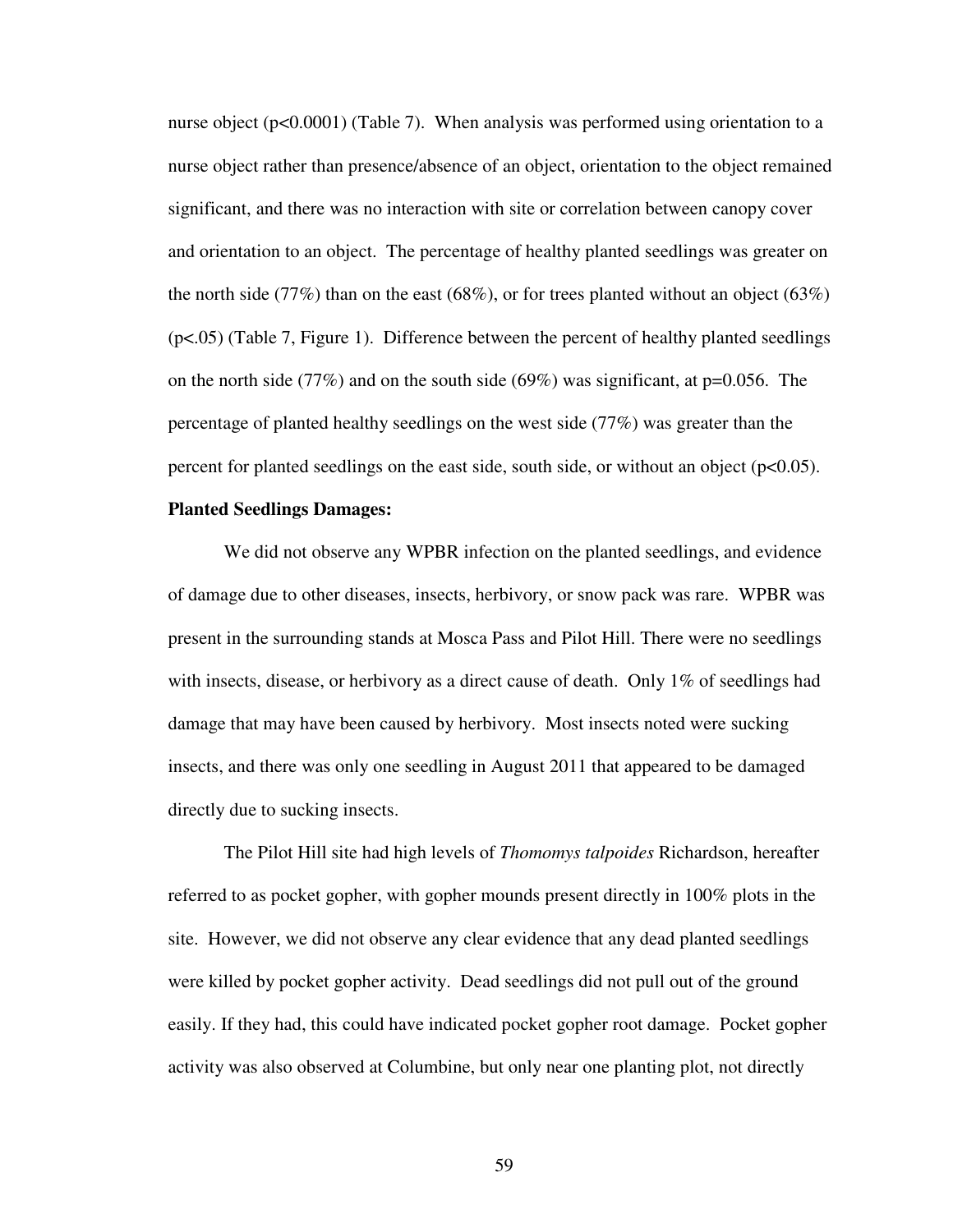next to the planted seedlings. At the two furthest north sites (Pilot Hill and Killpecker), there were a few planted seedlings  $\zeta \leq 0.5\%$  of all seedlings) that were flattened and killed by snow pack.

### **Natural Regeneration Transects:**

Our transects within existing limber pine stands captured a wide range of site and stand conditions (Tables 10 and 11). Mean elevation ranged from 2,652 m to 3,385 m; mean aspect ranged from 170 – 244 degrees; and mean slope ranged from 5 – 39 percent (Table 10). Mean canopy cover, from the random microsite data, ranged from 26% to 63%. Mean dbh ranged from 7.2 to 15.5 cm for all tree species, and 6.3 to 18.1 cm for limber pines (Table 11). Basal area ranged from  $65.7$  to 249.1 m<sup>2</sup>/hectare for all species and 20.5 to 219.6 m<sup>2</sup>/ha for limber pines (Table 11). Limber pine stems accounted for 18 to 75% of the living mature trees (Table 11). Seedling density for all species ranged from 42 to 178 stems/ha, and for limber pines, seedling density ranged from 13 to 300 stems/ha (Table 12).

The distance to nurse objects, percent canopy cover, and type of ground cover all varied greatly within microsite type (naturally regenerated limber pine seedling microsite versus random microsites) compared to variation across microsite type (Tables 13 and 14). Canopy cover was 43.8% for natural limber pine seedling microsites and 42.1% for the random plots, with standard deviations of 33.7% and 32.4%, respectively (Table 13). Mean distances to the three nearest objects for naturally occurring limber pine were 40.9 +/- 49.6, 52.0 +/- 50.6, and 67.1 +/- 62.5 cm, compared to 95.0 +/- 152.4, 120.4 +/- 148.2, and 142.3 +/- 182.1 cm for the random microsites (Table 14). The high variance in distance to the three nearest objects, indicated by the standard deviations presented,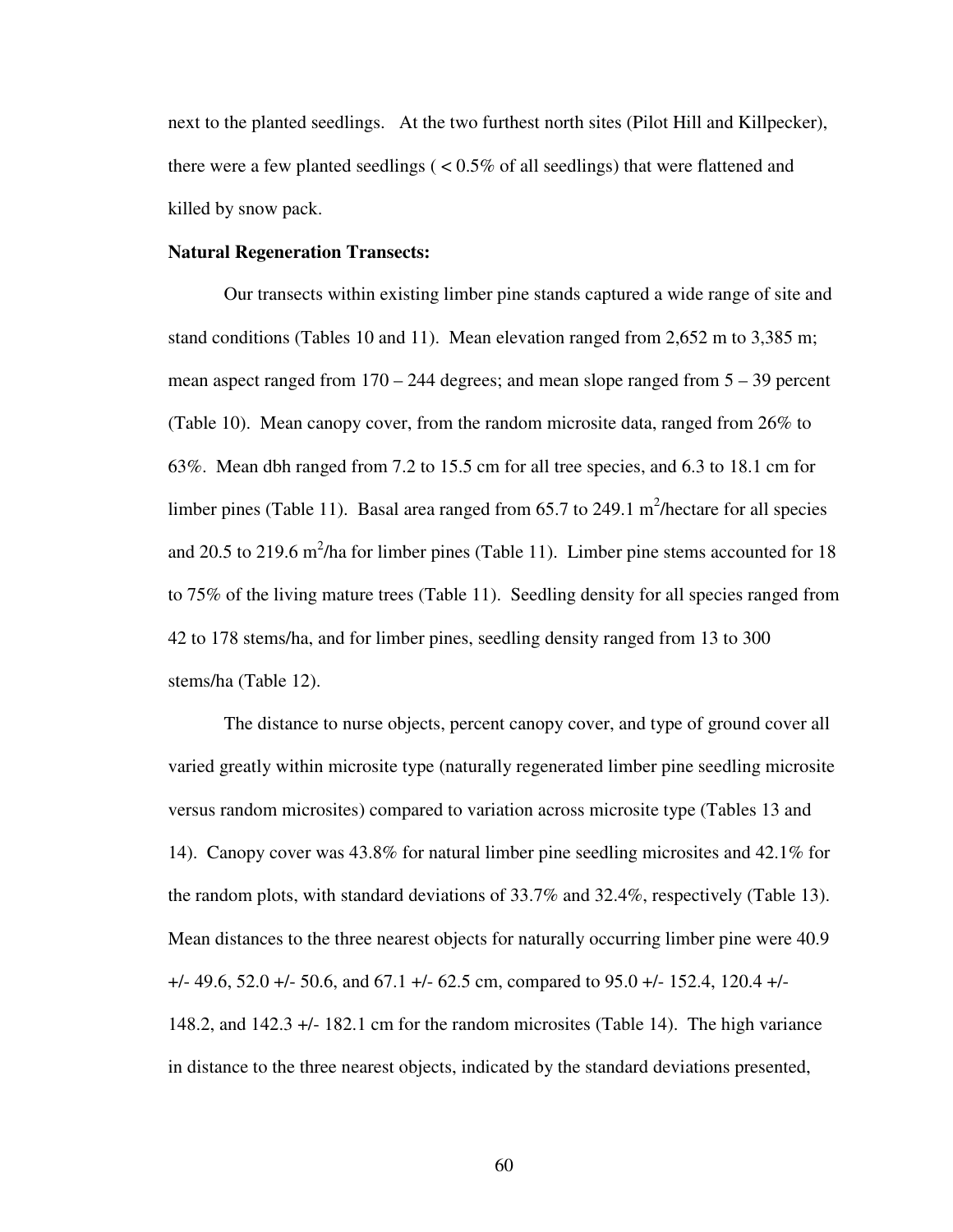prevented this data from having predictive power. Thus, models predicting natural limber pine seedling occurrence and age by microsite or site characteristics had very poor fit (see methods for models attempted and variables used).

The model using site and microsite variables to predict natural limber pine seedling regeneration passed our goodness of fit criterion, but had a low ability to explain variation between treatments,  $R^2$  =0.39 (Table 15). In this model, percent ground cover that was a tree in the microsite and the basal area of limber pine in the surrounding stand were both positively correlated with higher densities of naturally regenerating limber pine seedlings. Presence of WPBR in the plot was not a significant in this model. For each 1% increase in percent groundcover of tree in the microsite (i.e. the percent of the microsite covered by tree or seedling stem), the density of naturally regenerating limber pine seedlings increased by 92.2 stems/ha. For each 25% increase in basal area of limber pine in the surrounding stand, the density of naturally regenerating limber pine seedlings increased by 11 stems/hectare.

 Tree age distributions from tree cores in the natural regeneration surveys were similar to tree age distributions from stand surveys directly in the planting plots (Figures 2 and 3). When grouped by decade, trees and seedlings were found, originating in most decades, and dating back to the late 1800s or early 1900s in all transects. Pilot Hill, Buffalo Peak, and Trout Creek sites had trees that dated back to the 1700s. The oldest tree in our survey was found at Killpecker, and dated to 1278.

 We only observed evidence of historical fire related disturbance but did not observe evidence of recent major disturbance in plots. There were biotic disturbances present in many of the natural regeneration transects; however, none of these were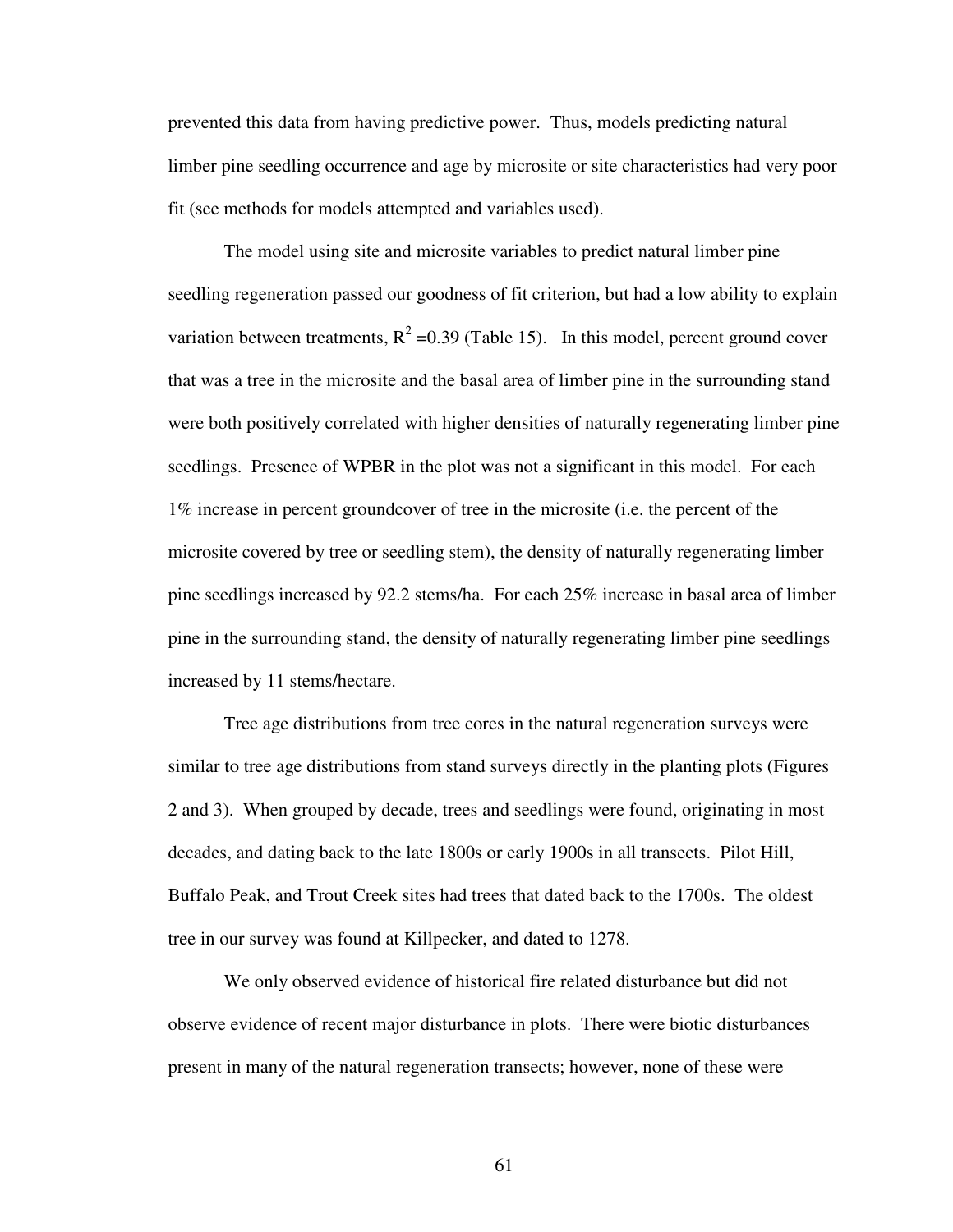causing high levels of visible tree mortality. Since dead young seedlings decompose rapidly, we cannot made conclusions about overall regeneration mortality. From a total of 18 transects, 11 had trees with insect damage, 8 had trees with WPBR, 5 had limber pine dwarf mistletoe, and 5 had signs of pocket gophers.

 When the percent of healthy planted limber pine seedlings was compared with the density number of naturally regenerating limber pine seedlings in the nearby natural regeneration transects, there was no relationship  $(R^2=0.16)$ .

### **Discussion**

We had unexpectedly high levels of survival in our planting study. Three growing seasons after planting, 76% of our seedlings were still alive and 65% were classified as healthy (Table 5). We did find that seedling health was affected by the presence of a nurse object and canopy density. While further studies and longer term results are necessary for generalized conclusions, the results after three growing seasons indicate that planting limber pine seedlings is a viable way to establish limber pine regeneration cohorts.

Our plots ranged across a relatively small elevation gradient, 2680 – 3196 m, with a comparatively wide latitudinal gradient. The planting sites also were in different forest types. Therefore, while our highest proportion of healthy planted seedlings was at our highest elevation site at a mid-range latitude for our study, and the lowest was at the lowest elevation site furthest north, it is likely that elevation and latitude are confounded, preventing us from making clear conclusions about them for planting guidelines. Because the elevation gradient of our plots is only a small portion of limber pine's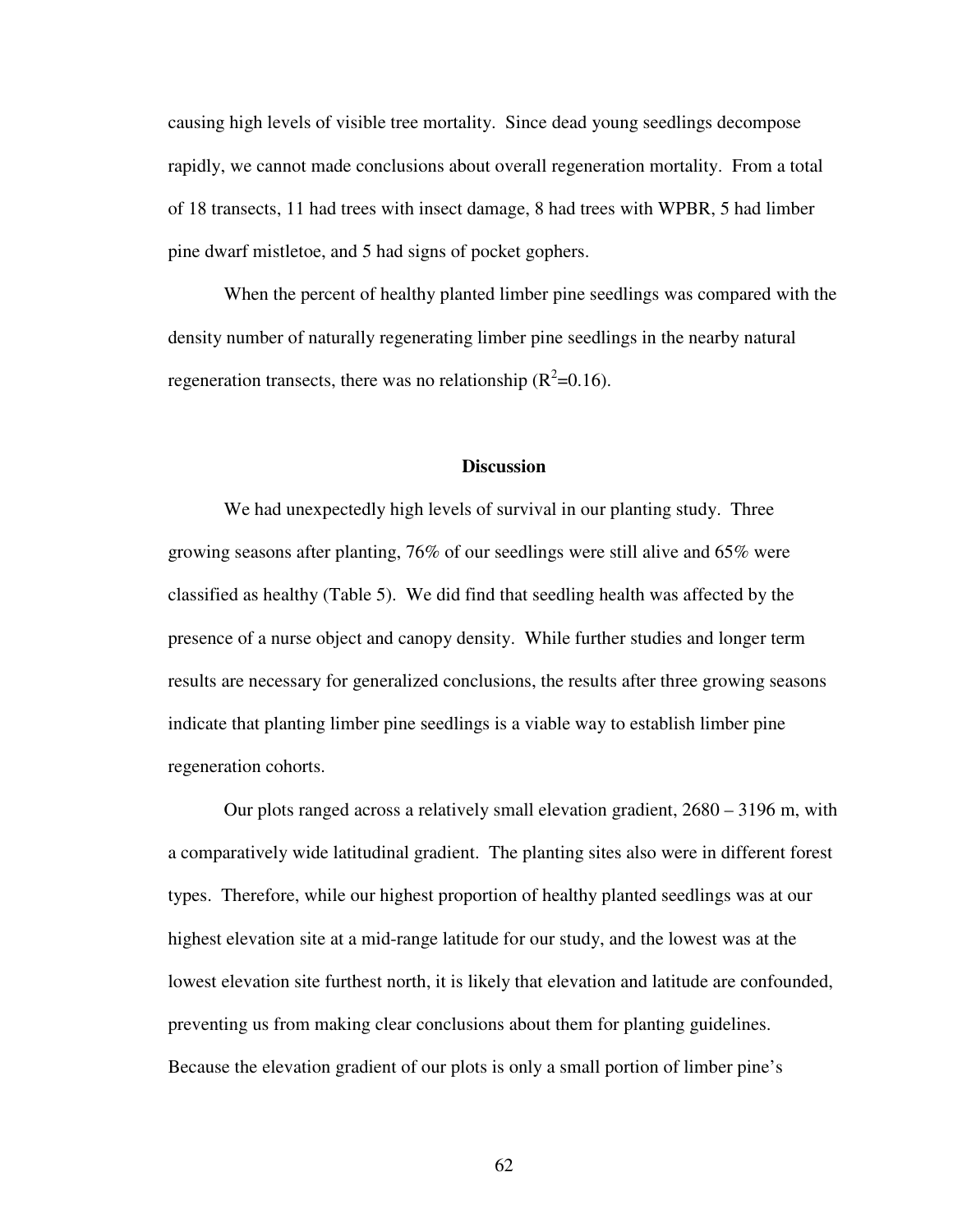elevation range, (Schoettle and Rochelle, 2000) our planting protocols should be applied to different elevations with caution.

 We used seedling health, terminal length growth, and needle length parameters to determine which site characteristics are important for seedling survival so we could develop planting protocols. These protocols will be useful for land managers. Due to the unexpectedly high numbers of healthy and surviving seedlings, and a high correlation of seedlings classified with a health status of 2 and 3 during early assessments that died (health status 4), health data analysis compared seedlings classified as healthy (status rating 1) to all others (2 to 4).

# **Planting Treatments:**

# **Canopy**

Our results indicate that dense canopy provides protection for planted seedlings (Tables 7, 8, and 9). While percent canopy cover was not significant in the model predicting natural limber pine seedling density, increasing basal area of limber pine was positively correlated with higher numbers of naturally regenerating limber pine seedlings (Table 15). However, this correlation may simply be indicating higher seedling density closer to a seed source.

Based on our planted seedling results as well as Rodriguez-Garcia et al.'s (2011) research on the shade-intolerant maritime pine, as well as Germino and Smith's (1999) research on photoinhibition in seedlings without canopy cover, we recommend planting seedlings under canopy cover. In our plots, mean dense canopy cover ranged from 55.8% (s.d. 12.6%) to 92.1% (s.d. 6.0%), and mean open canopy ranged from 8.1% (s.d. 6.5%) to 34.0% (s.d. 8.6%). Based on our model, which analyzed canopy as a continuous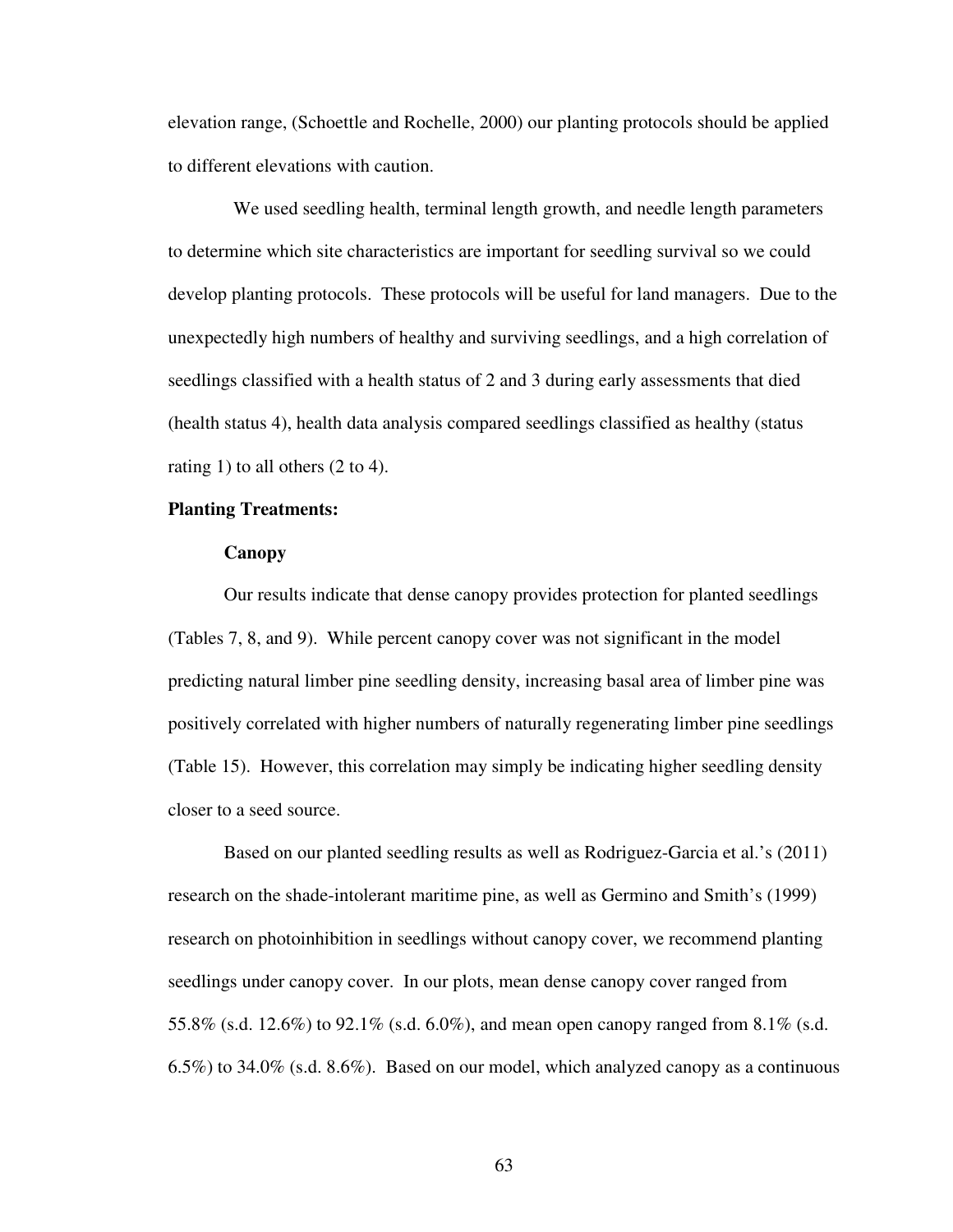variable, a 10% increase in canopy cover was associated with 22% increase in the percent of seedling health.

Because our study only covers the first three growing seasons after planting, we cannot make long term recommendations. It is possible that canopy cover may slow limber pine maturation, or impact tree reproduction. Therefore, further studies are necessary to understand the long term impact of canopy cover on planted limber pine seedling survival, maturation and reproduction.

The positive correlation between the proportion of healthy planted seedling and canopy density runs counter to the prevailing thought that limber pines require openings to establish, as well as the guidelines for planting whitebark pine (McCaughey et al., 2009) (Table 7). However, it agrees with Rodriguez-Garcia's (2011) study of maritime pine, a shade-intolerant conifer that grows in the drought-stressed habitat of the Mediterranean mountains of Spain. Since our study only covers the first three growing seasons post-planting, we cannot make long term conclusions about the shade tollerance of limber pine. Rebertus et al. (1991) found that some seedling-sized limber pines were suppressed older trees, and also found evidence that these suppressed small trees die. However, Rebertus et al. (1991) did not age the smallest seedlings at their sites, possibly causing them to miss new waves of recruitment.

The age of sampled seedlings taller than 30 cm on the stand structure surveys indicate regeneration originating between 1968 to 1997 ( $n = 23$  across three sites with limber pine), except one seedling that dated to 1937 (Figure 3). This range of pith dates at the root/shoot boundary indicates that seedling establishment is ongoing in these stands, and that the seedlings are not simply repressed, older trees.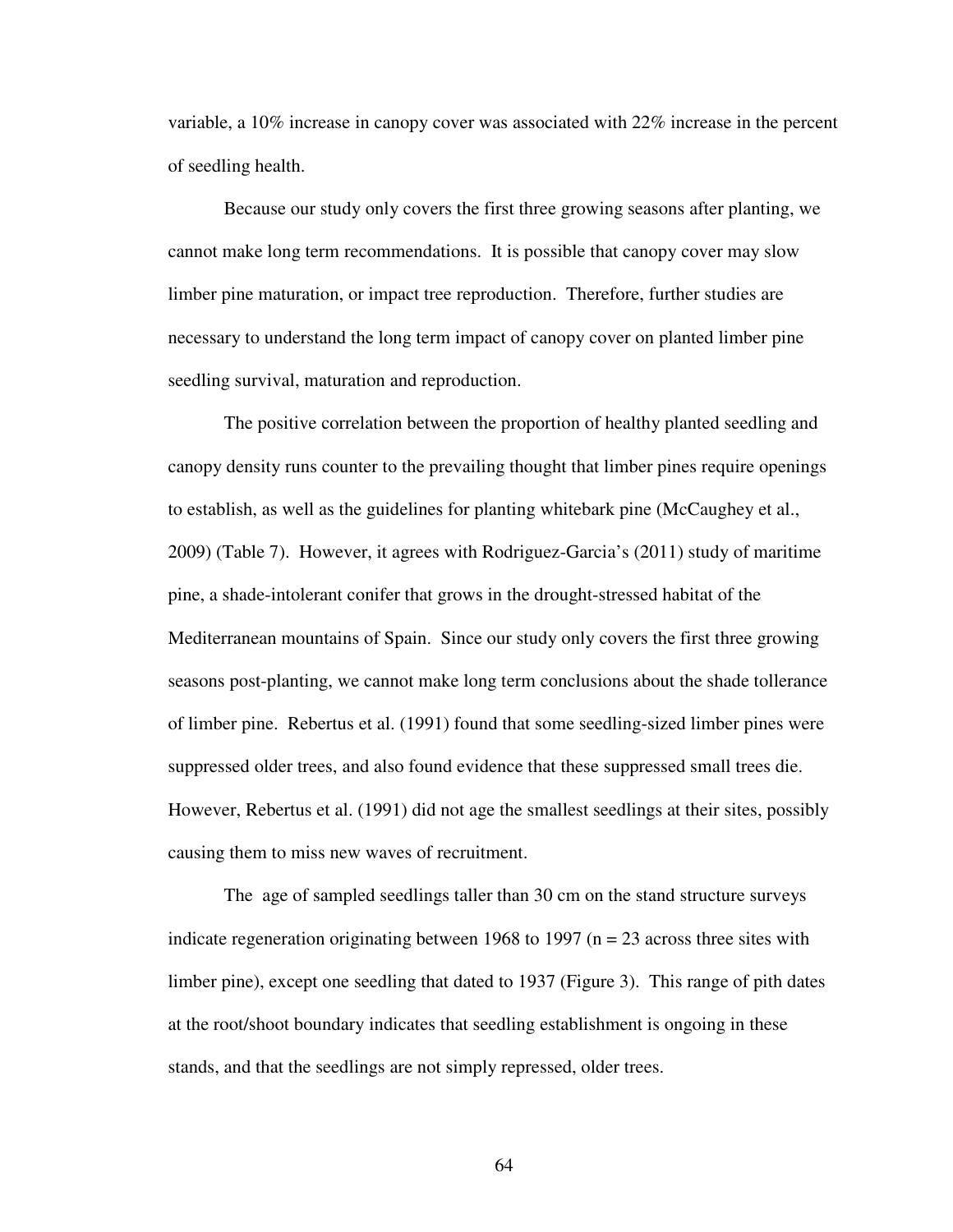The differences in planted seedling response to canopy at these different sites indicate that the influence of canopy cover is not straightforward. Despite this complexity, mean canopy cover was a positively correlated significant factor in all models of planted seedling health and growth (Tables 7, 8, and 9).

It is possible that conditions required for natural establishment of seedlings may be different than those required for planted seedlings, which may be related to our canopy results. The seedlings we planted ranged from 9 to 28 cm tall, which allows them to be stronger competitors than newly emergent seedlings. Therefore, the benefit of canopy cover may outweigh the negative effect of competition from other trees that provide the canopy cover. Additionally, Clark's Nutcracker may preferentially cache seeds in burns, skewing the presence of limber pine in open areas by seeding them with higher densities of seeds (Tomback, 2001).

### **Nurse Object**

The percentage of healthy trees with a nurse object (73%) versus without a nurse object (63%) supported our answer to the question if nurse objects can help improve seedling survival and health (Table 7, p<0.0001) (Colack, et al., 2003; Coop and Schoettle, 2009; Barbeito et al., 2009). The higher percentage of healthy planted seedlings on the north side of the nurse object supports concurs with the findings of previous studies that nurse objects protect seedlings from intense solar radiation, which is believed to cause photoinhibition and reduce soil moisture, leading to desiccation (Figure 1) (Castro et al., 2004; Germino and Smith, 1999). The higher number of healthy trees on the west side of an object may be a result of protection from high intensity sunlight early in the day when needles are cold. High intensity sunlight during cold temperatures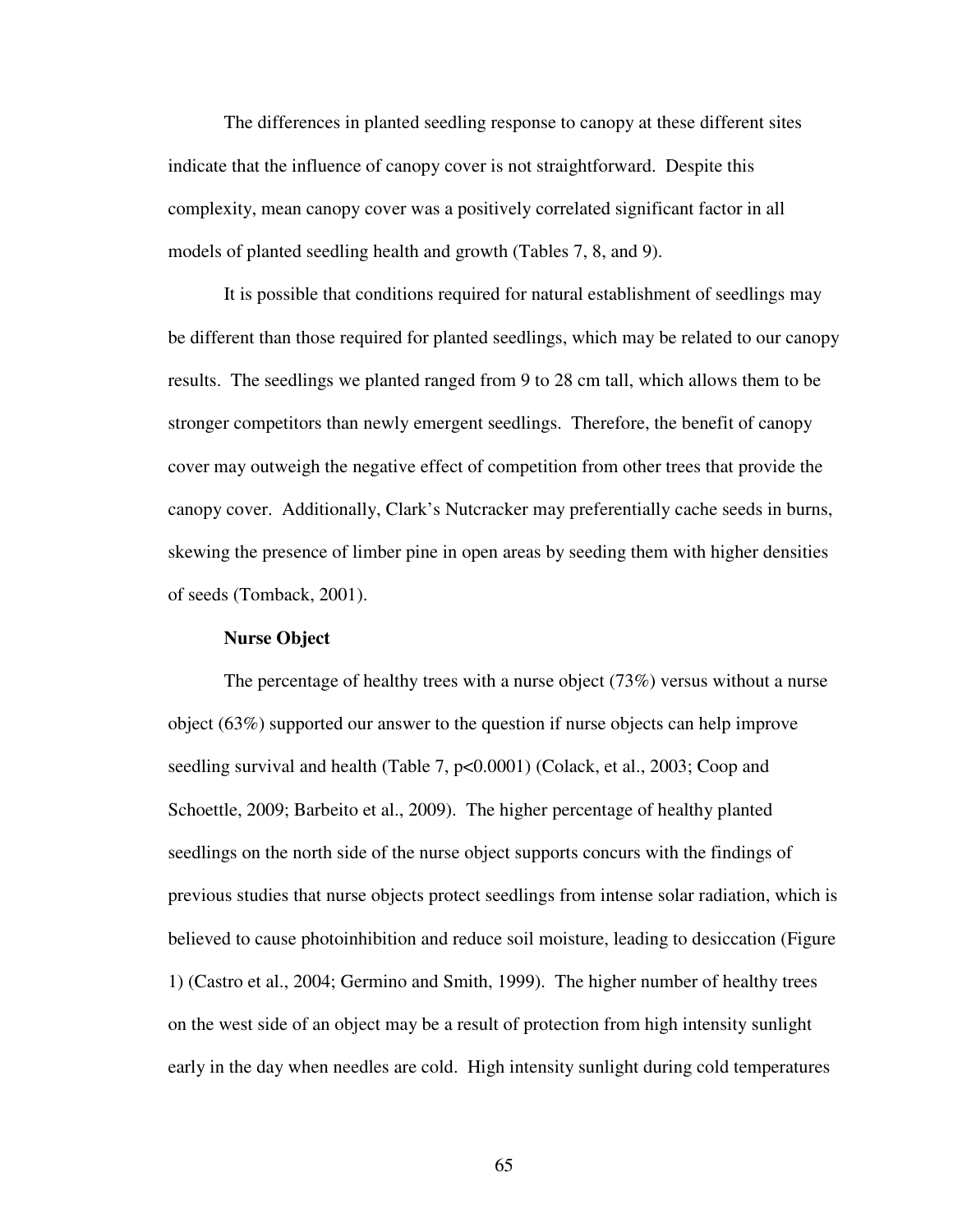causes photoinhibition in Engelmann spruce and sub-alpine fir (Germino and Smith, 1999; Ronco 1970b). However, since we did not have an interaction between canopy and nurse object effect, it is possible that the nurse objects are offering additional protection beyond shade.

Due to our use of artificial nurse objects, we cannot make any recommendations about type of naturally occurring object to plant next to. However, digging holes next to objects is difficult, and one cannot plant directly next to stumps or living trees due to root flares. Large rocks on the landscape may indicate rocky areas with shallow rocky soil that prevents digging and may negatively impact seedling survival. Jacobs and Steinbeck's (2001) success with artificial shelters and Ronco's (1970a) success with shingles to protect Engelmann spruce seedlings in the central and southern Rocky Mountains indicate that shelters or shingles may be a viable option for use in protecting planted limber pine seedlings as well. While these shelters have the possible drawback of introducing artificial materials into the landscape, they solve the problems caused by planting near naturally occurring objects. Wooden shingles do not require introducing artificial materials into the environment, but require removal overwinter so they do not damage the seedlings by flattening under snowpack (Ronco, 1970a).

#### **Hydrogels**

 While further research on hydrogels under different soil and moisture conditions may provide alternative results, we currently do not recommend the use of hydrogel in limber pine plantings because it had no effect in any of the parameters we measured. The placement of compounds that have an unknown half life and long term effects in natural ecosystems is another concern for the use of hydrogels in planting projects.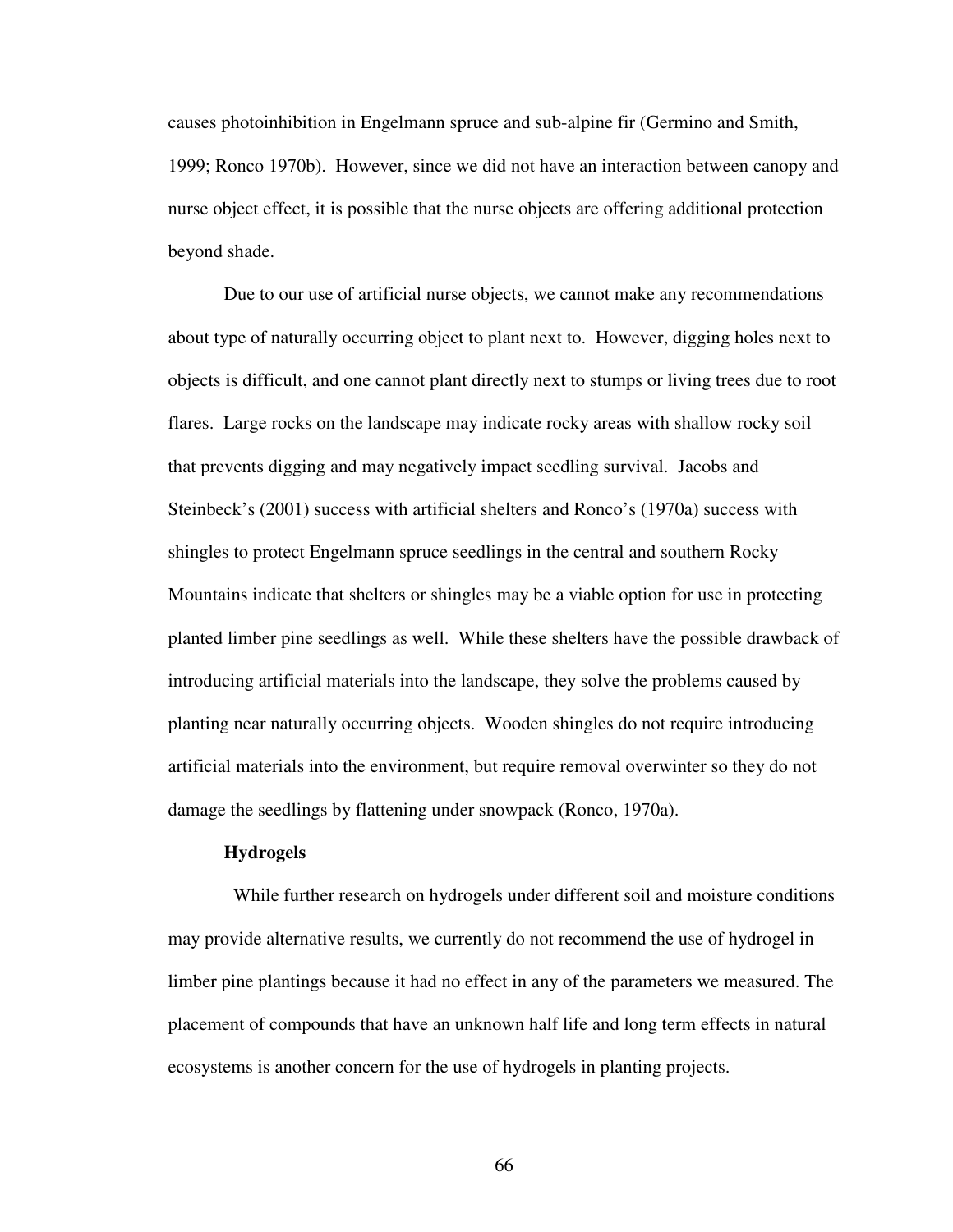Even though the precipitation planted seedlings experienced was not higher than average (see Appendix II, Figure 4) (U.S. Department of Agriculture, Forest Service, 2011), it is possible that the type of seedlings we used for planting influenced the effectiveness of our hydrogel treatment. The lack of any positive effect of the hydrogels in our study may have been because the seedlings were well prepared for outplanting. Additionally, the seedlings were cone-tainer grown, and not bare root, therefore the hydrogels were not in direct contact with all the roots of the seedlings.

Other research on hydrogels indicates that hydrogel is most effective in sandy soils; therefore, it is possible that hydrogels could have a beneficial effect in areas with sandier soils than our study sites, which ranged from sandy loams to clay loams (see Appendix II, Table 16) (Agaba et al, 2010). Hydrogel effect is also linked to tree species and brand of hydrogel (Agaba et al., 2010). Since there have been no limber pinespecific hydrogel studies and hydrogel ingredients are proprietary, we cannot make direct comparisons between our results and other studies for either of these two factors.

#### **Growth Parameters:**

Terminal leader and needle growth are good measures of establishment in a research test such as ours. In the planted seedlings, greater growth in terminal leaders and needles was positively correlated with tree health. However, the measurements are not an efficient way to measure the probability of seedling survival since health status rating are faster and can predict survival. In addition to positively impacting planted seedling health, mean percent canopy cover was positively correlated with terminal leader growth in 2010, and 2010 needle length (Tables 7, 8, and 9). Mean percent canopy cover was the only significant variable in the model of terminal leader growth in 2010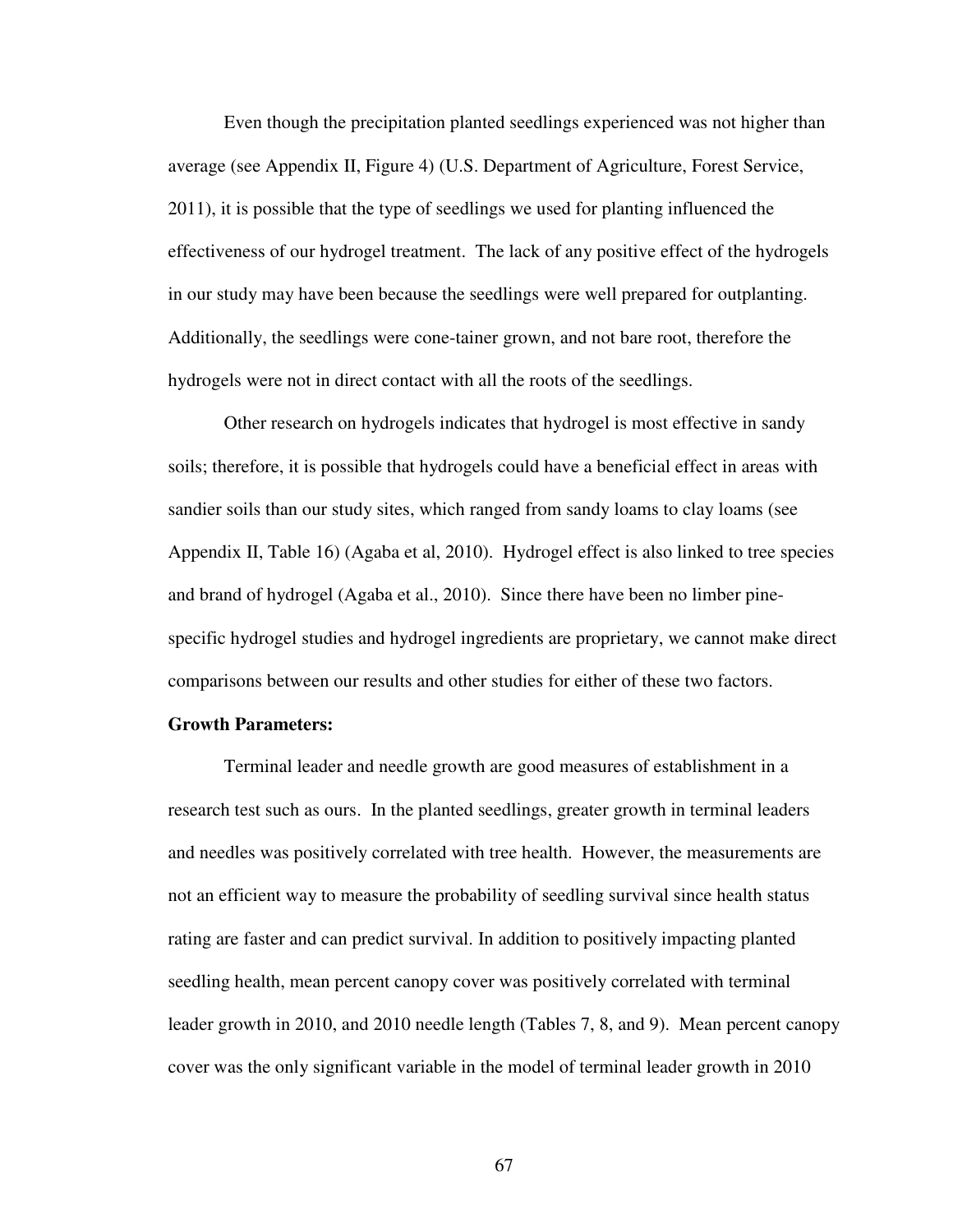(Table 8), and one of two significant variables in the model of needle length (Table 9). The importance of canopy cover in seedling growth is supported by the literature, since growth and survival are correlated, and others have found canopy cover is important for seedling survival, even in shade-intolerant conifer species (Rodriguez-Garcia et al., 2011; Germino and Smith, 1999).

The relationships between seedling health and growth with precipitation, seedling height at planting, and elevation in the models probably indicate support of basic physiological needs of the planted seedlings. Precipitation is positively correlated with healthy planted seedlings, as water stress is a frequent cause of seedling death (Bernier, 1993; Grosnickle, 2005) (Table 7). The positive correlation with planted seedling health and height at planting indicates that the taller seedlings had more stored resources to help them survive the initial growth check and root establishment experienced by seedlings when they are outplanted (Table 7) (Grossnickle, 2005). However, the relationship between seedling survival and height is probably not simply linear; taller seedlings also require more resources for survival, therefore height can become limiting. The positive correlation between elevation and healthy seedlings may indicate that elevation is a proxy for some other variable, such as depth and persistence of snow pack, since limber pines naturally occur at a wide range of elevations (Table 7) (Schoettle and Rochelle, 2000).

The negative correlation between initial planting height and needle length in 2010 may indicate that larger seedlings had enough needles to support their carbon needs through photosynthesis (Table 9) (Grossnickle, 2005). Instead of needle growth, taller seedlings may have been able to allocate more resources into root growth to overcome water stress (Grossnickle, 2005). Conversely, taller seedlings may have been under more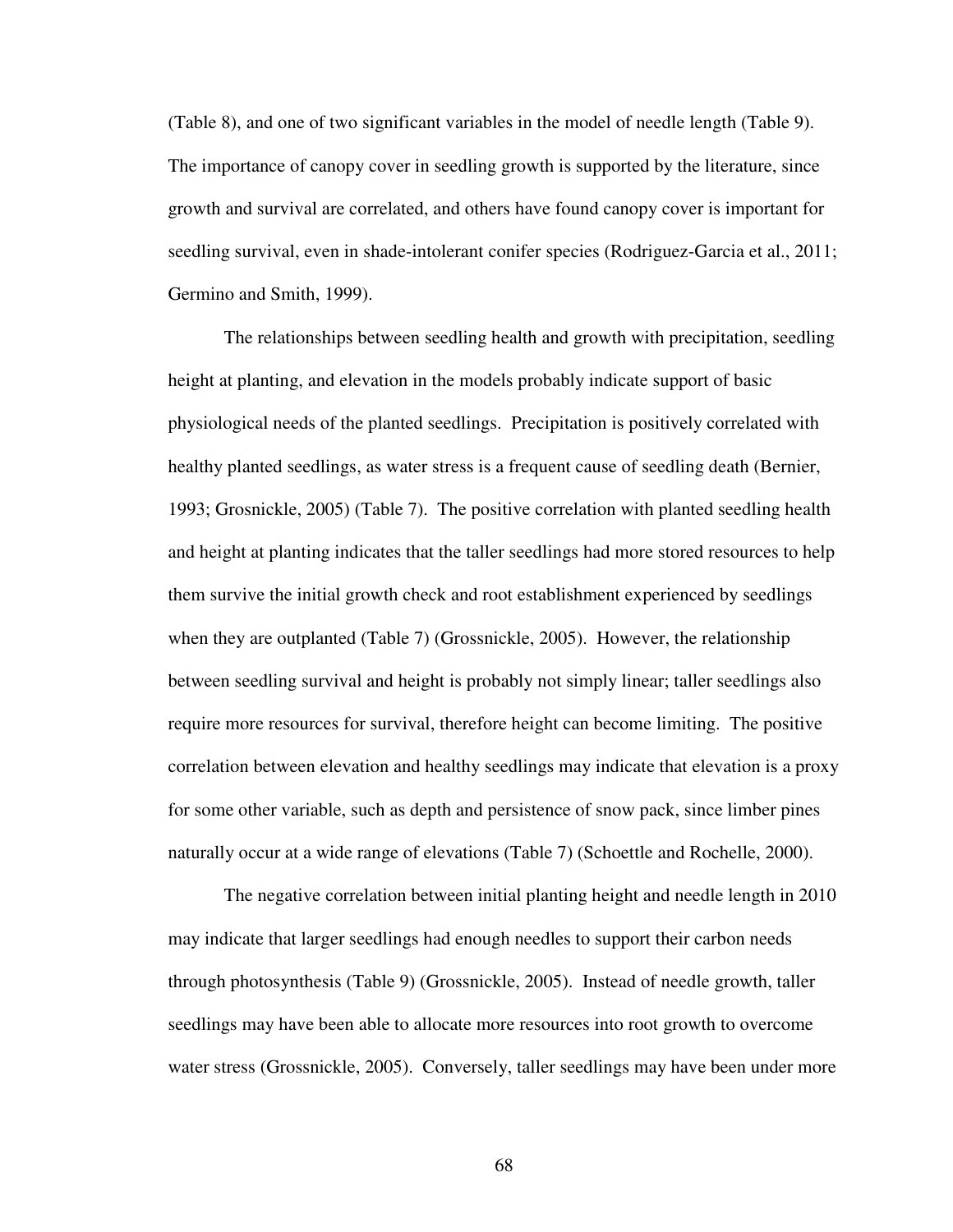stress from planting than smaller seedlings, and thereby resulted in shorter needles. The shorter 2010 needles in the taller seedlings is a further indication that taller seedlings are not simply better for outplanting.

### **Herbivory, Insects, Disease, and Abiotic Damages:**

We observed little evidence of seedling damages from animals, insect or snow creep. When insects were observed, they were not directly damaging the trees. In a few cases, herbivory by large ungulates was suspected because a few trees had several centimeters of terminal growth removed between site visits. The low impact of herbivory in our study is similar to Ronco's (1970a) low levels of herbivory in his Englemann spruce planting experiments. The combination of Ronco's and our results indicate that in the Colorado Rocky Mountains herbivore exclusion from seedling planting sites may be unnecessary. However, our planting sites were a small presence in the forests, and if the plantings were larger they may have attracted more herbivores.

We did not have a problem with snow creep uprooting trees or knocking over artificial stumps. Only one stump in the entire study was leaning following the first winter, and it has remained stable at its angle since. Since all of our sites had mild slopes, ranging from 0-12 percent, we do not know how snow creep would influence seedlings or artificial nurse objects on steeper slopes. However, in steep mountain terrain, the protection objects provide may include protection from snow creep (Scott and McCaughey, 2006).

#### **Natural Regeneration Survey:**

Among the natural regeneration survey transects and the stand surveys of natural regeneration directly within the planting plots, there were trees or seedlings with pith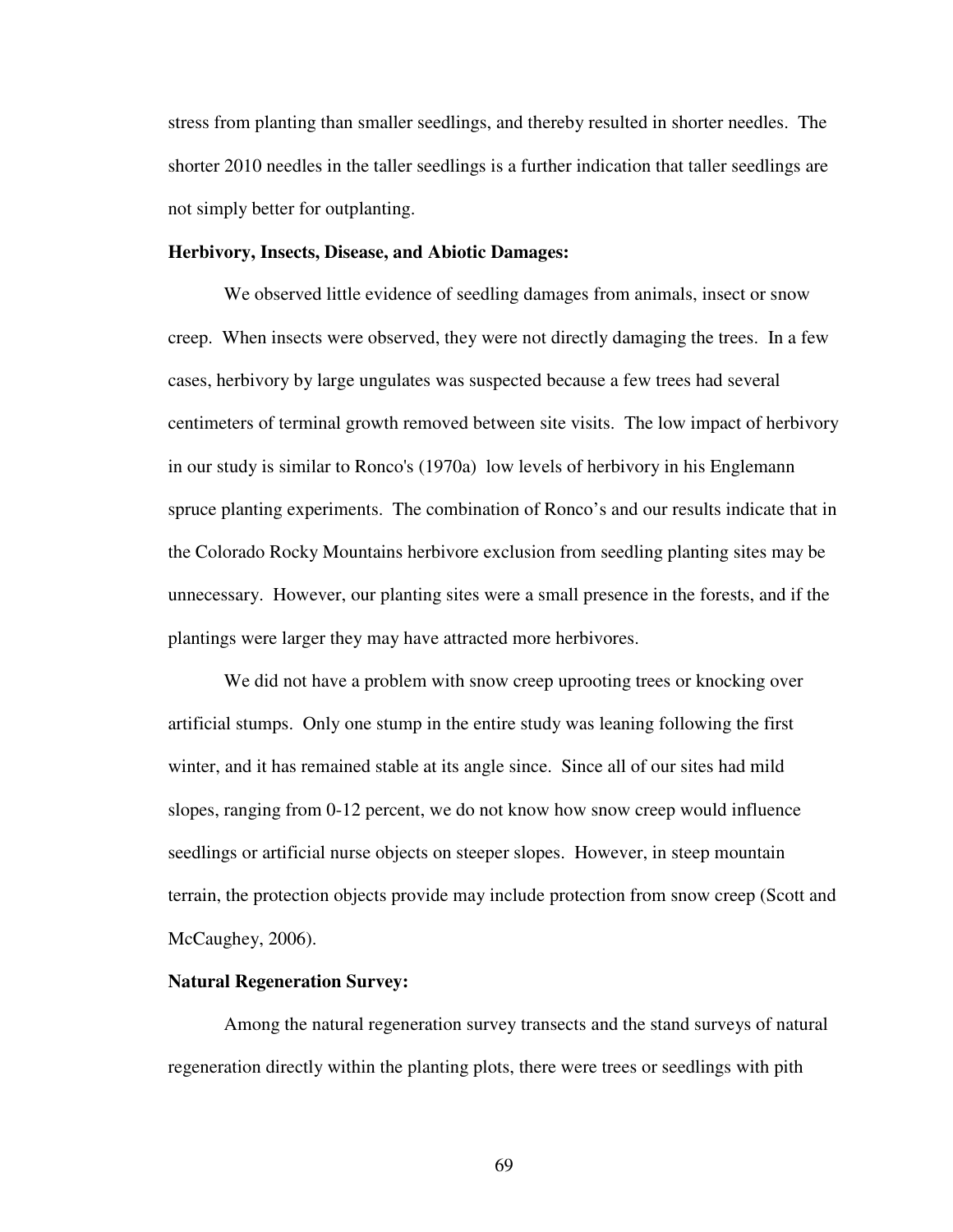dates in most decades since 1819 at Plot Hill, 1870 at Killpecker, 1910 at Columbine, 1900 at Buffalo Peak, 1910 at Trout Creek and 1860 at Mosca Pass, (Figures 2 and 3). This indicates that in these areas limber pine establishment has not been a rare event in the last century. While we do not have disturbance histories for these areas, we did not observe signs of recent major disturbance. Thus, the presence of at least some regeneration dating to most decades in the last century in the surveyed stands, suggests that regular major disturbance events are unlikely. Additionally, plots had a wide range of tree sizes and ages, indicating a mixed stand that would not be present if large, recent disturbance, such as stand replacing wild fire, had occurred. Due to differences in size classification of seedlings and trees, we cannot compare our densities of trees to those in Coop and Schoettle's (2009) study of post-fire regeneration. While our results are counter to the common paradigm focusing only on limber pine establishing post disturbance (Rebertus et al., 1991), these results do agree with Knowles and Grant's (1983) findings that limber pine establishment in mixed conifer forests regularly occurs at low levels.

Further research is necessary to make more refined conclusions about the periodicity of regeneration. A larger sample size at each sampling location is necessary for more refined conclusions. Sampling of dead and downed trees, as well as the inclusion of data indicating the presence of uncorable trees would build a stronger data set for conclusions of smaller years. Due to our small sample size, the lack of analysis of dead and downed trees, and the high rate of decay for dead seedlings, we cannot make any conclusions about missing data in our data set.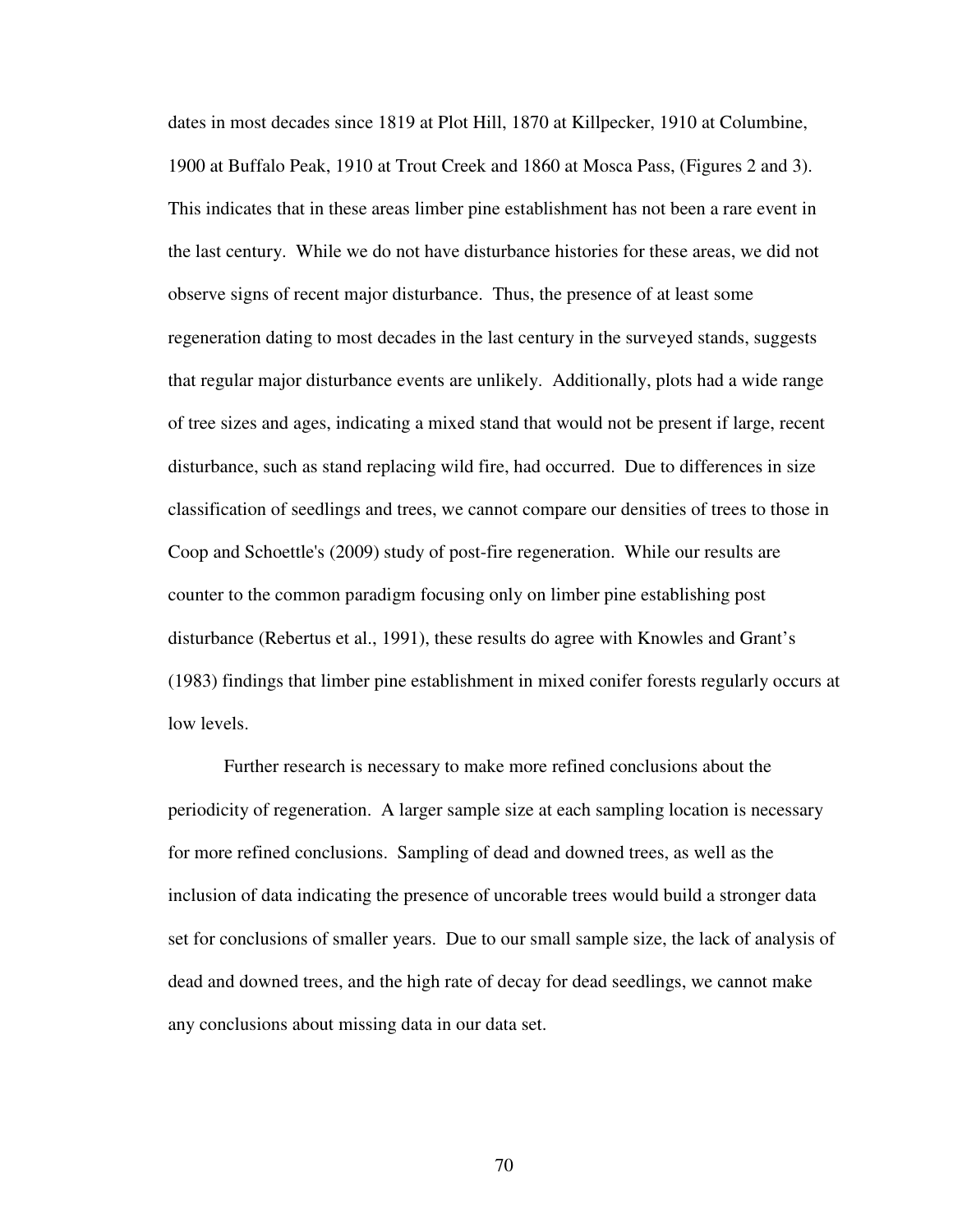Due to the lack of fit of our models relating to natural seedling presence and relationships between seedling or tree age and height, we can make few conclusions about factors that influence natural limber pine establishment or persistence. Since most of our models did not meet our goodness of fit criteria, we can conclude that factors promoting limber pine survival and growth may be highly inter-correlated with a large number of variables.

Since our model predicting the location of natural regeneration using microsites did not meet our fitness criteria, we cannot compare our data to Coop and Schoettle's (2009) findings regarding important microsite conditions for natural limber pine seedling establishment in burned and nearby forested sites. Their ability to fit quality models to their data could be attributed to the fact that they had smaller microsites (0.25 m x 0.25 m) and a much larger sample size (740 microsite plots versus our 270 microsite plots).

The one model using our natural seedling regeneration data that did have a reasonable goodness of fit used microsite and site characteristics to predict naturally regenerating seedling density (Table 15). In this model, percent ground cover of trees in the microsite and limber pine basal area in the surrounding forest were both positively correlated with higher densities of natural seedling regeneration. These factors support results from the planted seedling study as well as outside literature. Tree presence in the microsite may be acting as a nurse object (Germino et al., 2002, Tomback et al., 2005). Tomback et al. (2005) found a correlation between plants and natural limber pine seedling presence in the isolated limber pine stands of eastern Colorado, furthering evidence that naturally occurring limber pine seedlings may be facilitated by plants, much like nurse objects. Higher basal area is often associated with higher canopy cover,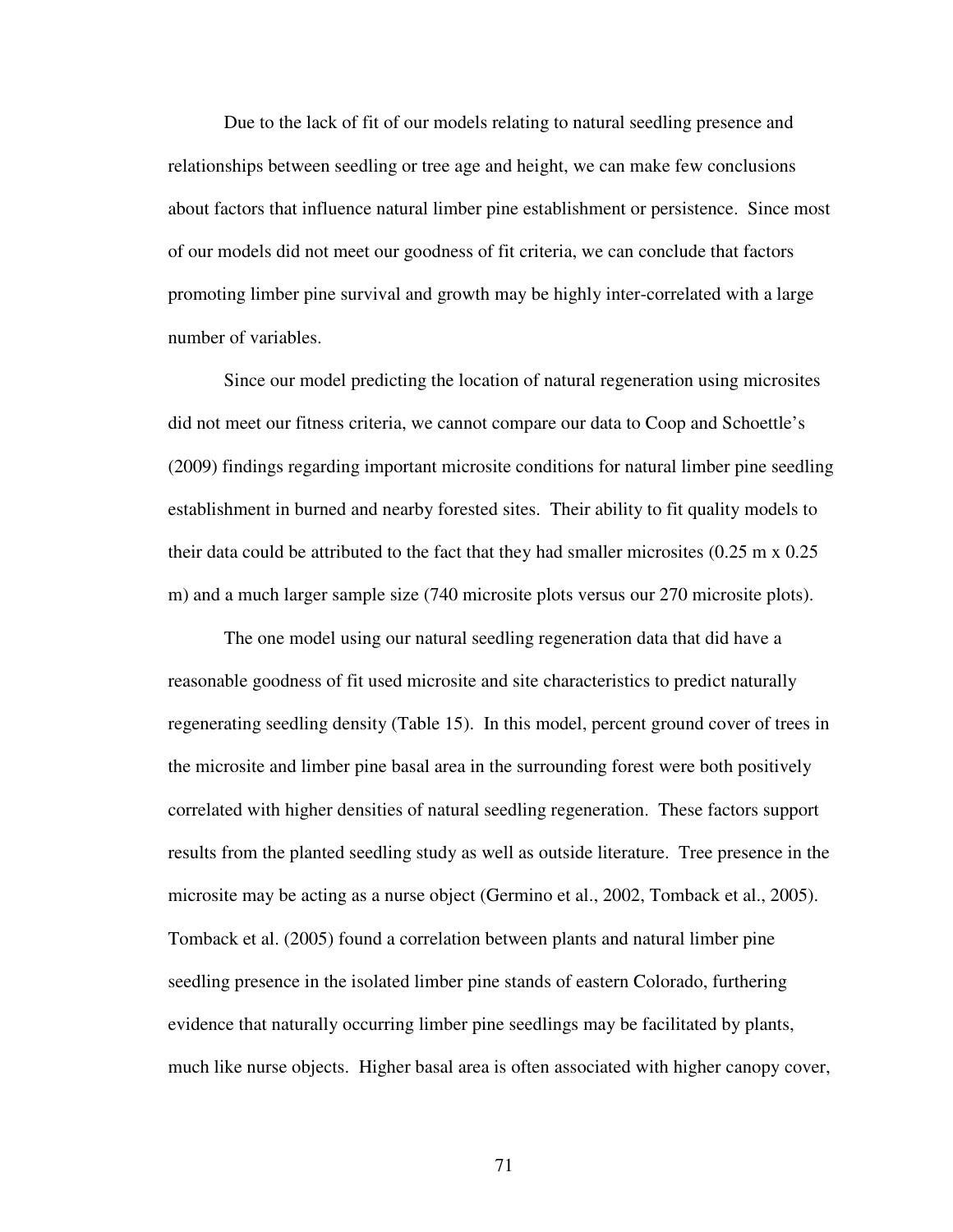which was significant in our planting study. Canopy cover was also a significant factor in a study of natural regeneration of maritime pine, which is another shade-intolerant conifer species (Rodriguez-Garcia et al., 2011). Our findings support Rodriguez-Garcia et al.'s (2011) conclusion that even shade intolerant species may benefit from canopy cover to facilitate natural seedling establishment. But, the shaded environment may not support long-term survival and maturation.

We did not find a relationship between density of naturally occurring limber pine seedling regeneration and health of our planted seedlings. Our results are contrary to the findings of Elman and Peterson (2003), who studied *Abies amabilis* Dougl. ex Forbes and *Abies procera* Rehd., and found a positive relationship between survival of planted seedlings and the density of natural regeneration. It is possible that planted limber pine seedlings require different conditions than naturally occurring regeneration. Artificially planted seedlings are not dependent on the locations Clark's Nutcrackers select for seed caching, they are not subject to the pressures of seed herbivory, and they are already taller than some of the surrounding vegetation that may provide competition. Additionally, the differences in forest composition between our planting sites (Table 4) and our natural regeneration survey sites (Table 11) indicate that the different sites may not be comparable.

### **Future Research**

Future studies are necessary to understand the important factors for successful natural and artificial regeneration of limber pines. To understand natural regeneration, studies comparing regeneration periodicity to climate modeling may provide further information on what meteorological factors contribute to successful natural regeneration.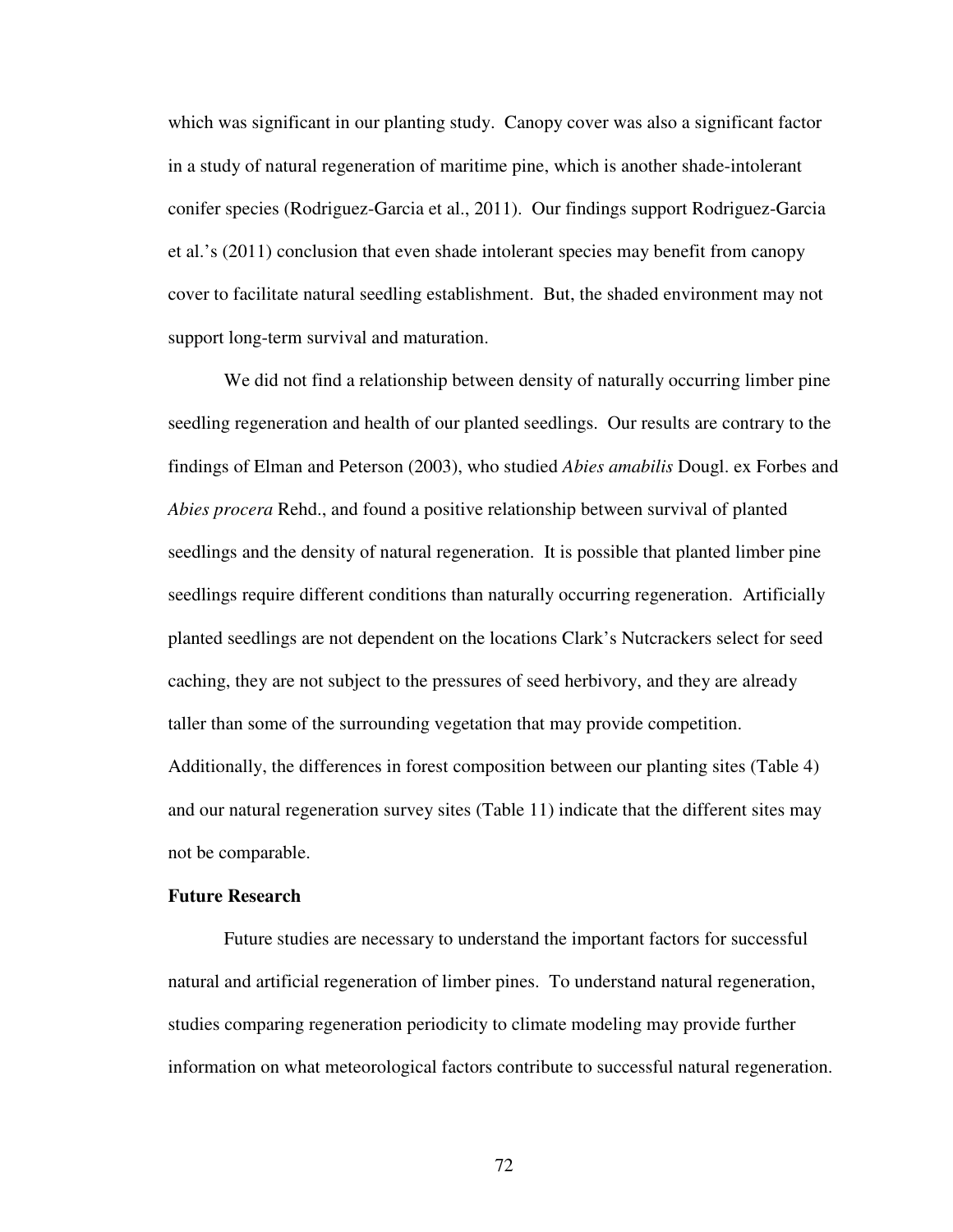Our data show that there are higher rates of healthy planted limber pine seedlings under canopy, near a nurse object, at higher elevations, with more precipitation, and that seedling height is an important survival and growth factor, three growing seasons after planting. We do not know how the factors in our study will impact long term survival and maturation, nor do we know how loss of canopy cover over time due to MPB or WPBR would impact survival and maturation. Studies with larger sample sizes; greater elevation ranges; greater diversity in canopy densities, including clearcuts; and various disturbances are necessary to understand the microsite characteristics and nurse object factors that are important for natural limber pine regeneration, continuing to expand on the work of Coop and Schoettle (2009).

Further planting studies are necessary to understand important microsite characteristics, as well as the long-term influence of canopy cover on seedling maturation and survival. Because our techniques of installing nurse objects are not practical for large scale planting, studies using alternative nurse objects or methods of seedling protection are necessary, possibly following up on the work with shingles or tree shelters that has been done with Engelmann spruce (Ronco, 1970a; Jacobs and Steinbeck, 2001). While stumps of MPB killed trees may be an option, planting seedlings would probably need to be 0.5 m from the stump to avoid roots. Planting studies that include disturbance and planting in MPB and WPBR disturbed stands will further our knowledge of any factors important to planting success in these disturbed areas that are targets for limber pine outplanting.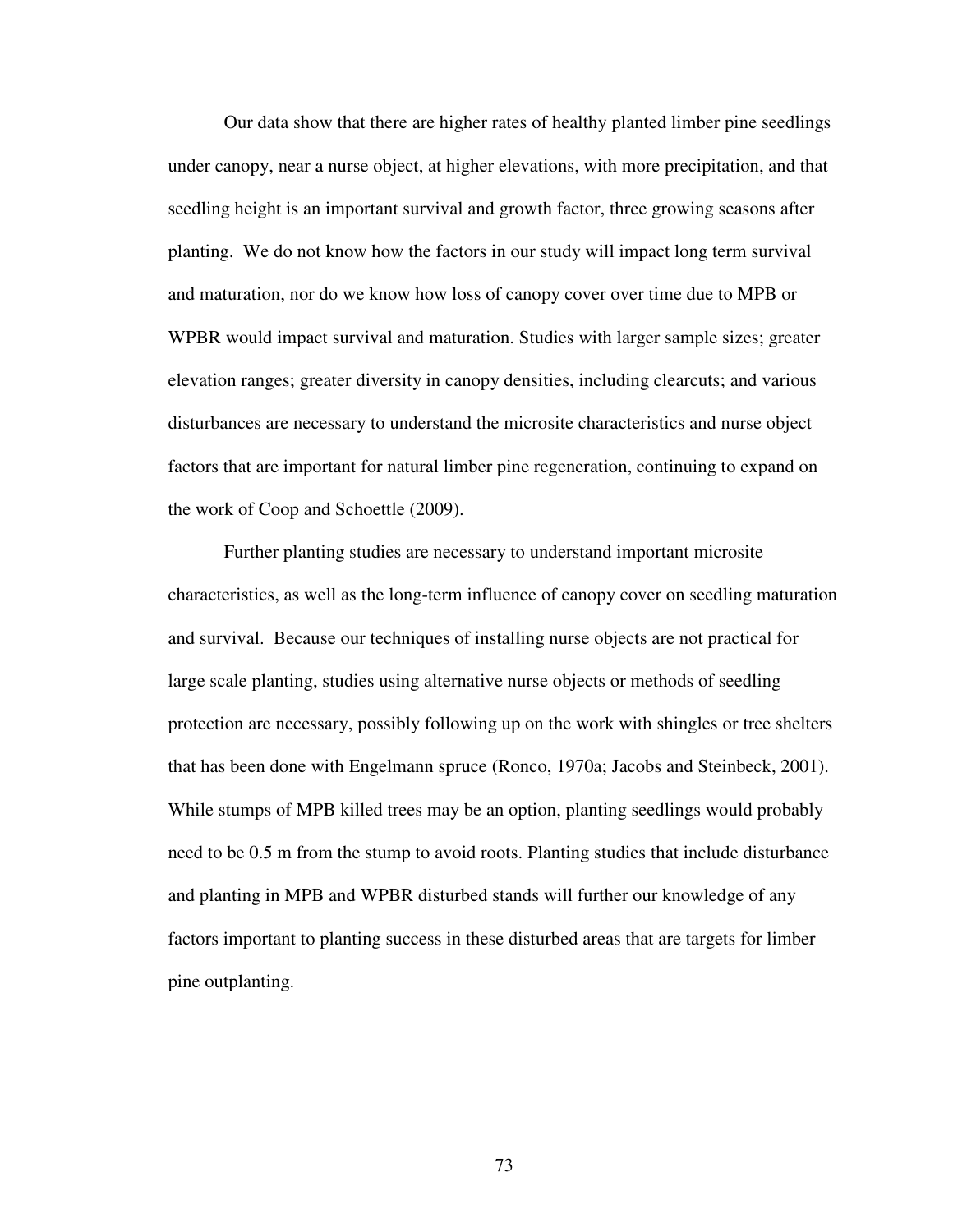### **Conclusions**

 In conclusion, for optimum survival and growth in the first three years, we recommend planting limber pine seedlings next to a nurse object, and preferably on the north or west side of a nurse object. Additionally, we recommend planting in areas with higher precipitation. Higher elevations may also be beneficial, although we suspect elevation is a proxy for other environmental variables. Seedling height at planting was positively correlated with seedling health, but negatively correlated with 2010 needle length, indicating a complex relationship between seedling height at planting and seedling survival and growth.

 While the survival of well planted seedlings without a nurse object was acceptable (63%) three growing seasons after planting, further study of seedling health is vital to determine the future survival. We have observed approximately a 10% death rate of seedlings during each growing season, and approximately a 10% decrease in healthy seedlings in each of the first two growing seasons, with nearly a 20% decrease in healthy seedlings between the second and third growing seasons (Table 5). Therefore, seedling survival and health results may be more drastically different five or ten years after planting. Future monitoring of the planted seedlings will provide answers to some of these questions.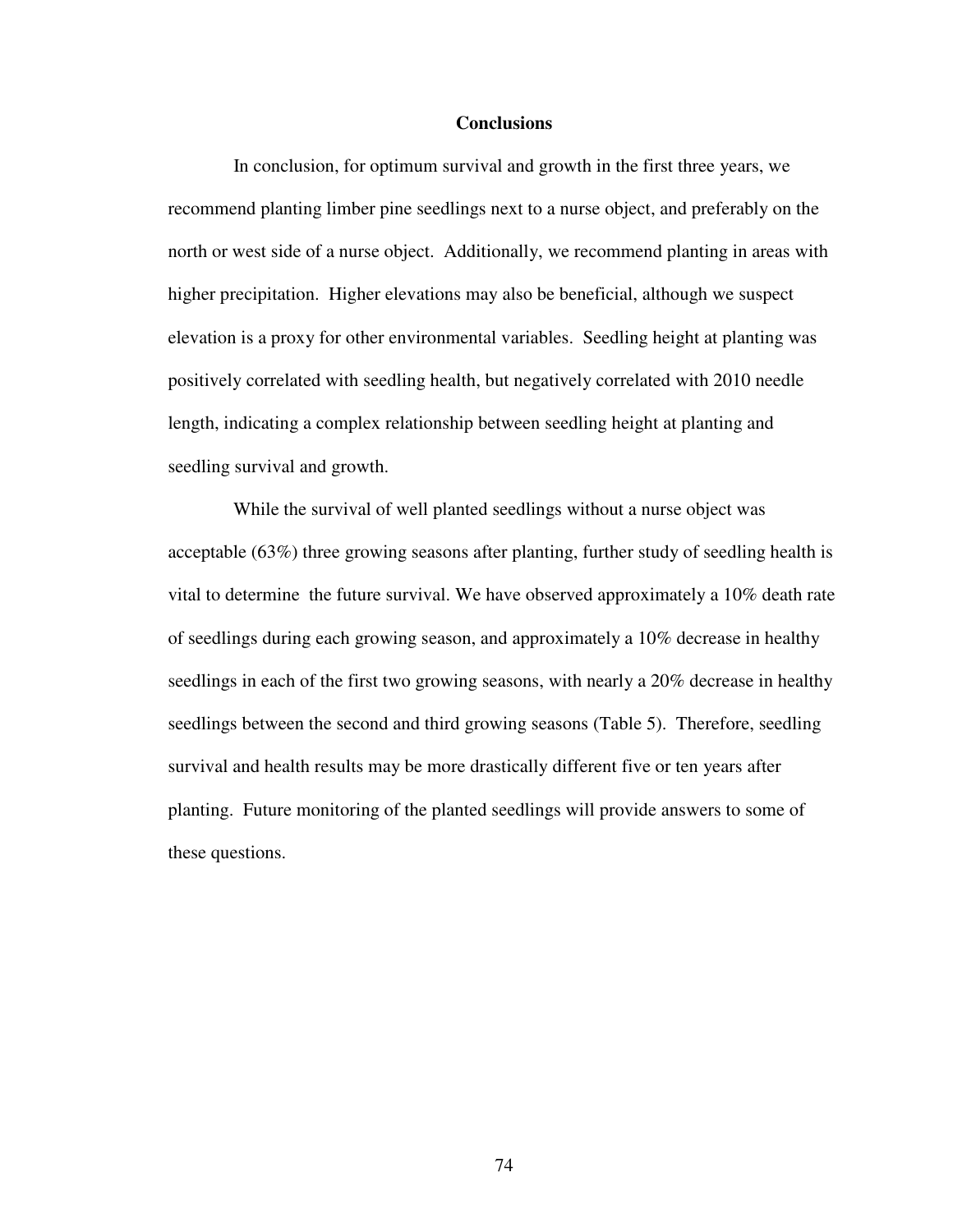# **Tables and Figures**

|                        |                              |         | Elevation <sup>4</sup> |     |                           |                | $\operatorname{Aspect}^6$ |     |
|------------------------|------------------------------|---------|------------------------|-----|---------------------------|----------------|---------------------------|-----|
|                        | UTM Coordinates <sup>2</sup> |         | (m)                    |     | Slope <sup>5</sup> $(\%)$ |                | (degrees)                 |     |
| $\text{Site}^1$        |                              |         | mean <sup>3</sup>      | std | mean <sup>3</sup>         | std            | mean <sup>3</sup>         | std |
| Pilot Hill             |                              |         |                        |     |                           |                |                           |     |
| <b>Medicine Bow NF</b> | 13 T 0462953                 | 4568390 | 2680                   | 54  | 2                         |                | 138                       | 9   |
| Killpecker             |                              |         |                        |     |                           |                |                           |     |
| Arapaho-Roosevelt NF   | 13 T 0442451                 | 4516571 | 2998                   | 17  | 8                         | 4              | 234                       | 161 |
| Columbine              |                              |         |                        |     |                           |                |                           |     |
| Arapaho-Roosevelt NF   | 13 S 0452012                 | 4407606 | 2843                   | 17  |                           |                | 30                        | 14  |
| <b>Buffalo Peak</b>    |                              |         |                        |     |                           |                |                           |     |
| Pike NF                | 13 S 0406271                 | 4320156 | 3196                   | 9   | $\overline{4}$            | 2              | 175                       | 186 |
| <b>Trout Creek</b>     |                              |         |                        |     |                           |                |                           |     |
| San Isabel NF          | 13 S 0415082                 | 4306549 | 2952                   | 39  | $\overline{4}$            | $\overline{2}$ | 15                        |     |
| <b>Mosca Pass</b>      |                              |         |                        |     |                           |                |                           |     |
| Great Sand Dunes NP&P  | 13 S 0459417                 | 4176079 | 2948                   | 30  | 3                         |                | 260                       | 23  |

Table 1: Limber pine planting sites along eastern side of Colorado Front Range and southern WY, 2009

1: Each site consists of six plots.

2. UTM coordinate for the first plot in each category was used and is in NAD 83 projection.

- 3. Arithmetic means
- 4: Elevation was recorded from a Garmin eTrek GPS
- 5: Slope was estimated visually
- 6: Aspect was recorded using a compass.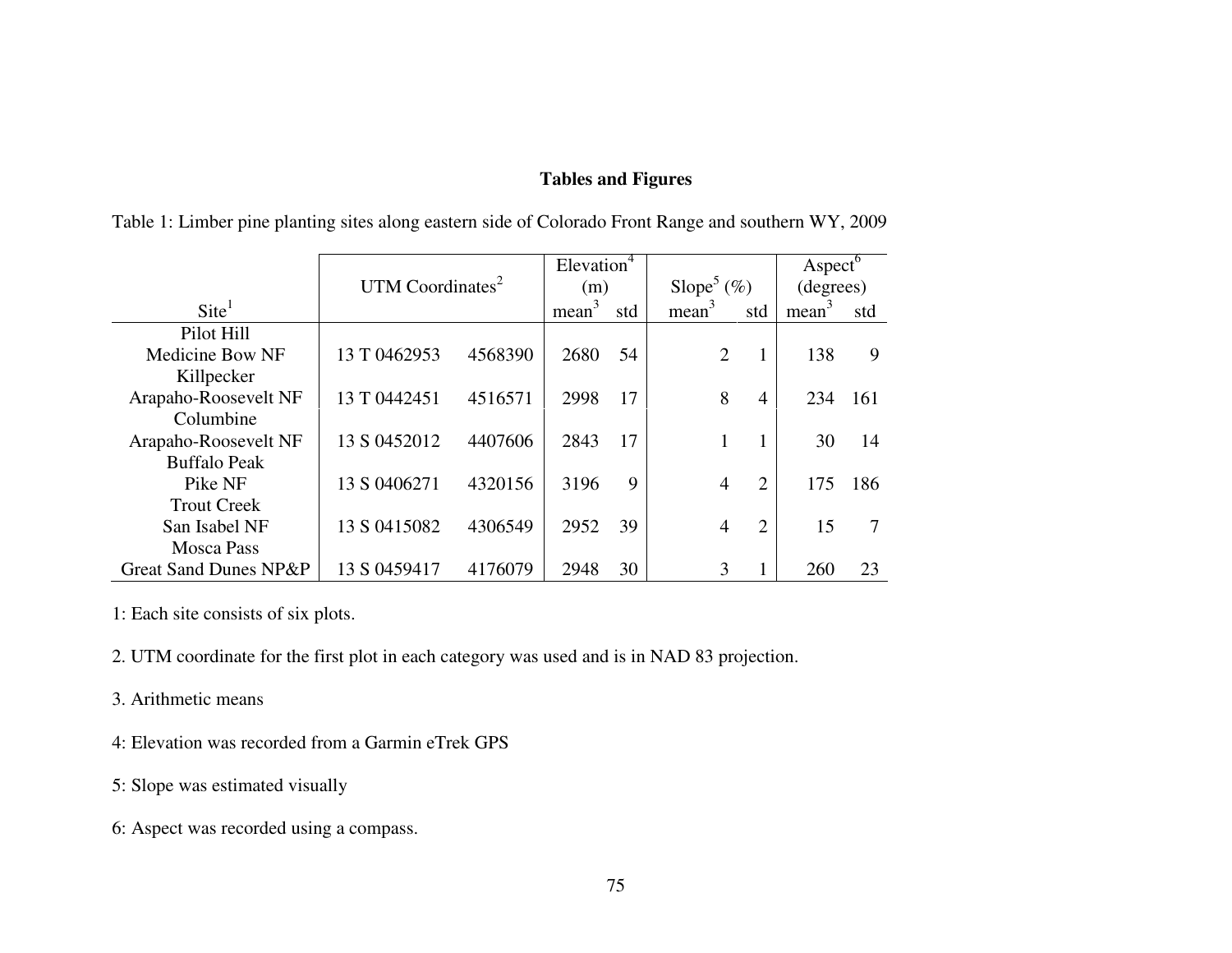|                    |                |                          |         | Temperature $({}^{\circ}C)^{1}$ |       |                  | Total Summer <sup>2</sup> |               |                            |      |
|--------------------|----------------|--------------------------|---------|---------------------------------|-------|------------------|---------------------------|---------------|----------------------------|------|
|                    |                |                          |         |                                 |       |                  |                           | Precipitation |                            |      |
|                    |                | <b>July 2009</b>         |         | January 2010                    |       | <b>July 2010</b> | (cm)                      |               | Soil Moisture <sup>3</sup> |      |
|                    |                |                          |         |                                 |       |                  |                           |               | least-square-              |      |
| Site               | mean           | std                      | mean    | std                             | mean  | std              | 2009                      | 2010          | mean $(\% )$               | s.e. |
| Pilot Hill         | 13.57          | 12.34                    | $-7.50$ | 12.59                           | 14.84 | 12.17            | 1.67                      | 1.23          | 11.9                       | 0.64 |
| Killpecker         | 12.63          | 12.51                    | $-9.40$ | 14.76                           | 13.77 | 12.36            | 1.21                      | 1.1           | 10.4                       | 0.64 |
| Columbine          | 12.74          | 11.36                    | $-6.12$ | 12.61                           | 13.83 | 11.45            | 5.41                      | $-4$          | 10.4                       | 0.64 |
| <b>Buffalo</b>     |                |                          |         |                                 |       |                  |                           |               |                            |      |
| Peak               | $\overline{4}$ | $\overline{\phantom{a}}$ | $-8.39$ | 13.55                           | 12.64 | 11.79            | 1.35                      | 1.74          | 15.6                       | 0.64 |
| <b>Trout Creek</b> | 15.05          | 9.82                     | $-7.81$ | 15.75                           | 15.88 | 10.24            | 2.94                      | 3.97          | 11.9                       | 0.64 |
| <b>Mosca Pass</b>  | 14.23          | 10.73                    | $-6.70$ | 13.52                           | 15.03 | 11.19            | 3.49                      | 6.02          | 8.1                        | 0.64 |

Table 2: July and January mean temperatures, total summer precipitation, and soil moisture for six limber pine planting sites, 2009 and 2010

1: For each month's temperature data n=1488.

2: June  $7<sup>th</sup>$  – October  $3<sup>rd</sup>$  in 2009, July – October 2010.

3: Soil moisture was collected four times in 2009 and twice in 2010, numbers are least square means of these six data points

4: Data logger malfunction caused the loss of July 2009 temperature data at Buffalo Peak and 2010 precipitation data at Columbine.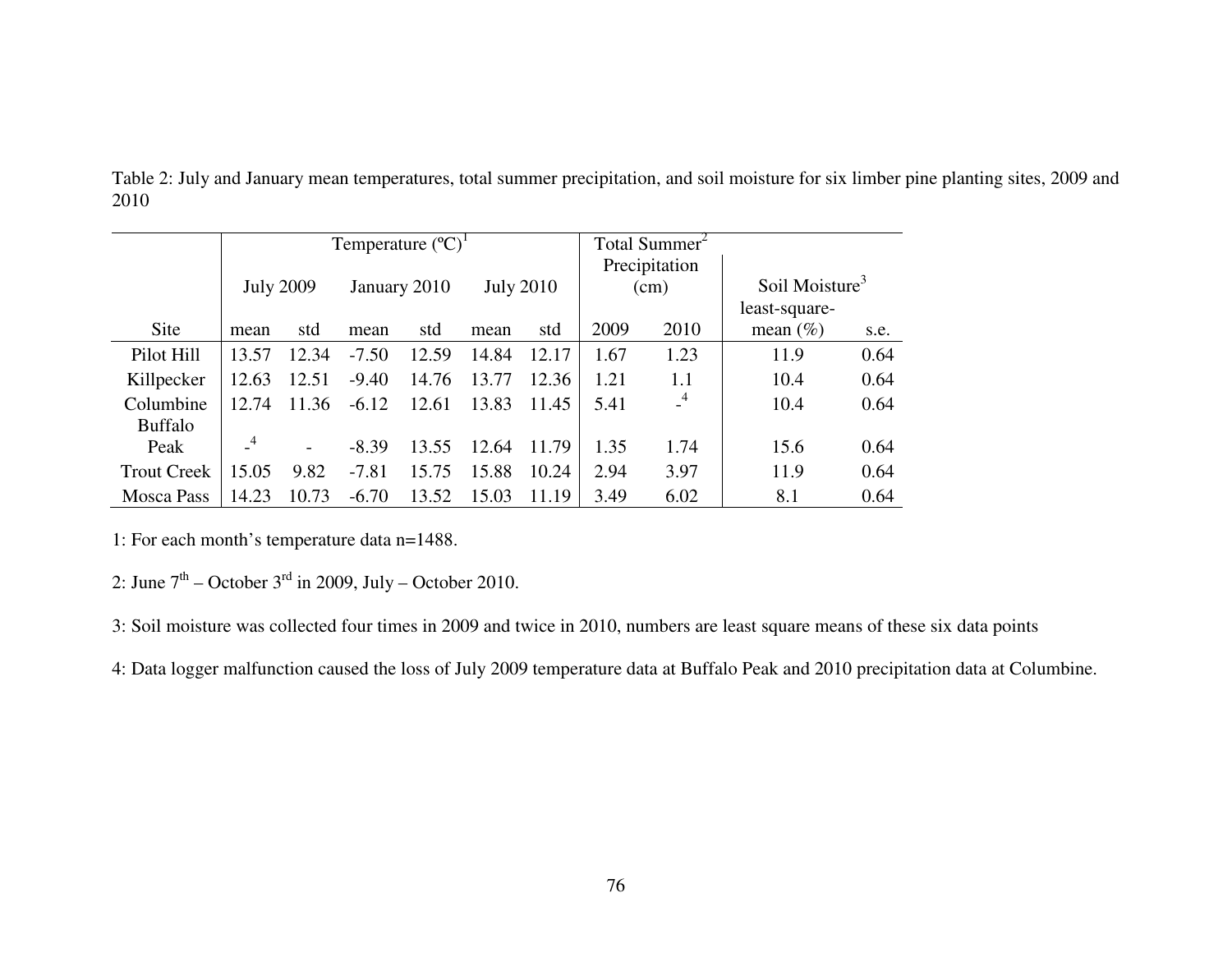|                     |        |                          |           | Mean $DBH2$ |      | <b>Mean Percent Canopy</b><br>Cover <sup>3</sup> |      | Stems per<br>hectare <sup>4</sup> |             |
|---------------------|--------|--------------------------|-----------|-------------|------|--------------------------------------------------|------|-----------------------------------|-------------|
|                     |        | <b>Basal Area</b>        |           |             |      |                                                  |      |                                   | taller than |
| Site                | Canopy | $(m^2/\text{hectare})^1$ | n (trees) | mean        | std  | $n$ (plots)                                      | mean | std                               | 135 cm      |
| Pilot Hill          | Dense  | 283                      | 159       | 7.4         | 9.0  | 72                                               | 93.1 | 6.0                               | 2650        |
|                     | Open   | 195                      | 105       | 6.5         | 10.0 | 71                                               | 29.4 | 13.5                              | 1750        |
| Killpecker          | Dense  | 614                      | 86        | 19.6        | 12.7 | 72                                               | 72.3 | 7.8                               | 1433        |
|                     | Open   | 43                       | 30        | 9.7         | 3.7  | 72                                               | 11.5 | 8.7                               | 500         |
| Columbine           | Dense  | 273                      | 108       | 9.0         | 10.6 | 72                                               | 77.5 | 6.1                               | 1800        |
|                     | Open   | 181                      | 19        | 32.6        | 15.6 | 72                                               | 34.0 | 8.6                               | 283         |
| <b>Buffalo Peak</b> | Dense  | 179                      | 99        | 7.0         | 9.5  | 72                                               | 55.8 | 12.6                              | 1650        |
|                     | Open   | 26                       | 47        | 2.2         | 6.2  | 70                                               | 8.1  | 5.4                               | 783         |
| <b>Trout Creek</b>  | Dense  | 350                      | 58        | 18.3        | 11.4 | 36                                               | 81.1 | 6.5                               | 967         |
|                     | Open   | 246                      | 42        | 18.7        | 10.0 | 36                                               | 41.5 | 6.2                               | 700         |
| <b>Mosca Pass</b>   | Dense  | 468                      | 227       | 10.0        | 7.6  | 36                                               | 81.1 | 8.7                               | 3783        |
|                     | Open   | 248                      | 182       | 7.4         | 7.1  | 36                                               | 27.3 | 9.3                               | 3033        |

Table 3: Stand characteristics of limber pine planting sites.

1: Basal area is from the 4x50 m transects centered in the center of the planting plots and includes all trees of all species taller than 135 cm.

2: DBH (diameter at breast height, 135 cm) is from all trees of all species in the 4x50 m plots centered in the center of the planting plot and was measured in cm. Trees less than 135 cm in height were not included in this measurement.

3: A canopy measurement using a convex densitometer at the four cardinal direction was taken over each stump or stake, then averaged over all replication within a low or high canopy treatment

4: Stems/ha includes all species at least 135 cm tall from the 4x50 m plot centered in the center of the planting plot.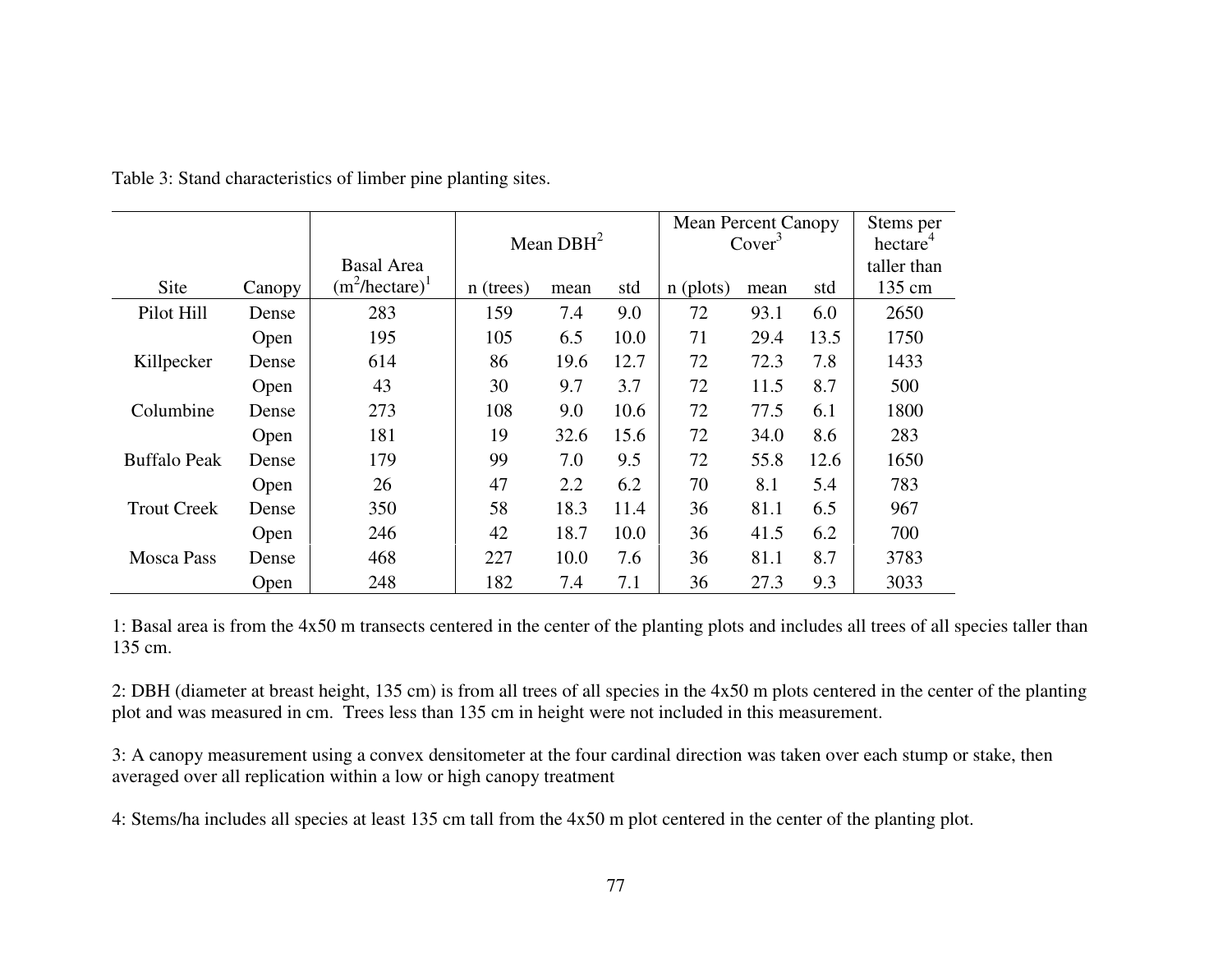| area <sup>2</sup><br>% Live<br>n<br>$m^2/ha$<br>Stems/ha <sup>1</sup><br>Site<br>Species<br><b>Trees</b><br><b>Stem</b><br>Canopy<br>72<br>1200<br>96<br>231<br>Pilot Hill<br>dense<br>limber pine<br>87<br>1450<br>98<br>52<br>aspen<br>159<br>2650<br>97<br>283<br>total<br>43<br>717<br>100<br>139<br>limber pine<br>open<br>62<br>1033<br>97<br>56<br>aspen<br>105<br>1750<br>98<br>195<br>total<br>fir<br>29<br>Killpecker<br>483<br>100<br>86<br>dense<br>93<br>lodgepole pine<br>45<br>750<br>406<br>12<br>200<br>100<br>121<br>spruce<br>86<br>97<br>total<br>1433<br>614<br>$\overline{2}$<br>Fir<br>33<br>100<br>$\overline{7}$<br>open<br>Lodgepole Pine<br>28<br>467<br>100<br>36 |
|-----------------------------------------------------------------------------------------------------------------------------------------------------------------------------------------------------------------------------------------------------------------------------------------------------------------------------------------------------------------------------------------------------------------------------------------------------------------------------------------------------------------------------------------------------------------------------------------------------------------------------------------------------------------------------------------------|
|                                                                                                                                                                                                                                                                                                                                                                                                                                                                                                                                                                                                                                                                                               |
|                                                                                                                                                                                                                                                                                                                                                                                                                                                                                                                                                                                                                                                                                               |
|                                                                                                                                                                                                                                                                                                                                                                                                                                                                                                                                                                                                                                                                                               |
|                                                                                                                                                                                                                                                                                                                                                                                                                                                                                                                                                                                                                                                                                               |
|                                                                                                                                                                                                                                                                                                                                                                                                                                                                                                                                                                                                                                                                                               |
|                                                                                                                                                                                                                                                                                                                                                                                                                                                                                                                                                                                                                                                                                               |
|                                                                                                                                                                                                                                                                                                                                                                                                                                                                                                                                                                                                                                                                                               |
|                                                                                                                                                                                                                                                                                                                                                                                                                                                                                                                                                                                                                                                                                               |
|                                                                                                                                                                                                                                                                                                                                                                                                                                                                                                                                                                                                                                                                                               |
|                                                                                                                                                                                                                                                                                                                                                                                                                                                                                                                                                                                                                                                                                               |
|                                                                                                                                                                                                                                                                                                                                                                                                                                                                                                                                                                                                                                                                                               |
|                                                                                                                                                                                                                                                                                                                                                                                                                                                                                                                                                                                                                                                                                               |
|                                                                                                                                                                                                                                                                                                                                                                                                                                                                                                                                                                                                                                                                                               |
|                                                                                                                                                                                                                                                                                                                                                                                                                                                                                                                                                                                                                                                                                               |
| 30<br>Total<br>500<br>100<br>43                                                                                                                                                                                                                                                                                                                                                                                                                                                                                                                                                                                                                                                               |
| Columbine<br>50<br>lodgepole pine<br>833<br>92<br>181<br>dense                                                                                                                                                                                                                                                                                                                                                                                                                                                                                                                                                                                                                                |
| 58<br>967<br>72<br>92<br>aspen                                                                                                                                                                                                                                                                                                                                                                                                                                                                                                                                                                                                                                                                |
| 81<br>108<br>1800<br>273<br>total                                                                                                                                                                                                                                                                                                                                                                                                                                                                                                                                                                                                                                                             |
| 16<br>267<br>94<br>167<br>lodgepole pine<br>open                                                                                                                                                                                                                                                                                                                                                                                                                                                                                                                                                                                                                                              |
| 17<br>100<br>14<br>$\mathbf{1}$<br>aspen                                                                                                                                                                                                                                                                                                                                                                                                                                                                                                                                                                                                                                                      |
| 17<br>283<br>94<br>181<br>total                                                                                                                                                                                                                                                                                                                                                                                                                                                                                                                                                                                                                                                               |
| <b>Buffalo</b>                                                                                                                                                                                                                                                                                                                                                                                                                                                                                                                                                                                                                                                                                |
| 100<br>Peak<br>dense<br>lodgepole pine<br>14<br>233<br>90                                                                                                                                                                                                                                                                                                                                                                                                                                                                                                                                                                                                                                     |
| $\mathbf{1}$<br>17<br>100<br>$\boldsymbol{0}$<br>spruce                                                                                                                                                                                                                                                                                                                                                                                                                                                                                                                                                                                                                                       |
| 84<br>80<br>89<br>1400<br>aspen                                                                                                                                                                                                                                                                                                                                                                                                                                                                                                                                                                                                                                                               |
| 83<br>99<br>1650<br>total<br>179                                                                                                                                                                                                                                                                                                                                                                                                                                                                                                                                                                                                                                                              |
| 3<br>50<br>100<br>21<br>lodgepole pine<br>open                                                                                                                                                                                                                                                                                                                                                                                                                                                                                                                                                                                                                                                |
| $\mathbf{1}$<br>17<br>100<br>$\overline{2}$<br>spruce                                                                                                                                                                                                                                                                                                                                                                                                                                                                                                                                                                                                                                         |
| $\overline{4}$<br>43<br>717<br>95<br>aspen                                                                                                                                                                                                                                                                                                                                                                                                                                                                                                                                                                                                                                                    |
| 47<br>783<br>96<br>26<br>total                                                                                                                                                                                                                                                                                                                                                                                                                                                                                                                                                                                                                                                                |

Table 4: Stand composition by species of six limber pine planting sites planted along the eastern side of the Colorado Front Range and southern WY, 2010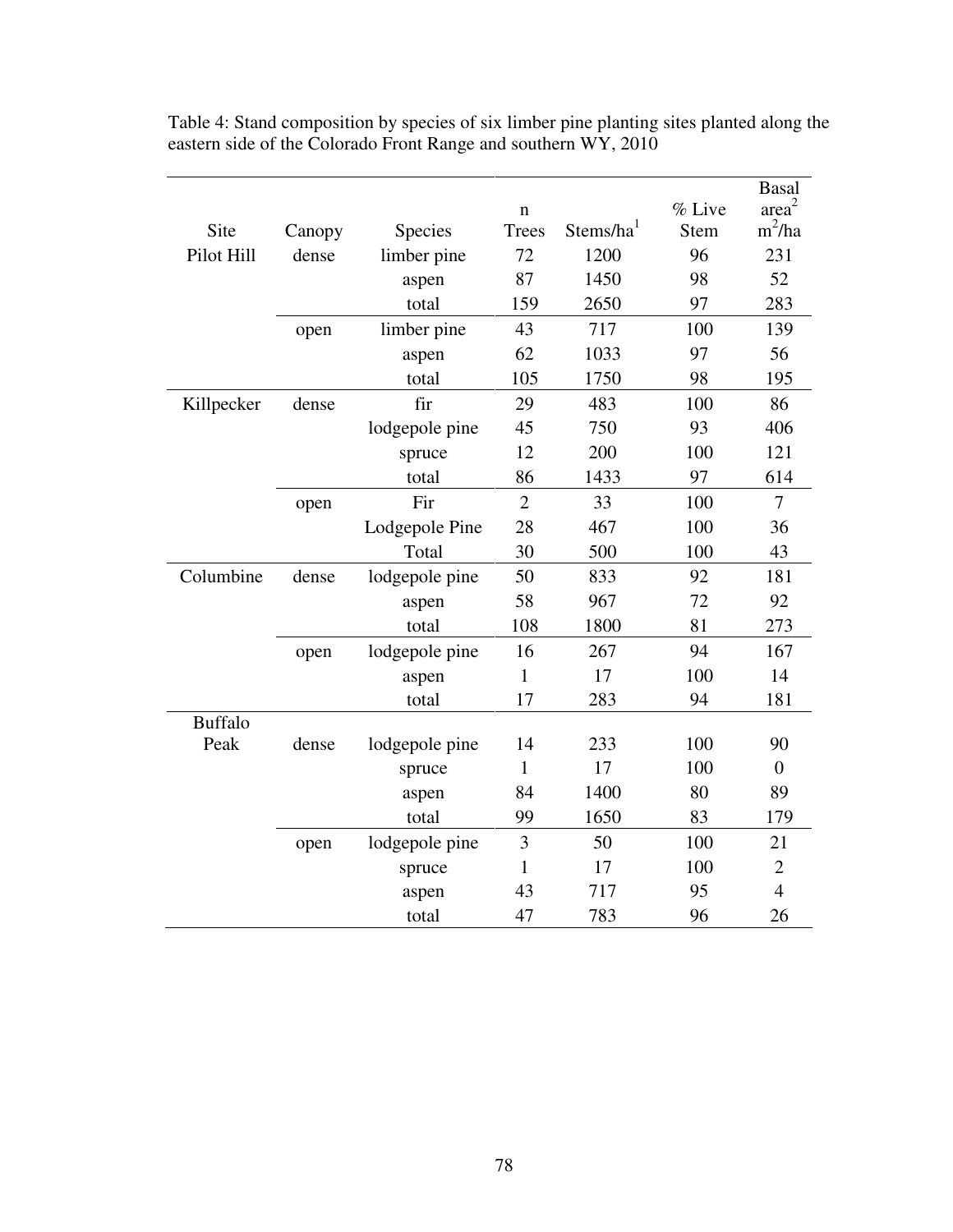|                    |        |                       |                |                       |                | <b>Basal</b>      |
|--------------------|--------|-----------------------|----------------|-----------------------|----------------|-------------------|
|                    |        |                       | $\mathbf n$    |                       | % Live         | area <sup>2</sup> |
| Site               | Canopy | Species               | <b>Trees</b>   | Stems/ha <sup>1</sup> | <b>Stem</b>    | m2/ha             |
| <b>Trout Creek</b> | dense  | fir                   | 6              | 100                   | 100            | 29                |
|                    |        | lodgepole pine        | $\mathbf{1}$   | 17                    | 100            | 13                |
|                    |        | ponderosa pine        | $\mathbf{1}$   | 17                    | 100            | 8                 |
|                    |        | spruce                | 17             | 283                   | 100            | 106               |
|                    |        | aspen                 | 6              | 100                   | 67             | 29                |
|                    |        | Douglas-fir           | 18             | 300                   | 89             | 142               |
|                    |        | unknown               | 9              | 150                   | $\overline{0}$ | 23                |
|                    |        | total                 | 58             | 967                   | 78             | 350               |
|                    | open   | picea                 | $\overline{4}$ | 67                    | 100            | 16                |
|                    |        | Douglas-fir           | 34             | 567                   | 68             | 200               |
|                    |        | unknown               | $\overline{4}$ | 67                    | $\overline{0}$ | 29                |
|                    |        | total                 | 42             | 700                   | 64             | 246               |
| <b>Mosca Pass</b>  | dense  | fir                   | 10             | 167                   | 100            | 57                |
|                    |        | cedar                 | $\mathbf{1}$   | 17                    | 100            | $\boldsymbol{0}$  |
|                    |        | limber pine           | 70             | 1167                  | 100            | 121               |
|                    |        | ponderosa pine        | 3              | 50                    | 100            | $\overline{4}$    |
|                    |        | aspen                 | 138            | 2300                  | 53             | 282               |
|                    |        | unknown               | 5              | 83                    | 20             | $\overline{4}$    |
|                    |        | total                 | 227            | 3783                  | 70             | 468               |
|                    | open   | fir                   | 3              | 50                    | 100            | 11                |
|                    |        | <b>Rocky Mountain</b> |                |                       |                |                   |
|                    |        | bristlecone pine      | $\mathbf{1}$   | 17                    | 100            | $\boldsymbol{0}$  |
|                    |        | limber pine           | 44             | 733                   | 95             | 69                |
|                    |        | ponderosa pine        | 6              | 100                   | 100            | 54                |
|                    |        | pinyon pine           | $\overline{2}$ | 33                    | 100            | $\boldsymbol{0}$  |
|                    |        | aspen                 | 123            | 2050                  | 50             | 114               |
|                    |        | unknown               | 3              | 50                    | $\overline{0}$ | $\boldsymbol{0}$  |
|                    |        | total                 | 182            | 3033                  | 63             | 248               |

1: Stems/ha includes all species at least 135 cm tall from the 4x50 m plot centered in the center of the planting plot.

2: Basal area is from the 4x50 m transects centered in the center of the planting plot and includes all trees of all species taller than 135 cm.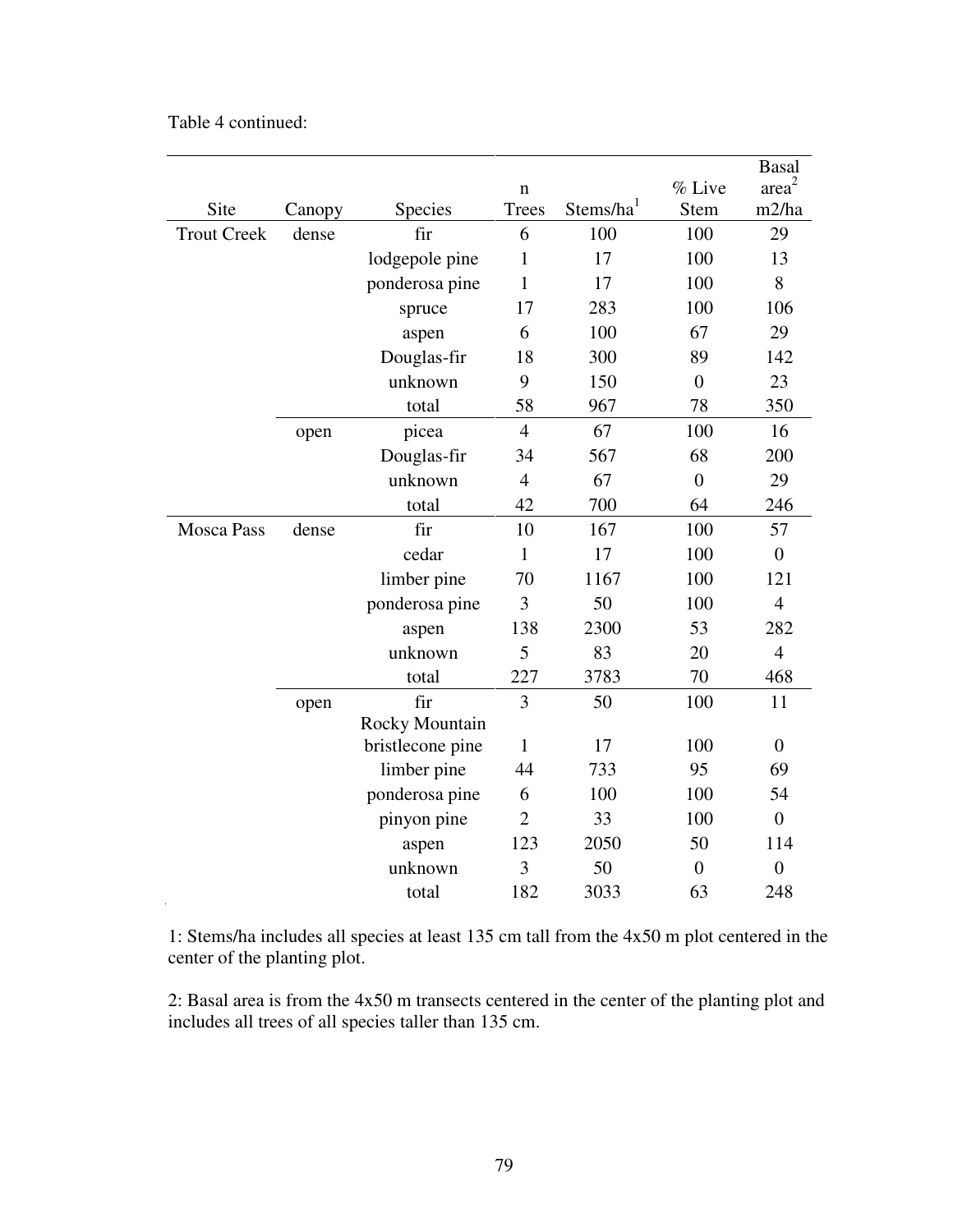|                     |             |      | Healthy <sup>2</sup> |     |      | Live |     |
|---------------------|-------------|------|----------------------|-----|------|------|-----|
|                     |             | Fall | Aug                  | Aug | Fall | Aug  | Aug |
| Site                | $\mathbf n$ | 09   | 10                   | 11  | 09   | 10   | 11  |
| All                 | 2160        | 92   | 82                   | 65  | 95   | 87   | 76  |
| Pilot Hill          | 432         | 98   | 76                   | 40  | 99   | 89   | 56  |
| Killpecker          | 432         | 88   | 81                   | 69  | 94   | 86   | 79  |
| Columbine           | 432         | 84   | 79                   | 65  | 89   | 81   | 77  |
| <b>Buffalo Peak</b> | 432         | 95   | 89                   | 78  | 97   | 91   | 84  |
| <b>Trout Creek</b>  | 216         | 94   | 81                   | 74  | 96   | 84   | 78  |
| <b>Mosca Pass</b>   | 216         | 93   | 88                   | 74  | 96   | 90   | 83  |

Table 5: Percent of healthy and live limber pine seedlings planted in 2009 and assessed in  $fall<sup>1</sup>$  2009, August 2010, and August 2011, for all trees and by site

1: Fall 2009 assessment occurred in October and November.

2: Seedlings were assessed for overall health status by rating them on a standard 1 to 4 scale, using the following classifications: 1) tree was healthy with less than 5% dead needles or branches; 2) tree had 5-50% dead needles and/or branches; 3) tree had 50-99% dead needles and/or branches; 4) tree recently died (within the last five years), and still had needles and fine branches intact.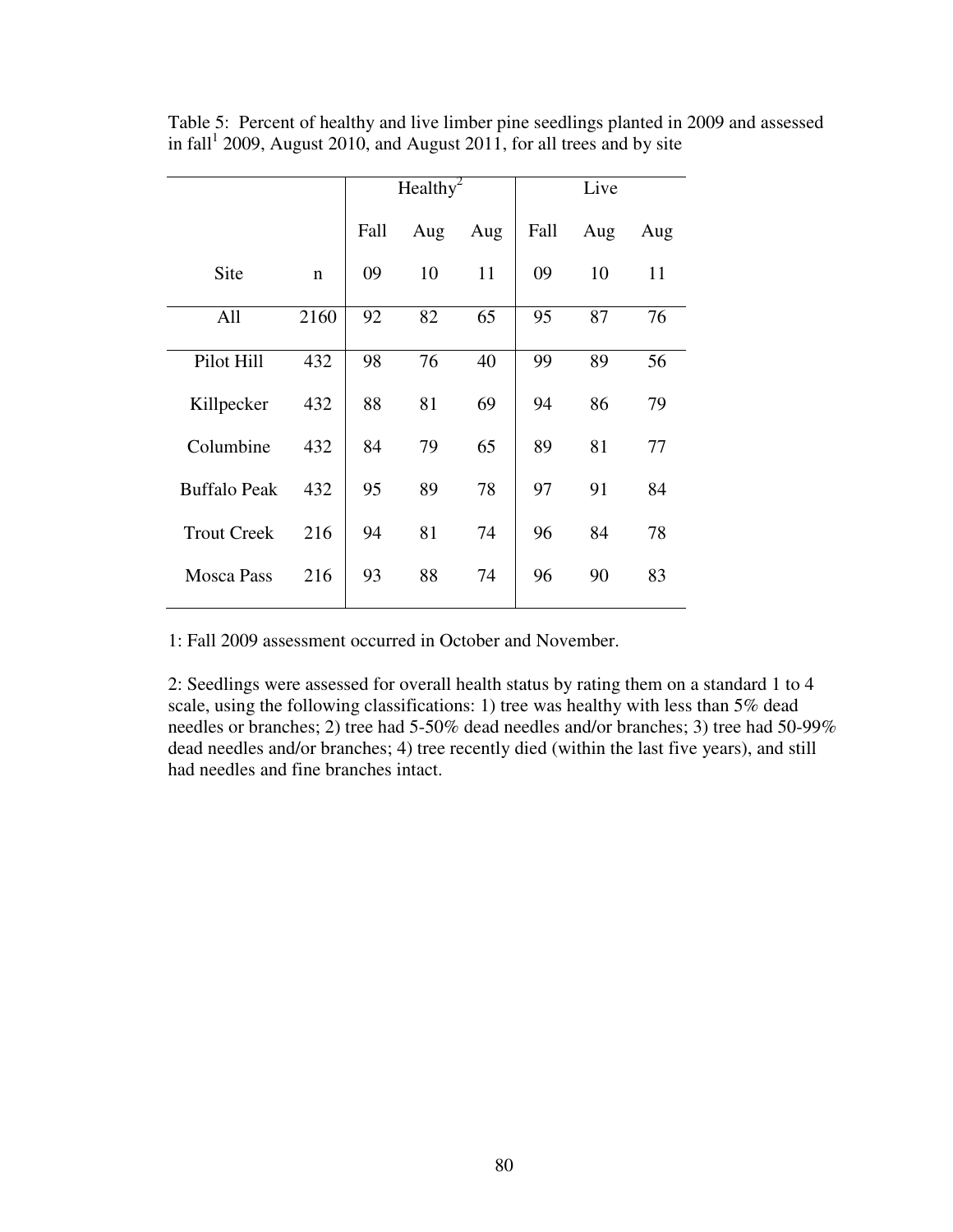|            |        |       |             | Healthy <sup>2</sup> |        |          |         | Live     |          |
|------------|--------|-------|-------------|----------------------|--------|----------|---------|----------|----------|
| Site       | Canopy | Side  | $\mathbf n$ | Fall 09              | Aug 10 | Aug $11$ | Fall 09 | Aug $10$ | Aug $11$ |
| Pilot Hill | dense  | All   | 216         | 99                   | 95     | 63       | 99      | 97       | 82       |
|            |        | N     | 36          | 100                  | 100    | 61       | 100     | 100      | 89       |
|            |        | E     | 36          | 97                   | 94     | 58       | 97      | 94       | 86       |
|            |        | S     | 36          | 97                   | 94     | 67       | 97      | 97       | 86       |
|            |        | W     | 36          | 100                  | 97     | 72       | 100     | 100      | 89       |
|            |        | $K^3$ | 72          | 100                  | 92     | 58       | 100     | 96       | 72       |
|            | open   | All   | 216         | 98                   | 56     | 18       | 99      | 80       | 30       |
|            |        | N     | 36          | 97                   | 75     | 25       | 100     | 92       | 42       |
|            |        | E     | 36          | 100                  | 58     | 19       | 100     | 86       | 31       |
|            |        | S     | 36          | 97                   | 61     | 17       | 100     | 89       | 28       |
|            |        | W     | 36          | 97                   | 61     | 17       | 100     | 89       | 31       |
|            |        | K     | 72          | 97                   | 42     | 14       | 97      | 63       | 25       |

Table 6: Percent of healthy and live limber pine seedlings planted in spring 2009 and assessed in fall  $12009$ , August 2010, and August 2011, by site, canopy cover, and nurse object orientation.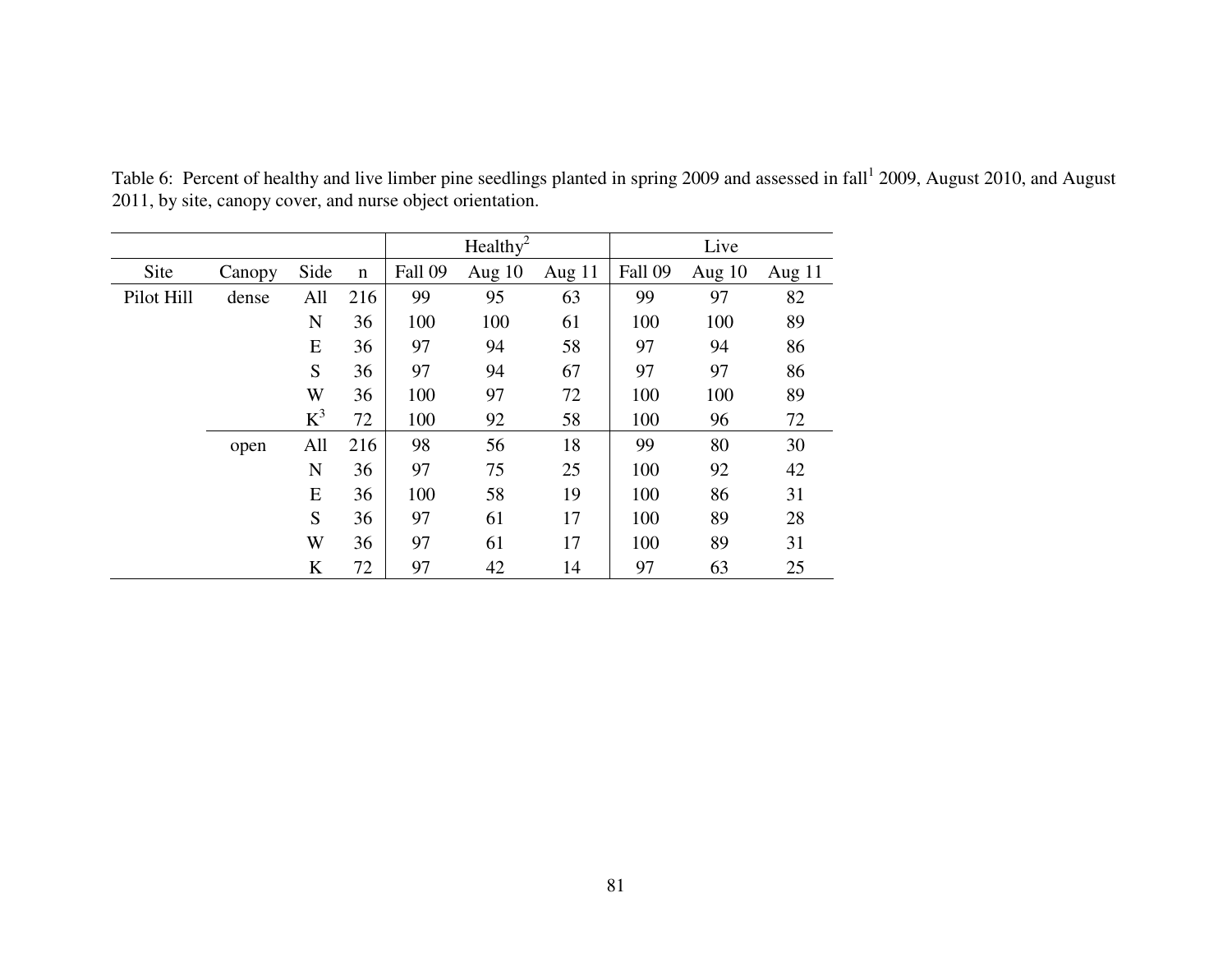|            |        |      |             |         | $\text{Healthv}^2$ |          |         | Live     |          |
|------------|--------|------|-------------|---------|--------------------|----------|---------|----------|----------|
| Site       | Canopy | Side | $\mathbf n$ | Fall 09 | Aug 10             | Aug $11$ | Fall 09 | Aug $10$ | Aug $11$ |
| Killpecker | dense  | All  | 216         | 91      | 82                 | 73       | 98      | 89       | 81       |
|            |        | N    | 35          | 97      | 89                 | 86       | 100     | 94       | 89       |
|            |        | E    | 35          | 86      | 77                 | 71       | 97      | 83       | 74       |
|            |        | S    | 35          | 94      | 80                 | 71       | 94      | 94       | 77       |
|            |        | W    | 35          | 89      | 80                 | 66       | 100     | 83       | 80       |
|            |        | K    | 76          | 91      | 84                 | 71       | 97      | 89       | 83       |
|            | open   | All  | 216         | 85      | 80                 | 65       | 90      | 84       | 78       |
|            |        | N    | 36          | 83      | 75                 | 72       | 86      | 78       | 75       |
|            |        | E    | 36          | 83      | 83                 | 67       | 83      | 83       | 78       |
|            |        | S    | 36          | 83      | 81                 | 64       | 94      | 89       | 72       |
|            |        | W    | 36          | 86      | 86                 | 81       | 89      | 86       | 86       |
|            |        | K    | 72          | 86      | 78                 | 53       | 93      | 83       | 78       |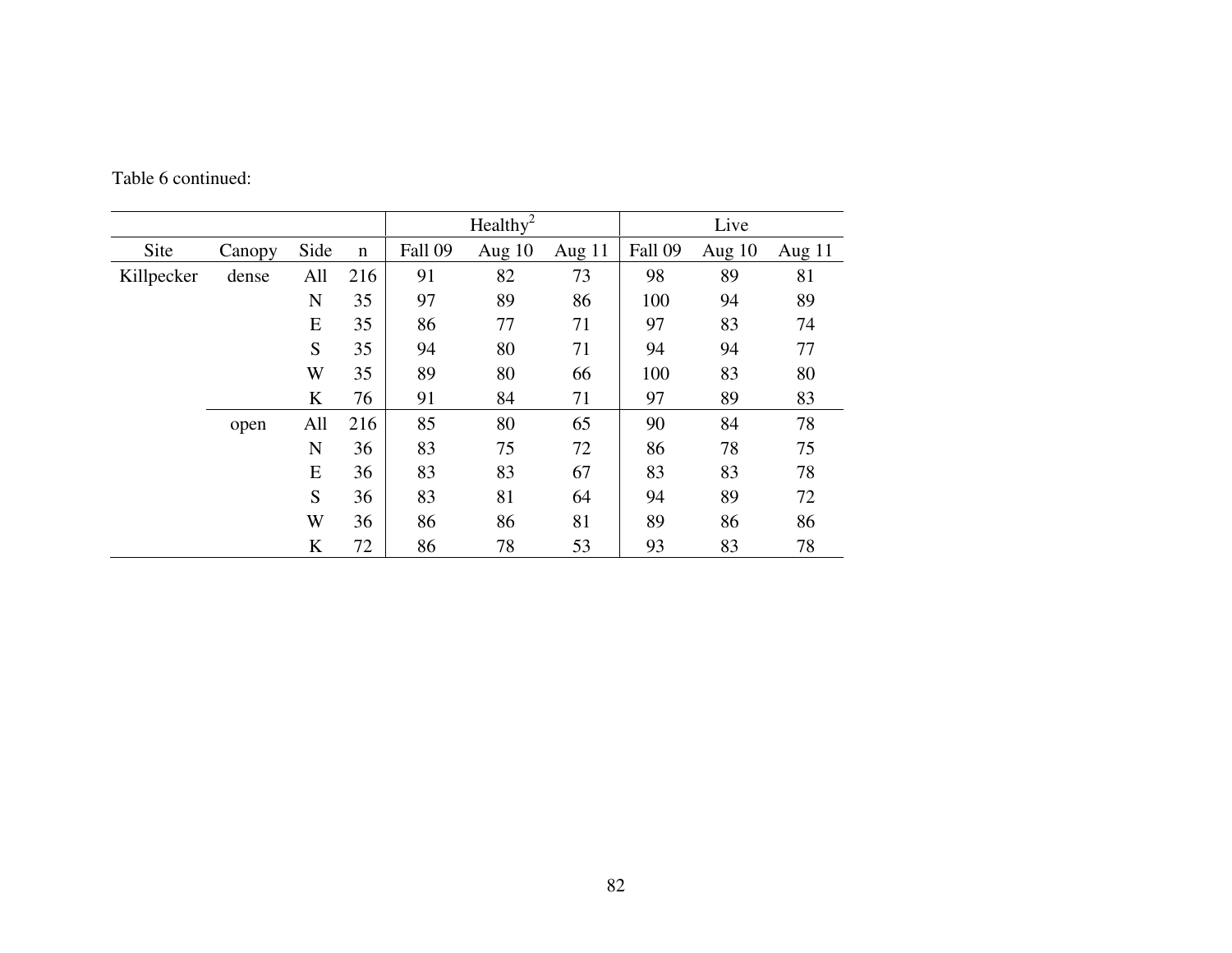|           |        |       |             | Healthy <sup>2</sup> |        |        |         | Live   |        |
|-----------|--------|-------|-------------|----------------------|--------|--------|---------|--------|--------|
| Site      | Canopy | Side  | $\mathbf n$ | Fall 09              | Aug 10 | Aug 11 | Fall 09 | Aug 10 | Aug 11 |
| Columbine | dense  | All   | 216         | 89                   | 82     | 68     | 94      | 85     | 80     |
|           |        | N     | 36          | 86                   | 83     | 72     | 94      | 83     | 78     |
|           |        | E     | 36          | 92                   | 81     | 64     | 97      | 83     | 78     |
|           |        | S     | 36          | 83                   | 72     | 67     | 86      | 75     | 72     |
|           |        | W     | 36          | 86                   | 83     | 78     | 92      | 86     | 81     |
|           |        | $K^3$ | 72          | 93                   | 86     | 64     | 96      | 90     | 86     |
|           | open   | All   | 216         | 79                   | 75     | 61     | 85      | 76     | 74     |
|           |        | N     | 36          | 89                   | 81     | 72     | 92      | 81     | 78     |
|           |        | E     | 36          | 89                   | 78     | 69     | 94      | 83     | 75     |
|           |        | S     | 36          | 67                   | 67     | 58     | 72      | 67     | 67     |
|           |        | W     | 36          | 78                   | 78     | 67     | 86      | 78     | 75     |
|           |        | K     | 72          | 76                   | 75     | 49     | 83      | 75     | 75     |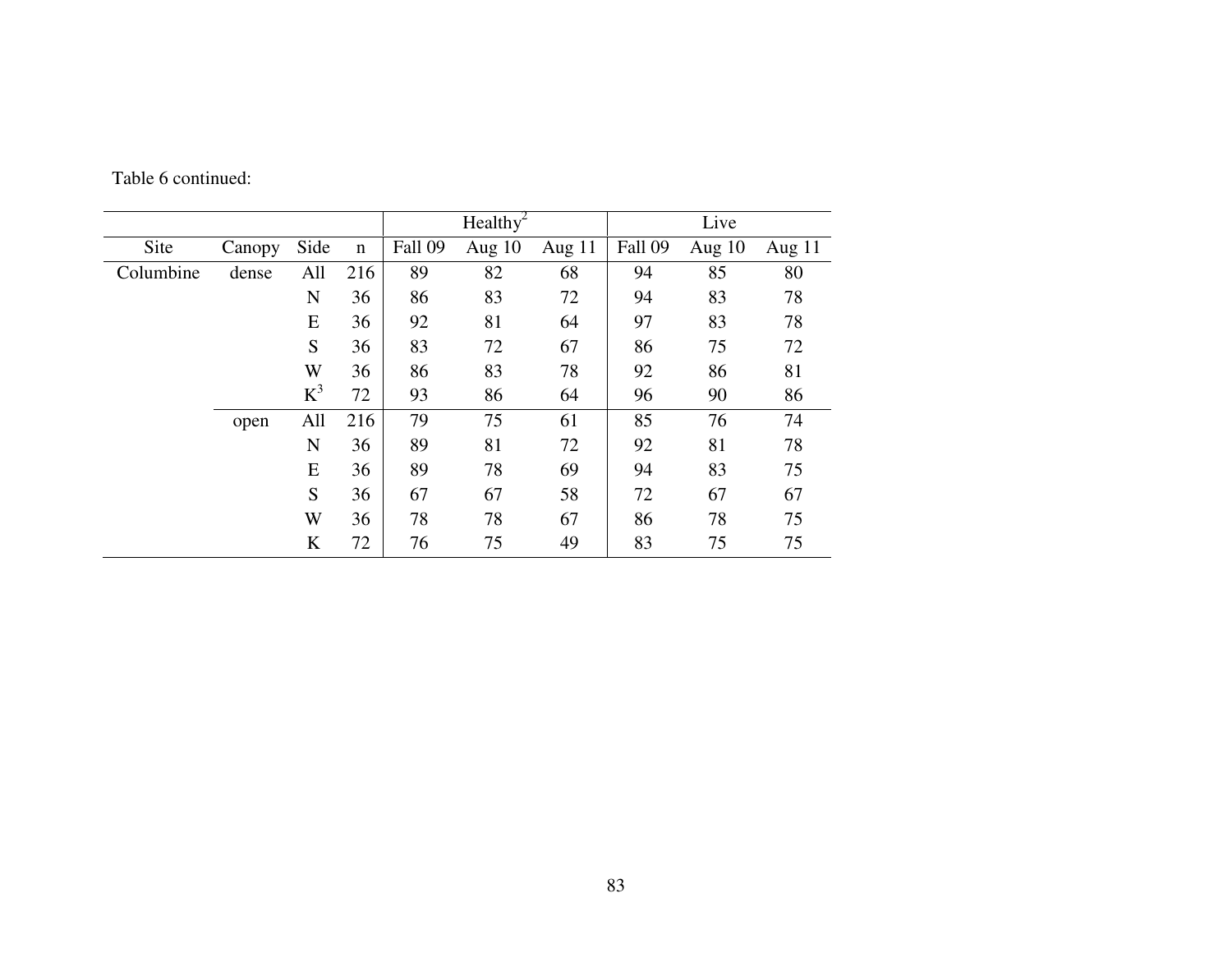|                     |        |      |             |         | Healthy <sup>2</sup> |          |         | Live     |          |
|---------------------|--------|------|-------------|---------|----------------------|----------|---------|----------|----------|
| Site                | Canopy | Side | $\mathbf n$ | Fall 09 | Aug $10$             | Aug $11$ | Fall 09 | Aug $10$ | Aug $11$ |
| <b>Buffalo Peak</b> | dense  | All  | 216         | 95      | 88                   | 83       | 97      | 90       | 86       |
|                     |        | N    | 36          | 100     | 97                   | 94       | 100     | 97       | 94       |
|                     |        | E    | 36          | 92      | 78                   | 78       | 94      | 78       | 78       |
|                     |        | S    | 36          | 97      | 97                   | 89       | 97      | 97       | 92       |
|                     |        | W    | 36          | 100     | 94                   | 92       | 100     | 94       | 94       |
|                     |        | K    | 72          | 92      | 81                   | 74       | 96      | 86       | 78       |
|                     | open   | All  | 216         | 94      | 89                   | 73       | 96      | 92       | 83       |
|                     |        | N    | 36          | 94      | 86                   | 83       | 94      | 92       | 86       |
|                     |        | E    | 36          | 91      | 86                   | 71       | 94      | 89       | 81       |
|                     |        | S    | 36          | 94      | 92                   | 72       | 94      | 92       | 83       |
|                     |        | W    | 36          | 94      | 92                   | 86       | 97      | 94       | 89       |
|                     |        | K    | 72          | 96      | 90                   | 62       | 97      | 92       | 79       |

Table 6 continued: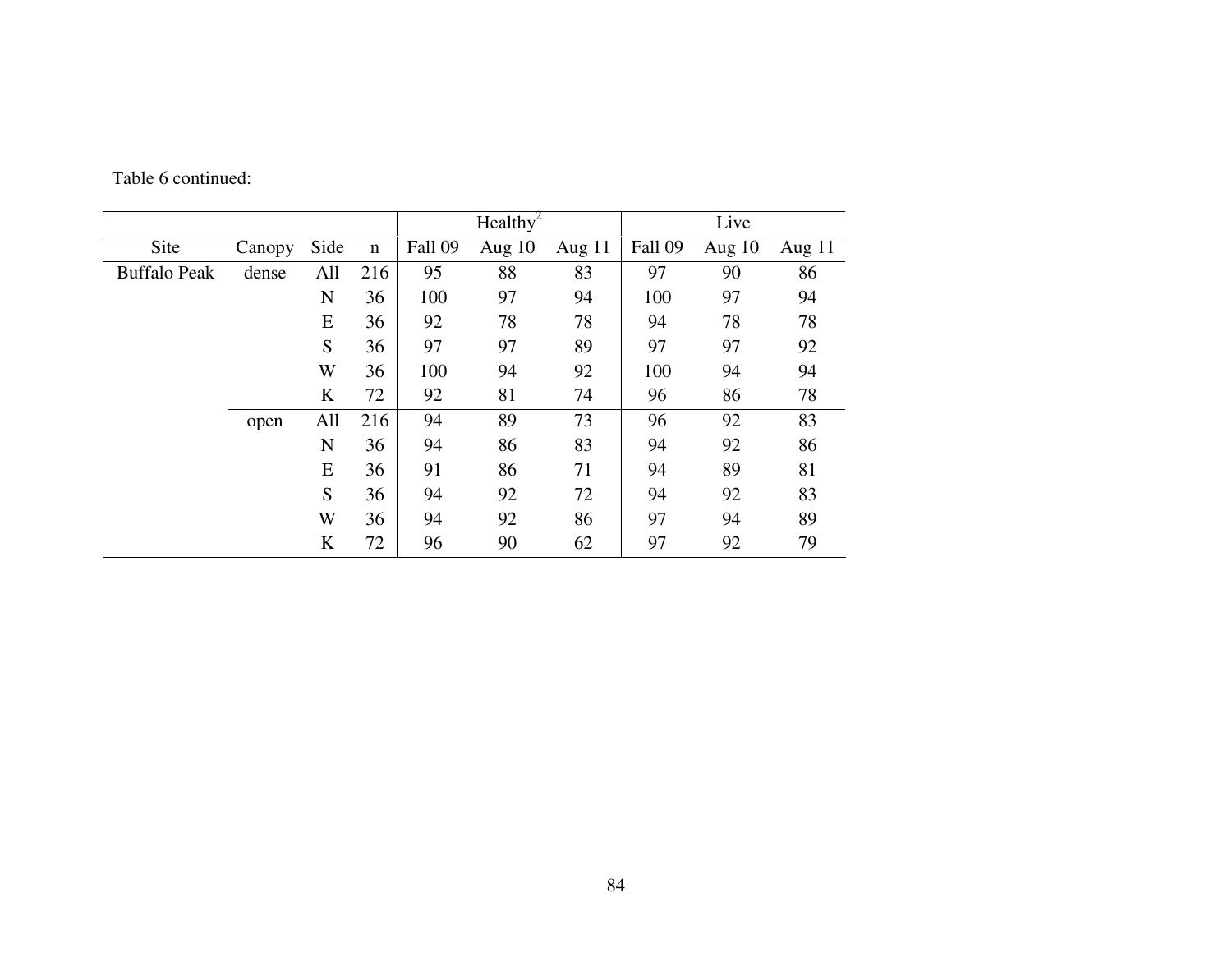|                    |        |         |             |         | Healthy <sup>2</sup> |          |         | Live   |          |
|--------------------|--------|---------|-------------|---------|----------------------|----------|---------|--------|----------|
| Site               | Canopy | Side    | $\mathbf n$ | Fall 09 | Aug 10               | Aug $11$ | Fall 09 | Aug 10 | Aug $11$ |
| <b>Trout Creek</b> | dense  | All     | 108         | 94      | 72                   | 65       | 95      | 77     | 71       |
|                    |        | N       | 18          | 89      | 72                   | 56       | 89      | 78     | 67       |
|                    |        | E       | 18          | 100     | 78                   | 72       | 100     | 83     | 83       |
|                    |        | S       | 18          | 100     | 67                   | 67       | 100     | 72     | 67       |
|                    |        | W       | 18          | 94      | 89                   | 83       | 94      | 89     | 89       |
|                    |        | $K^3$   | 36          | 89      | 64                   | 56       | 94      | 69     | 61       |
|                    | open   | All     | 108         | 95      | 91                   | 82       | 96      | 92     | 85       |
|                    |        | N       | 18          | 94      | 94                   | 89       | 100     | 94     | 89       |
|                    |        | E       | 18          | 100     | 89                   | 67       | 100     | 94     | 72       |
|                    |        | S       | 18          | 94      | 89                   | 83       | 94      | 89     | 89       |
|                    |        | W       | 18          | 100     | 100                  | 94       | 100     | 100    | 94       |
|                    |        | $\bf K$ | 36          | 92      | 86                   | 81       | 92      | 86     | 83       |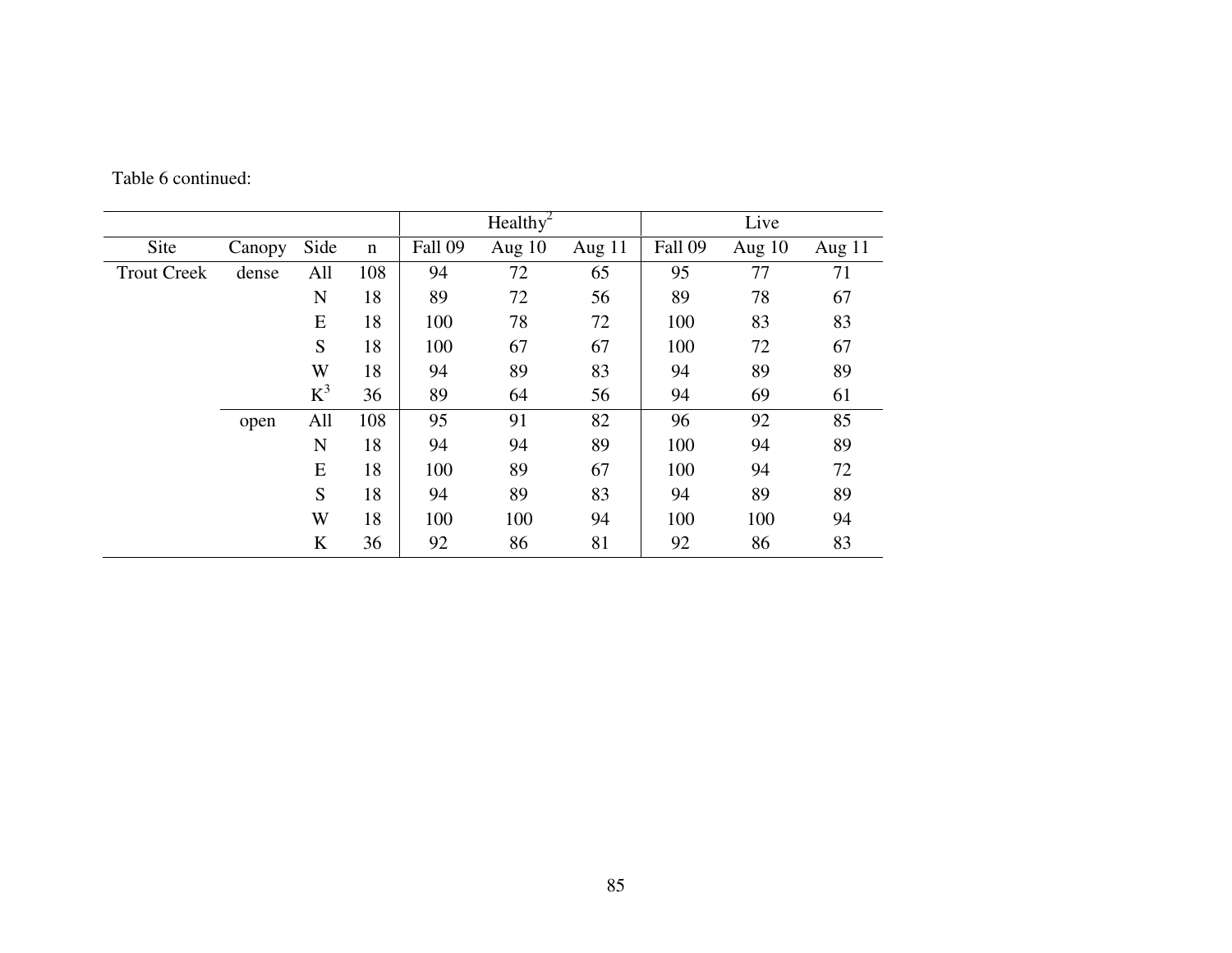|                   |        |      |             |         | Healthy <sup>2</sup> |          |         | Live     |        |
|-------------------|--------|------|-------------|---------|----------------------|----------|---------|----------|--------|
| Site              | Canopy | Side | $\mathbf n$ | Fall 09 | Aug $10$             | Aug $11$ | Fall 09 | Aug $10$ | Aug 11 |
| <b>Mosca Pass</b> | dense  | All  | 108         | 98      | 93                   | 91       | 100     | 96       | 92     |
|                   |        | N    | 18          | 100     | 89                   | 89       | 100     | 100      | 89     |
|                   |        | E    | 18          | 100     | 100                  | 100      | 100     | 100      | 100    |
|                   |        | S    | 18          | 94      | 94                   | 94       | 100     | 94       | 94     |
|                   |        | W    | 18          | 94      | 89                   | 83       | 100     | 89       | 83     |
|                   |        | K    | 36          | 100     | 92                   | 89       | 100     | 97       | 92     |
|                   | open   | All  | 108         | 88      | 82                   | 57       | 93      | 84       | 75     |
|                   |        | N    | 18          | 94      | 94                   | 67       | 100     | 94       | 89     |
|                   |        | E    | 18          | 94      | 78                   | 61       | 94      | 78       | 72     |
|                   |        | S    | 18          | 89      | 83                   | 56       | 94      | 89       | 78     |
|                   |        | W    | 18          | 94      | 94                   | 72       | 94      | 94       | 89     |
|                   |        | K    | 36          | 78      | 72                   | 44       | 86      | 75       | 61     |

1: Fall 2009 measurements were taken from October to November 2009.

2: Seedlings were assessed for overall health status by rating them on a standard 1 to 4 scale, using the following classifications: 1) tree was healthy with less than 5% dead needles or branches; 2) tree had 5-50% dead needles and/or branches; 3) tree had 50-99% dead needles and/or branches; 4) tree recently died (within the last five years), and still had needles and fine branches intact.

3: K indicates seedlings planted without a nurse object.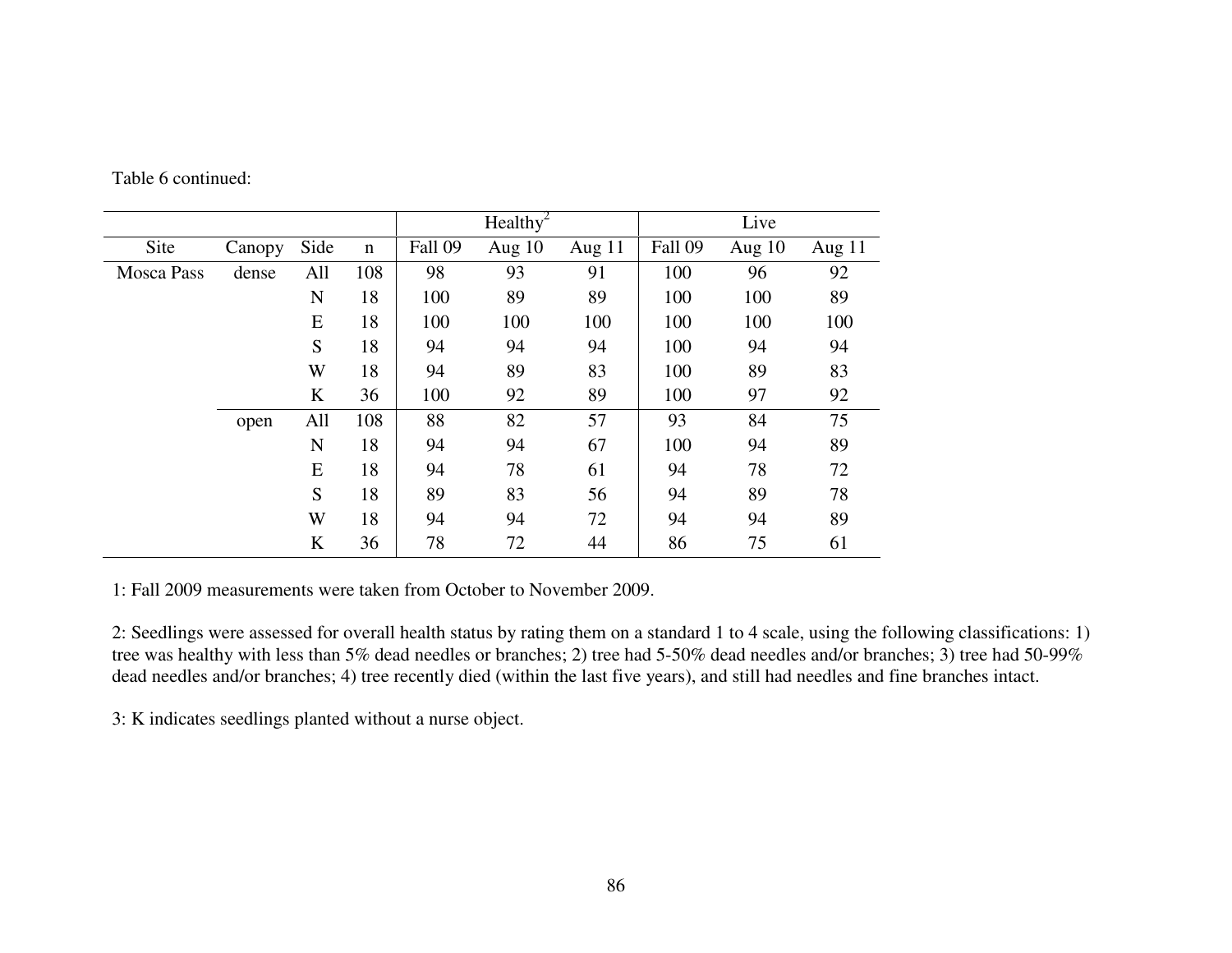Table 7: Linear multiple regression model parameters for predicting proportion of healthy<sup>1</sup> planted limber pine seedlings planted in 2009. These parameters are from a backwards stepwise regression modeling 2010 tree health, based on site characteristics. Positive estimates indicate a positive relationship with healthy trees.  $R^2$ =0.70. Generalized Chi-Square/df = 2.3.

| Parameter                          | Estimate          | s.e.    | d.f.  | p-value  |
|------------------------------------|-------------------|---------|-------|----------|
| Intercept                          | $-17.58$          | 3.53    | 29.34 | < 0.0001 |
| <b>Mean Canopy Cover</b>           |                   |         |       |          |
| $(\%)$                             | 0.02175           | 0.00596 | 28.25 | 0.0011   |
| Elevation (m)                      | 0.001523          | 0.00034 | 28.27 | 0.0001   |
| 2009 Precipitation (cm)            | 0.3604            | 0.1183  | 30.55 | 0.0048   |
| Planting Height (cm)               | 0.09455           | 0.03066 | 171   | 0.0024   |
|                                    |                   |         |       |          |
|                                    | least-squares     |         |       |          |
| Orientation to Object <sup>2</sup> | mean <sup>3</sup> | se.     | df    | p-value  |
| East                               | 0.6848            | 0.0363  | 32.34 | < 0.0001 |
| West                               | 0.781             | 0.0349  | 72.01 | < 0.0001 |
| North                              | 0.7677            | 0.0362  | 70.02 | < 0.0001 |
| South                              | 0.7024            | 0.0416  | 64.84 | < 0.0001 |
| None <sup>4</sup>                  | 0.6303            | 0.0414  | 41.47 | 0.0045   |

1: Seedlings were assessed for overall health status by rating them on a standard 1 to 4 scale, using the following classifications: 1) tree was healthy with less than  $5\%$  dead needles or branches; 2) tree had 5-50% dead needles and/or branches; 3) tree had 50-99% dead needles and/or branches; 4) tree recently died (within the last five years), and still had needles and fine branches intact. In this analysis trees rated 1 were compared with all other trees.

2: Least square means are reported for categorical values instead of estimates from model

3: least square means are the proportion of trees classified as a health status 1, compared to all other categories. P-value<0.0001 for comparing mean of seedlings around an object (north, east, south, west) to those without an object.

4: Indicates seedlings with no nurse object.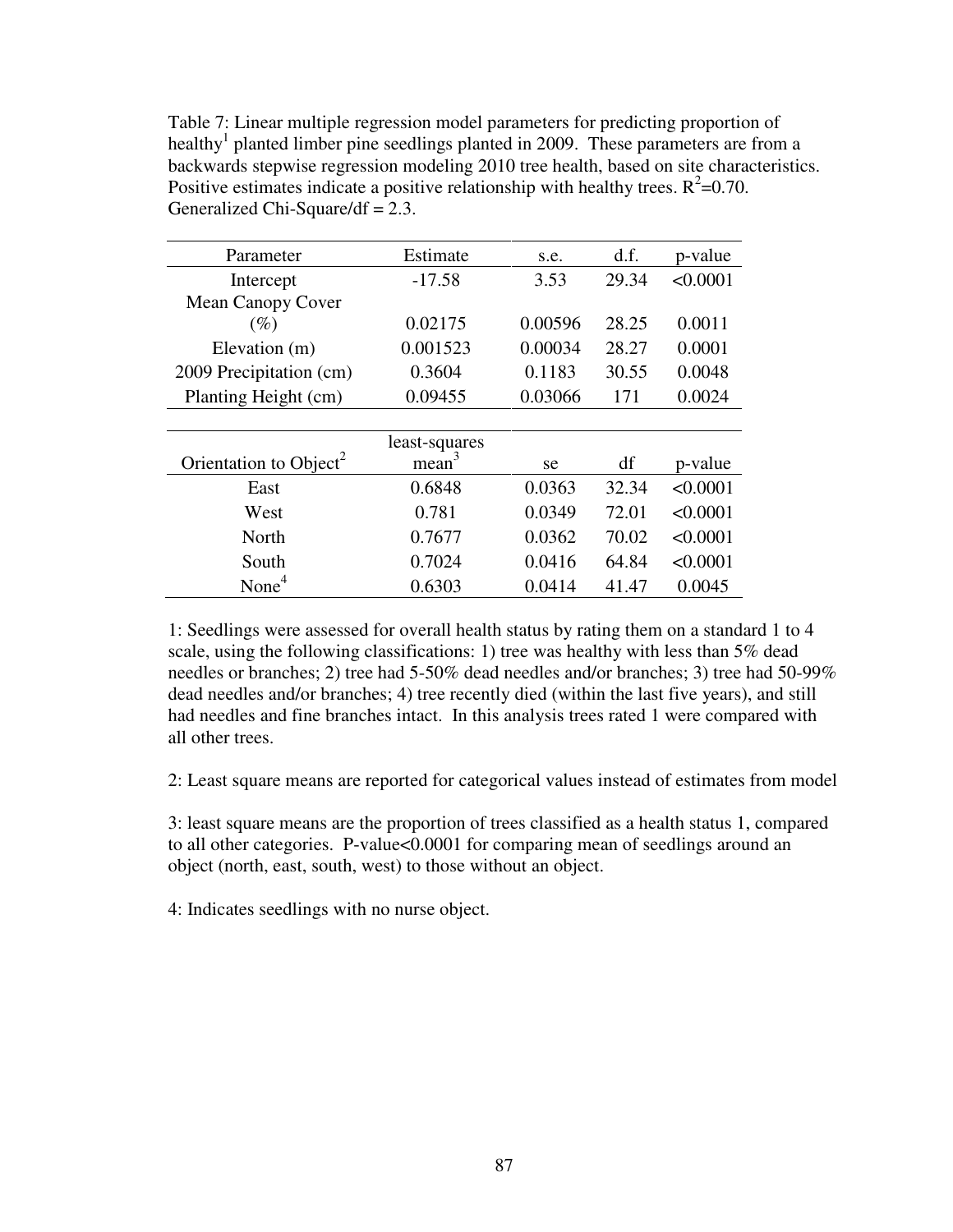Table 8: Linear multiple regression model parameters for limber pine seedlings planted in 2009, predicting terminal length (cm) at six sites, two growing seasons after planting (2010). These parameters are from a backwards stepwise regression modeling 2010 terminal growth length, based on site characteristics. Positive estimates indicate a positive relationship with longer terminals.  $R^2$ =0.61. Generalized Chi-Square / df = 0.35.

| Parameter                | Estimate | s.e.  | d.f   | p-value            |
|--------------------------|----------|-------|-------|--------------------|
| Intercept                | 2.442    | 0.458 |       | $16.97 \le 0.0001$ |
| Mean Canopy Cover $(\%)$ | 0.022    | 0.007 | 31.64 | 0.0018             |

Table 9: Linear multiple regression model parameters for limber pine seedling planted in 2009, predicting needle length (cm) at six sites, two growing seasons after planting. These parameters are from a backwards stepwise regression modeling 2010 needle length based on site characteristics. Positive estimates indicate a positive relationship with needle length.  $R^2$ =0.70. Generalized Chi-Square / df = 0.16.

| Parameter            | Estimate  | s.e.    | d.f.  | p-value      |
|----------------------|-----------|---------|-------|--------------|
|                      |           |         |       |              |
| Intercept            | 2.78      | 0.5439  | 85.71 | $\leq 0.001$ |
|                      |           |         |       |              |
| Mean Canopy Cover    |           |         |       |              |
|                      |           |         |       |              |
| $(\%)$               | 0.01529   | 0.00459 | 31.66 | 0.0022       |
|                      |           |         |       |              |
| Planting Height (cm) | $-0.0446$ | 0.01891 | 163.7 | 0.0196       |
|                      |           |         |       |              |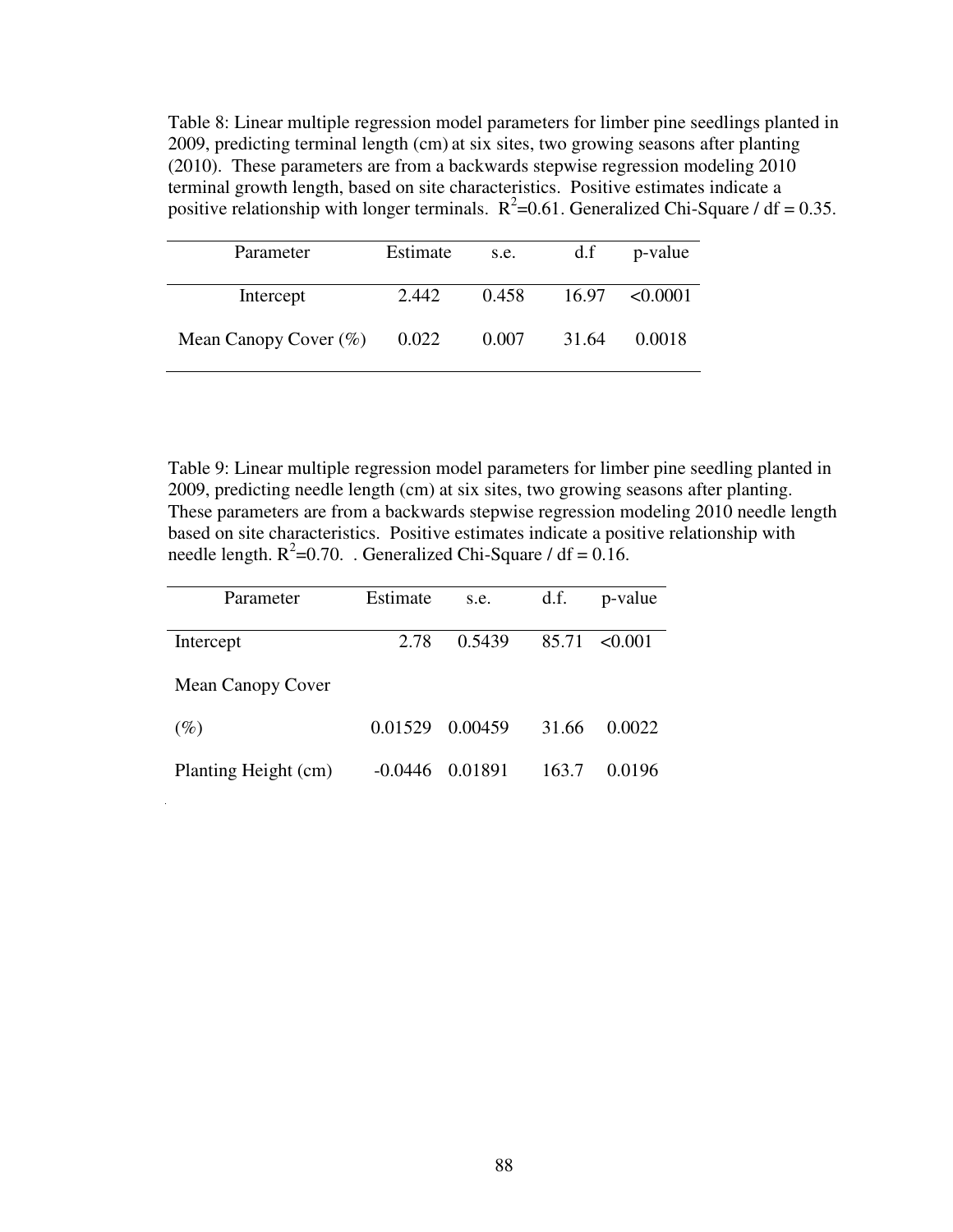|                     | Elevation (m) |     | Aspect $(°)$ |     | Slope $(\%)$ |      |      | Canopy Cover (%) |
|---------------------|---------------|-----|--------------|-----|--------------|------|------|------------------|
| Site                | mean          | std | mean         | std | mean         | std  | mean | std              |
| <b>Buffalo Peak</b> | 3385          | 199 | 179          | 28  | 12.4         | 7.9  | 38.9 | 29.5             |
| Columbine           | 3116          | 59  | 222          | 141 | 11.9         | 6.5  | 26.4 | 29.4             |
| Killpecker          | 2849          | 292 | 213          | 86  | 10.6         | 7.0  | 51   | 31.5             |
| <b>Mosca Pass</b>   | 2972          | 40  | 220          | 65  | 12.4         | 5.9  | 62.8 | 27.3             |
| Pilot Hill          | 2652          | 33  | 244          | 44  | 4.5          | 3.8  | 39.7 | 35.5             |
| <b>Trout Creek</b>  | 2919          | 33  | 170          | 46  | 39.3         | 77.1 | 52   | 28.6             |

Table 10: Site characteristics of  $18<sup>1</sup>$  natural regeneration transects near the six limber pine planting sites, sampled in 2009 and 2010.

1: Three transects at each site.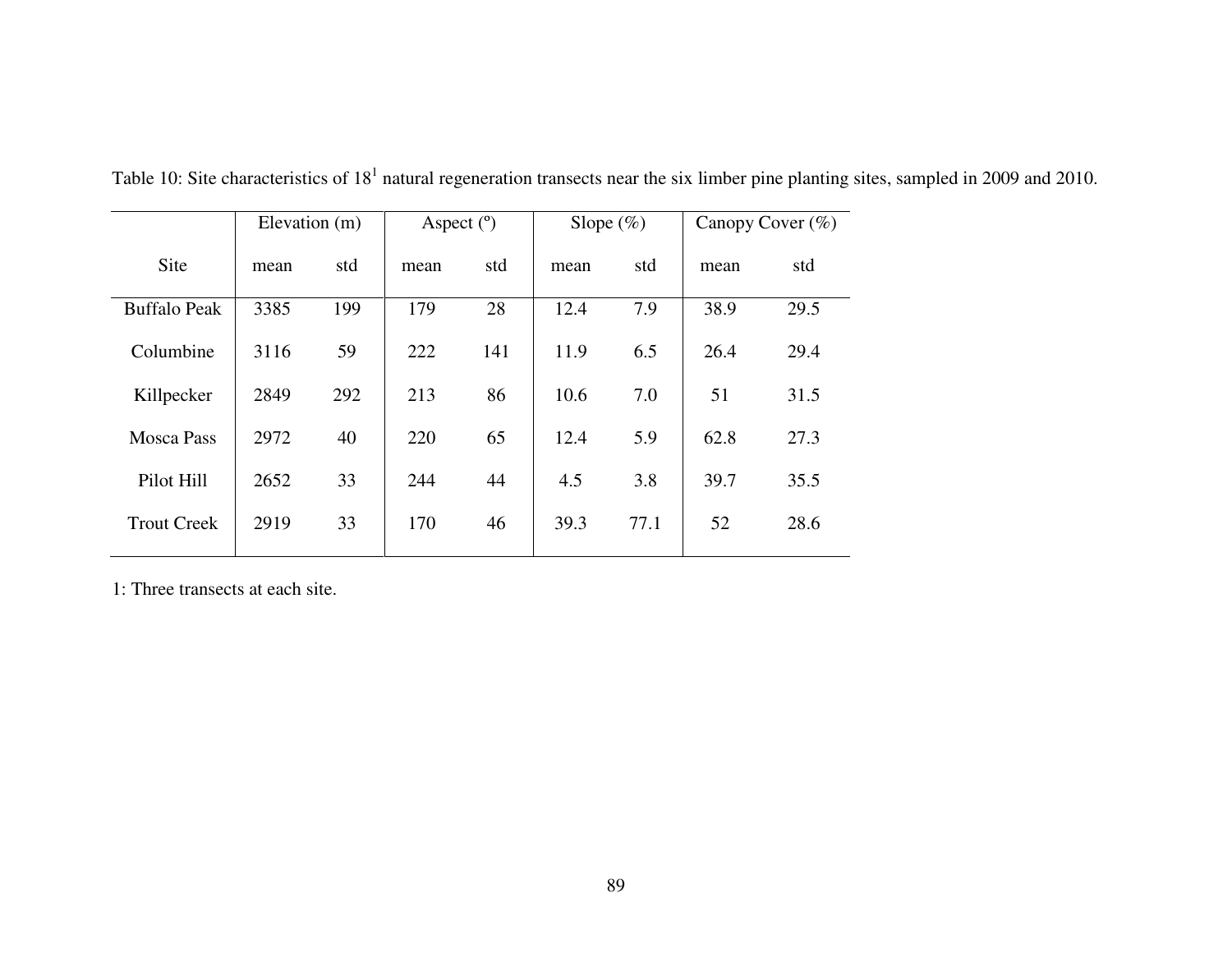|            |                                 |                  |       | Basal area       | Diameter breast |      |                  |                   |
|------------|---------------------------------|------------------|-------|------------------|-----------------|------|------------------|-------------------|
|            |                                 |                  |       | $(m^2/h$ ectare) | height (cm)     |      |                  | Stems per hectare |
|            |                                 | $\mathbf n$      |       |                  |                 |      |                  |                   |
| Site       | Species                         | (trees)          | mean  | std              | mean            | std  | count            | percent live      |
| Pilot Hill | fir                             | 2                | 0.0   | 0.1              | 1.8             | 0.4  | 20               | 100               |
|            | Rocky Mountain bristlecone pine | $\boldsymbol{0}$ | 0.0   | 0.0              | 0.0             | 0.0  | $\boldsymbol{0}$ |                   |
|            | lodgepole pine                  | $\overline{0}$   | 0.0   | 0.0              | 0.0             | 0.0  | $\boldsymbol{0}$ |                   |
|            | limber pine                     | 98               | 63.1  | 87.6             | 11.7            | 10.5 | 980              | 97                |
|            | spruce                          | $\overline{0}$   | 0.0   | 0.0              | 0.0             | 0.0  | $\boldsymbol{0}$ |                   |
|            | ponderosa pine                  | $\mathbf{0}$     | 0.0   | 0.0              | 0.0             | 0.0  | $\overline{0}$   |                   |
|            | aspen                           | 29               | 2.6   | 10.1             | 3.6             | 4.7  | 290              | 100               |
|            | Douglas-fir                     | $\overline{0}$   | 0.0   | 0.0              | 0.0             | 0.0  | $\boldsymbol{0}$ |                   |
|            | unknown pine species            | $\overline{0}$   | 0.0   | 0.0              | 0.0             | 0.0  | $\overline{0}$   |                   |
|            | total                           | 129              | 65.7  | 94.5             | 9.7             | 10.1 | 1290             | 98                |
| Killpecker | fir                             | 16               | 2.8   | 10.7             | 5.5             | 6.3  | 160              | 100               |
|            | Rocky Mountain bristlecone pine | $\mathbf{0}$     | 0.0   | 0.0              | 0.0             | 0.0  | $\boldsymbol{0}$ |                   |
|            | lodgepole pine                  | 138              | 32.1  | 46.2             | 6.3             | 7.0  | 1380             | 96                |
|            | limber pine                     | 94               | 122.1 | 89.2             | 18.1            | 13.1 | 940              | 97                |
|            | spruce                          | 11               | 53.7  | 183.5            | 35.7            | 25.5 | 110              | 36                |
|            | ponderosa pine                  | 14               | 22.0  | 45.5             | 19.3            | 15.0 | 140              | 100               |
|            | aspen                           | 30               | 4.5   | 12.7             | 4.6             | 6.9  | 300              | 100               |
|            | Douglas-fir                     | 4                | 0.3   | 1.3              | 3.8             | 4.9  | 40               | 100               |
|            | unknown pine species            | 1                | 0.1   | 0.3              | 5.0             |      | 10               | $\boldsymbol{0}$  |
|            | total                           | 308              | 237.6 | 174.9            | 11.3            | 12.9 | 3080             | 95                |

Table 11: Stand characteristics of  $18<sup>1</sup>$  natural regeneration transects near the six limber pine planting, sampled in 2009 and 2010.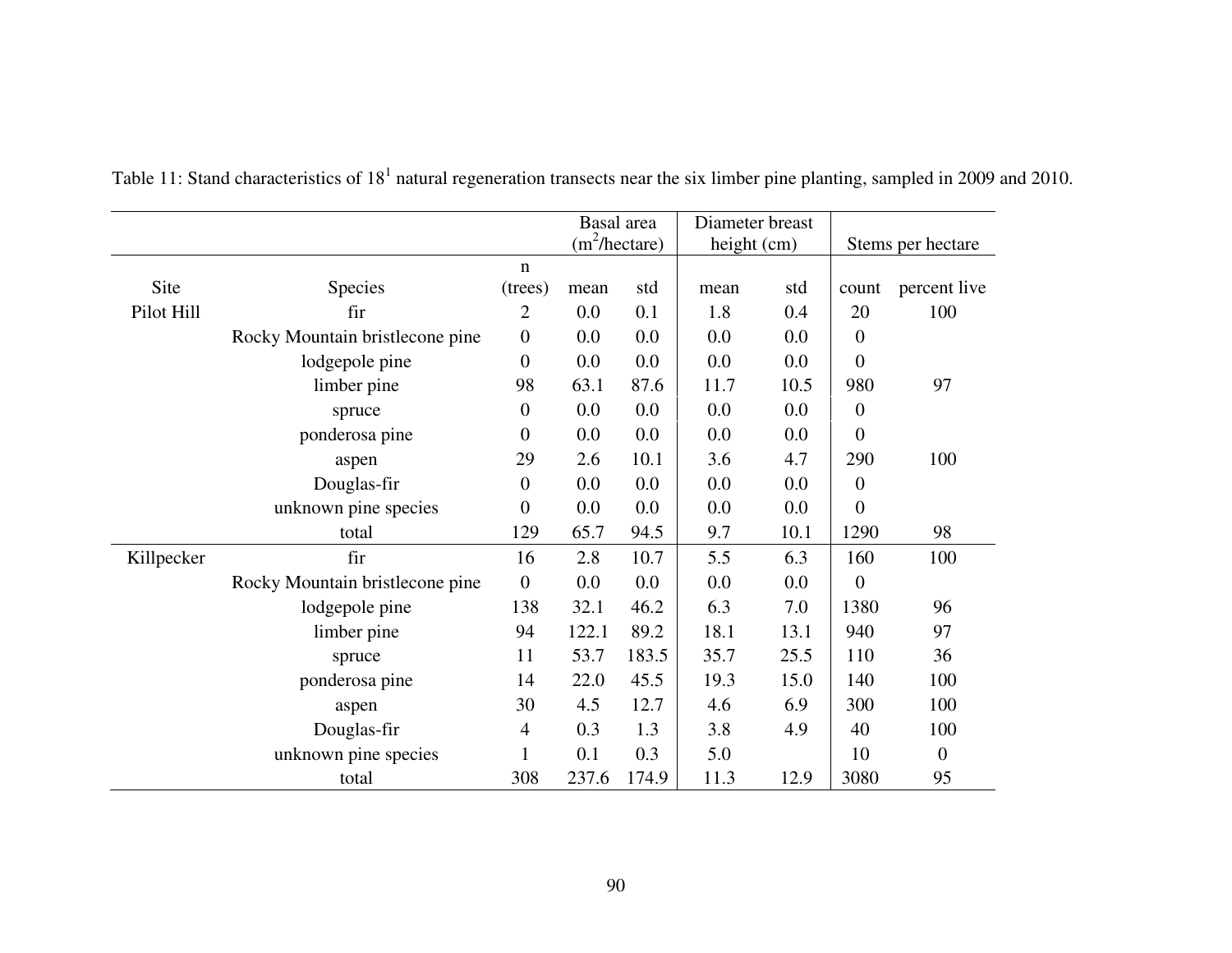|                |                                 |                  | Basal area |                        | Diameter breast |      |                |                   |
|----------------|---------------------------------|------------------|------------|------------------------|-----------------|------|----------------|-------------------|
|                |                                 |                  |            | $(m^2/\text{hectare})$ | height (cm)     |      |                | Stems per hectare |
|                |                                 | $\mathbf n$      |            |                        |                 |      |                |                   |
| Site           | <b>Species</b>                  | (trees)          | mean       | std                    | mean            | std  | count          | percent live      |
| Columbine      | fir                             | 1                | 0.0        | 0.1                    | 3.0             |      | 10             | 100               |
|                | Rocky Mountain bristlecone pine | 3                | 1.1        | 3.6                    | 10.0            | 7.8  | 30             | 100               |
|                | lodgepole pine                  | 90               | 24.7       | 62.3                   | 10.1            | 7.6  | 900            | 100               |
|                | limber pine                     | 259              | 88.1       | 67.2                   | 7.8             | 8.3  | 2590           | 99                |
|                | spruce                          | 16               | 6.5        | 19.2                   | 7.4             | 9.2  | 160            | 100               |
|                | ponderosa pine                  | $\boldsymbol{0}$ | 0.0        | 0.0                    | 0.0             | 0.0  | $\overline{0}$ |                   |
|                | aspen                           | 158              | 32.9       | 93.5                   | 4.6             | 7.7  | 1580           | 82                |
|                | Douglas-fir                     | $\boldsymbol{0}$ | 0.0        | 0.0                    | 0.0             |      | $\overline{0}$ |                   |
|                | unknown pine species            | 1                | 0.2        | 0.6                    | 8.0             |      | 10             | $\overline{0}$    |
|                | total                           | 528              | 165.6      | 190.3                  | 7.2             | 8.2  | 5280           | 94                |
| <b>Buffalo</b> |                                 |                  |            |                        |                 |      |                |                   |
| Peak           | fir                             | $\boldsymbol{0}$ | 0.0        | 0.0                    | 0.0             | 0.0  | $\overline{0}$ |                   |
|                | Rocky Mountain bristlecone pine | 113              | 129.4      | 123.0                  | 15.1            | 14.6 | 1130           | 99                |
|                | lodgepole pine                  | $\mathbf{1}$     | 0.9        | 3.7                    | 19.0            |      | 10             | 100               |
|                | limber pine                     | 95               | 20.5       | 30.3                   | 6.3             | 6.5  | 950            | 100               |
|                | spruce                          | 62               | 34.6       | 53.8                   | 11.7            | 8.8  | 620            | 100               |
|                | ponderosa pine                  | $\boldsymbol{0}$ | 0.0        | 0.0                    | 0.0             | 0.0  | $\overline{0}$ |                   |
|                | aspen                           | 254              | 11.9       | 32.3                   | 3.3             | 2.7  | 2540           | 72                |
|                | Douglas-fir                     | $\boldsymbol{0}$ | 0.0        | 0.0                    | 0.0             | 0.0  | $\overline{0}$ |                   |
|                | unknown pine species            | $\overline{2}$   | 0.5        | 1.8                    | 9.5             | 0.7  | 20             | $\boldsymbol{0}$  |
|                | unknown                         | $\overline{4}$   | 7.0        | 17.9                   | 22.2            | 15.4 | 40             | $\boldsymbol{0}$  |
|                | total                           | 531              | 204.8      | 115.0                  | 7.5             | 9.5  | 5310           | 85                |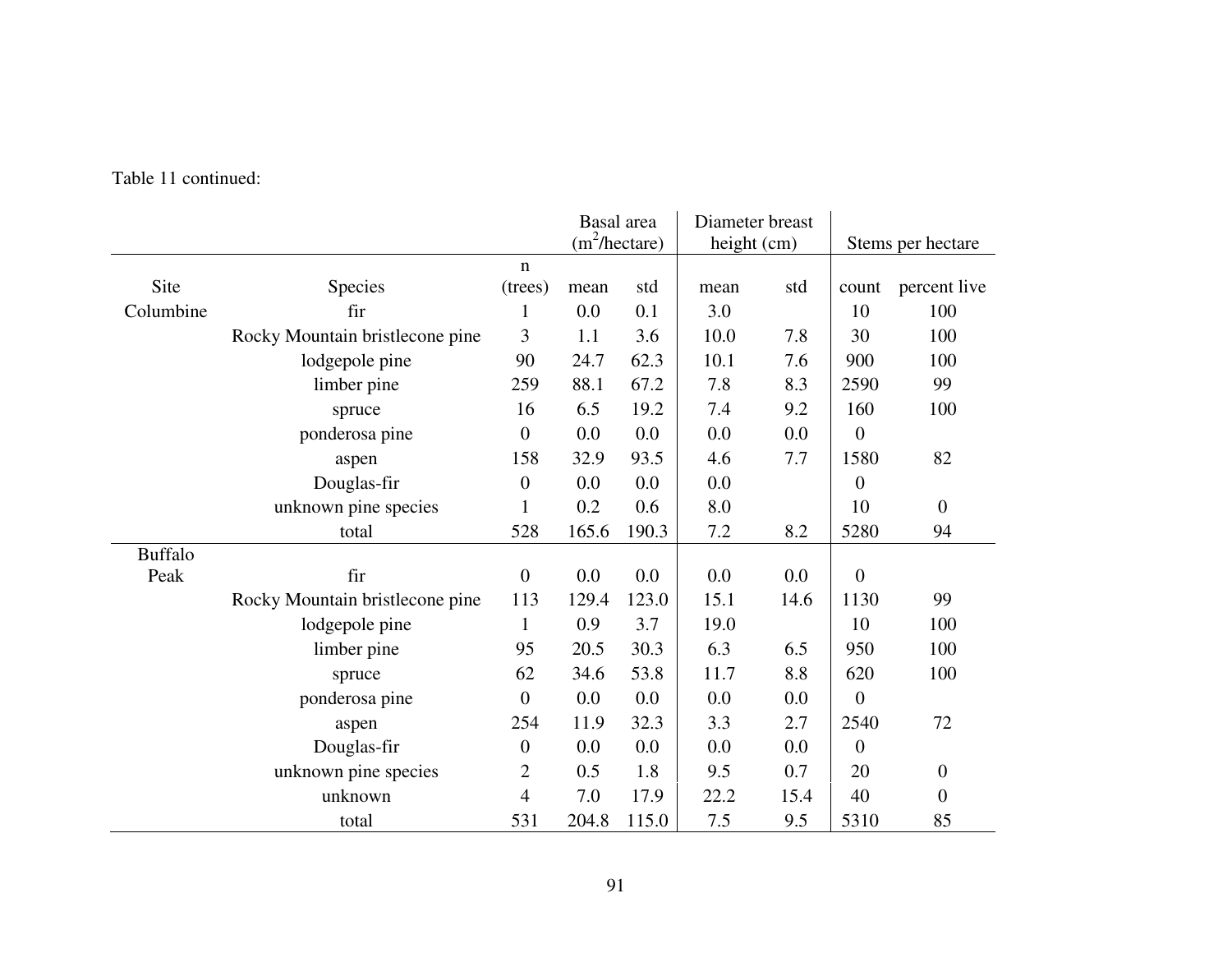|                    |                                 |                  | Basal area       |      | Diameter breast |      |                |                   |
|--------------------|---------------------------------|------------------|------------------|------|-----------------|------|----------------|-------------------|
|                    |                                 |                  | $(m^2/h$ ectare) |      | height $(cm)$   |      |                | Stems per hectare |
|                    |                                 | n                |                  |      |                 |      |                |                   |
| Site               | <b>Species</b>                  | (trees)          | mean             | std  | mean            | std  | Count          | percent live      |
| <b>Trout Creek</b> | fir                             | $\boldsymbol{0}$ | 0.0              | 0.0  | 0.0             |      | $\overline{0}$ |                   |
|                    | Rocky Mountain bristlecone pine | 24               | 30.3             | 51.0 | 18.5            | 12.0 | 240            | 100               |
|                    | lodgepole pine                  | 1                | 0.0              | 0.2  | 4.0             |      | 10             | 100               |
|                    | limber pine                     | 71               | 65.5             | 56.8 | 17.4            | 7.2  | 710            | 100               |
|                    | spruce                          | 7                | 15.0             | 49.4 | 23.0            | 16.6 | 70             | 100               |
|                    | ponderosa pine                  | 1                | 5.9              | 23.0 | 47.6            |      | 10             | $\overline{0}$    |
|                    | aspen                           | 45               | 20.1             | 48.0 | 9.3             | 9.2  | 450            | 62                |
|                    | Douglas-fir                     | 6                | 6.2              | 16.7 | 15.5            | 13.7 | 60             | 100               |
|                    | unknown pine species            | 1                | 1.8              | 6.9  | 26.0            |      | 10             | $\theta$          |
|                    | unknown                         | 4                | 3.4              | 13.2 | 13.3            | 14.2 | 40             | $\theta$          |
|                    | total                           | 160              | 147.3            | 89.0 | 15.5            | 10.6 | 1600           | 86                |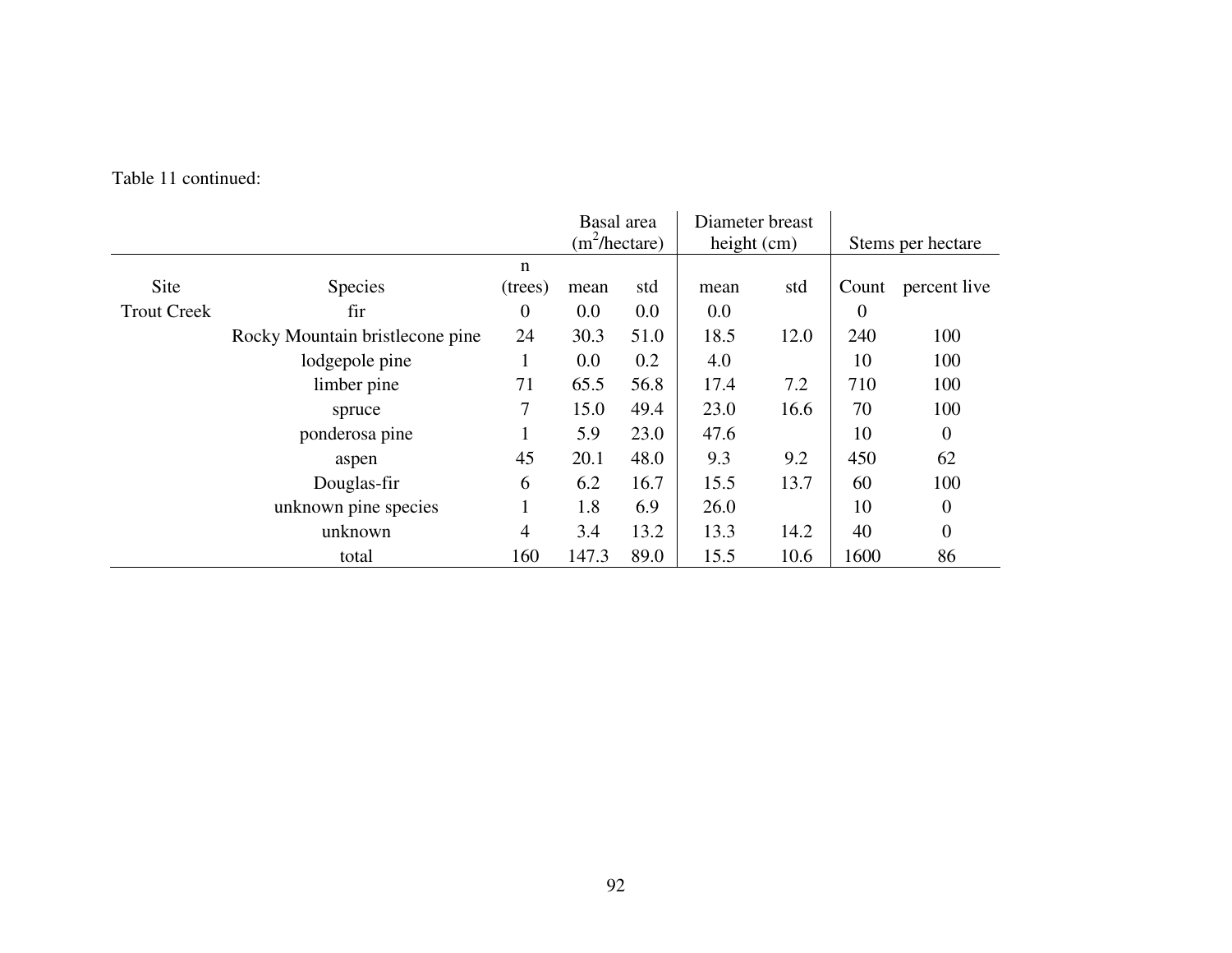|                   |                                 |                |       | Basal area<br>$(m^2/h$ ectare) | Diameter breast<br>height (cm) |      | Stems per hectare |                |
|-------------------|---------------------------------|----------------|-------|--------------------------------|--------------------------------|------|-------------------|----------------|
|                   |                                 | n              |       |                                |                                |      |                   |                |
| Site              | <b>Species</b>                  | (trees)        | mean  | std                            | mean                           | std  | Count             | percent live   |
| <b>Mosca Pass</b> | fir                             | $\theta$       | 0.0   | 0.0                            | 0.0                            | 0.0  | $\overline{0}$    |                |
|                   | juniper                         | 5              | 0.5   | 2.0                            | 5.9                            | 2.3  | 50                | 40             |
|                   | Rocky Mountain bristlecone pine | 5              | 0.9   | 2.5                            | 7.6                            | 3.8  | 50                | 100            |
|                   | lodgepole pine                  | $\overline{0}$ | 0.0   | 0.0                            | 0.0                            | 0.0  | $\overline{0}$    |                |
|                   | pinyon pine                     | 5              | 0.1   | 0.3                            | 3.0                            | 1.3  | 50                | 100            |
|                   | limber pine                     | 161            | 219.6 | 265.3                          | 14.6                           | 17.6 | 1610              | 97             |
|                   | spruce                          | $\theta$       | 0.0   | 0.0                            | 0.0                            | 0.0  | $\overline{0}$    |                |
|                   | ponderosa pine                  | 11             | 17.2  | 37.6                           | 19.7                           | 15.2 | 110               | 100            |
|                   | aspen                           | 101            | 9.2   | 18.3                           | 4.2                            | 4.2  | 1010              | 46             |
|                   | Douglas-fir                     | $\theta$       | 0.0   | 0.0                            | 0.0                            | 0.0  | $\overline{0}$    |                |
|                   | unknown                         |                | 1.6   | 6.3                            | 25.0                           |      | 10                | $\overline{0}$ |
|                   | total                           | 289            | 249.1 | 251.9                          | 10.7                           | 14.7 | 2890              | 78             |

1: Three transects per site.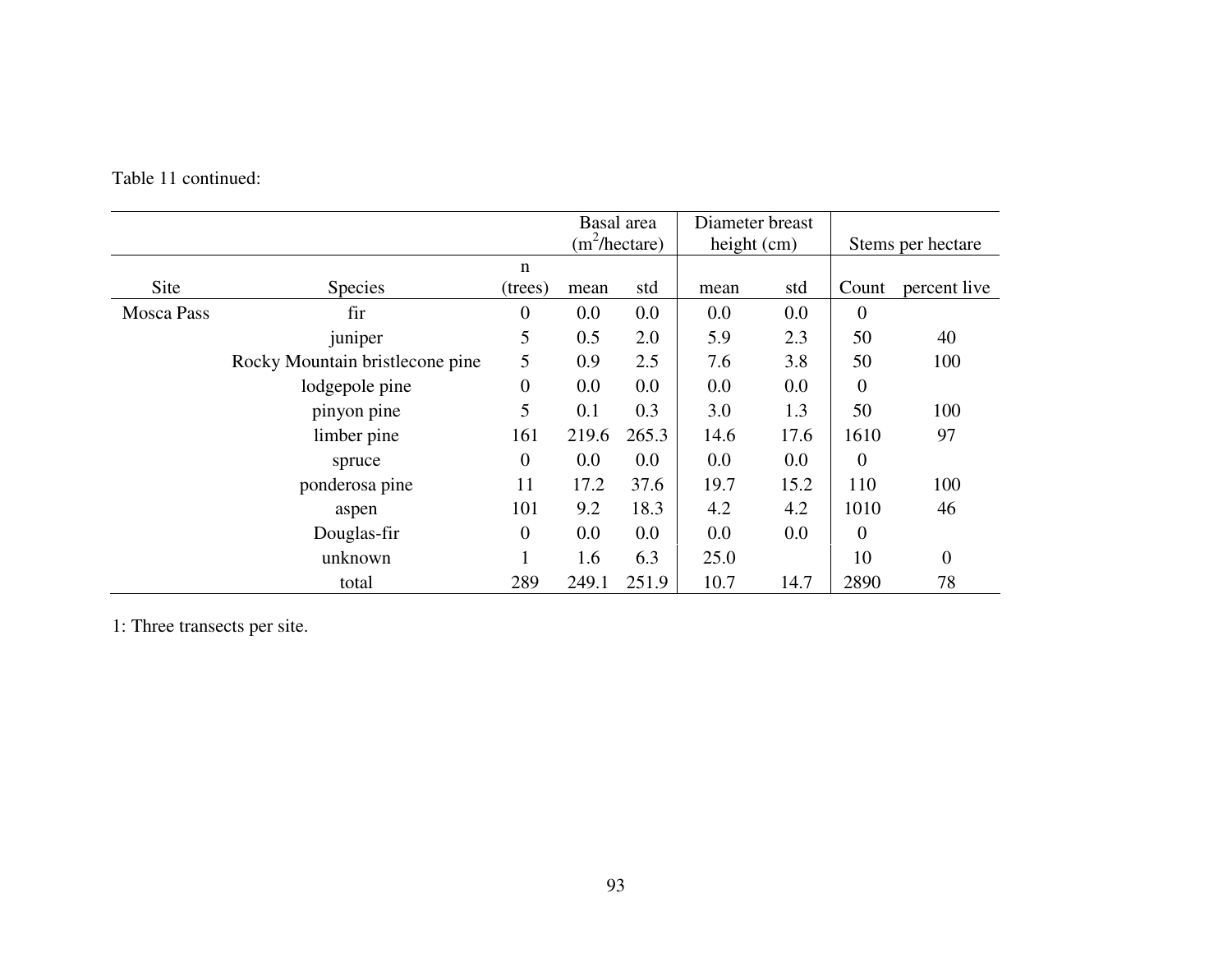|            |                                 |                            | Seedlings per |      |             |     |
|------------|---------------------------------|----------------------------|---------------|------|-------------|-----|
|            |                                 |                            | hectare       |      | Height (cm) |     |
| Site       | <b>Species</b>                  | $\mathbf n$<br>(seedlings) | mean          | std  | mean        | std |
| Pilot Hill | aspen                           | 1                          | 223           | 865  | 71          |     |
|            | fir                             | $\mathbf{1}$               | 30            | 116  | 54          |     |
|            | limber pine                     | 9                          | 140           | 217  | 67          | 20  |
|            | ponderosa pine                  | 1                          | 3             | 13   | 37          |     |
|            | total                           | 12                         | 99            | 447  | 64          | 19  |
| Killpecker | aspen                           | $\overline{4}$             | 83            | 233  | 81          | 13  |
|            | Douglas-fir                     | $\overline{c}$             | 20            | 65   | 74          | 16  |
|            | fir                             | $\overline{2}$             | 113           | 387  | 80          | 3   |
|            | limber pine                     | 7                          | 117           | 186  | 62          | 20  |
|            | lodgepole pine                  | 7                          | 223           | 349  | 86          | 15  |
|            | ponderosa pine                  | 3                          | 13            | 30   | 98          | 41  |
|            | spruce                          | 3                          | 30            | 80   | 95          | 31  |
|            | total                           | 28                         | 86            | 234  | 80          | 23  |
| Columbine  | aspen                           | $\overline{4}$             | 483           | 1023 | 87          | 6   |
|            | fir                             | 3                          | 17            | 41   | 50          | 12  |
|            | limber pine                     | 14                         | 300           | 243  | 77          | 14  |
|            | lodgepole pine                  | 10                         | 110           | 114  | 81          | 25  |
|            | ponderosa pine                  | $\mathbf 1$                | 3             | 13   | 50          |     |
|            | Rocky Mountain bristlecone pine | $\overline{c}$             | 7             | 18   | 92          | 60  |
|            | spruce                          | 6                          | 150           | 351  | 62          | 17  |
|            | total                           | 40                         | 153           | 442  | 75          | 22  |

Table 12: Density and height of limber pine regeneration (<135 cm tall) in three natural regeneration transects located near six limber pine planting sites, collected in 2009 and 2010.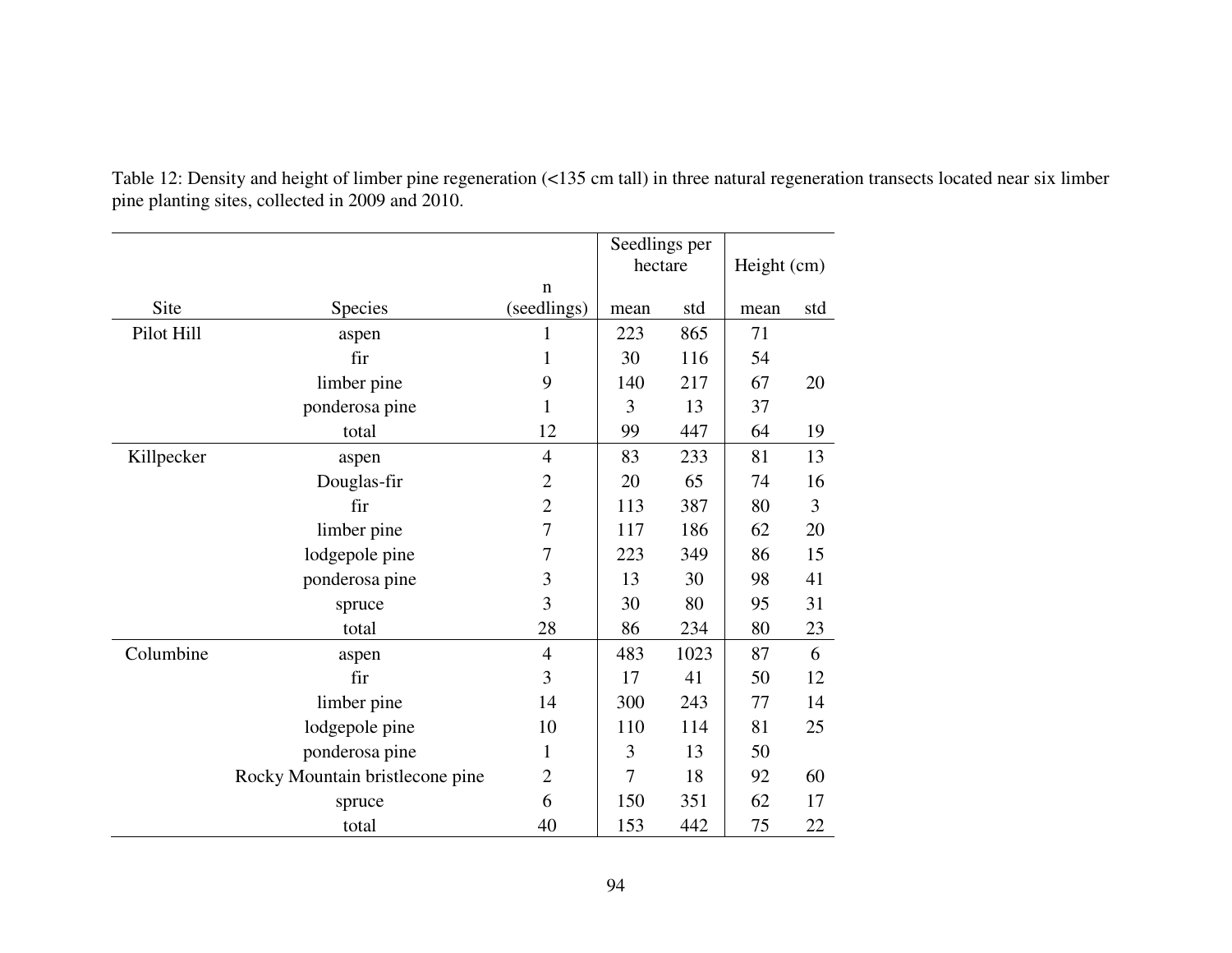|                     |                                 |                | Seedlings per |      |             |     |
|---------------------|---------------------------------|----------------|---------------|------|-------------|-----|
|                     |                                 |                | hectare       |      | Height (cm) |     |
|                     |                                 | n              |               |      |             |     |
| Site                | <b>Species</b>                  | (seedlings)    | mean          | std  | mean        | std |
| <b>Buffalo Peak</b> | aspen                           | 5              | 617           | 1194 | 69          | 6   |
|                     | limber pine                     | 5              | 53            | 81   | 71          | 21  |
|                     | Rocky Mountain bristlecone pine | 11             | 100           | 118  | 90          | 31  |
|                     | spruce                          | 8              | 53            | 61   | 95          | 20  |
|                     | unknown                         | 1              | 3             | 13   | 130         |     |
|                     | total                           | 30             | 165           | 572  | 86          | 26  |
| <b>Trout Creek</b>  | aspen                           | 5              | 220           | 412  | 74          | 15  |
|                     | Douglas-fir                     | 1              | 3             | 13   | 26          |     |
|                     | limber pine                     | $\overline{2}$ | 13            | 35   | 67          | 24  |
|                     | Rocky Mountain bristlecone pine | $\overline{2}$ | 7             | 18   | 57          | 37  |
|                     | spruce                          | $\overline{2}$ | 7             | 18   | 57          | 18  |
|                     | unknown                         | $\mathbf{1}$   | 3             | 13   | 97          |     |
|                     | total                           | 13             | 42            | 183  | 66          | 23  |
| <b>Mosca Pass</b>   | aspen                           | 5              | 520           | 973  | 66          | 8   |
|                     | limber pine                     | 9              | 130           | 229  | 86          | 28  |
|                     | pinyon pine                     | 3              | 47            | 154  | 58          | 19  |
|                     | ponderosa pine                  | $\overline{2}$ | 13            | 40   | 101         | 14  |
|                     | total                           | 19             | 178           | 534  | 78          | 25  |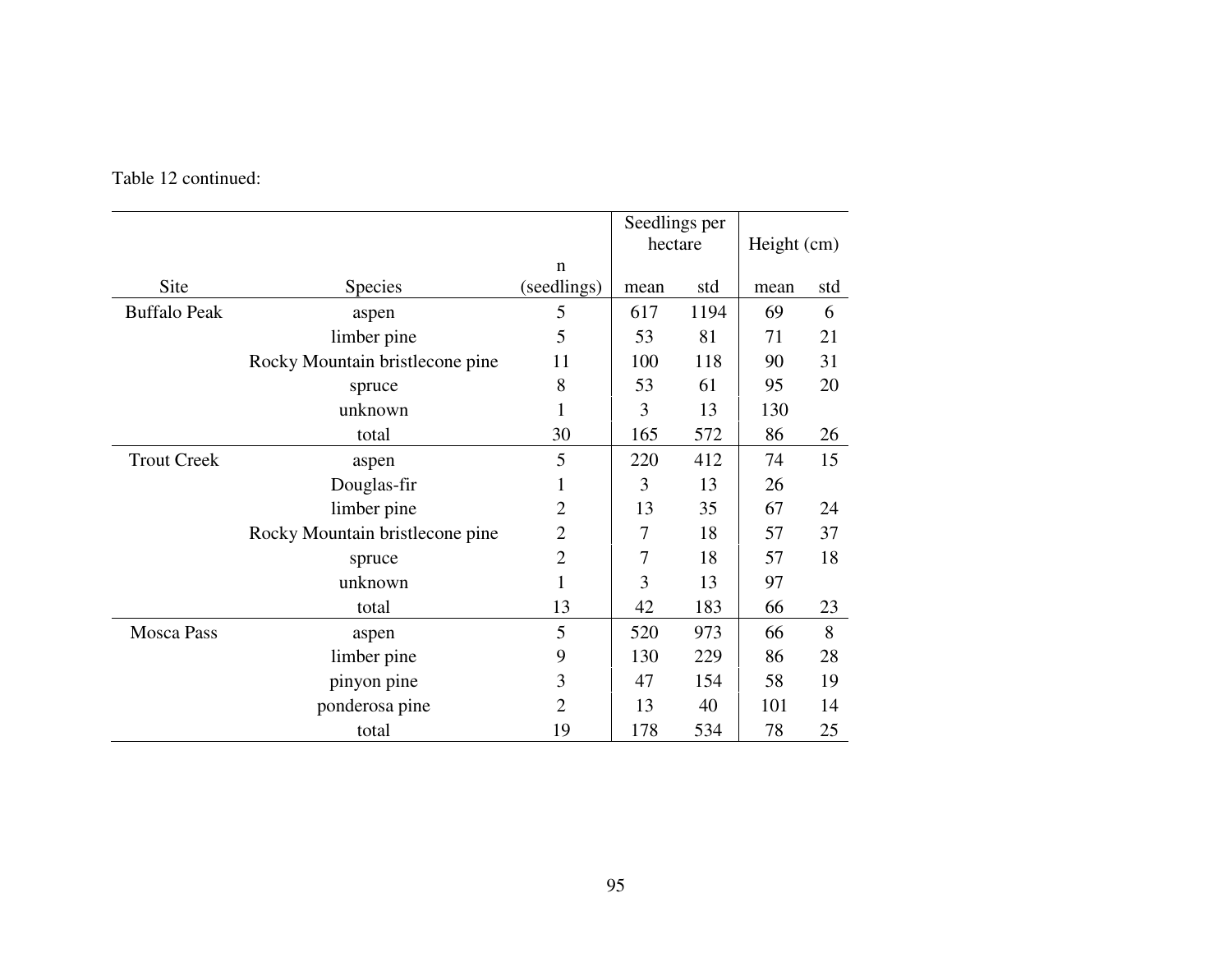| Type<br>n           |     | Percent<br>Canopy<br>Cover |      | Percent<br>Shrub |      | Percent<br>Rock |      | Percent<br>Gravel |      | Percent<br>Forb |      | Percent<br>Grass |      |
|---------------------|-----|----------------------------|------|------------------|------|-----------------|------|-------------------|------|-----------------|------|------------------|------|
|                     |     | mean                       | std  | mean             | std  | mean            | std  | mean              | std  | mean            | std  | mean             | std  |
| Limber pine         |     |                            |      |                  |      |                 |      |                   |      |                 |      |                  |      |
| seedling            | 218 | 43.8                       | 33.7 | 11.0             | 19.4 | 8.8             | 14.2 | 10.0              | 15.0 | 9.7             | 9.4  | 7.8              | 9.0  |
| Random <sup>1</sup> | 270 | 42.1                       | 32.4 | 8.1              | 16.5 | 6.3             | 12.8 | 11.2              | 16.1 | 13.1            | 14.1 | 13.7             | 14.0 |

Table 13: Percent canopy cover and ground cover for seedling microsites in the natural regeneration transects near six limber pine planting sites, collected in 2009 and 2010.

| Type        | n   | Percent<br>Bare |      | Percent<br>Litter |                  | Percent<br>Log |     | Percent<br>Tree |      | Percent<br>Other $A^2$ |     | Percent<br>Other $B^2$ |       |
|-------------|-----|-----------------|------|-------------------|------------------|----------------|-----|-----------------|------|------------------------|-----|------------------------|-------|
|             |     | mean            | std  | mean              | std              | mean           | std | mean            | std  | mean                   | std | mean                   | std   |
| Limber pine |     |                 |      |                   |                  |                |     |                 |      |                        |     |                        |       |
| seedling    | 218 | 3.5             | 9.5  | 38.9              | $\frac{1}{25.9}$ | 4.8            |     | 19.5 5.5        | 11.4 | 1.2                    | 4.8 | 0.0                    | 0.5   |
| Random      | 270 | 9.6             | 15.0 | 33.1              | 25.7             | 1.5            | 7.1 | 1.1             | 4.4  | 1.8                    | 8.1 | 0.0                    | (0.4) |

1: Random sites were located at 10, 25, and 40 m along 25 m subplots of the natural regeneration transects, and provided a control comparison for the microsites placed at limber pine seedlings.

2: Percent other A and B indicate percents for cover types other than the standard categories. When two additional cover types were present, the one with the higher ground cover was classified as A.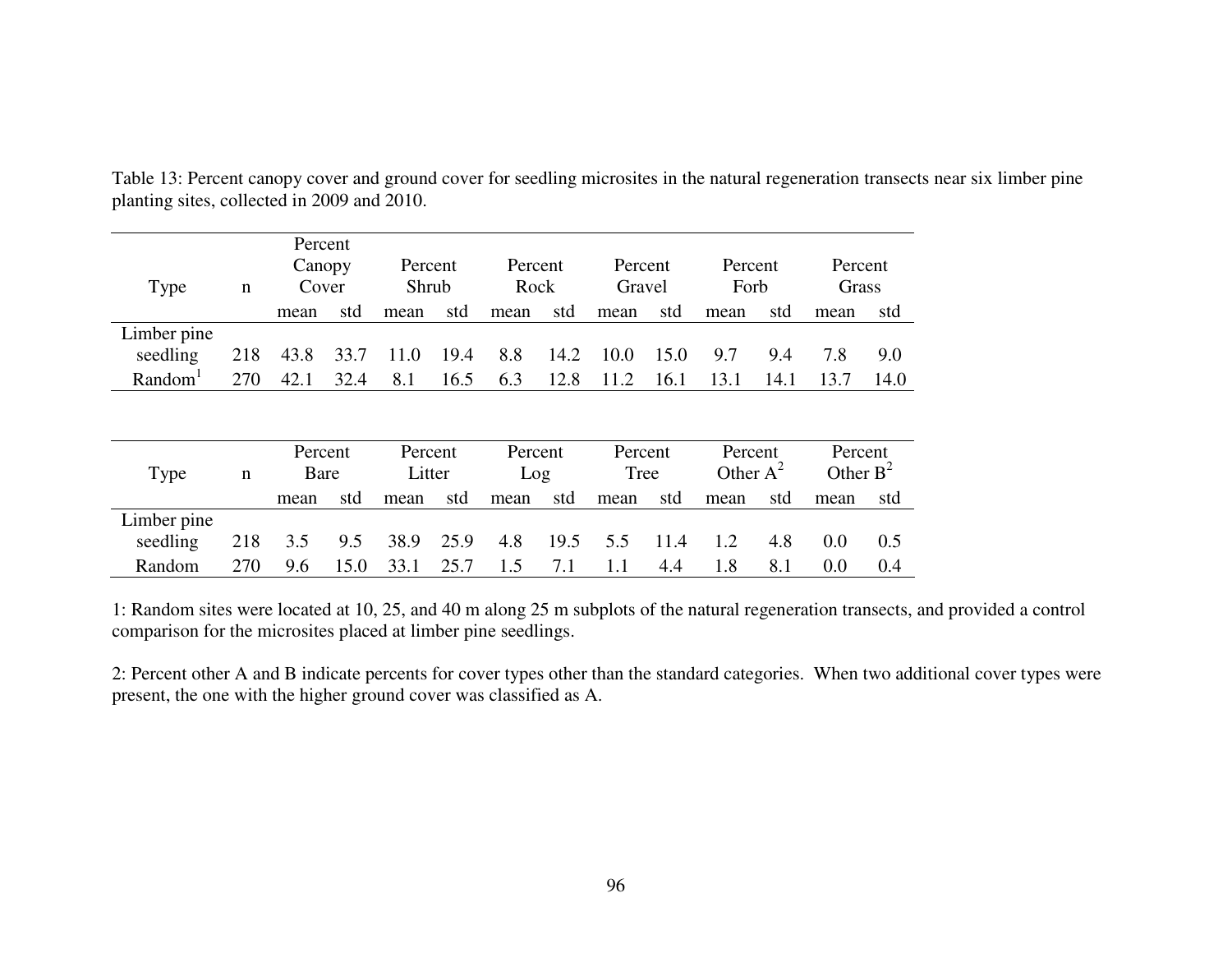Table 14: Distance to three nearest objects for 1  $m<sup>2</sup>$  microsites in natural regeneration transects near planting plots. occurring in stand structure survey transects located near the six limber pine planting plots, collected in 2009 and 2010.

|                     |     | Object $AT$ |       | Object $BT$ |       | Object $C1$ |       |
|---------------------|-----|-------------|-------|-------------|-------|-------------|-------|
| Type                | n   | mean        | std   | mean        | std   | mean        | std   |
| Limber pine         |     |             |       |             |       |             |       |
| seedling            | 218 | 40.9        | 49.6  | 52.0        | 50.6  | 67.1        | 62.5  |
| Random <sup>2</sup> | 270 | 95.0        | 152.4 | 120.4       | 148.2 | 142.3       | 182.1 |

1:Object A is the closest object; Object B is the second closest object; and Object C is third closest object to either the limber pine seedling or the center point of the microsite.

2: Random sites were located at 10, 25, and 40 m along 25 m subplots of the natural regeneration transects, and provided a control comparison for the microsites placed at limber pine seedlings.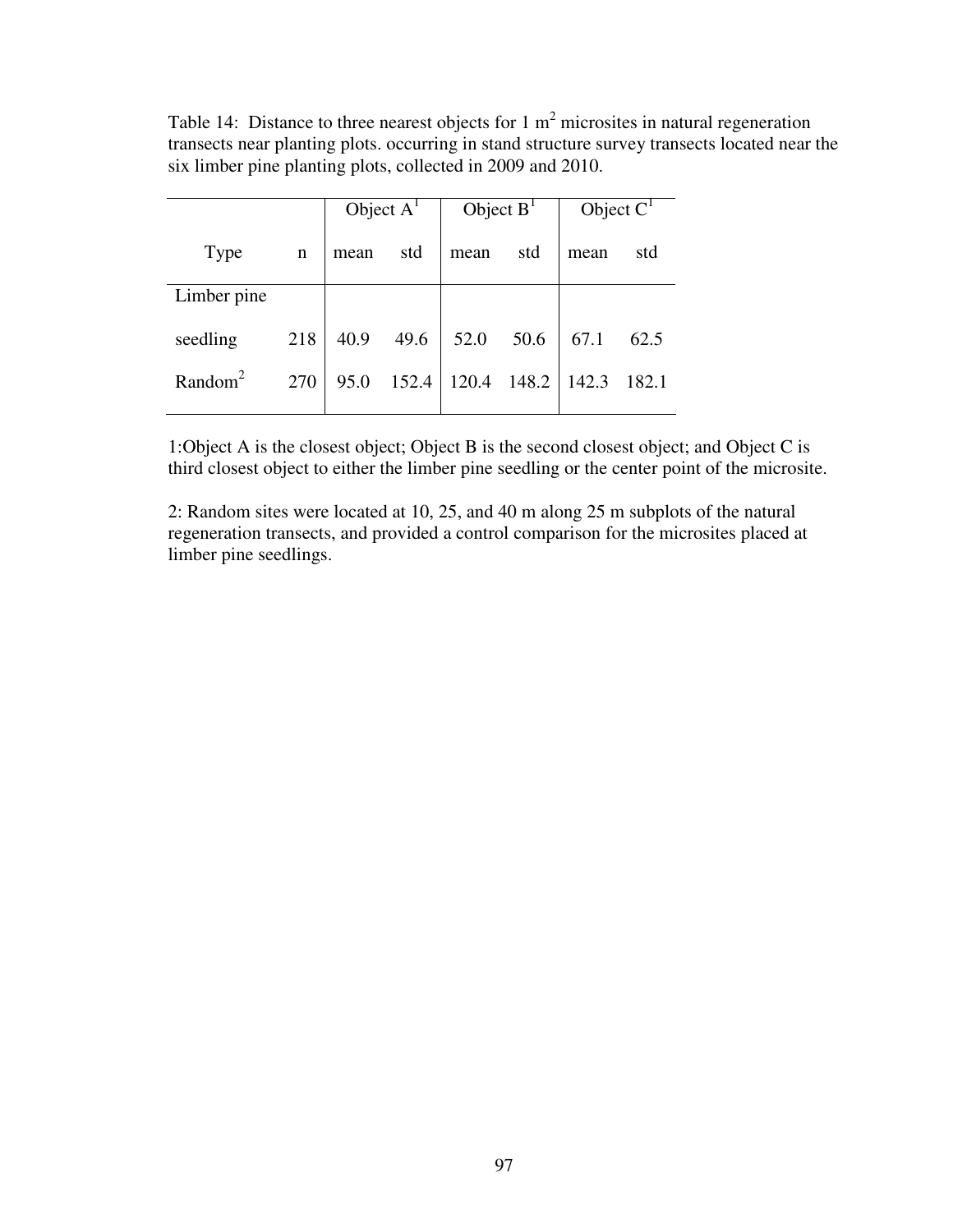| Parameter                 | Estimate | s.e.  | d.f.  | p-value |
|---------------------------|----------|-------|-------|---------|
| Intercept                 | 23.84    | 32.14 | 9.51  | 0.476   |
| Percent groundcover of    |          |       |       |         |
| other tree/seedling stems | 92.2     | 26.06 | 65.95 | 0.0007  |
| Basal area limber pine    | 0.44     | 0.13  | 81.68 | 0.0021  |

Table 15: Linear multiple regression model of the density of natural limber pine seedlings by microsite and site characteristics in  $18<sup>1</sup>$  natural regeneration transects near the six limber pine planting plots, collected in 2009 and 2010.  $R^2$ =0.39. Generalized Chi-Square /df=1.00.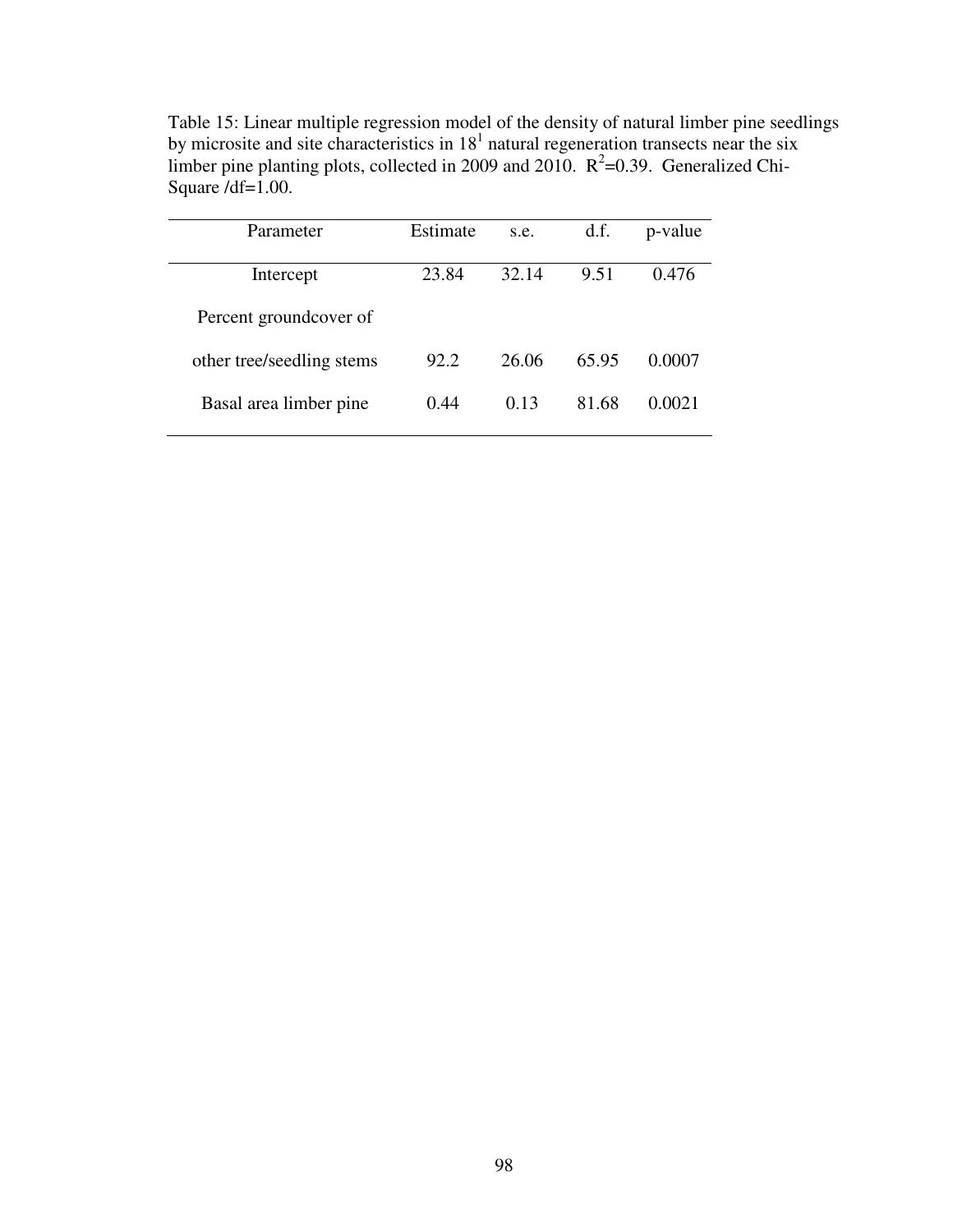

Figure 1: Proportion of healthy<sup>1</sup> planted limber pine seedlings by orientation to nurse object in August 2011, three growing seasons after planting. Different letters indicate a significant difference in pairwise comparison between values ( $p$ -value  $< 0.05$ ). The pair of asterisk indicates significance at p=0.0595. Error bars indicate standard error. Proportions are least-squares means from 36 plots, six in each of the six planting sites along eastern side of Front Range Mountains in WY and CO, 2009

1: Overall seedling health was rated on a 1-5 scale: 1) tree was healthy with less than 5% dead needles or branches, 2) tree had 5-50% dead needles and/or branches, 3) tree had 50-99% dead needles and/or branches, 4) tree was recently dead- <5 years In this analysis trees rated 1 were compared with all other trees.

2: Orientation refers to the position of the tree in relation to the nurse object, where none indicates control trees.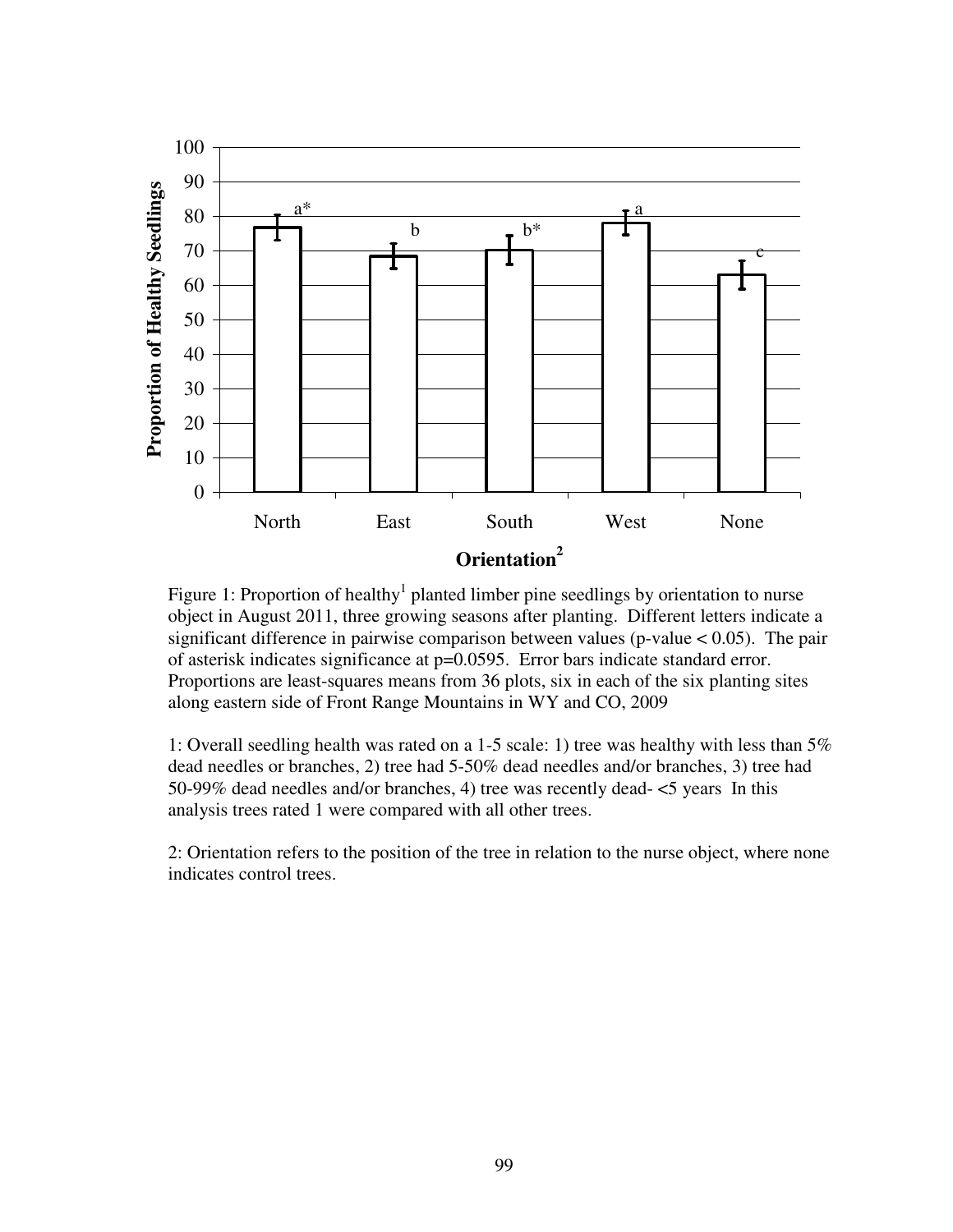

Figure 2: Limber pine tree pith dates binned by decade for trees >135cm tall occurring in stand structure survey transects and natural regeneration survey transects located near and in the six limber pine planting plots, collected in 2009 and 2010. Trees were cored at approximately 20cm height, therefore pith dates do not include the first 20cm of growth.

1: One tree dated prior to 1760 in this site, its pith date was 1279.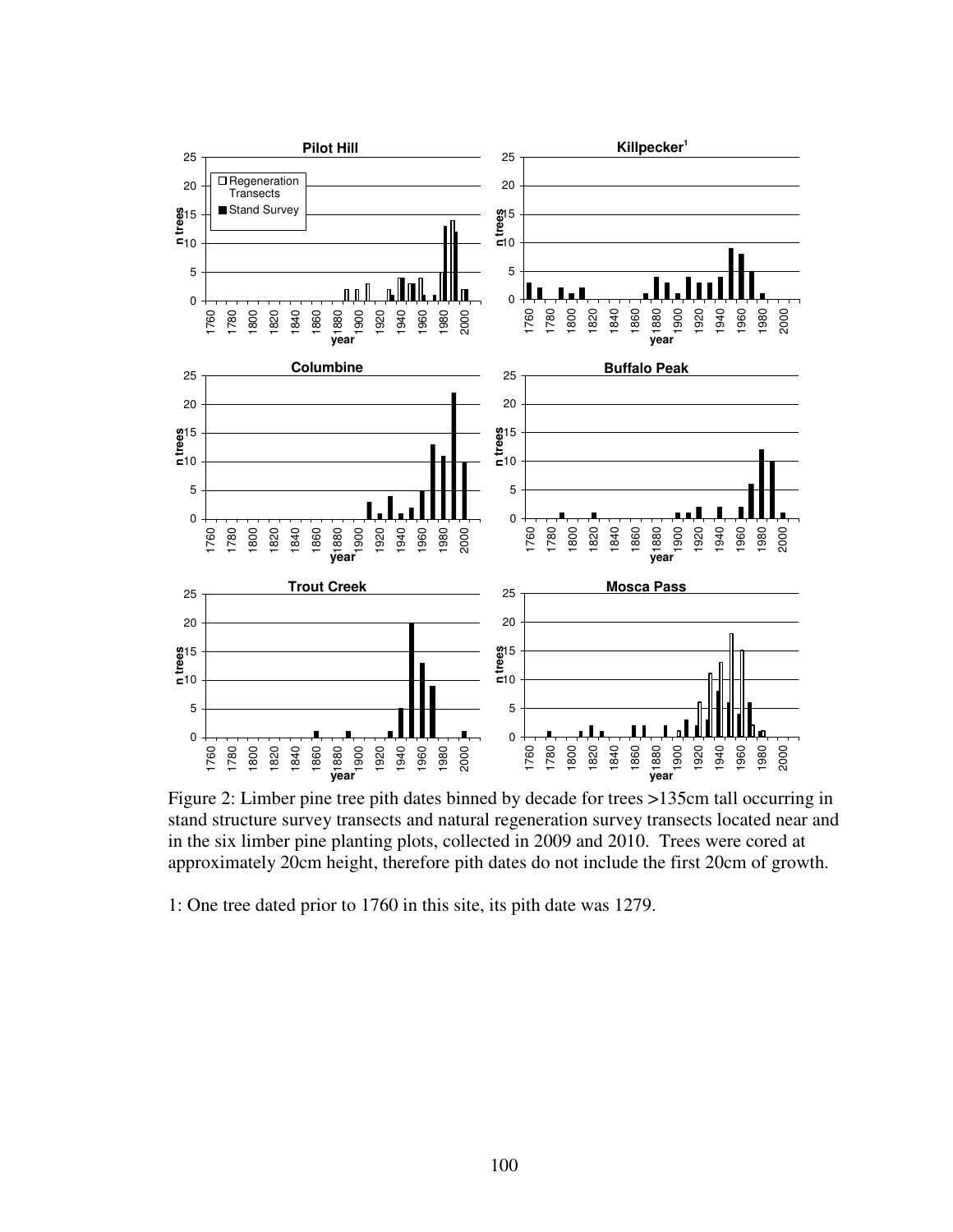

Figure 3: Limber pine seedling root/shoot boundary dates binned by decade for all natural regeneration <135cm tall occurring in stand structure survey transects and natural regeneration survey transects located near and in the six limber pine planting plots, collected in 2009 and 2010. Seedlings were aged at the root-shoot boundary; therefore dates represent time of germination.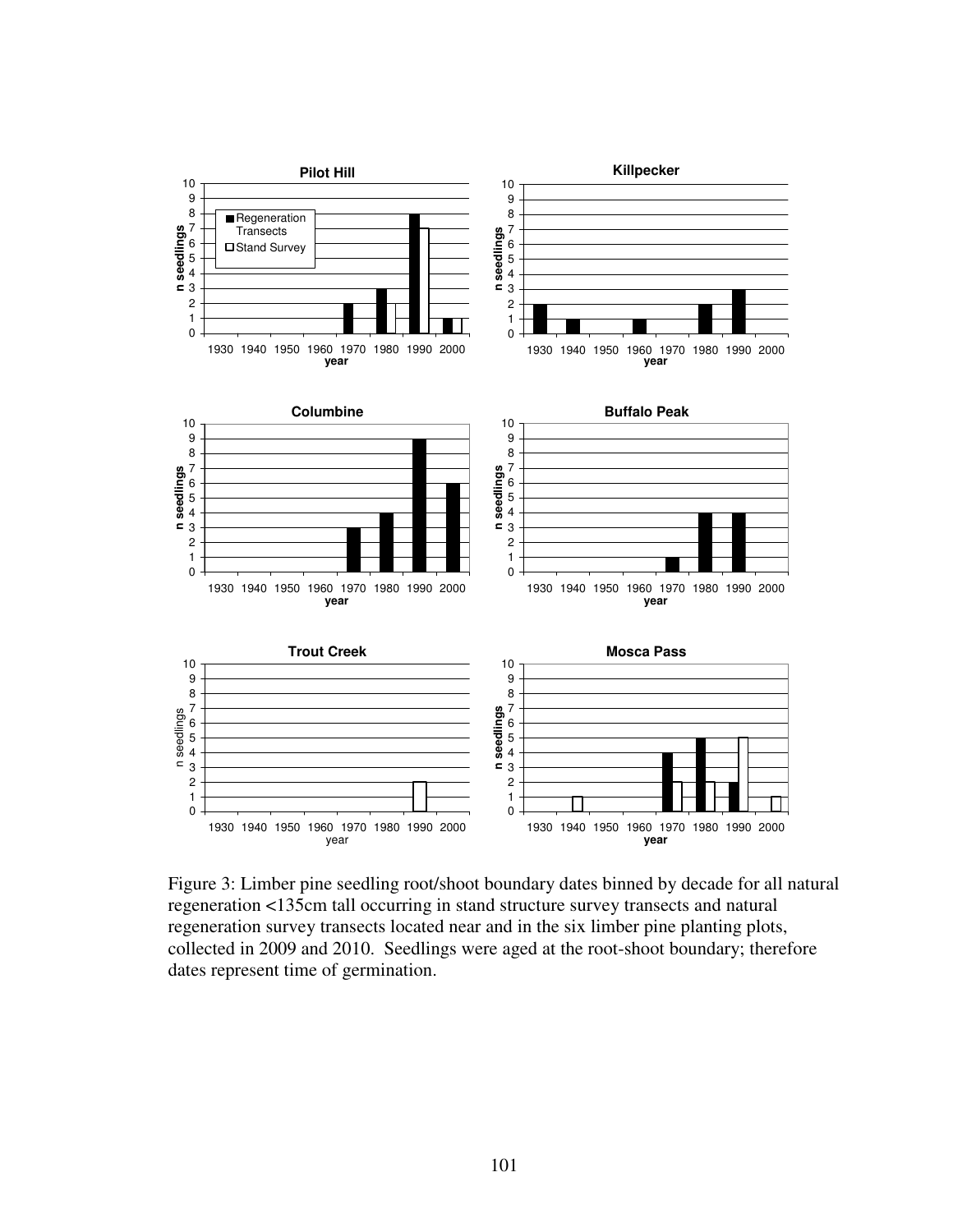## **Literature Cited**

- Agaba, H., L. J. B. Orikiriza, J. F. O. Esegu, J. Obua, J. D. Kabasa and A. Huttermann. 2010. Effects of hydrogel amendment to different soils on plant available water and survival of trees under drought conditions. Clean-Soil Air Water. 38:328-335
- Barbeito, I., M. Fortin, F. Montes, and I. Canellas. 2009. Response of pine natural regeneration to small-scale spatial variation in a managed Mediterranean mountain forest. Applied Vegetation Science. 12: 488-503.
- Benedict, J.B. 1984. Rates of tree-island migration, Colorado Rocky Mountains, U.S.A. Ecology. 65: 820-823.
- Benkman, C.W. 1995. The impact of tree squirrels (*Tamiasciurus*) on limber pine seed dispersal adaptations. Evolution. 49:585-592.
- Bentz, B. and G. Schen-Langenheim. 2007. The mountain pine beetle and whitebark pine waltz: Has the music changed? In Proceedings of the Conference Whitebark Pine: A Pacific Coast Perspective. U.S. Department of Agriculture, Forest Service R6 NR-FHP-2007-01. Portland, OR: U.S. Department of Agriculture, Pacific Northwest Region, Forest Service. pp. 43-50
- Bentz, B., E. Campbell, K. Gibson, S. Kegley, J. Logan and D. Siz. 2010. Mountain pine beetle in high-elevation five-needle white pine ecosystems. In: Keane, R.E., D.F. Tomback, M.P. Murray, and C.M. Smith. (Eds.). The future of high-elevation, five-needle white pines in Western North America: Proceedings of the High Five Symposium. 28-30 June 2010; Missoula, MT. U.S.D. Forest Service Proceedings RMRS-P-63. Rocky Mountain Forest and Range Experimental Station, Fort Collins, CO. p. 78-84.
- Bergquist, J., M. Lof, and G. Orlander. 2009. Effects of roe deer browsing and site preparation on performance of planted broadleaved and conifer seedlings when using temporary fences. Scandinavian Journal of Forest Research. 24: 308-318.
- Bernier, P. Y. 1993. Comparing natural and planted black spruce seedlings .I. Water relations and growth. Canadian Journal of Forest Research-Revue Canadienne De Recherche Forestiere. 23:2427-2434
- Bonnet, V.H., A.W. Schoettle, and W.D. Shepperd. 2005. Postfire environmental conditions influence the spatial pattern of regeneration for *Pinus ponderosa*. Canadian Journal of Forest Research. 35: 37-47.
- Burns, K.S. 2006. White pine blister rust survey in the Sangre de Cristo and Wet Mountains of southern Colorado. Biological Evaluation R2-06-05. Denver, CO: U.S. Department of Agriculture, Forest Service, Rocky Mountain Region. 22 p.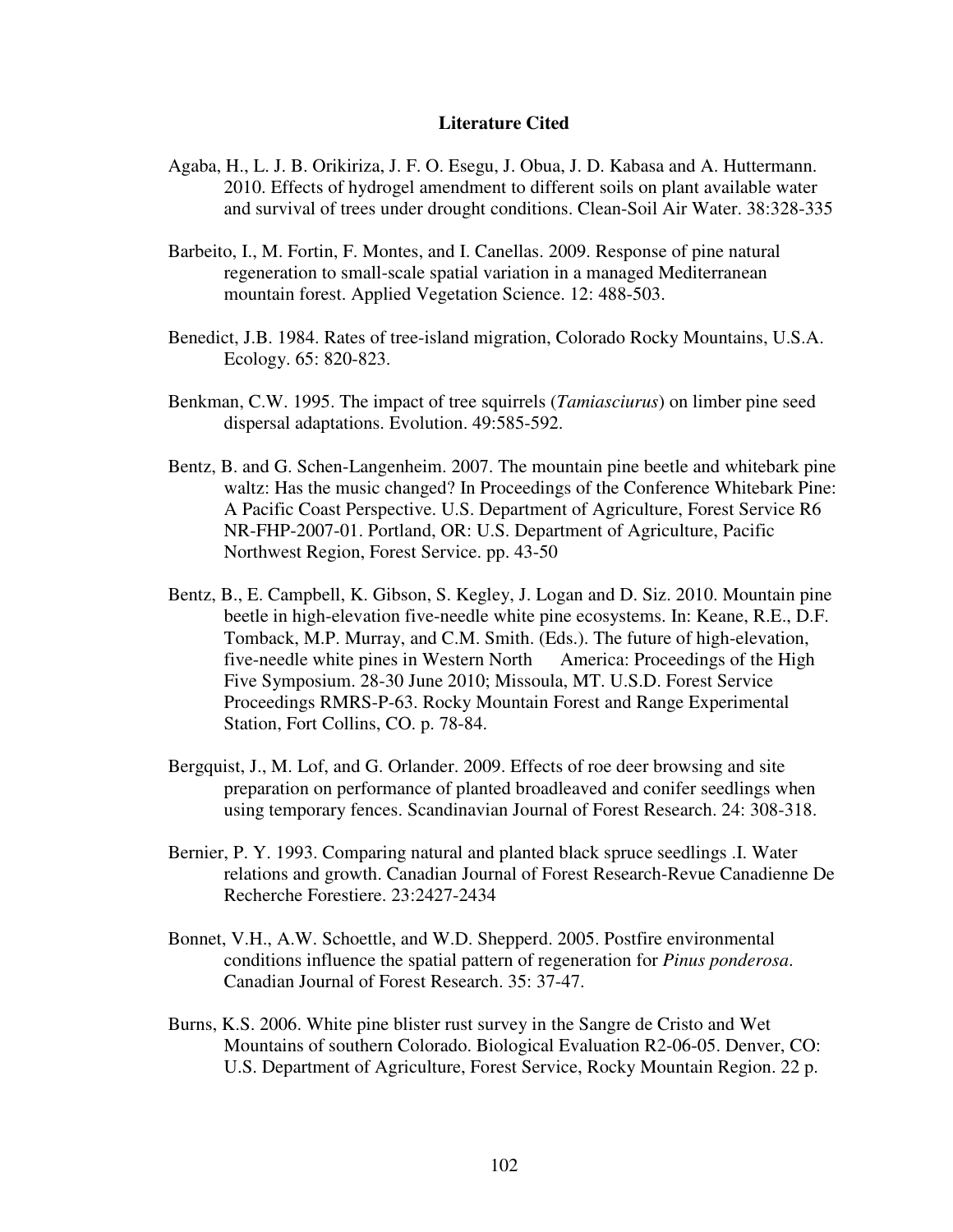- Burns, K.S., A.W. Schoettle, W.R. Jacobi, M.F. Mahalovitch. 2008. Options for the management of white pine blister rust in the Rocky Mountain Region. Gen. Tech. Rep. RMRS-GTR-206. Fort Collins, CO: U.S. Department of Agriculture, Forest Service, Rocky Mountain Research Station. 26 p.
- Callaway, R.M. and L.R. Walker. 1997. Competition and facilitation: a synthetic approach to interactions in plant communities. Ecology. 78: 1958-1965.
- Carsey, K.S. and D.F. Tomback. 1994. Growth form distribution and genetic relationships in tree clusters of *Pinus flexilis*, a bird-dispersed pine. Oecologica. 98: 402-411
- Castro, J., R. Zamora, J.A. Hodar, J.M. Gomez, and L. Gomez-Aparicio. 2004. Benefits of using shrubs as nurse plants for reforestation in Mediterranean mountains: a 4 year study. Restoration Ecology. 12: 352-358.
- Cerezke, H. F. 1995. Egg gallery, brood production, and adult characteristics of mountain pine beetle, *Dendroctonus ponderosae* Hopkins (Coleoptera: Scolytidae), in three pine hosts. Canadian Entomologist. 127:955-965
- Colack, A.H. 2003. Effects of microsite conditions on Scots pine (*Pinus sylvestris* L.) seedlings in high-elevation plantings. Forstw. Cbl. 122:36-46
- Coop, J.C. and A.W. Schoettle. 2009. Regeneration of Rocky Mountain bristlecone pine (*Pinus aristata*) and limber pine (*Pinus flexilis*) three decades after stand replacing fire. Forest Ecology and Management. 257: 893-903.
- Donnegan, J.A., and A.J. Rebertus. 1999. Rates and mechanisms of subalpine forest succession along an environmental gradient. Ecology. 80: 1370-1384.
- Dullinger, S., T. Dirnbock and G. Grabherr. 2004. Modelling climate change-driven treeline shifts: Relative effects of temperature increase, dispersal and invasibility. Journal of Ecology. 92:241-252
- Elman, E. and D.L. Peterson. 2003. Post-harvest regeneration of montane *Abies amabilis* forests in northern Washington, USA. The Forestry Chronicle. 79:268-273.
- Feldman, R., D.F. Tomabck, and J. Koehler. 1999. Cost of mutualism: competition, tree morphology, and pollen production in limber pine clusters. Ecology. 80:324-329.
- Furniss, R.L. and V.M. Carolin. 1977. Western forest insects. Washington: Dept. of Agriculture, Forest Service.
- Geils, B.W., K.E. Hummer, R.S. Hunt. 2010. White pines, *Ribies*, and blister rust: a review and synthesis. Forest Pathology. 40:147-185.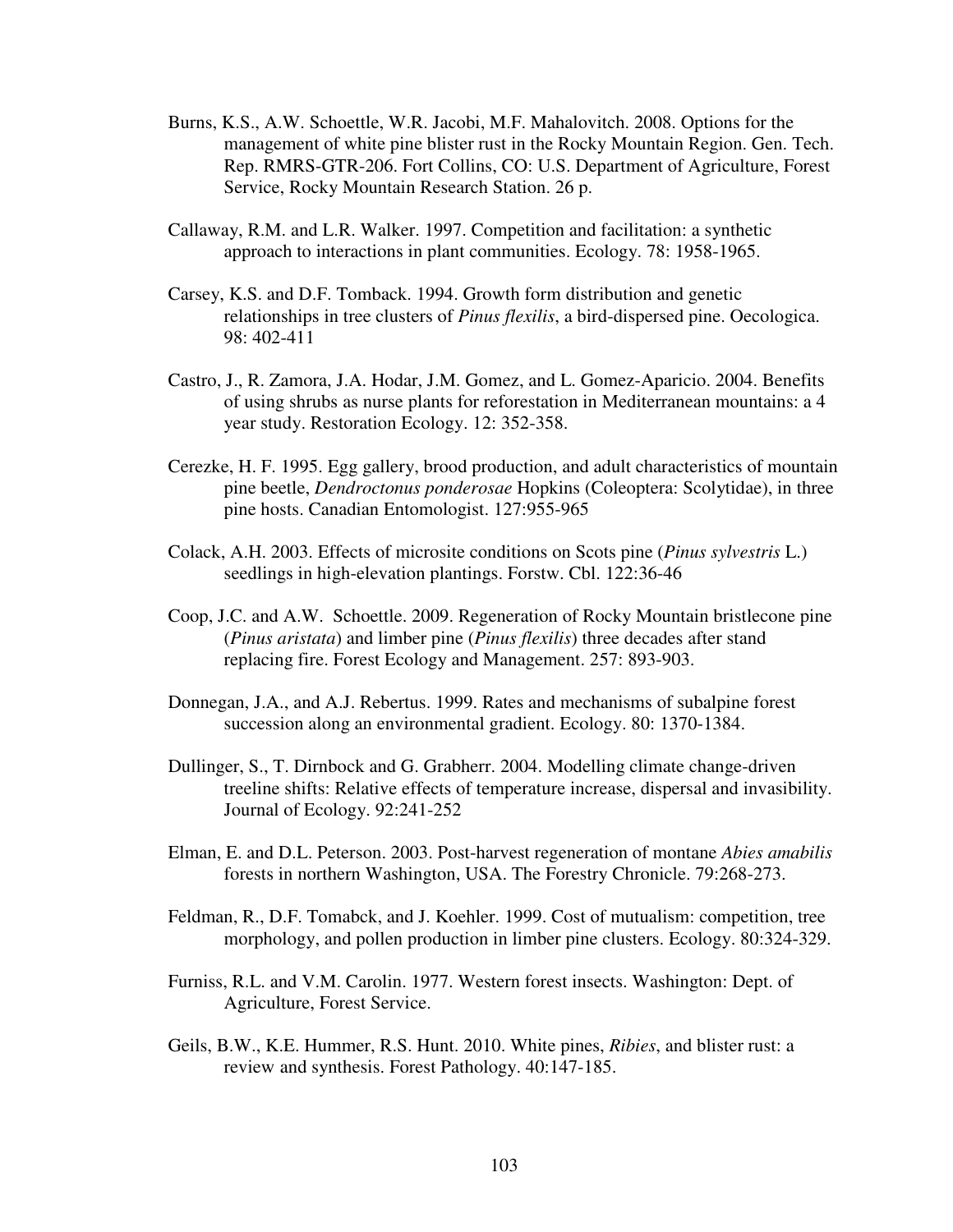- Germino, M.J., and W.K. Smith. 1999. Sky exposure, crown architecture, and low temperature photoinhibition in conifer seedlings at alpine treeline. Plant, Cell and Environment. 22: 407-415.
- Germino, M.J., W.K. Smith, and A.C. Resor. 2002. Conifer seedling distribution and survival in an alpine-treeline ecotone. Plant Ecology. 162: 157-168.
- Gibson, K.E., K. Scov, S. Kegley, C. Jorgensten, S. Smith, and J. Witcosky. 2008. Mountain pine beetle impacts in high-elevation five-needle pines: current trends and challenges. Rep. R1-08-020. Missoula, MT: US Department of Agriculture, Forest Service, Northern Region, Forest Health Protection. 32 p
- Gomez-Aparicio, L., Z. Regino, C. Jorge, and J.A. Hodar. 2008. Facilitation of tree saplings by nurse plants: microhabitat amelioration or protection against herbivores? Journal of Vegetation Science. 19: 161-172.
- Grossnickle, S.C. 2005. Importance of root growth in overcoming planting stress. New Forests. 30:273-294.
- Hicke, J.A. J.A. Logan, and J. Powell, and D.S. Ojima. 2006. Changing temperatures influence suitability for modeled mountain pine beetle (*Dendroctonus ponderosae*) outbreaks in the western United States. Journal of Geophysical Research. 111: G02019
- Hoff, R.J., R.T. Bingham, and G.I. McDonald. 1980. Relative blister rust resistance of white pines. European Journal of Forest Pathology. 10. 307-316
- Hogg, E.H., and A.G. Schwarz. 1997. Regeneration of planted conifers across climactic moisture gradients on the Canadian prairies: implications for distribution and climate change. Journal of Biogeography. 24:527-534.
- Huttermann, A., M.Zommorodi, and K. Reise. 1999. Addition of hydrogels to soil for prolonging the survival of *Pinus halepensis* seedlings subjected to drought. Soil and Tillage Research. 50: 295-304.
- Jacobs, D.F., and K. Steinbeck. 2001. Tree shelters improve the survival and growth of planted Engelmann spruce seedlings in southwestern Colorado. Western Journal of Applied Forestry. 16: 114-120.
- Johnson, E.A., K. Miyanishi, and H. Kleb. 1994. The hazards of interpretation of static age structures as shown by stand reconstructions in a *Pinus contorta* – *Picea engelmannii* forest. Journal of Ecology. 82: 923-931.
- Kamil, A.C., and J.E. Jones. 1997. The seed-storing corvid Clark's nutcracker learns geometric relationships among landmarks. Nature. 390:276-279.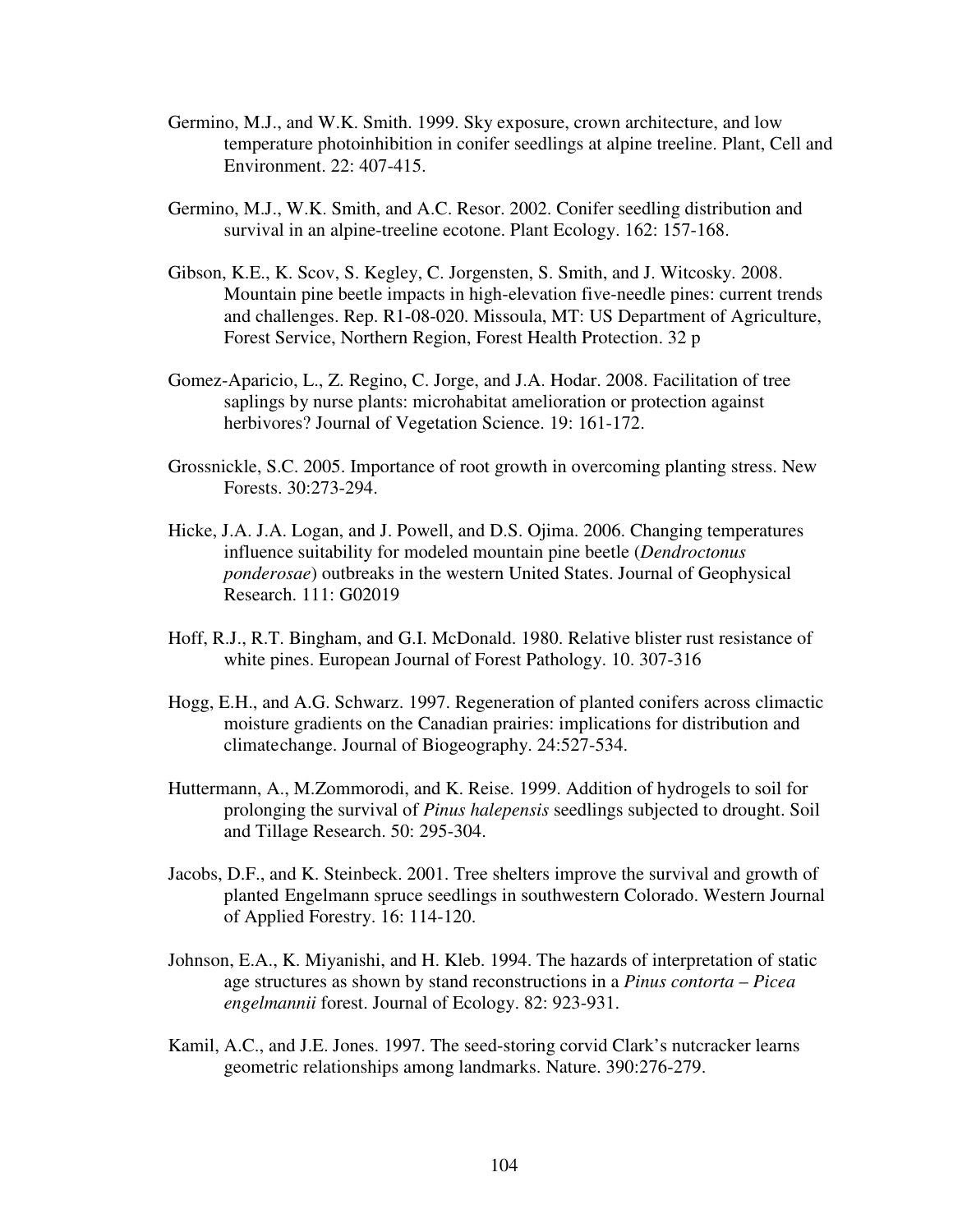- Kearns, H.S.J. 2005. White pine blister rust in the central Rocky Mountains: modeling current status and potential impacts. Fort Collins, CO: Colorado State University. Dissertation. 243 p.
- Kearns, H.S.J., W.R. Jacobi, K.S. Burns, and W.B. Geils. 2008. Distribution of *Ribes*, an alternate host of white pine blister rust, in Colorado and Wyoming. Journal of the Torrey Botanical Society. 135: 423-438.
- Kendell, K.C. 1983. Use of pine nuts by black and grizzly bears in the Yellowstone area. International Conference on Bear Research and Management. 5: 166-173.
- Kendrick, B. 2000. The Fifth Kingdom. Newburyport, MA: R. Pullins Co. 373 p.
- Knowles, P., and M.C. Grant. 1983. Age and size structure analyses of Engelmann spruce, ponderosa pine, lodgepole pine, and limber pine in Colorado. Ecology. 64:1-9
- Korner, C., M. Neumayer, S.P. Menendez-Riedl, and A. Smeets-Scheel. 1989. Functional morphology of mountain plants. Flora. 182: 353-383.
- Krugman, S.L. and J. Jenkinson. 1974. Pinus L. Pine. in Seeds of Woody Plants in the United States. Tech coordinator C.S. Schopmeyer. Ag handbook number 450. Forest Service, US Dept of Ag Washington, D.C. 598-638.
- Lanner, R.M., and S.B. Vander Wall. 1980. Dispersal of limber pine seed By Clark's nutcracker. Journal of Forestry. October 1980: 637-639.
- Logan, J.A., and J.A. Powell. 2001. Ghost forests, global warming, and the mountain pine beetle (Coleoptera: Scolytidae). American Entomologist. 47: 160-172.
- Mahalovich, M.F., K.E. Burr, and D.L. Foushee. 2006. Whitebark pine germination, rust resistance and cold hardiness among seed sources in the Inland Northwest: Planting Strategies for Restoration. In: National Proceedings: Forest and Conservation Nursery Association; 2005 July 18-20; Park City, UT, USA. Proceedings RMRS-P-43. Fort Collins, CO: US Department of Agriculture, Forest Service, Rocky Mountain Research Station: 91-101.
- Maher, E.L., M.J. Germino, and N.J. Hasselquist. 2005. Interactive effects of tree and herb cover on survivorship, physiology, and microclimate of conifer seedlings at the alpine tree-line ecotone. Canadian Journal of Forest Research. 35: 567-574.
- McCaughey, W., G.L. Scott, and K.L. Izlar. 2009. Whitebark pine planting guidelines. Western Journal of Applied Forestry 24: 163-166.

McCutchen, H.E. 1996. Limber pine and bears. Great Basin Naturalist. 56:90-92.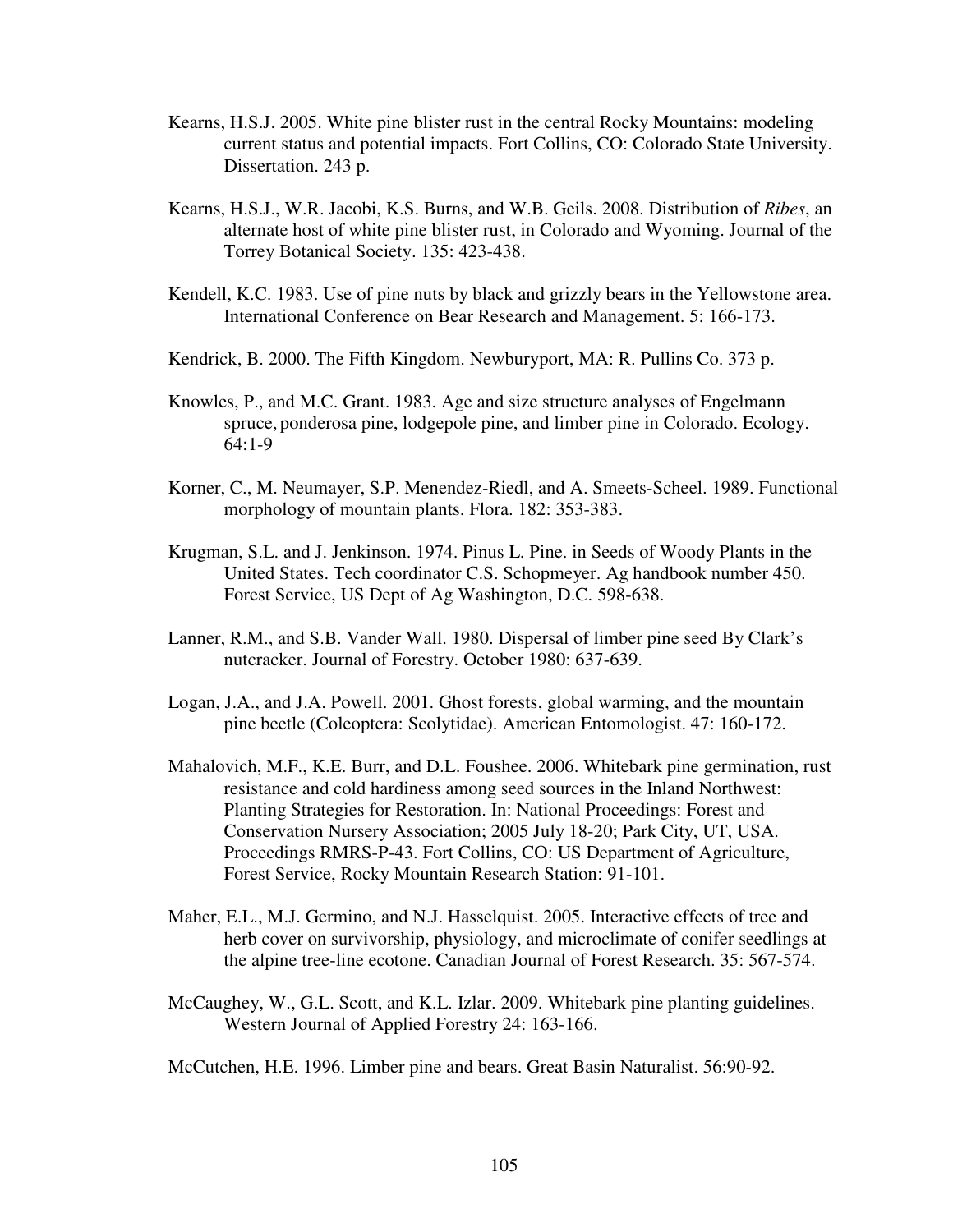- McDonald, G.I., B.A. Richardson, P.J Zambino, N.B. Klopfenstein, and M.S. Kim. 2006. *Pedicularis* and *Castilleja* are natural hosts of *Cronartium ribicola* in North America: a first report. Forest Pathology. 36:73-82.
- Millar, C.I., R.D. Westfall, and D.L. Delany. 2007. Response of high-elevation limber pine (*Pinus flexilis*) to multiyear droughts and  $20<sup>th</sup>$ -century warming, Sierra Nevada, California, USA. Canadian Journal of Forest Research. 37: 2508-2520.
- Munier, A., L. Hermanutz, J.D. Jacobs, and K. Lewis. 2010. The interacting effects of temperature, ground disturbance, and herbivory on seedling establishment: implications for treeline advance with climate warming. Plant Ecology. 210: 19 30.
- Peet, R.K. 1981. Forest vegetation of the Colorado Front Range. Plant Ecology. 45: 3-75.
- Perkins, D.L., and T.W. Swetnam. 1996. A dendrochronology assessment of whitebark pine in the Sawtooth-Salmon River region, Idaho. Canadian Journal of Forestry Research. 26: 2123-2133.
- Perla, R.I., and M. Martinelli. 1976. Avalanche Handbook. U.S. Dept. of Agriculture. Forest Service. Agriculture Handbook 489.
- Rebertus, A.J, B.R. Burns, and T.T. Veblen. 1991. Stand dynamics of *Pinus flexilis* dominated subalpine forests in the Colorado Front Range. Journal of Vegetation Science 2:445-458.
- Reinhardt, K., C. Castanha, M. J. Germino and L. M. Kueppers. 2011. Ecophysiological variation in two provenances of *Pinus flexilis* seedlings across an elevation gradient from forest to alpine. Tree Physiology. 31:615-625
- Resler, L.M., and D.F. Tomback. 2008. Blister rust Prevalence in krummholtz whitebark pine: implications for treeline dynamics, northern Rocky Mountains, Montana, U.S.A. Arctic, Antarctic, and Alpine Research. 40: 161-170.
- Rodriguez-Garcia, E., F. Bravo, and T.A. Spies. 2011. Effects of overstorey canopy, plant-plant interactions and soil properties on Mediterranean maritime pine seedling dynamics. Forest Ecology and Management. 262: 244-251.
- Ronco, F. 1961. Planting in beetle-killed spruce stands. Fort Collins CO: USDA Forest Service, Rocky Mountain Forest and Range Experiment Station, Research Note RMRS-RN-60. 6 p.
- Ronco, F. 1967. Lessons from artificial regeneration studies in a cutover beetle-killed spruce stand in western Colorado. Research Note RMRS-RN-90. Fort Collins, CO: U.S. Department of Agriculture, Forest Service, Rocky Mountain Forest and Range Experiment Station 8 p.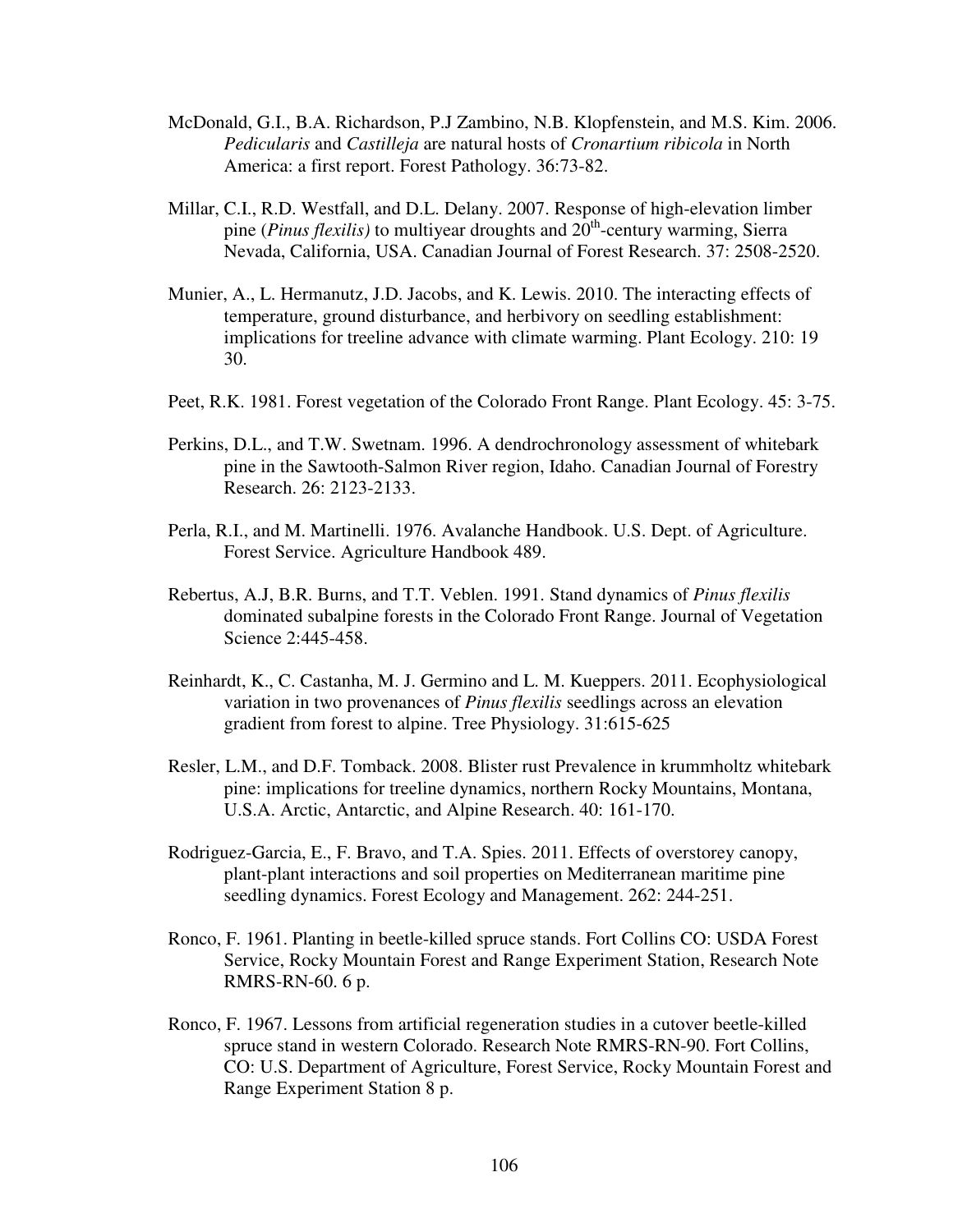- Ronco, F. 1970a. Shading and other factors affect survival of planted Engelmann spruce seedlings in central Rocky Mountains. Research Note RMRS-RN-163. Fort Collins, CO: U.S. Department of Agriculture, Forest Service, Rocky Mountain Forest and Range Experiment Station, 7 p.
- Ronco, F. 1970b. Influence of high light intensity on survival of planted Engelmann spruce. Forest Science. 16: 331-339.
- Ronco, F. 1972. Planting Engelmann spruce. Research Paper RMRS-RP-89. Fort Collins, CO: U.S. Department of Agriculture, Forest Service, Rocky Mountain Forest and Range Experiment Station. 25 p.
- Rowe, E.C., J.C. Williamson, D.L. Jones, P. Holliman, and J.R. Healy 2005. Initial tree establishment on blocky quarry waste ameliorated with hydrogel or slate processing fines. Journal of Environmental Quality 34:994-1003.
- Ruano, I., V. Pando, and F. Bravo. 2009. How do light and water influence *Pinus pinaster* Ait. germination and early seedling development? Forest Ecology and Management. 258: 2647-2653.
- Samman, S. and J. Logan. 2000. Assessment and response to bark beetle outbreaks in the Rocky Mountain area. Report to Congress from Forest Health Protection, Washington Office, Forest Service, USDA. USDA Forest Service, Rocky Mountain Research Station, General Technical Report RMRS-GTR-62. 46 p.
- Schallenberger, A. and C. Jonkel. 1980. Rocky Mountain east front studies, 1979. Border Grizzly Project, Spec. Rep. 39. Univ. Montana, Missoula. 207 p.
- Shoal, R., T. Ohlson, and C. Aubry. 2008. Land managers guide to whitebark pine restoration in the Pacific Northwest region 2009-2013. Olympia WA: U.S. Department of Agriculture, Forest Service, Pacific Northwest Region. 37 p.
- Schoettle, A.W., and S.G. Rochelle. 2000. Morphological variation of *Pinus flexilis* (Pinaceae), a bird-dispersed pine, across a range of elevations. American Journal of Botany. 87: 1797-1806.
- Schoettle, A.W. and J.F. Negron. 2001. First report of two cone and seed insects on *Pinus flexilis*. Western North American Naturalist. 61: 252-254.
- Schoettle, A.W. 2004. Ecological roles of five-needle pines in Colorado: potential consequences of their loss. In: Sniezko, R.A., S. Samman, S.E. Schlarbaum, and B.E. Howard (Eds.). Breeding and Genetic Resources of Five-needle Pines: Growth, Adaptability and Pest Resistance. U.S. Department of Agriculture Forest Service Proceedings RMRS-P-32. U.S. Department of Agriculture, Forest Service, Rocky Mountain Forest and Range Experimental Station, Fort Collins, CO. p. 124-135.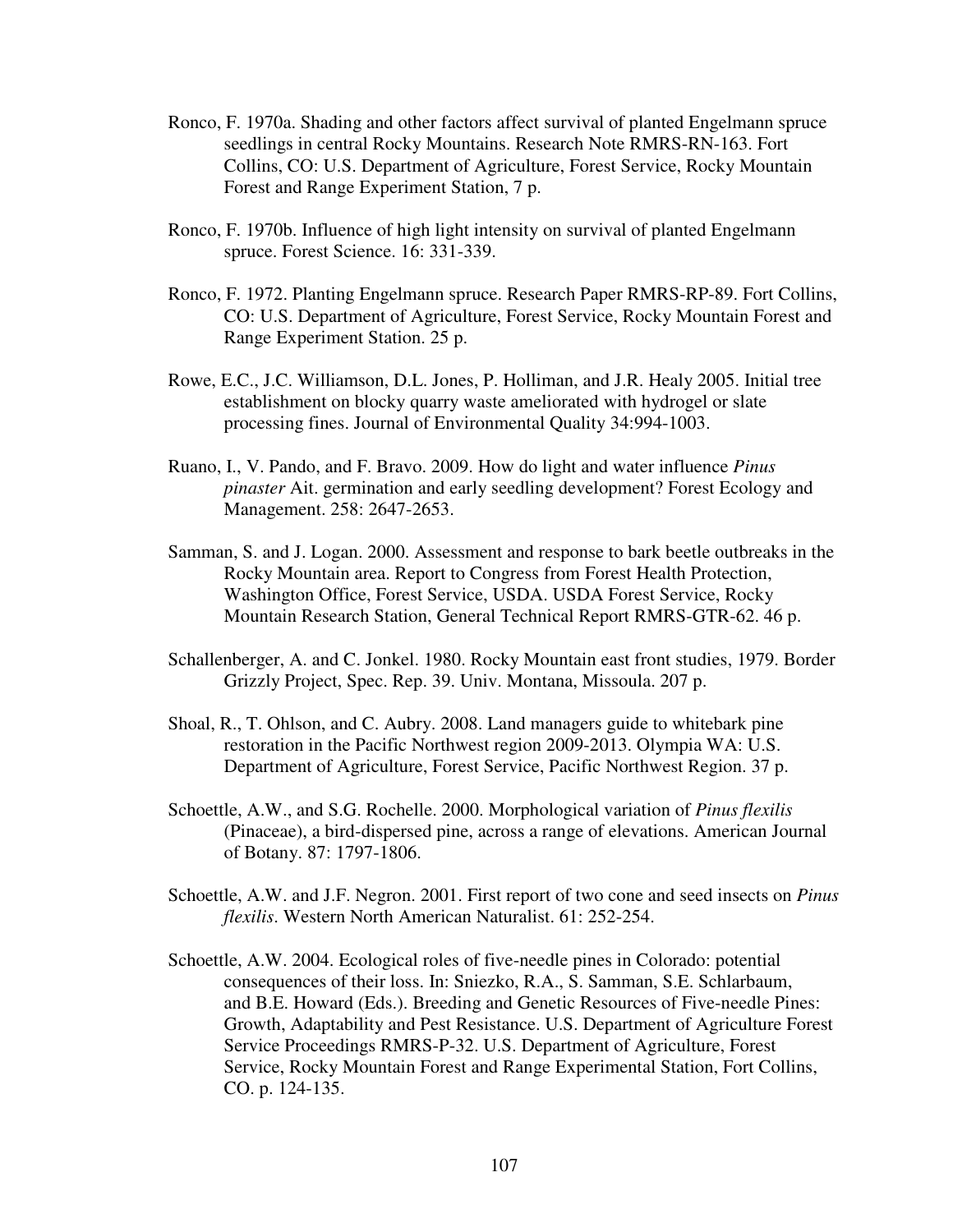- Schoettle, A.W. and R.A. Sniezko. 2007. Proactive intervention to sustain high elevation pine ecosystems threatened by white pine blister rust. Journal of Forest Research. 12:327-336.
- Schoettle, A.W., B.A. Goodrich, J.G. Klutsch, K.S. Burns, S. Costello, R.A. Sniezko, and J. Connor. 2011. The proactive strategy for sustaining five-needle pine populations: an example of its implementation in the southern Rocky Mountains. In: Keane, R.E., D.F. Tomback, M.P. Murray, and C.M. Smith. (Eds.). The future of high-elevation, five-needle white pines in Western North America: Proceedings of the High Five Symposium. 28-30 June 2010; Missoula, MT. U.S.D. Forest Service Proceedings RMRS-P-63. Rocky Mountain Forest and Range Experimental Station, Fort Collins, CO. p. 323-334.
- Schulman, E. 1954. Longevity under adversity in conifers. Science. 119: 396-399.
- Schuster, W.S.F., and J.B. Mitton. 1991. Relatedness within clusters of a bird-dispersed pine and the potential for kin interactions. Heredity. 67: 41-48.
- Schuster, W.S.F., J.B. Mitton, D.K. Yamaguchi, and C.A. Woodhouse. 1995. A comparison of limber pine (*Pinus flexilis*) ages at lower and upper treeline sites east of the continental divide in Colorado. American Midland Naturalist. 133:101 111.
- Schwandt, J.W., I.B. Lockan, J.T. Kliejunas, and J.A. Muir. 2010. Current health issues and management strategies for white pines in the western United States and Canada. Forest Pathology. 40: 226-250
- Scott, G.L. and W. McCaughey. 2006. Whitebark pine guidelines for planting prescriptions. In: Riley, L . E.; Dumroese, R. K.; Landis, T. D., Technical coordinators, 2006. National Proceedings: Forest and Conservation Nursery Associations. 2005. RMRS-P-43. Fort Collins, CO: U.S. Department of Agriculture, Forest Service, Rocky Mountain Research Station. 160 p.
- Shankman, D., and C. Daly. 1988. Forest regeneration above tree limit depressed by fire in the Colorado Front Range. Bulletin of the Torrey Botanical Club. 115: 272- 279.
- Shea, K. L. and M. C. Grant. 1986. Clonal growth in spire-shaped Engelmann spruce and sub-alpine fir trees. Canadian Journal of Botany-Revue Canadienne De Botanique. 64:255-261
- Siepielski, A.M, and C.W. Benkman. 2007. Convergent patterns in the selection mosaic for two North American bird-dispersed pines. Ecological Monographs. 77:203- 222.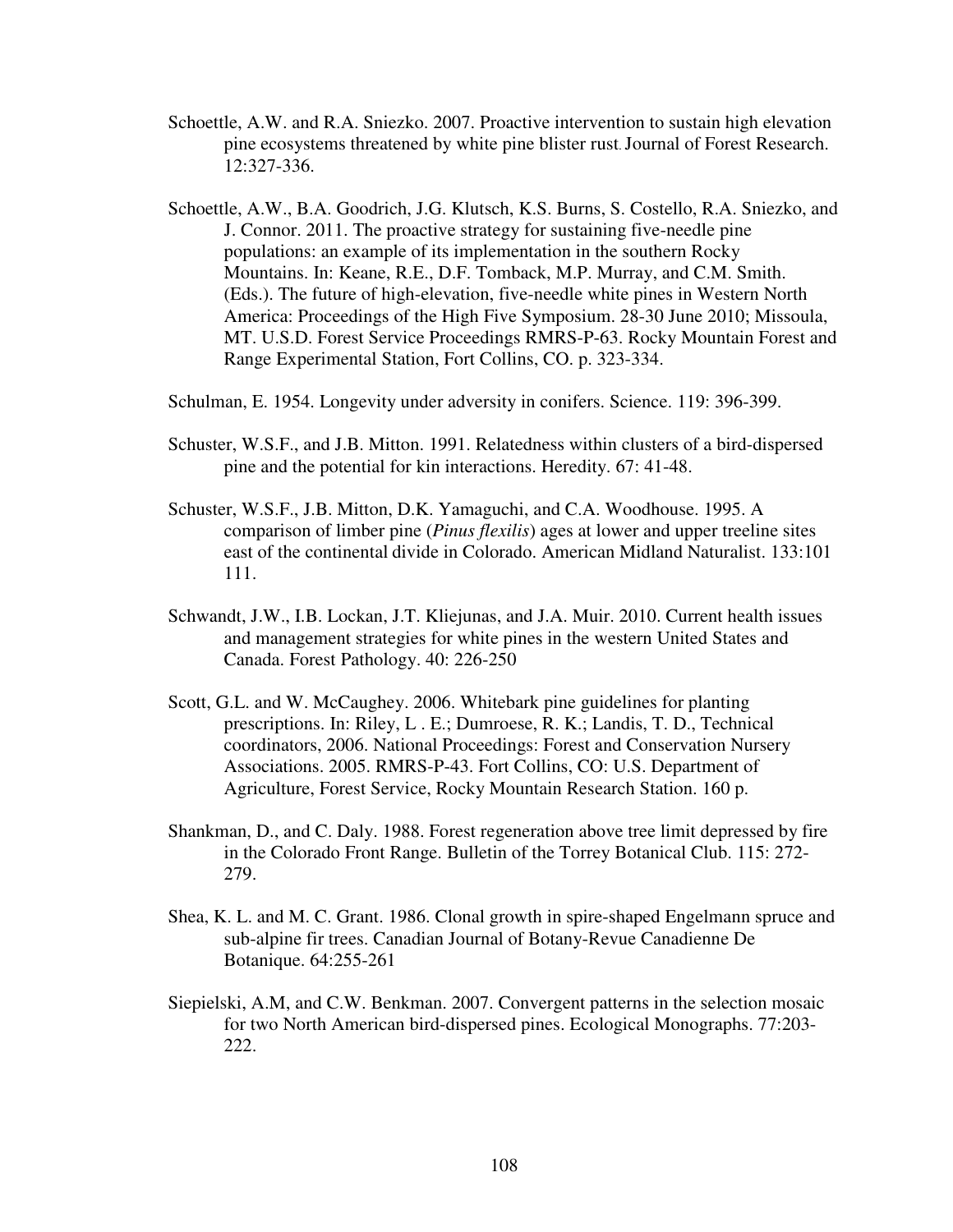- Steele, R., 1990: *Pinus flexilis* James Limber pine. Silvics of North America, Conifers. Agric. Handb.654. Washington, DC: U.S. Department of Agriculture, Forest Service. 348–354 p.
- Strand, M., M.O. Lofvenius, U. Bergsten, T. Lundmark, and O. Rosvall. 2006. Height growth of planted conifer seedlings in relation to solar radiation and position in Scots pine shelterwood. Forest Ecology and Management. 224: 258-265.
- Stohlgren, T.J., R.R. Bachand, Y. Onami, and D. Binkley. 1998. Species-environment relationship and vegetation patterns: effects of spatial scale and tree life-stage. Plant Ecology. 135: 215-228.
- Taylor, J.E. and J.A. Walla. 1999. First report of *Dothistroma septospora* on native limber and whitebark pine in Montana. Plant Disease. 83:590.
- Tomback, D.F. 1982. Dispersal of whitebark pine seeds by Clark's nutcracker: a mutualism hypothesis. Journal of Animal Ecology. 51: 451-467.
- Tomback, D.F., and Y.B. Linhart. 1990. The evolution of bird-dispersed pines. Evolutionary Ecology 4: 185-219
- Tomback, D.F. 2001. Clark's nutcracker: an agent of regeneration. In: Tomback, D.F., S.E. Arno, R.E. Kearne (Eds.). Whitebark Pine Communities. Island Press, Washington, DC, P 89-104.
- Tomback, D.F., A.W. Schoettle, K.E. Chevalier, and C.A. Jones. 2005. Life on the edge for limber pine: seed dispersal within a peripheral population. Ecoscience. 12: 519-529.
- Tomback, D.F. and P. Achuff. 2010. Blister rust and western forest biodiversity: ecology, values and outlook for white pines. Forest Pathology. 40: 186-225.
- U.S. Department of Agriculture, Forest Service. 2011. Custom Climate Data Requests. Retrieved February 11, 2011 from USDA Forest Service RMRS, Moscow Forest Sciences Laboratory. <http://forest.moscowfsl.wsu.edu/climate/customData/>
- Veblen, T.T. 1986. Age and size structure of subalpine rorests in the Colorado Front Range. Bulletin of the Torrey Botanical Club. 113: 225-240.
- Webster, K.L. and E.A. Johnson. 2000. The importance of regional dynamics in local populations of limber pine (*Pinus flexilis*). Ecoscience. 7:175-182.
- Wood, C.S., and L. Unger. 1996. Mountain pine beetle a history of outbreaks in pine forests in British Columbia, 1910-1995. Victoria, BC: Natural Resources Canada, Canadian Forest Service, Pacific Forestry Centre.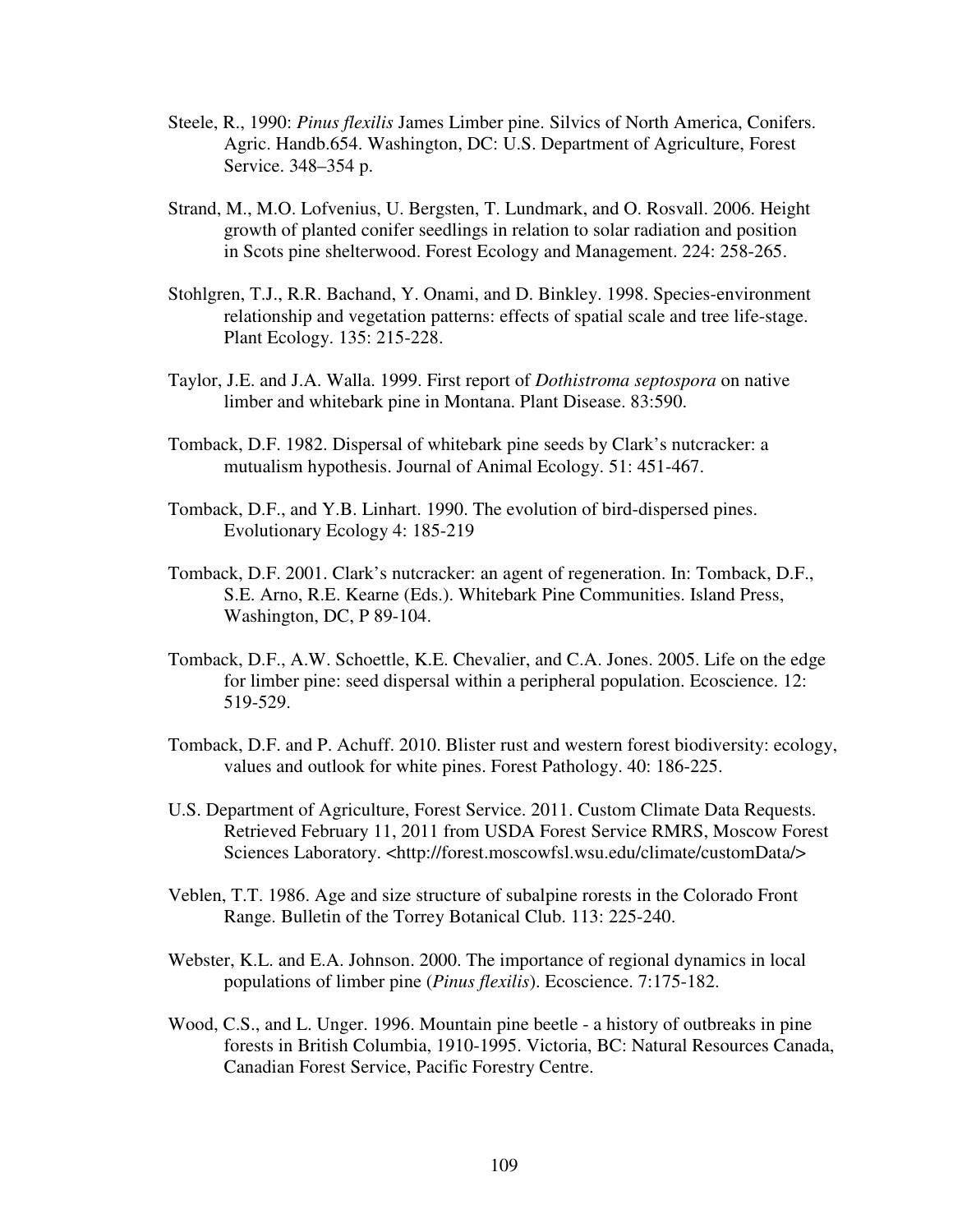Woodward, F.I. 1986. Ecophysiological studies on the shrub *Vaccinium myrtillus* L. taken from a wide altitudinal range. Oecologia 70: 580-586.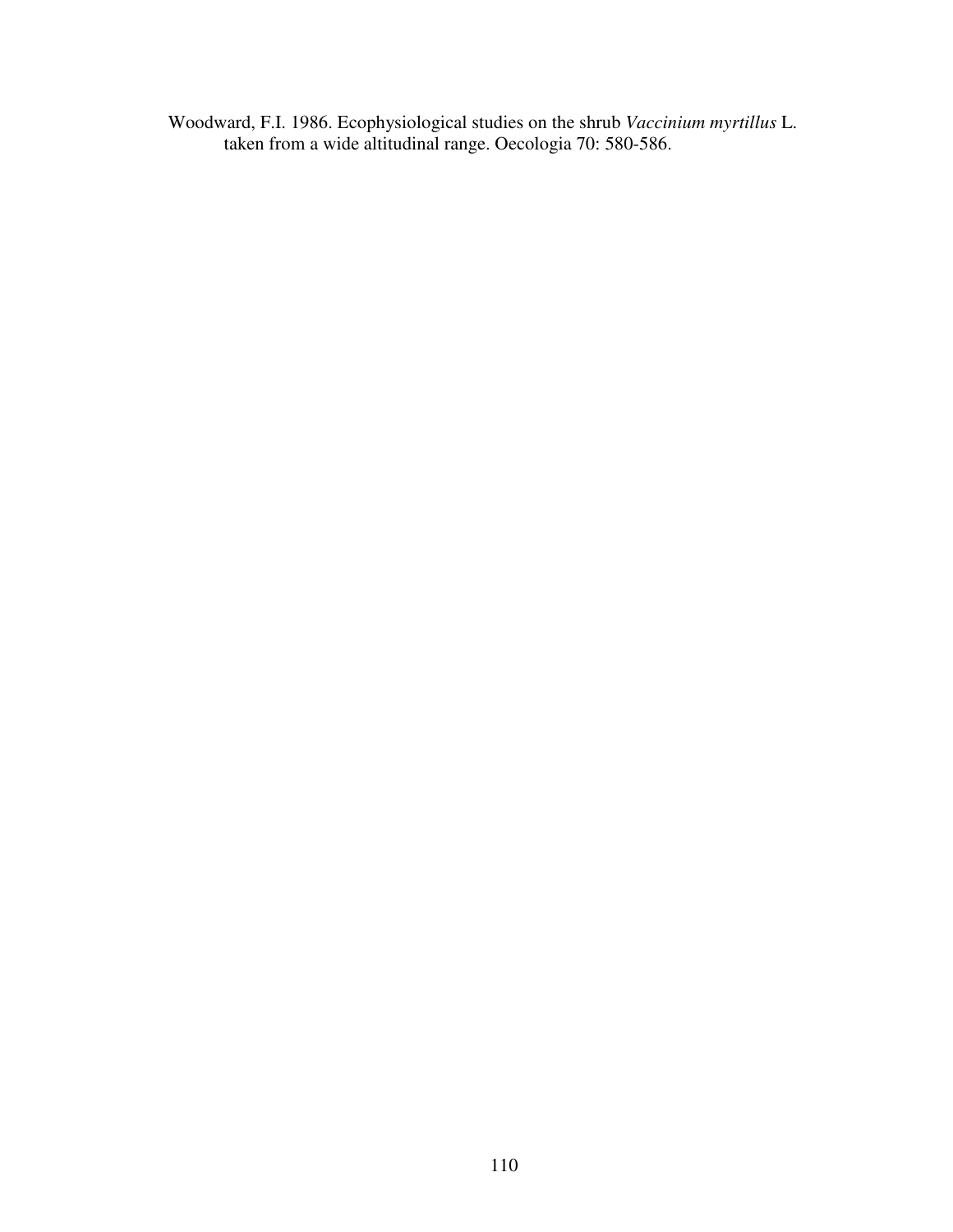**Appendix I: Data Collection Details**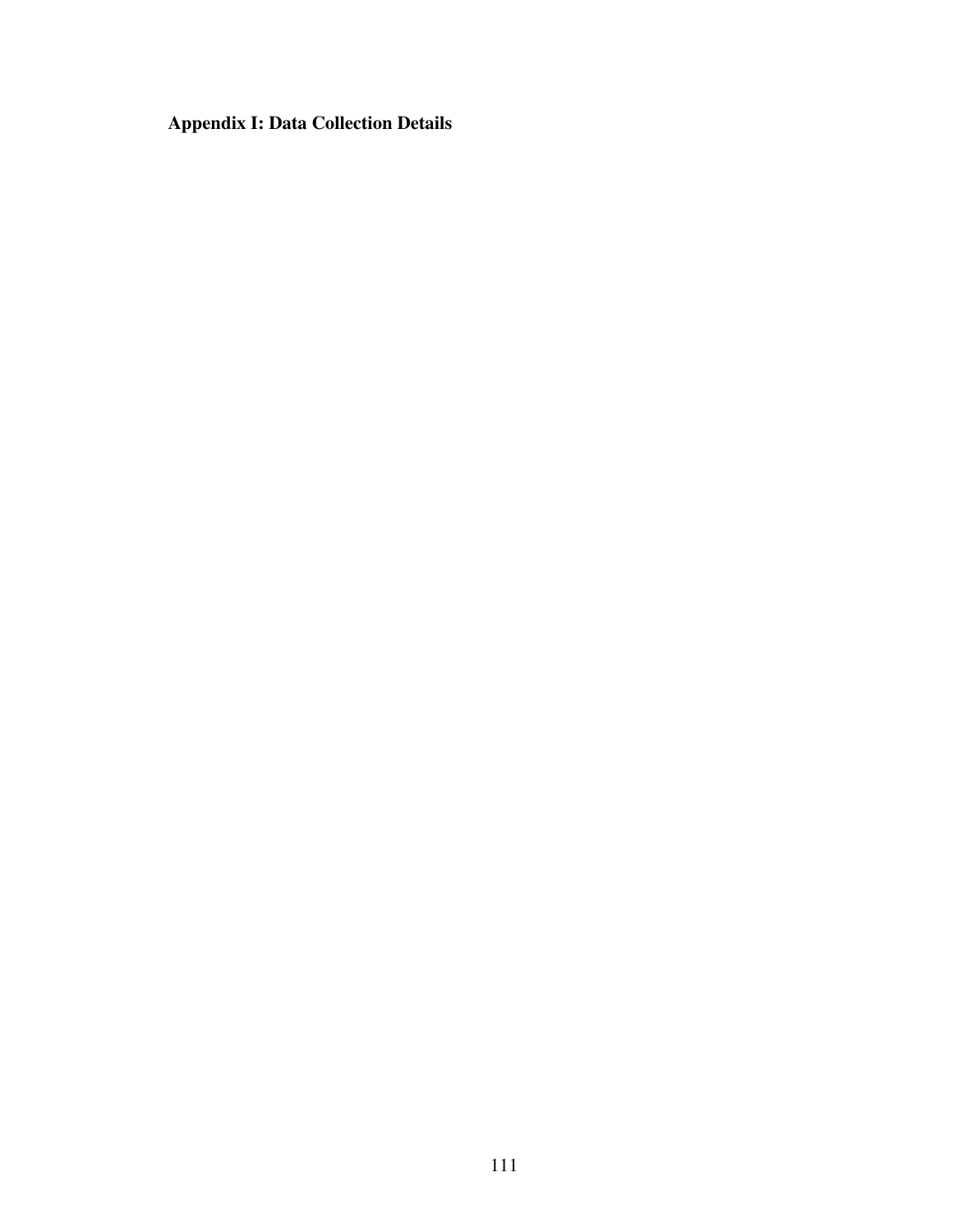## **Coring Methods**

Cores were secured to the mounts with clear plastic tape while the glue dried. They were sanded with a belt sander using 320 grit sand paper, and sanded by hand with 400 and 600 grit sand paper. When mounting cores it is important to verify that the wood glue used is water soluble, as many new wood glues are water resistant. Water solubility allows mis-mounted cores to be soaked in water overnight and re-mounted.

When it was difficult to determine the location of the seedling root/shoot boundary, we cut the stem just below the estimated boundary and looked for the dark pith indicating shoot growth. If pith color indicated that the section was in the root, approximately 2 mm sections were cut with a band saw until the dark pith of the stem was found.

### **Water Potential Readings**

As an indicator of water stress, pre-dawn water potentials were measured on needles from a subset of trees in 2009. Water potential measures were not repeated due to difficulty in obtaining accurate measurements on small size seedlings and their needles.

# **Needle Color and Burn**

Initially we collected needle color and tip burn data, however this was discontinued due to subjectivity of data collection.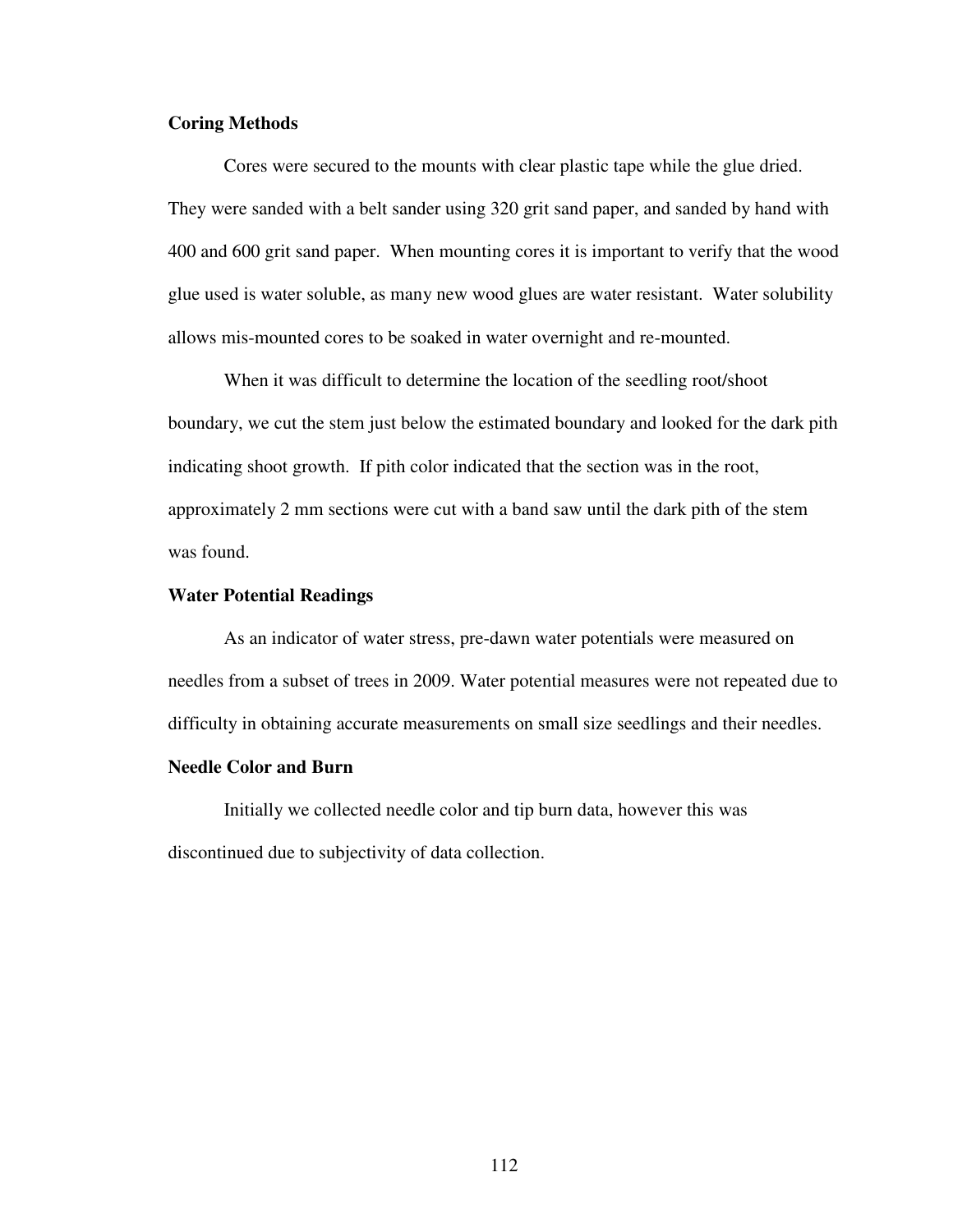**Appendix II: Additional Tables and Figures**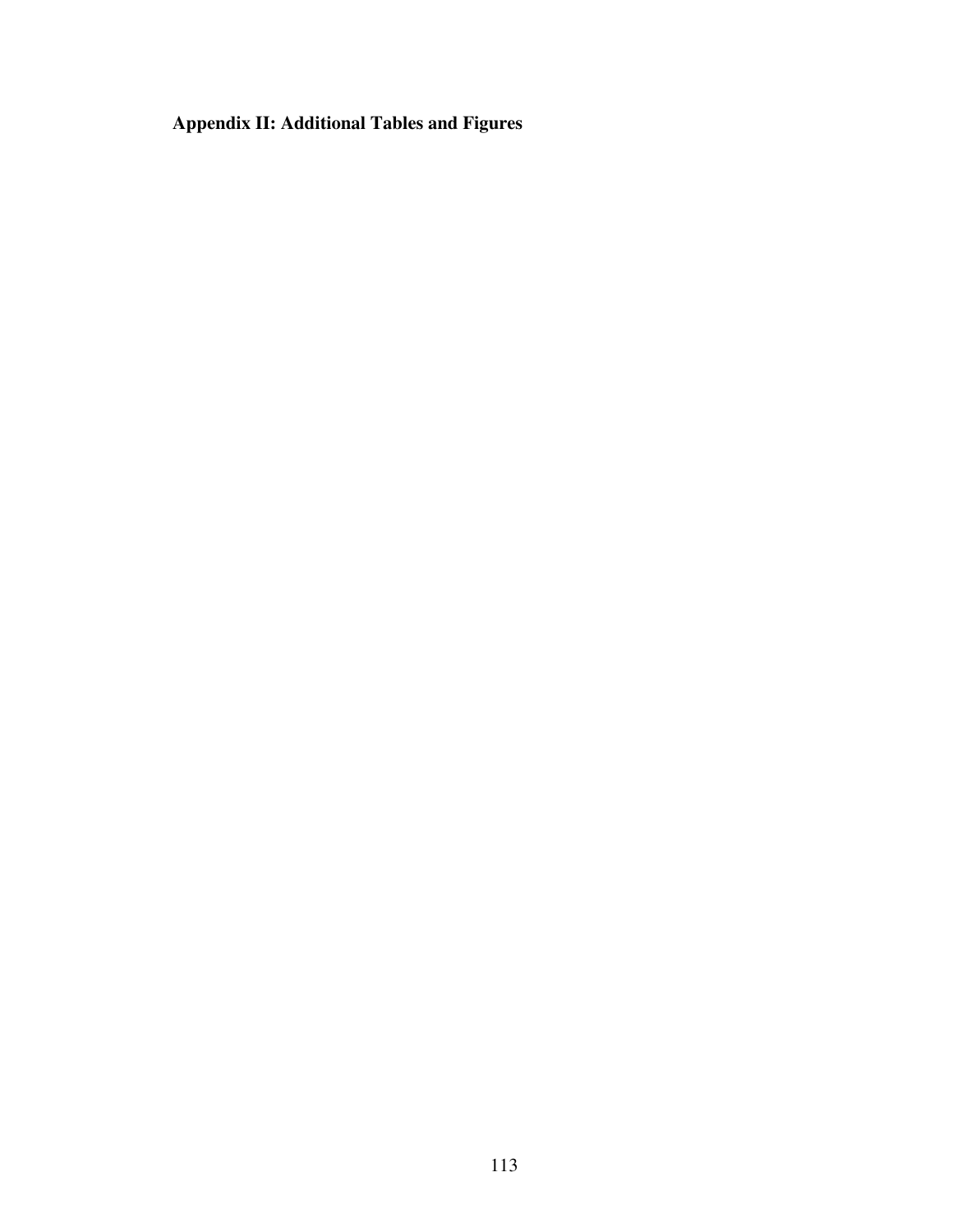|                     |                     | $\%$ Clay <sup>1,2</sup><br>pH |     | % Organic<br>Matter |     | Nitrate $(ppm)^3$ |     | Phosphorus<br>$(ppm)^2$ |     | Potassium<br>$(ppm)^2$ |      |      |     |
|---------------------|---------------------|--------------------------------|-----|---------------------|-----|-------------------|-----|-------------------------|-----|------------------------|------|------|-----|
|                     |                     |                                |     |                     |     |                   |     |                         |     |                        |      |      |     |
| Site                | Canopy <sup>1</sup> | mean                           | std | mean                | std | mean              | std | mean                    | std | mean                   | std  | mean | std |
| Pilot Hill          | Dense               | 7.2                            | 0.2 | 12.2                | 1.4 | 2.0               | 0.6 | 4.0                     | 0.0 | 11.7                   | 2.8  | 111  | 17  |
|                     | Open                | 7.0                            | 0.1 | 7.2                 | 2.8 | 2.5               | 0.1 | 6.5                     | 0.7 | 11.6                   | 4.2  | 113  | 5   |
| Killpecker          | Dense               | 6.3                            | 0.2 | 6.1                 | 3.1 | 1.6               | 0.2 | 1.7                     | 0.6 | 28.6                   | 18.7 | 90   | 30  |
|                     | Open                | 6.3                            | 0.3 | 3.5                 | 3.1 | 1.8               | 0.5 | 2.0                     | 0.0 | 50.7                   | 10.3 | 78   | 10  |
| Columbine           | Dense               | 6.4                            | 0.1 |                     | 2.0 | 5.6               | 1.9 | 1.7                     | 1.2 | 31.7                   | 10.2 | 189  | 24  |
|                     | Open                | 6.6                            | 0.2 | 5.5                 | 1.2 | 1.8               | 0.4 | 2.3                     | 0.6 | 26.7                   | 7.8  | 134  | 14  |
| <b>Buffalo Peak</b> | Dense               | 6.9                            | 0.0 | 8.5                 | 3.1 | 2.4               | 0.3 | 1.7                     | 0.6 | 16.5                   | 6.0  | 111  | 23  |
|                     | Open                | 6.8                            | 0.0 | 9.9                 | 7.6 | 3.8               | 0.9 | 1.0                     | 0.0 | 20.1                   | 1.9  | 164  | 19  |
| <b>Trout Creek</b>  | Dense               | 7.5                            | 0.0 | 29.9                | 6.1 | 5.5               | 0.1 | 1.0                     | 0.0 | 38.7                   | 3.8  | 228  | 38  |
|                     | Open                | 7.5                            | 0.0 | 26.5                | 2.3 | 5.5               | 1.2 | 1.0                     | 0.0 | 39.0                   | 12.2 | 213  | 8   |
| <b>Mosca Pass</b>   | Dense               | 6.9                            | 0.3 | 8.8                 | 2.0 | 1.9               | 0.4 | 2.0                     | 1.0 | 57.0                   | 26.6 | 134  | 20  |
|                     | Open                | 7.1                            | 0.1 | 6.5                 | 1.2 | 2.9               | 0.5 | 3.7                     | 0.6 | 25.8                   | 6.7  | 144  | 22  |

Table 16: Soil nutrients for limber pine planting sites, collected in 2009

1: Each canopy category has an n=3 plots unless otherwise specified.

2: Soil Textures: Pilot Hill and Mosca Pass – sandy loam; Killpecker and Columbine– sandy loam/loamy sand; Buffalo Peak – sandy loam/loam; Trout Creek – clay loam/loam;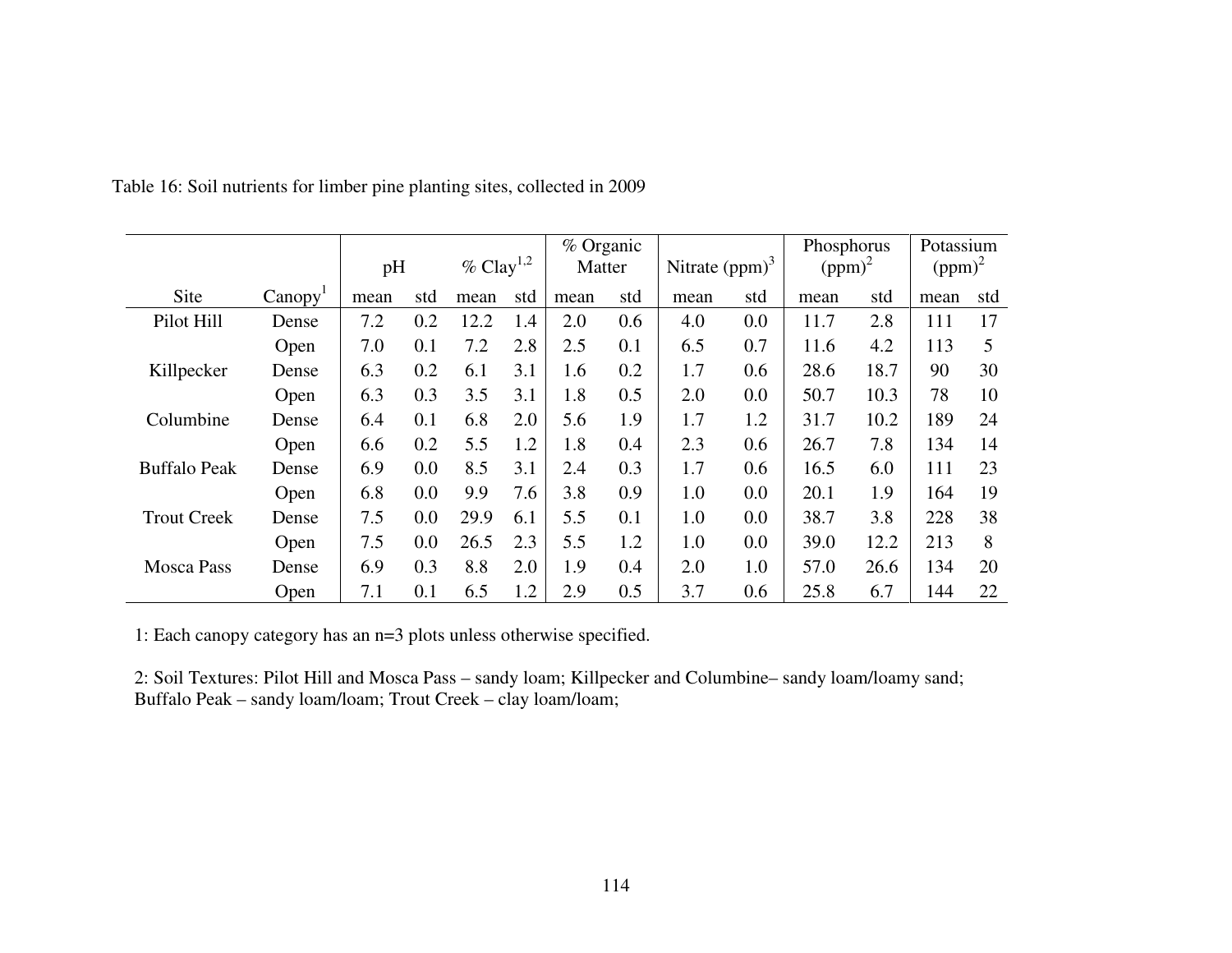|                   |        |   |                 |      |           |      |                  |      | August |      |           |      |             |       |
|-------------------|--------|---|-----------------|------|-----------|------|------------------|------|--------|------|-----------|------|-------------|-------|
|                   |        |   | <b>May 2009</b> |      | June 2009 |      | <b>July 2009</b> |      | 2009   |      | June 2010 |      | August 2010 |       |
| Site              | Canopy | n | mean            | std  | mean      | std  | mean             | std  | mean   | std  | mean      | std  | mean        | std   |
| <b>TroutCreek</b> | Dense  | 9 | 17.78           | 1.35 | 15.88     | 1.96 | 10.45            | 0.50 | 8.75   | 0.75 | 14.16     | 3.13 | 11.12       | 2.61  |
| <b>TroutCreek</b> | Open   | 9 | 18.28           | 3.10 | 16.48     | 3.67 | 11.56            | 3.20 | 9.38   | 1.96 | 12.04     | 3.60 | 11.43       | 4.27  |
| Killpecker        | Dense  | 9 |                 |      | 14.13     | 2.57 | 7.76             | 3.01 | 5.92   | 2.23 |           |      | 8.31        | 2.27  |
| Killpecker        | Open   | 9 |                 |      | 17.30     | 1.76 | 12.21            | 1.90 | 7.61   | 2.44 |           |      | 9.78        | 2.45  |
| Columbine         | Dense  | 9 | .08<br>17       | 2.98 | 12.80     | 2.83 | 6.88             | 0.72 | 7.37   | 1.87 | 14.63     | 2.47 | 15.26       | 2.77  |
| Columbine         | Open   | 9 | 10.99           | 1.76 | 13.99     | 9.42 | 8.98             | 3.06 | 6.75   | 1.99 | 9.72      | 1.97 | 11.44       | 1.71  |
| <b>Buffalo</b>    |        |   |                 |      |           |      |                  |      |        |      |           |      |             |       |
| Peak              | Dense  | 9 |                 |      | 16.84     | 2.58 | 14.79            | 2.31 | 11.16  | 1.80 | 14.71     | 2.44 | 17.03       | 10.71 |
| <b>Buffalo</b>    |        |   |                 |      |           |      |                  |      |        |      |           |      |             |       |
| Peak              | Open   | 9 |                 |      | 21.18     | 2.60 | 18.27            | 5.21 | 10.87  | 2.35 | 14.29     | 1.58 | 14.89       | 5.03  |
| PilotHill         | Dense  | 9 | 11.42           | 1.99 | 15.12     | 2.98 | 8.30             | 2.00 | 8.34   | 1.98 | 12.98     | 1.53 | 7.31        | 1.73  |
| PilotHill         | Open   | 9 | 12.84           | 0.63 | 14.59     | 1.55 | 8.68             | 1.04 | 8.29   | 1.65 | 12.51     | 2.90 | 7.03        | 1.41  |
| <b>MoscaPass</b>  | Dense  | 9 | 8.47            | 1.75 | 10.69     | 2.10 | 7.00             | 1.29 | 4.15   | 0.59 | 8.16      | 1.71 | 10.63       | 0.91  |
| <b>MoscaPass</b>  | Open   | 9 | 7.80            | 1.16 | 10.59     | 1.21 | 6.35             | 1.56 | 3.68   | 0.69 | 6.78      | 1.90 | 12.44       | 1.26  |

Table 17: Soil moisture data by collection date for limber pine planting sites, collected in 2009 and 2010.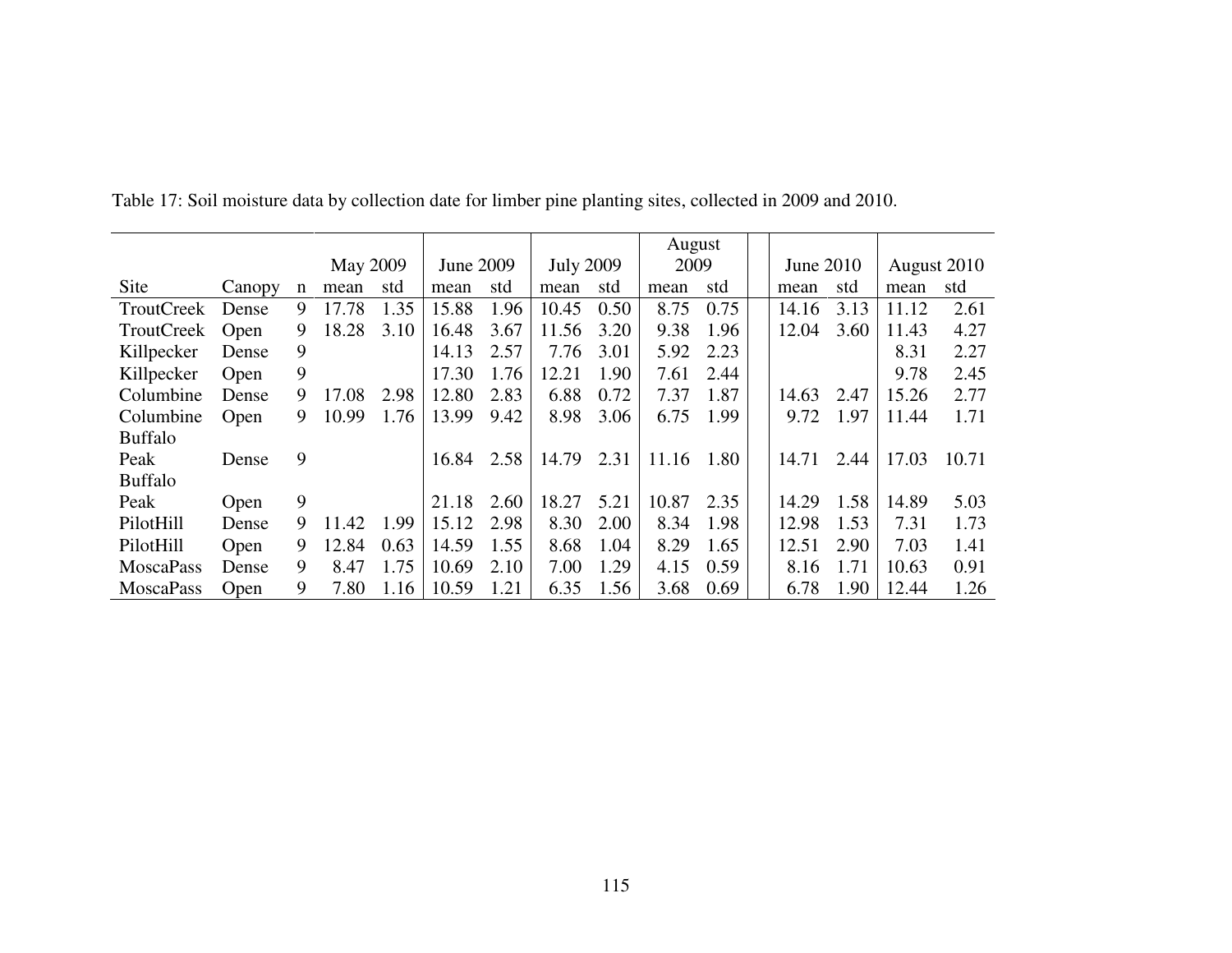| Table 18: Frequency of types of three closest objects in 1 $m2$ microsites occurring in      |
|----------------------------------------------------------------------------------------------|
| stand structure survey transects located near the six limber pine planting plots, collected  |
| in 2009 and 2010. "Object a" is the closest object; "object b" is the second closest object; |
| "object c" is third closest object.                                                          |

|                     |           |                | Object $A1$ |                | Object $B1$ |     | Object $CT$ |
|---------------------|-----------|----------------|-------------|----------------|-------------|-----|-------------|
| Type                | Object    | n              | percent     | n              | percent     | n   | percent     |
| Limber pine         | Ground    |                |             |                |             |     |             |
| seedling            | Juniper   | $\overline{0}$ | 0.0         | 0              | 0.0         | 2   | 0.9         |
|                     | Log       | 20             | 9.2         | 12             | 5.5         | 12  | 5.6         |
|                     | Rock      | 15             | 6.9         | 22             | 10.1        | 28  | 13.0        |
|                     | Sagebrush | $\overline{4}$ | 1.8         | 3              | 1.4         | 3   | 1.4         |
|                     | Shrub     | 40             | 18.3        | 48             | 22.0        | 42  | 19.4        |
|                     | Stump     | 12             | 5.5         | 6              | 2.8         | 14  | 6.5         |
|                     | Tree      | 127            | 58.3        | 127            | 58.3        | 115 | 53.2        |
| Random <sup>2</sup> | Forb      | $\overline{0}$ | 0.0         | $\overline{0}$ | 0.0         | 1   | 0.4         |
|                     | Ground    |                |             |                |             |     |             |
|                     | Juniper   | $\Omega$       | 0.0         | $\overline{2}$ | 0.7         | 1   | 0.4         |
|                     | Log       | 22             | 8.1         | 19             | 7.1         | 9   | 3.4         |
|                     | None      | $\overline{4}$ | 1.5         | 6              | 2.2         | 9   | 3.4         |
|                     | Other     | $\theta$       | 0.0         | $\overline{0}$ | 0.0         | 1   | 0.4         |
|                     | Rock      | 54             | 20.0        | 43             | 16.0        | 44  | 16.4        |
|                     | Sagebrush | 13             | 4.8         | 16             | 5.9         | 14  | 5.2         |
|                     | Shrub     | 70             | 25.9        | 72             | 26.8        | 70  | 26.1        |
|                     | Stump     | 3              | 1.1         | 2              | 0.7         | 7   | 2.6         |
|                     | Tree      | 104            | 38.5        | 109            | 40.5        | 112 | 41.8        |

1: Object A is the closest object; Object B is the second closest object; and Object C is third closest object to either the limber pine seedling or the center point of the microsite.

2: Random sites were located at 10, 25, and 40 m along 25 m subplots of the natural regeneration transects, and provided a control comparison for the microsites placed at limber pine seedlings.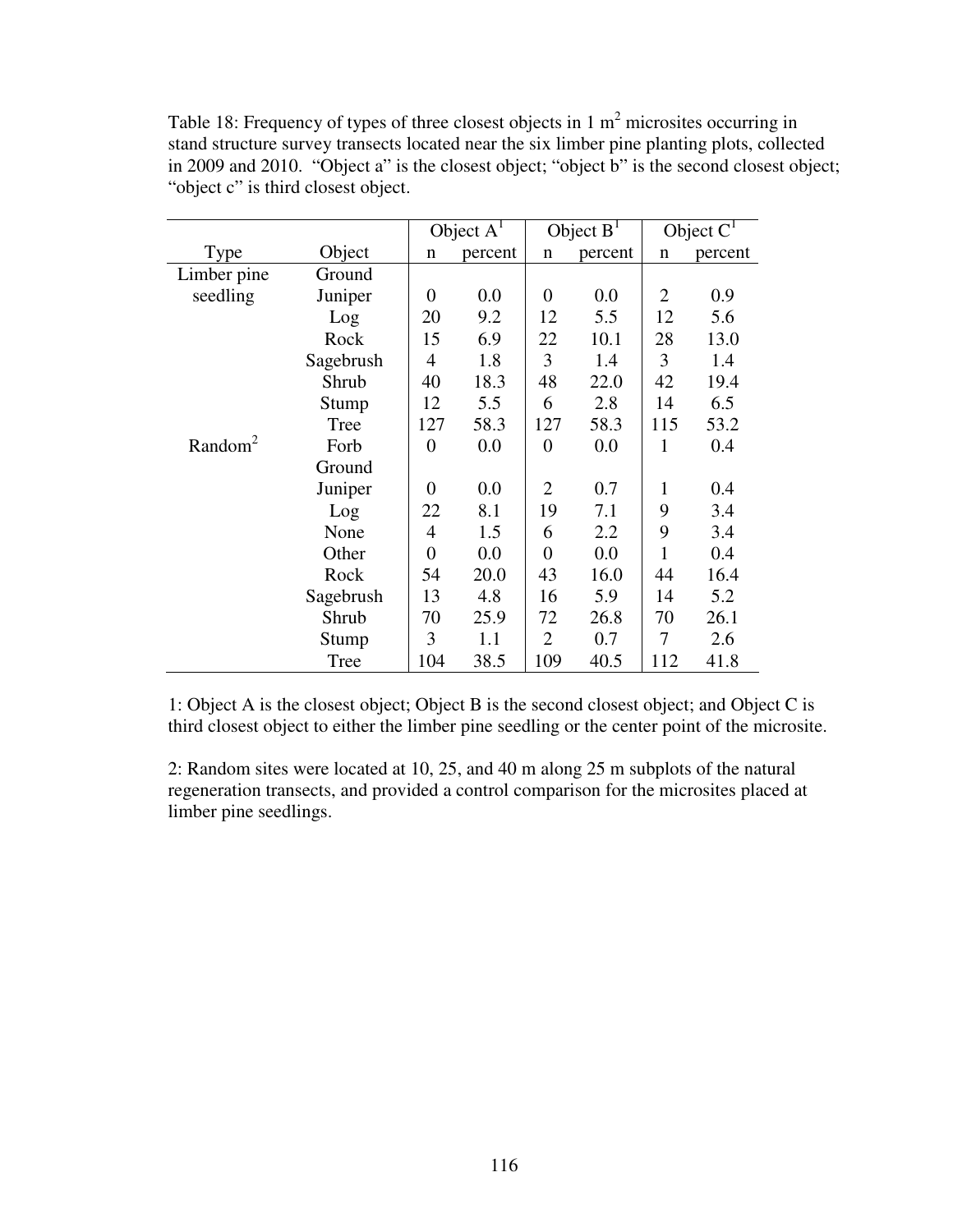

Figure 4: Total monthly precipitation in six limber pine planting for 2009 and 2010, compared to the 30-year average.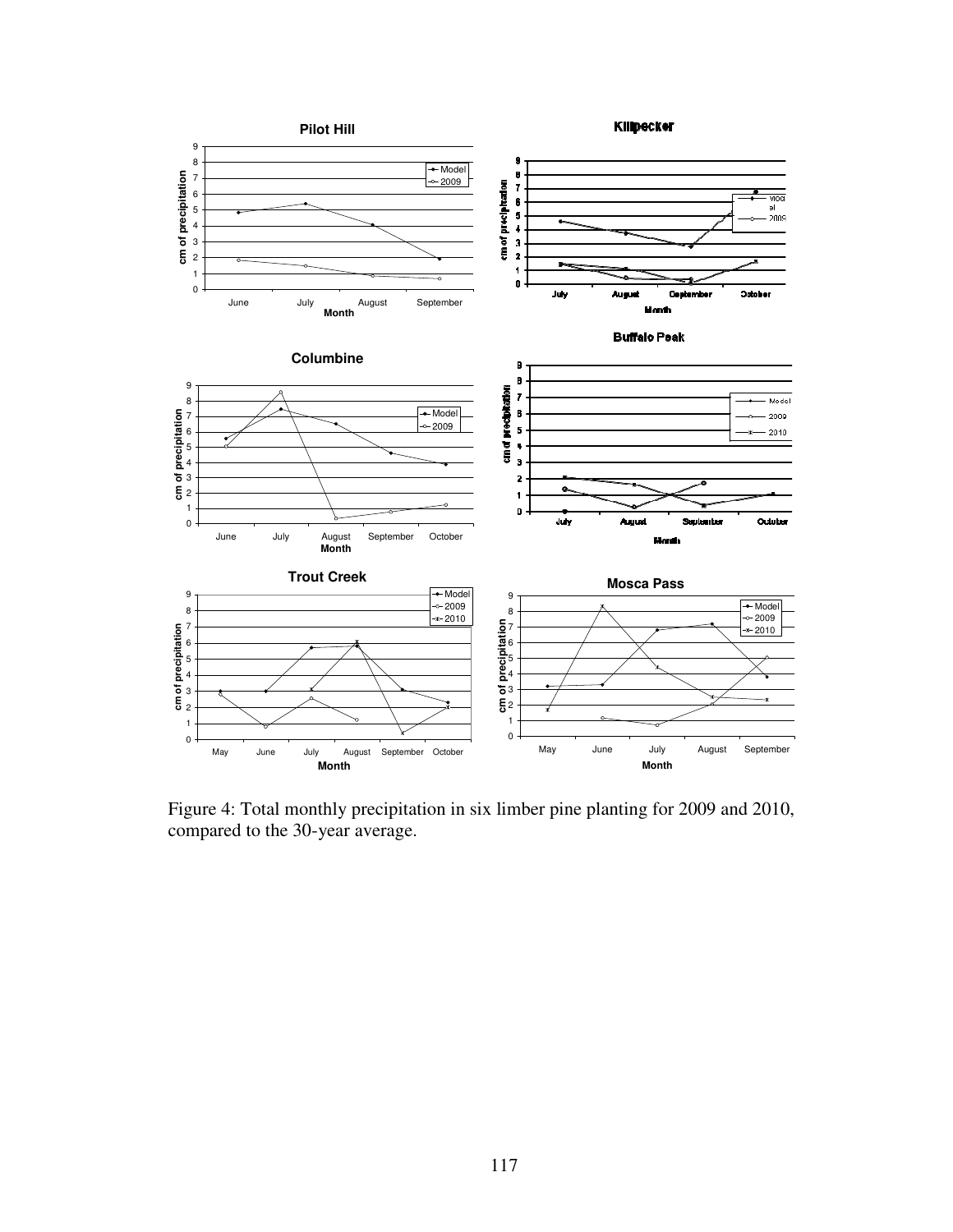**Appendix III: Data Sheets**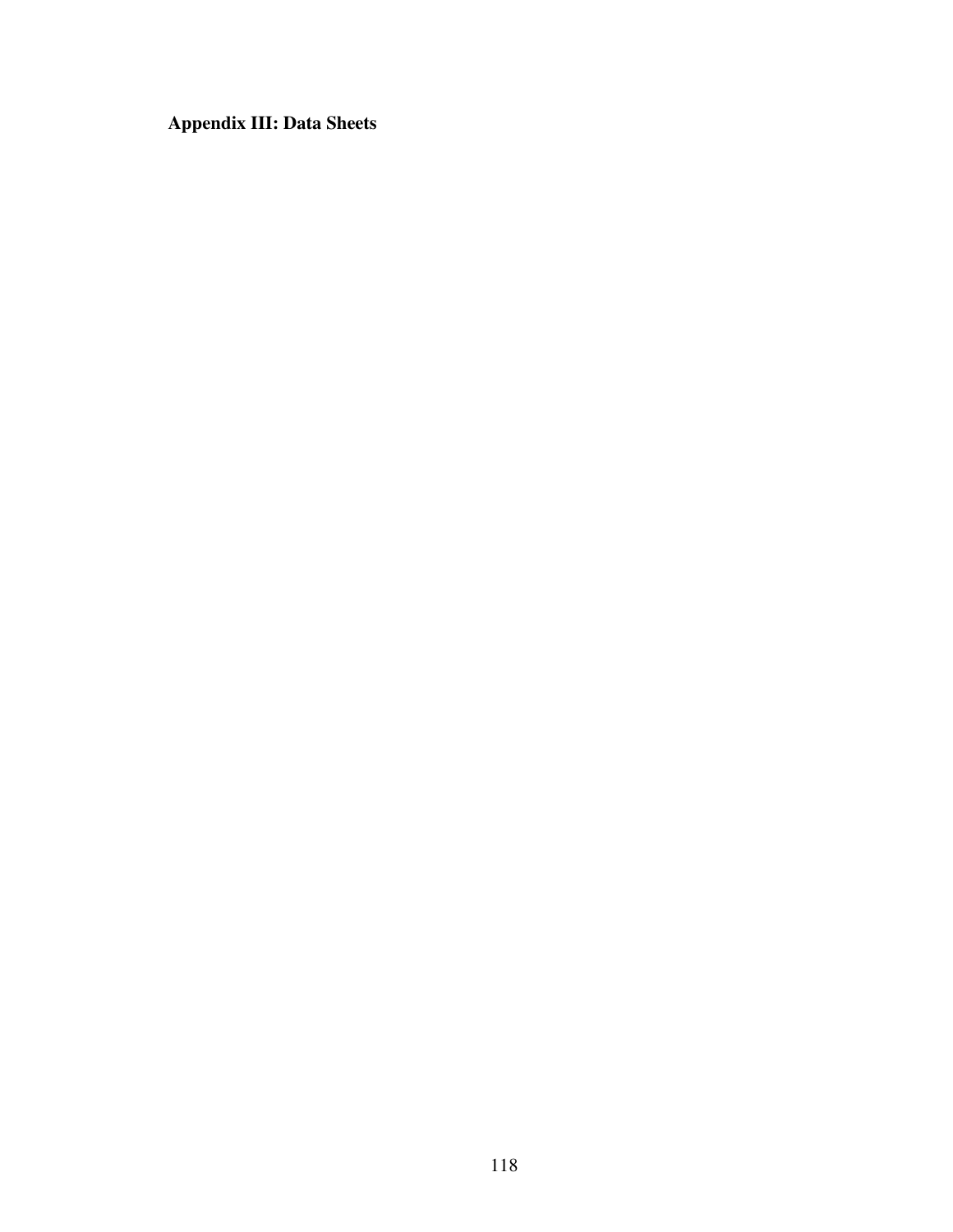| Site: |     |           | Date:      |                                  |                                            |                                 |  |  |                                    |                       |                          |               |                      | New years growth |                               |                   |                                           |
|-------|-----|-----------|------------|----------------------------------|--------------------------------------------|---------------------------------|--|--|------------------------------------|-----------------------|--------------------------|---------------|----------------------|------------------|-------------------------------|-------------------|-------------------------------------------|
| Row   | Col | Side      | ht<br>(cm) | <b>New</b><br>Growth<br>Ingth cm | <b>New</b><br><b>Needle</b><br>lngth<br>cm | <b>Basal</b><br><b>Diameter</b> |  |  | <b>Densiometer</b><br>(N, E, S, W) | $\%$<br>burn<br>/band | severity of<br>burn/band | $\%$<br>color | severity<br>of color | $\%$<br>insects  | <b>Severity</b><br>of insects | $\%$<br>herbivory | <b>Severity</b><br>of<br><b>Herbivory</b> |
|       |     | ${\bf N}$ |            |                                  |                                            |                                 |  |  |                                    |                       |                          |               |                      |                  |                               |                   |                                           |
|       |     | Е         |            |                                  |                                            |                                 |  |  |                                    |                       |                          |               |                      |                  |                               |                   |                                           |
|       |     | S         |            |                                  |                                            |                                 |  |  |                                    |                       |                          |               |                      |                  |                               |                   |                                           |
|       |     | W         |            |                                  |                                            |                                 |  |  |                                    |                       |                          |               |                      |                  |                               |                   |                                           |
|       |     |           |            |                                  |                                            | Comments                        |  |  |                                    |                       |                          |               |                      | 2nd Years Growth |                               |                   |                                           |
|       |     | N         |            |                                  |                                            |                                 |  |  |                                    |                       |                          |               |                      |                  |                               |                   |                                           |
|       |     | E         |            |                                  |                                            |                                 |  |  |                                    |                       |                          |               |                      |                  |                               |                   |                                           |
|       |     | S         |            |                                  |                                            |                                 |  |  |                                    |                       |                          |               |                      |                  |                               |                   |                                           |
|       |     | W         |            |                                  |                                            |                                 |  |  |                                    |                       |                          |               |                      |                  |                               |                   |                                           |

Figure 5: Sample of data sheet used for 2009 monitoring of planted limber pine seedlings. Table was expanded to include all rows, columns, and sides in each planting plot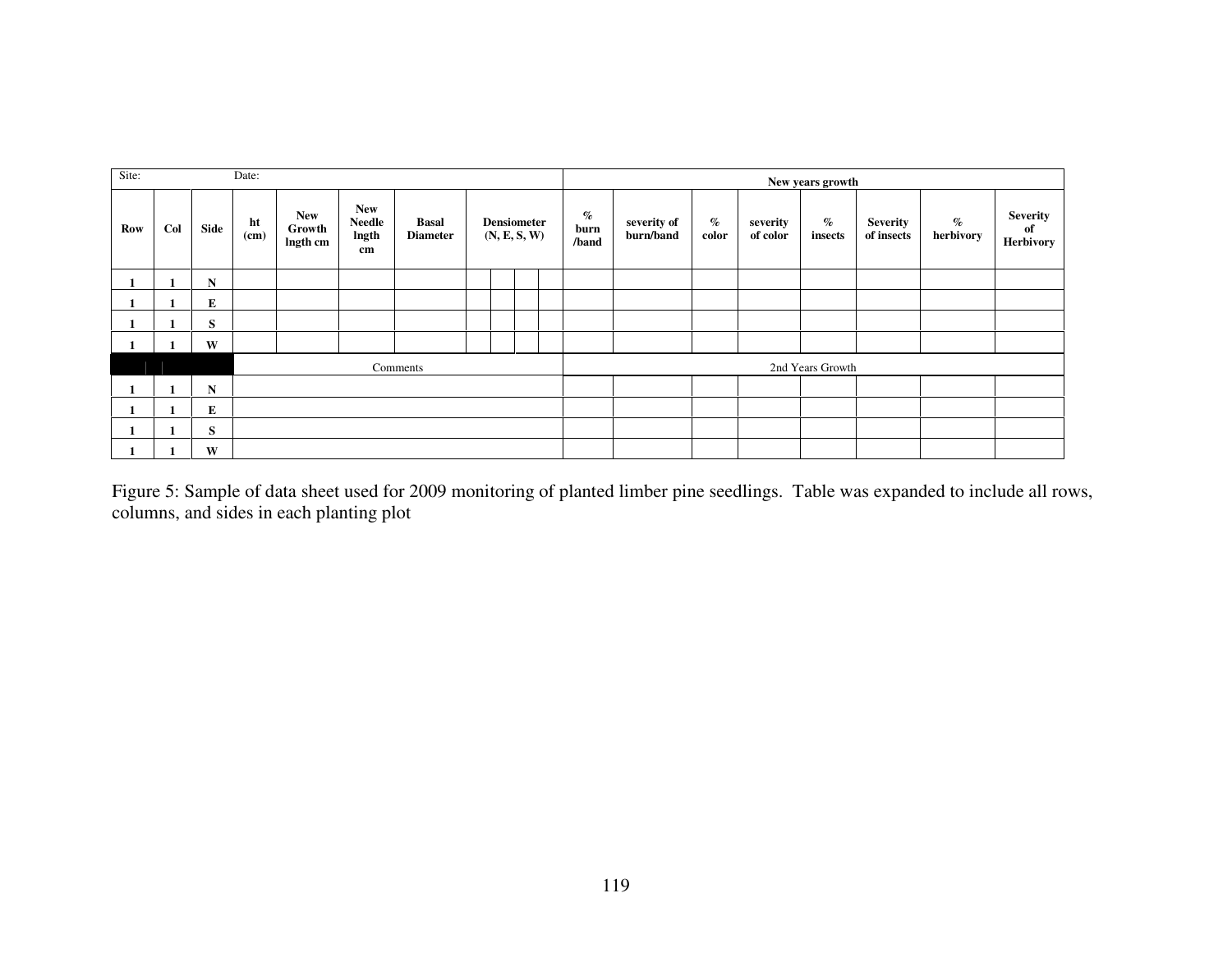| Site:      |                |             |            | Date:                            |                                         |                                 |                       |                          |               |                      | New years growth |                                         |                   |                          |
|------------|----------------|-------------|------------|----------------------------------|-----------------------------------------|---------------------------------|-----------------------|--------------------------|---------------|----------------------|------------------|-----------------------------------------|-------------------|--------------------------|
| <b>Row</b> | Col            | <b>Side</b> | ht<br>(cm) | <b>New</b><br>Growth<br>lngth cm | <b>New</b><br><b>Needle</b><br>lngth cm | <b>Basal</b><br><b>Diameter</b> | $\%$<br>burn<br>/band | severity of<br>burn/band | $\%$<br>color | severity<br>of color | $\%$<br>insects  | <b>Severity</b><br>of<br><b>Insects</b> | $\%$<br>herbivory | Severity of<br>Herbivory |
|            |                | N           |            |                                  |                                         |                                 |                       |                          |               |                      |                  |                                         |                   |                          |
|            |                | $\bf{E}$    |            |                                  |                                         |                                 |                       |                          |               |                      |                  |                                         |                   |                          |
|            |                | S           |            |                                  |                                         |                                 |                       |                          |               |                      |                  |                                         |                   |                          |
|            |                | W           |            |                                  |                                         |                                 |                       |                          |               |                      |                  |                                         |                   |                          |
|            |                |             |            |                                  | Comments                                |                                 |                       |                          |               |                      | 2nd Years Growth |                                         |                   |                          |
|            |                | N           |            |                                  |                                         |                                 |                       |                          |               |                      |                  |                                         |                   |                          |
|            |                | $\bf{E}$    |            |                                  |                                         |                                 |                       |                          |               |                      |                  |                                         |                   |                          |
|            | п              | S           |            |                                  |                                         |                                 |                       |                          |               |                      |                  |                                         |                   |                          |
|            |                | W           |            |                                  |                                         |                                 |                       |                          |               |                      |                  |                                         |                   |                          |
| Τ.         | $\overline{2}$ | N           |            |                                  |                                         |                                 |                       |                          |               |                      |                  |                                         |                   |                          |

Figure 6: Sample of data sheet used for 2010 monitoring of planted limber pine seedlings. Table was expanded to include all rows, columns, and sides in each planting plot.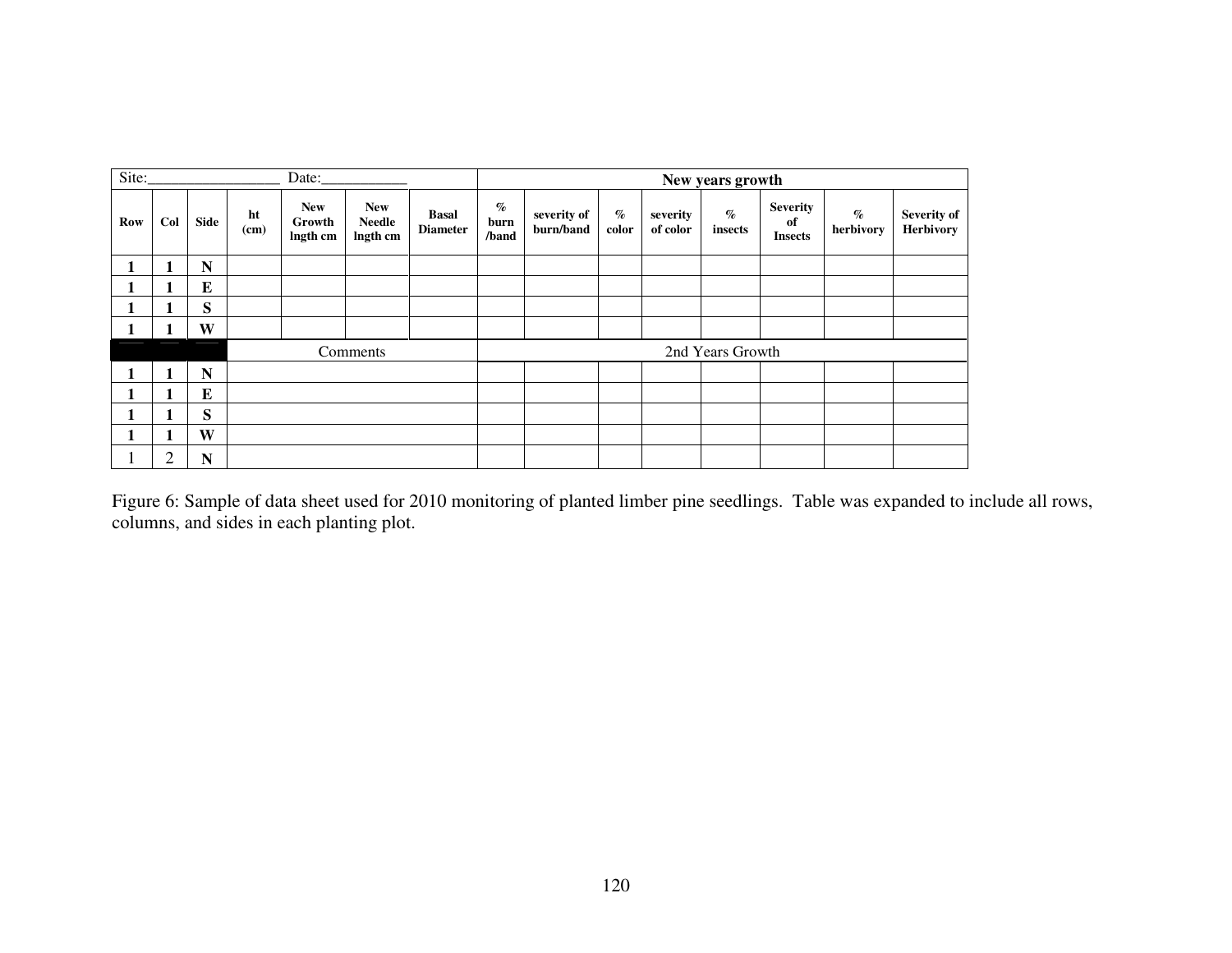| <b>Site</b> | <b>Date</b> | <b>Plot</b> | <b>Row</b> | Col | <b>Side</b> | <b>Health</b> | <b>Damage<br/>Type</b> | <b>Comments</b> |
|-------------|-------------|-------------|------------|-----|-------------|---------------|------------------------|-----------------|
|             |             |             |            |     | E           |               |                        |                 |
|             |             |             |            |     | W           |               |                        |                 |
|             |             |             |            |     | N           |               |                        |                 |
|             |             |             |            |     | E           |               |                        |                 |
|             |             |             |            |     | S           |               |                        |                 |
|             |             |             |            |     | W           |               |                        |                 |

Figure 7: Sample of data sheet used for monitoring of planted limber pine seedlings when seedlings were only monitored for health<br>class. Table was expanded to include all rows, columns, and sides in each planting plot and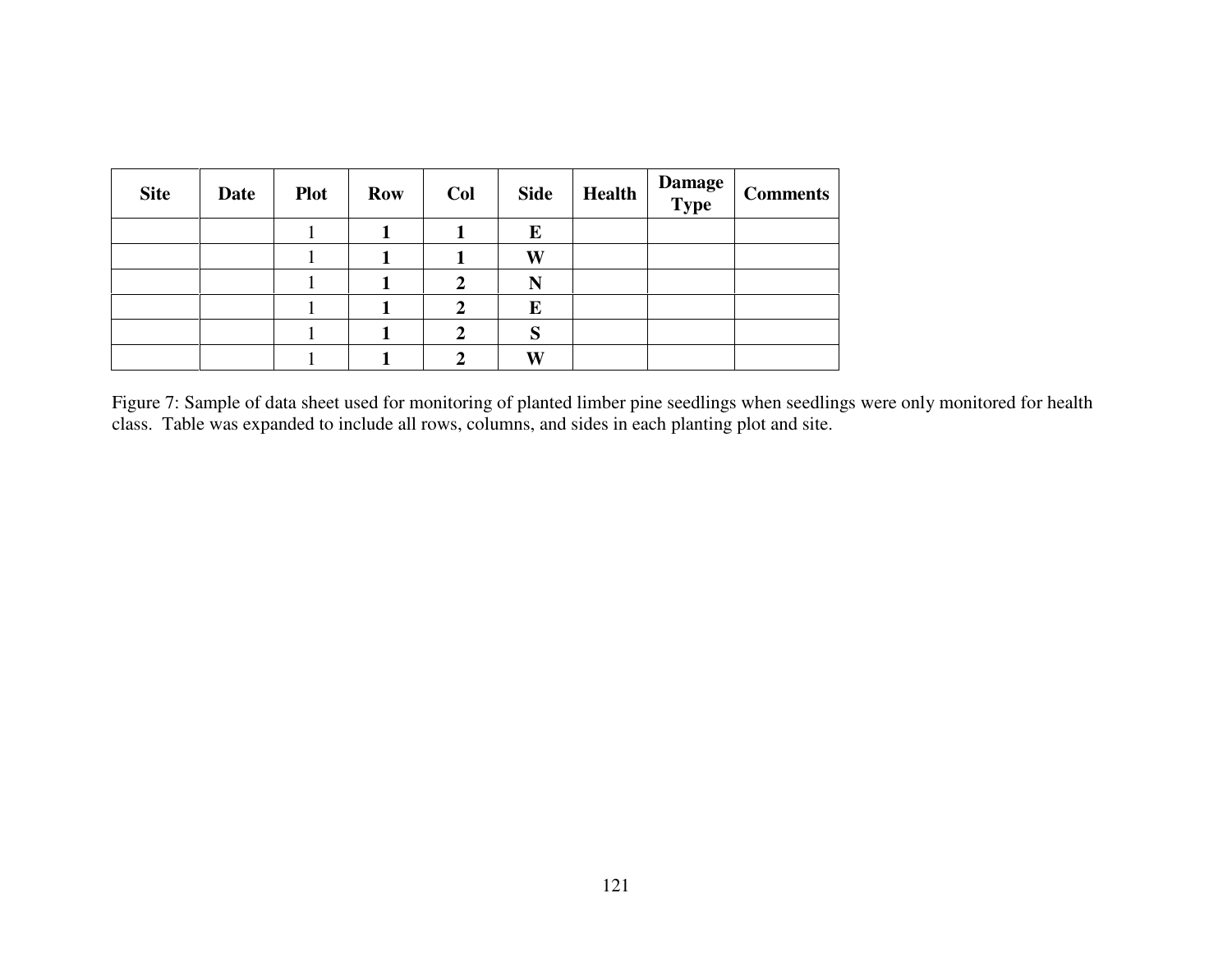|                | <b>Cover Sheet - Plot Data</b><br>Site: Site: |              |        |       | Transect:_________ | Date: |       |        |       |           |  |  |  |
|----------------|-----------------------------------------------|--------------|--------|-------|--------------------|-------|-------|--------|-------|-----------|--|--|--|
|                |                                               | <b>Start</b> |        |       |                    |       |       | End    |       |           |  |  |  |
| Plot           | <b>GPS</b>                                    | Tree#        | Aspect | Slope | <b>GPS</b>         |       | Tree# | Aspect | Slope | Elevation |  |  |  |
|                |                                               |              |        |       |                    |       |       |        |       |           |  |  |  |
| $\overline{2}$ |                                               |              |        |       |                    |       |       |        |       |           |  |  |  |
| 3              |                                               |              |        |       |                    |       |       |        |       |           |  |  |  |
| 4              |                                               |              |        |       |                    |       |       |        |       |           |  |  |  |
| 5              |                                               |              |        |       |                    |       |       |        |       |           |  |  |  |
|                |                                               |              |        |       |                    |       |       |        |       |           |  |  |  |
|                |                                               |              |        |       |                    |       |       |        |       |           |  |  |  |
|                |                                               |              |        |       |                    |       |       |        |       |           |  |  |  |

Figure 8: Sample data sheet for plot data in natural regeneration transects.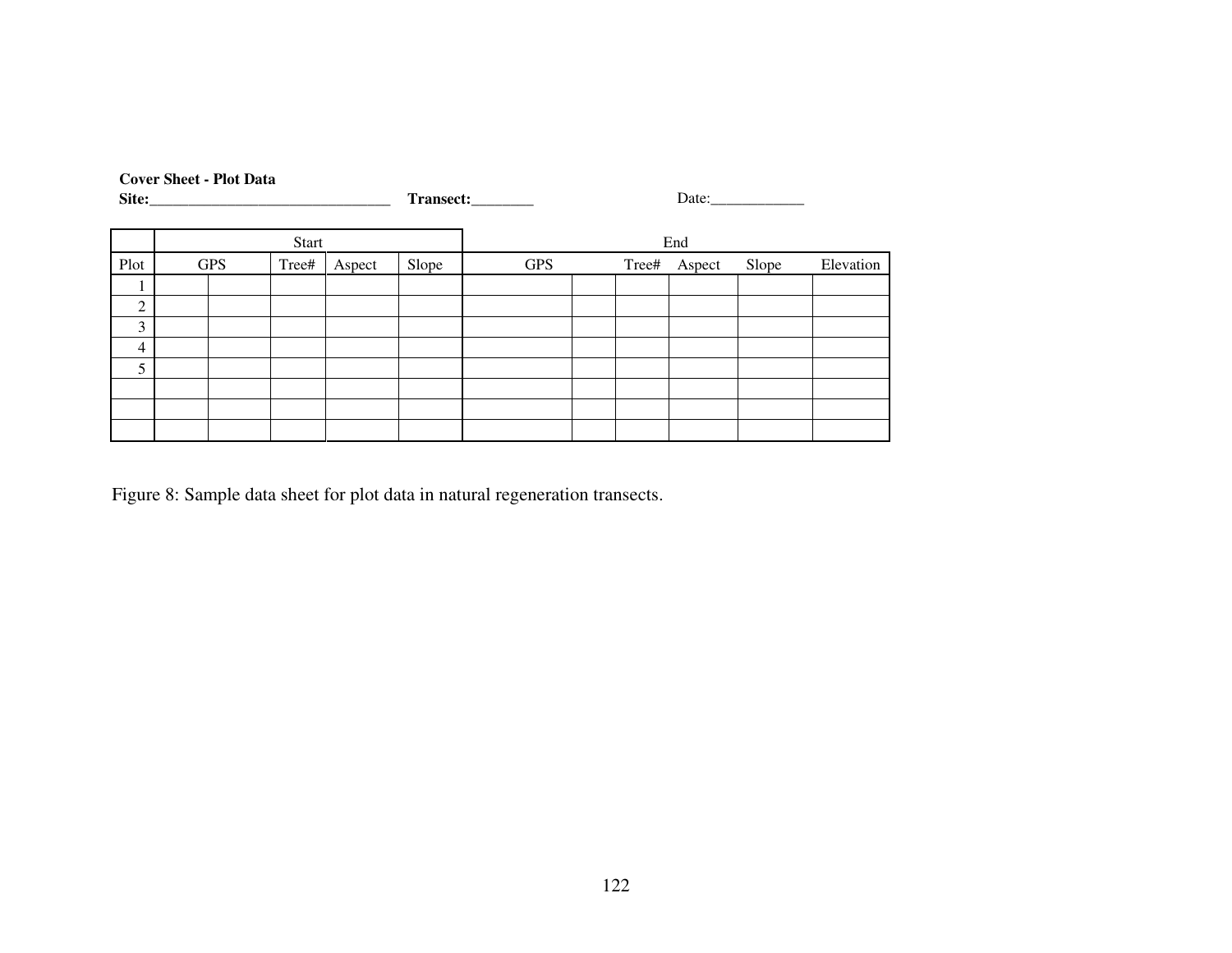|                |       |         | Disturbance |          |        |                             | Comments |
|----------------|-------|---------|-------------|----------|--------|-----------------------------|----------|
| Plot           | Other | Insects | <b>BR</b>   | Misletoe | Gopher | <b>Stand Canopy</b><br>Type |          |
|                |       |         |             |          |        |                             |          |
| $\overline{2}$ |       |         |             |          |        |                             |          |
| 3              |       |         |             |          |        |                             |          |
| 4              |       |         |             |          |        |                             |          |
| 5              |       |         |             |          |        |                             |          |
|                |       |         |             |          |        |                             |          |
|                |       |         |             |          |        |                             |          |
|                |       |         |             |          |        |                             |          |

LINES BELOW ARE A CONTINUATION OF ABOVE!

|         | <b>Transect Location</b> |        |
|---------|--------------------------|--------|
| FS Rd # | <b>District</b>          | Forest |
|         |                          |        |

Figure 8 continued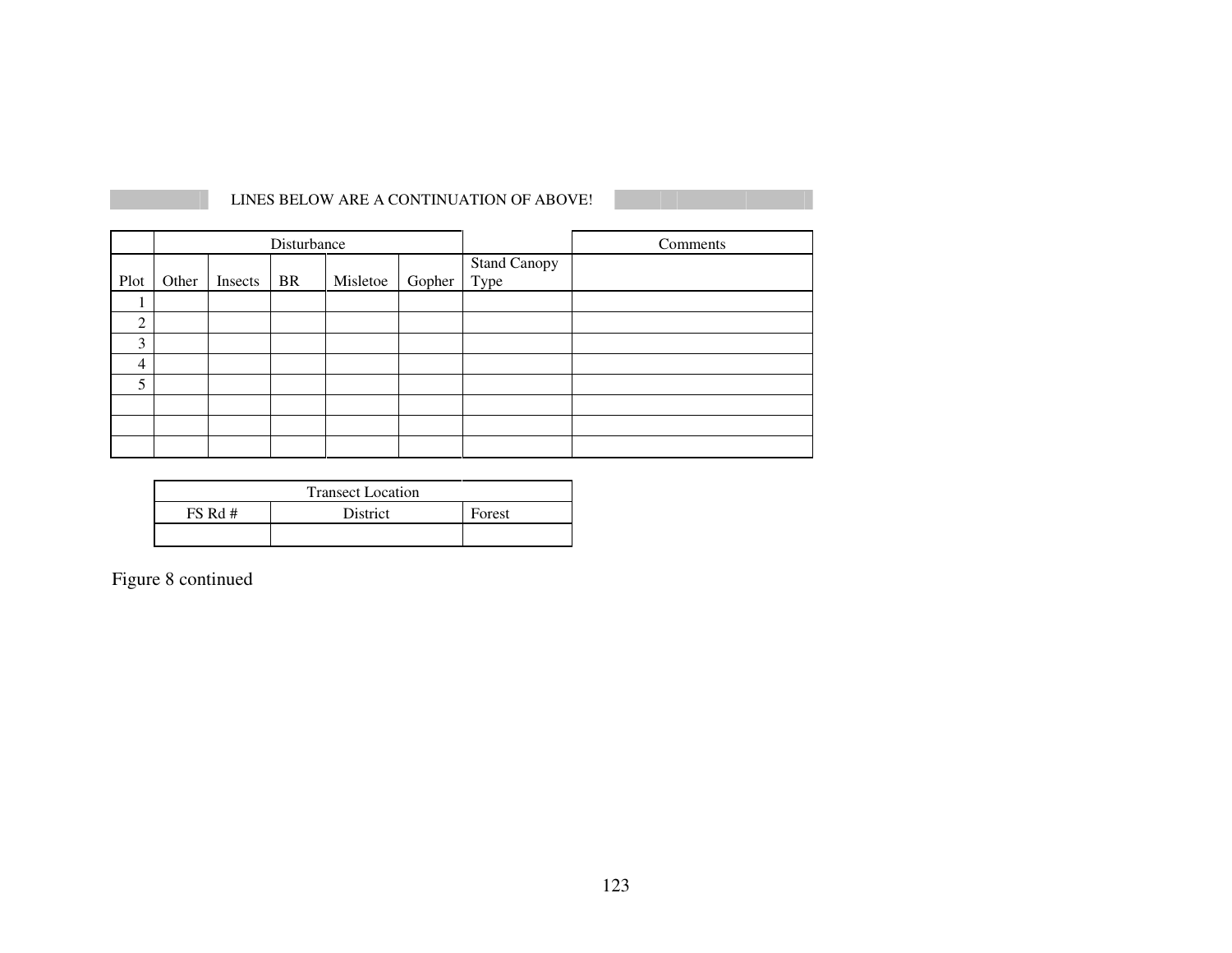|                | Site:   |           |        |          |    |                        | Transect:__________ |        |          |
|----------------|---------|-----------|--------|----------|----|------------------------|---------------------|--------|----------|
|                | Date:   |           |        |          |    | <b>Tree Data Sheet</b> |                     |        |          |
| $\#$           | Species | DBH/ht cm | Health | Comments | #  | Species                | DBH/ht cm           | Health | Comments |
|                |         |           |        |          | 51 |                        |                     |        |          |
| $\overline{2}$ |         |           |        |          | 52 |                        |                     |        |          |
| 3              |         |           |        |          | 53 |                        |                     |        |          |
| $\overline{4}$ |         |           |        |          | 54 |                        |                     |        |          |
| 5              |         |           |        |          | 55 |                        |                     |        |          |
| 6              |         |           |        |          | 56 |                        |                     |        |          |
| $\mathcal{I}$  |         |           |        |          | 57 |                        |                     |        |          |
| 8              |         |           |        |          | 58 |                        |                     |        |          |
| 9              |         |           |        |          | 59 |                        |                     |        |          |

Figure 9: Sample data sheet for tree data in natural regeneration transects. Table was expanded to fit 100 trees on a sheet.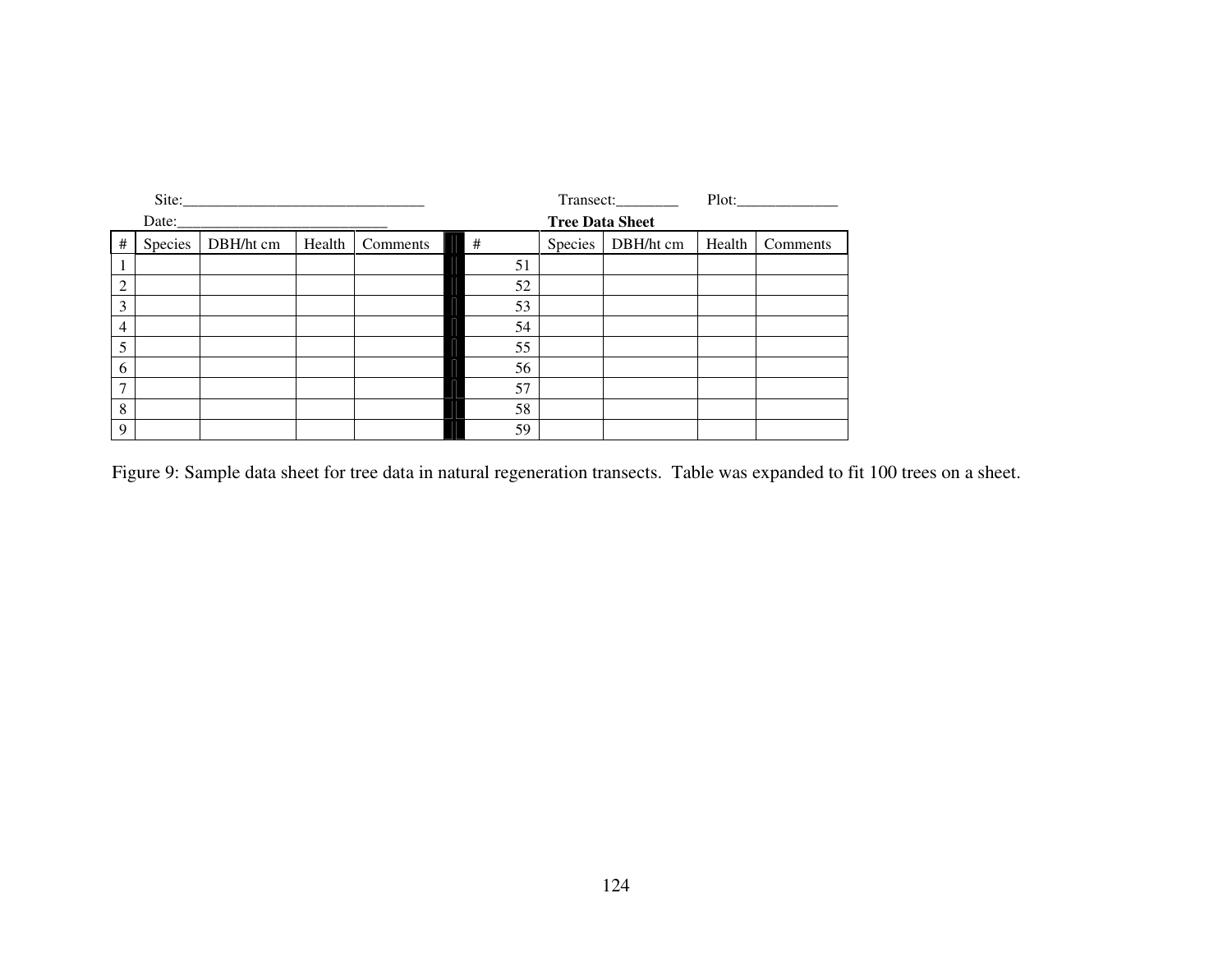|                         |      |                             |         | Transect:<br>Plot: |                       |  |                      |  |        |     | T=tree |   |         | $L = Log$    |             |   |                        |    |      |                            |          |
|-------------------------|------|-----------------------------|---------|--------------------|-----------------------|--|----------------------|--|--------|-----|--------|---|---------|--------------|-------------|---|------------------------|----|------|----------------------------|----------|
|                         |      |                             |         |                    |                       |  |                      |  | Date:  |     |        |   | S=stump |              |             |   | G=small rocks(gravely) |    |      |                            |          |
|                         |      | <b>Microsite Data Sheet</b> |         |                    |                       |  |                      |  |        |     |        |   |         | $R = Rock$   |             |   |                        |    |      | Do 3 objects per seedling! |          |
|                         |      | Seedling info               | %Canopy |                    |                       |  | Percent Ground Cover |  |        |     |        |   |         |              |             |   | 3 Nearest Objects      |    |      |                            |          |
| #                       | Stat | $Ht$ (cm)                   | cover   | Shrub              | Rock<br>Forb<br>Grass |  |                      |  | Litter | Log | Tree   | T | S       | $\mathbb{R}$ | $\mathbf G$ | L | Distance               | Ht | Diam | direction                  | Comments |
| $\mathbf{1}$            |      | <b>RANDOM</b>               |         |                    |                       |  |                      |  |        |     |        |   |         |              |             |   |                        |    |      |                            |          |
|                         |      |                             |         |                    |                       |  |                      |  |        |     |        |   |         |              |             |   |                        |    |      |                            |          |
|                         |      |                             |         |                    |                       |  |                      |  |        |     |        |   |         |              |             |   |                        |    |      |                            |          |
| $\overline{c}$          |      | <b>RANDOM</b>               |         |                    |                       |  |                      |  |        |     |        |   |         |              |             |   |                        |    |      |                            |          |
|                         |      |                             |         |                    |                       |  |                      |  |        |     |        |   |         |              |             |   |                        |    |      |                            |          |
|                         |      |                             |         |                    |                       |  |                      |  |        |     |        |   |         |              |             |   |                        |    |      |                            |          |
| $\overline{\mathbf{3}}$ |      | <b>RANDOM</b>               |         |                    |                       |  |                      |  |        |     |        |   |         |              |             |   |                        |    |      |                            |          |
|                         |      |                             |         |                    |                       |  |                      |  |        |     |        |   |         |              |             |   |                        |    |      |                            |          |
|                         |      |                             |         |                    |                       |  |                      |  |        |     |        |   |         |              |             |   |                        |    |      |                            |          |
|                         |      |                             |         |                    |                       |  |                      |  |        |     |        |   |         |              |             |   |                        |    |      |                            |          |
|                         |      |                             |         |                    |                       |  |                      |  |        |     |        |   |         |              |             |   |                        |    |      |                            |          |
|                         |      |                             |         |                    |                       |  |                      |  |        |     |        |   |         |              |             |   |                        |    |      |                            |          |
|                         |      |                             |         |                    |                       |  |                      |  |        |     |        |   |         |              |             |   |                        |    |      |                            |          |
|                         |      |                             |         |                    |                       |  |                      |  |        |     |        |   |         |              |             |   |                        |    |      |                            |          |
|                         |      |                             |         |                    |                       |  |                      |  |        |     |        |   |         |              |             |   |                        |    |      |                            |          |

Figure 10: Sample data sheet for microsites in natural regeneration transects.